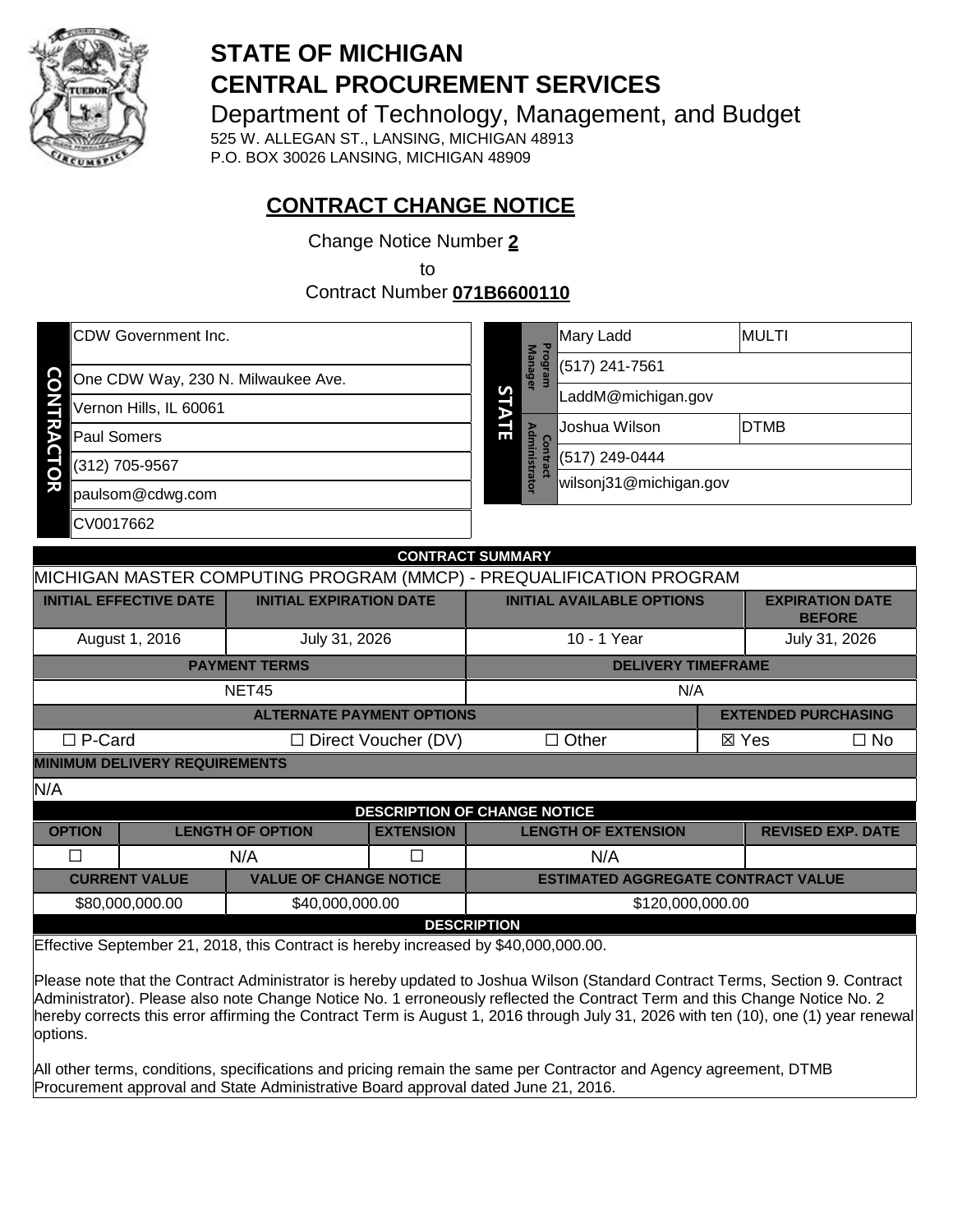

# **STATE OF MICHIGAN ENTERPRISE PROCUREMENT**

Department of Technology, Management, and Budget 525 W. ALLEGAN ST., LANSING, MICHIGAN 48913 P.O. BOX 30026 LANSING, MICHIGAN 48909

# **CONTRACT CHANGE NOTICE**

Change Notice Number **1**

to

Contract Number **071B6600110**

| <b>CDW Government Inc.</b>         | ᠊ᠣ                             | Mary Ladd          | MULTI                    |             |  |
|------------------------------------|--------------------------------|--------------------|--------------------------|-------------|--|
| One CDW Way, 230 N. Milwaukee Ave. | <b>Manager</b><br><b>Dalia</b> |                    | 517-241-7561             |             |  |
| Vernon Hills, IL 60061             | S                              | LaddM@michigan.gov |                          |             |  |
| <b>Paul Somers</b>                 | пi                             | Adm                | Garrick Paraskevin       | <b>DTMB</b> |  |
| 312-705-9567                       |                                | inistr             | (517) 284-6993           |             |  |
| O<br>刀<br>paulsom@cdwg.com         |                                | ator               | paraskeving@michigan.gov |             |  |
| CV0017662                          |                                |                    |                          |             |  |

|                                      | <b>CONTRACT SUMMARY</b> |                                          |                                     |                                  |                           |                                                               |
|--------------------------------------|-------------------------|------------------------------------------|-------------------------------------|----------------------------------|---------------------------|---------------------------------------------------------------|
|                                      |                         | MICHIGAN MASTER COMPUTING PROGRAM (MMCP) |                                     |                                  |                           |                                                               |
| <b>INITIAL EFFECTIVE DATE</b>        |                         | <b>INITIAL EXPIRATION DATE</b>           |                                     | <b>INITIAL AVAILABLE OPTIONS</b> |                           | <b>EXPIRATION DATE BEFORE</b><br><b>CHANGE(S) NOTED BELOW</b> |
| July 15, 2016                        |                         | July 31, 2026                            |                                     | 10 - 1 Year                      |                           | July 31, 2026                                                 |
|                                      |                         | <b>PAYMENT TERMS</b>                     |                                     |                                  | <b>DELIVERY TIMEFRAME</b> |                                                               |
|                                      |                         |                                          |                                     |                                  |                           |                                                               |
|                                      |                         | <b>ALTERNATE PAYMENT OPTIONS</b>         |                                     |                                  |                           | <b>EXTENDED PURCHASING</b>                                    |
| $\Box$ P-Card                        |                         |                                          | $\Box$ Direct Voucher (DV)          | $\Box$ Other                     | ⊠ Yes                     | $\Box$ No                                                     |
| <b>MINIMUM DELIVERY REQUIREMENTS</b> |                         |                                          |                                     |                                  |                           |                                                               |
|                                      |                         |                                          |                                     |                                  |                           |                                                               |
|                                      |                         |                                          | <b>DESCRIPTION OF CHANGE NOTICE</b> |                                  |                           |                                                               |
| <b>OPTION</b>                        |                         | <b>LENGTH OF OPTION</b>                  | <b>EXTENSION</b>                    | <b>LENGTH OF EXTENSION</b>       |                           | <b>REVISED EXP. DATE</b>                                      |
| П                                    |                         |                                          | П                                   |                                  |                           | July 31, 2026                                                 |
| <b>CURRENT VALUE</b>                 |                         | <b>VALUE OF CHANGE NOTICE</b>            |                                     |                                  |                           | <b>ESTIMATED AGGREGATE CONTRACT VALUE</b>                     |
| \$80,000,000.00                      |                         |                                          | \$0.00                              |                                  | \$80,000,000.00           |                                                               |

Effective 6/13/2018, the vendor's Single Point of Contact is being changed to Paul Somers (formerly Mike Musser). Paul can be reached at (312) 705-9567 or paulsom@cdwg.com. **DESCRIPTION** 

All other terms, conditions, specifications, and pricing remain the same. Per the contractor, agency and DTMB procurement.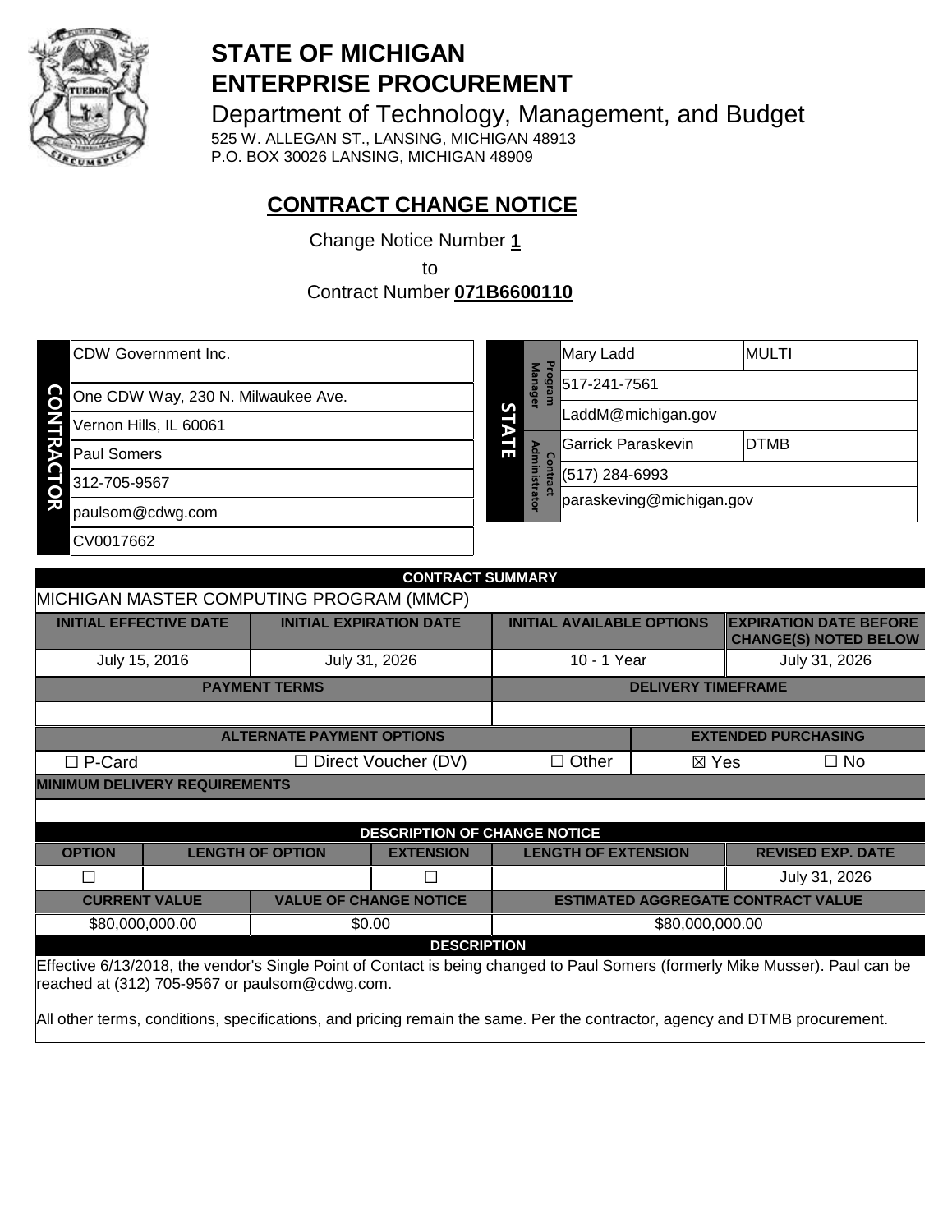# **STATE OF MICHIGAN**

DEPARTMENT OF TECHNOLOGY, MANAGEMENT & BUDGET

PROCUREMENT

525 W. ALLEGAN STREET<br>LANSING, MI 48933

P.O. BOX 30026<br>LANSING, MI 48909

# NOTICE OF CONTRACT NO. **071B6600110**

between

THE STATE OF MICHIGAN

and

| <b>NAME &amp; ADDRESS OF CONTRACTOR</b> | <b>PRIMARY CONTACT</b> | <b>EMAIL</b>                                     |
|-----------------------------------------|------------------------|--------------------------------------------------|
| <b>CDW Government LLC</b>               | <b>Michael Musser</b>  | michmus@cdwg.com                                 |
| One CDW Way, 230 N. Milwaukee Ave.      | <b>PHONE</b>           | <b>VENDOR TAX ID#</b><br>(LAST FOUR DIGITS ONLY) |
| Vernon Hills, IL 60061                  | 866-339-3642           | 0110                                             |

| <b>STATE CONTACTS</b>                   | <b>AGENCY</b> | <b>NAME</b>        | <b>PHONE</b> | <b>EMAIL</b>          |
|-----------------------------------------|---------------|--------------------|--------------|-----------------------|
| <b>PROGRAM MANAGER</b>                  | <b>DTMB</b>   | <b>Chad Hardin</b> | 517-241-7114 | Hardinc1@michigan.gov |
| <b>CONTRACT</b><br><b>ADMINISTRATOR</b> | <b>DTMB</b>   | <b>Lorri White</b> | 517-284-7088 | WhiteL13@michigan.gov |

#### **DESCRIPTION:**

Michigan Master Computing Program Contract – To purchase standardized and as-needed IT commodities and services.

| <b>INITIAL TERM</b>                                  | <b>EFFECTIVE DATE</b>      | <b>INITIAL EXPIRATION DATE</b> |  |                            | <b>AVAILABLE OPTIONS</b> |
|------------------------------------------------------|----------------------------|--------------------------------|--|----------------------------|--------------------------|
| 10 years                                             | 08/1/2016                  | 07/31/2026                     |  | 1, 3, or 5 year options.   |                          |
| <b>PAYMENT TERMS</b>                                 | F.O.B.                     | <b>SHIPPED TO</b>              |  |                            |                          |
| <b>Net 45</b>                                        | <b>Delivered</b>           | <b>Per Contract</b>            |  |                            |                          |
| ALTERNATE PAYMENT OPTIONS                            |                            |                                |  | <b>EXTENDED PURCHASING</b> |                          |
| $\square$ P-card                                     | $\Box$ Direct Voucher (DV) | $\Box$ Other                   |  | $\boxtimes$ Yes            | $\Box$ No                |
| <b>MINIMUM DELIVERY REQUIREMENTS</b>                 |                            |                                |  |                            |                          |
| <b>Per Contract</b>                                  |                            |                                |  |                            |                          |
| <b>MISCELLANEOUS INFORMATION</b>                     |                            |                                |  |                            |                          |
|                                                      |                            |                                |  |                            |                          |
| <b>ESTIMATED CONTRACT VALUE AT TIME OF EXECUTION</b> |                            |                                |  |                            | \$80,000,000.00          |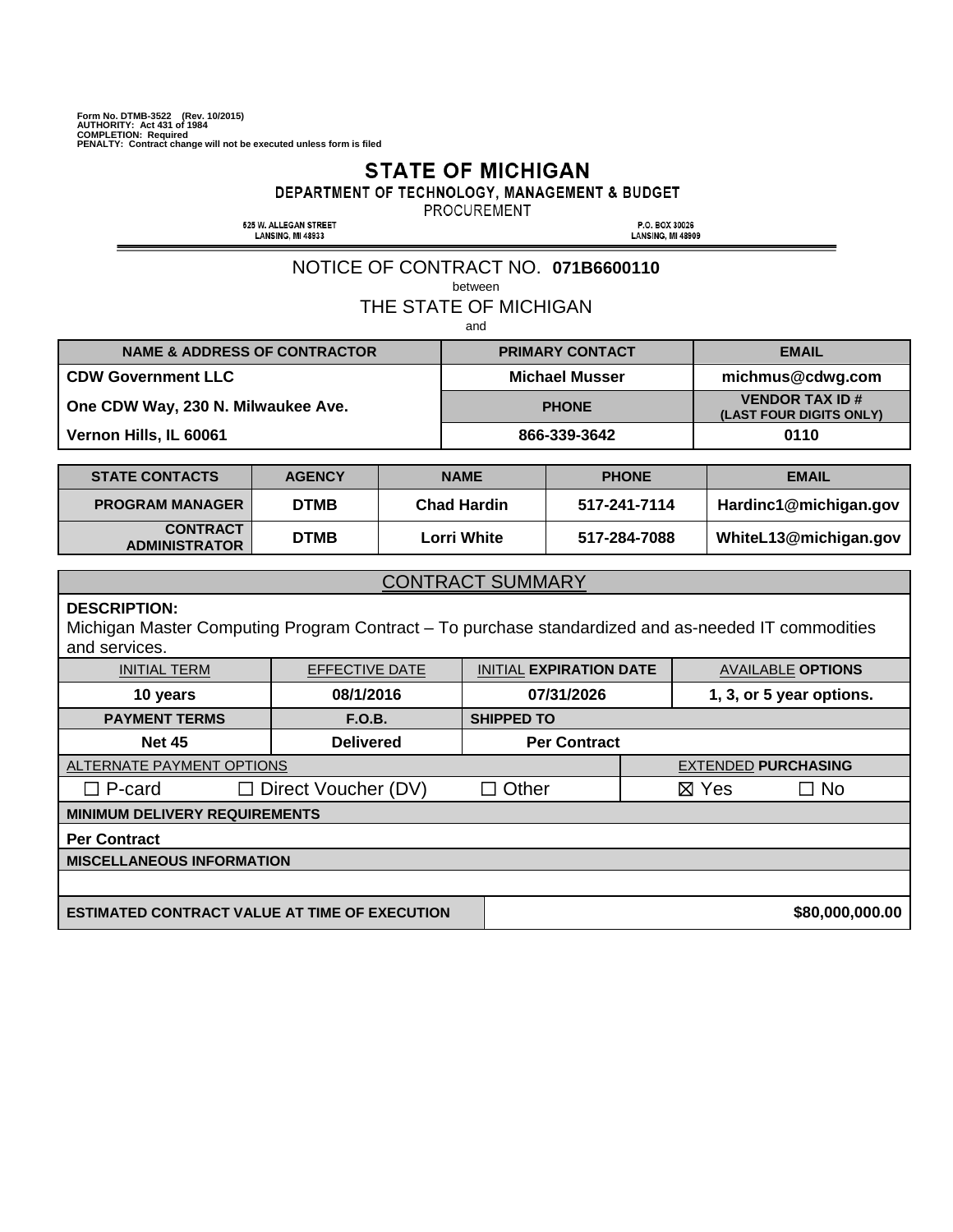**For the Contractor:** 

**Christina V. Rother, President CDW Government, LLC**

**Date** 

**\_\_\_\_\_\_\_\_\_\_\_\_\_\_\_\_\_\_\_\_\_\_\_\_\_\_\_\_\_\_\_\_\_\_\_ \_\_\_\_\_\_\_\_\_\_\_\_\_\_\_\_\_\_** 

**\_\_\_\_\_\_\_\_\_\_\_\_\_\_\_\_\_\_\_\_\_\_\_\_\_\_\_\_\_\_\_\_\_\_\_ \_\_\_\_\_\_\_\_\_\_\_\_\_\_\_\_\_\_** 

**For the State:** 

**William Pemble, Director, IT Procurement State of Michigan** 

**Date**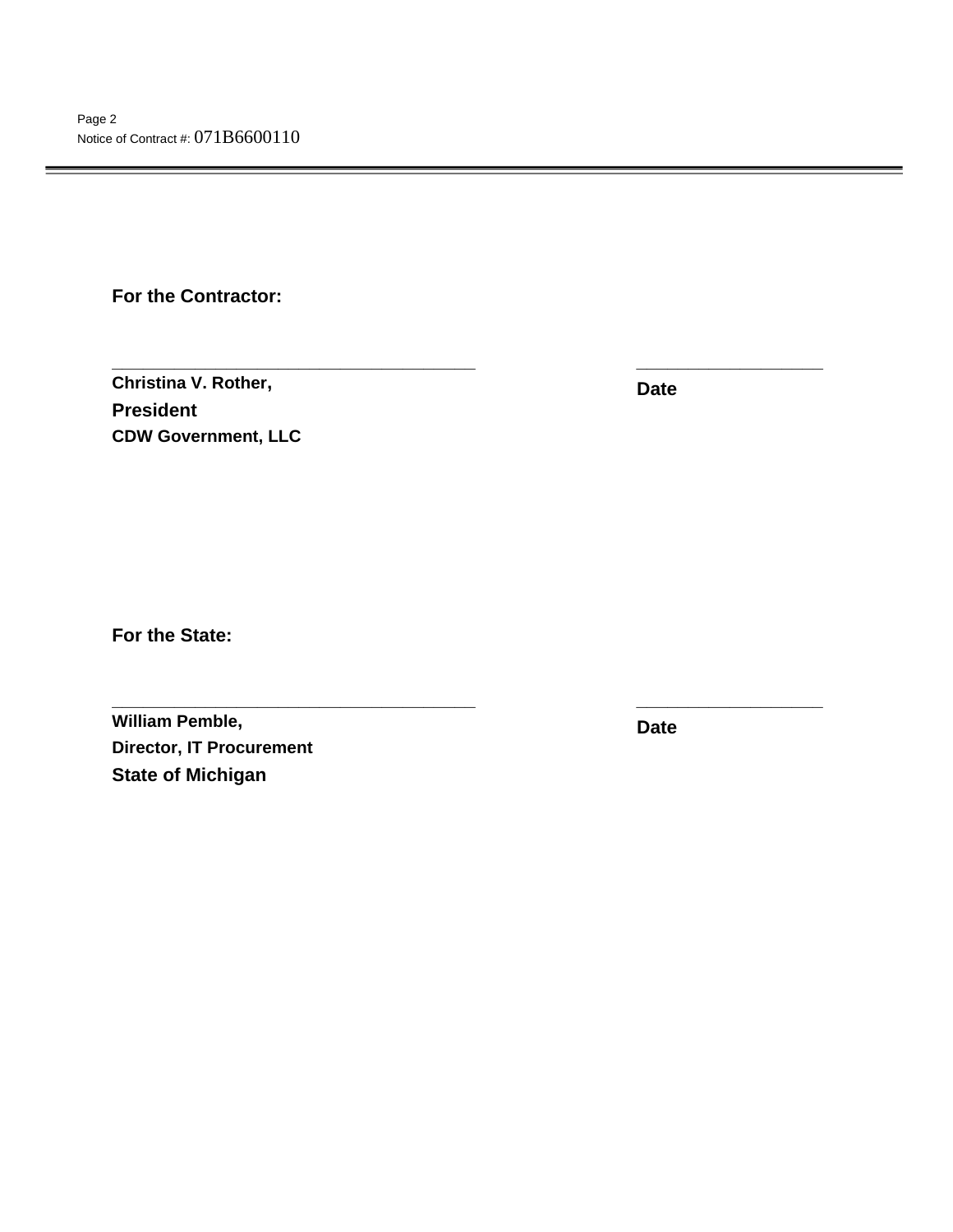

# **STATE OF MICHIGAN STANDARD CONTRACT TERMS**

This STANDARD CONTRACT ("**Contract**") is agreed to between the State of Michigan (the "**State**") and CDW Government, LLC ("**Contractor**"), an Illinois Limited Liability Corporation. This Contract is effective on August 1, 2016 ("**Effective Date**"), and unless terminated, expires on July 31, 2026 (the "**Term**").

This Contract may be renewed at the discretion of the State, in one-year, three-year, or five-year periods. Renewal must be by written notice from the State and will automatically extend the Term of this Contract.

The parties agree as follows:

**1. Definitions**. For the purposes of this Contract, the following terms have the following meanings:

**"Agency Business Owner"** is the individual appointed by the end-user agency procuring Services or Deliverables under an Engagement SOW to (a) act as such agency's representative in all matters relating to such Engagement SOW, and (b) co-sign off on the State's notice of acceptance for all Services and Deliverables. The Agency Business Owner will be identified in the Engagement SOW.

"**Authorized Users**" means all Persons authorized by the State to access and use the Products, Services and Deliverables under this Contract, subject to the maximum number of users specified in an applicable Purchaser Order or Engagement SOW.

"**Business Day**" means a day other than a Saturday, Sunday or other day on which the State is authorized or required by Law to be closed for business.

"**Confidential Information**" has the meaning set forth in **Section 30.a**.

"**Contract**" has the meaning set forth in the preamble.

"**Contract Administrator**" is the individual appointed by each party to (a) administer the terms of this Contract, and (b) approve any Change Notices under this Contract. Each party's Contract Administrator will be identified in **Section 9**.

"**Contract SOW**" means the statement of work entered into by the parties and attached as **Schedule A** to this Contract.

"**Contractor**" has the meaning set forth in the preamble.

"**Contractor Personnel**" means all employees of Contractor or any Subcontractors involved in the performance of Services hereunder.

**"Data Exchange Gateway"** means the State's secure electronic file transfer solution.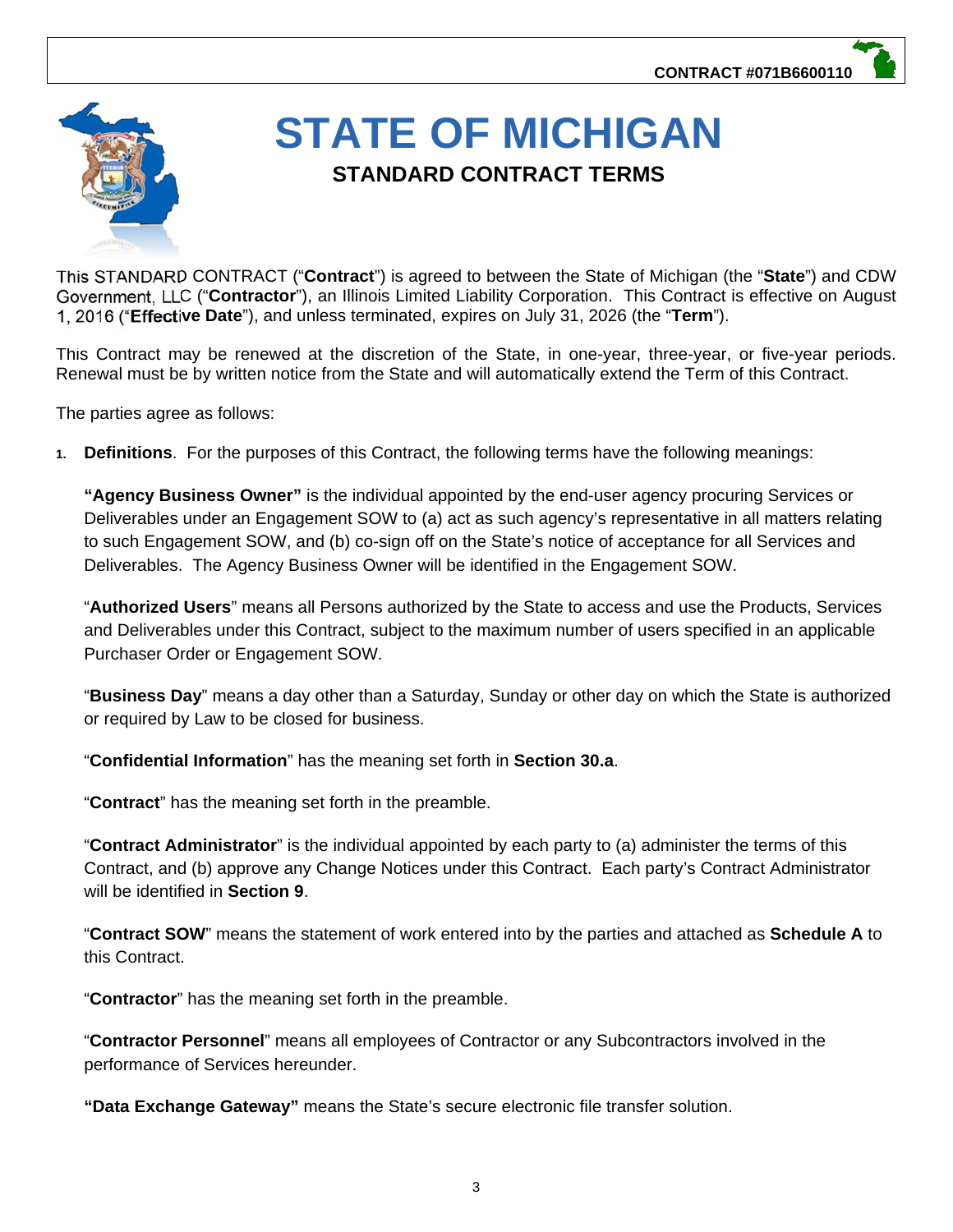"**Deliverables**" means documentation, reports, and all other materials that Contractor or any Subcontractor is required to provide to the State under this Contract and otherwise in connection with any Services, including all items specifically identified as Deliverables in the Contract SOW or an individual Engagement SOW.

"**Dispute Resolution Procedure**" has the meaning set forth in **Section 40**.

"**Documentation**" means all user manuals, operating manuals, technical manuals and any other instructions, specifications, documents or materials, in any form or media, that describe the functionality, installation, testing, operation, use, maintenance, support, technical or other components, features or requirements of the Products.

"**DTMB**" means the Michigan Department of Technology, Management and Budget.

**"DTMB Business Manager"** means the applicable business relationship manager or comparable identified authority.

"**DTMB IT Project Manager**" is the individual appointed by each party under an Engagement SOW to (a) monitor and coordinate the day-to-day activities of the Engagement SOW, and (b) in the case of the State, co-sign off on its notice of acceptance for all Services and Deliverables. Each party's IT Project Manager will be identified in the Engagement SOW

"**Effective Date**" has the meaning set forth in the preamble.

"**Engagement SOW**" means a statement of work entered into by the State and Contractor for the provision of specified Services and Deliverables by the Contractor or its Subcontractor.

**"Incident"** means any interruption in Services.

"**Intellectual Property Rights**" means all or any of the following: (a) patents, patent disclosures, and inventions (whether patentable or not); (b) trademarks, service marks, trade dress, trade names, logos, corporate names, and domain names, together with all of the associated goodwill; (c) copyrights and copyrightable works (including computer programs), mask works and rights in data and databases; (d) trade secrets, know-how and other confidential information; and (e) all other intellectual property rights, in each case whether registered or unregistered and including all applications for, and renewals or extensions of, such rights, and all similar or equivalent rights or forms of protection provided by applicable Law in any jurisdiction throughout the world.

**"ITAM"** means the State's Information Technology Asset Management System.

**"ITRAC"** means the State's web application for requesting and tracking IT commodity, maintenance, and service purchases.

"**Key Personnel**" means any Contractor Personnel identified as key personnel in the Statement of Work.

"**Law**" means any statute, law, ordinance, regulation, rule, code, order, constitution, treaty, common law, judgment, decree or other requirement or rule of any federal, state, local or foreign government or political subdivision thereof, or any arbitrator, court or tribunal of competent jurisdiction.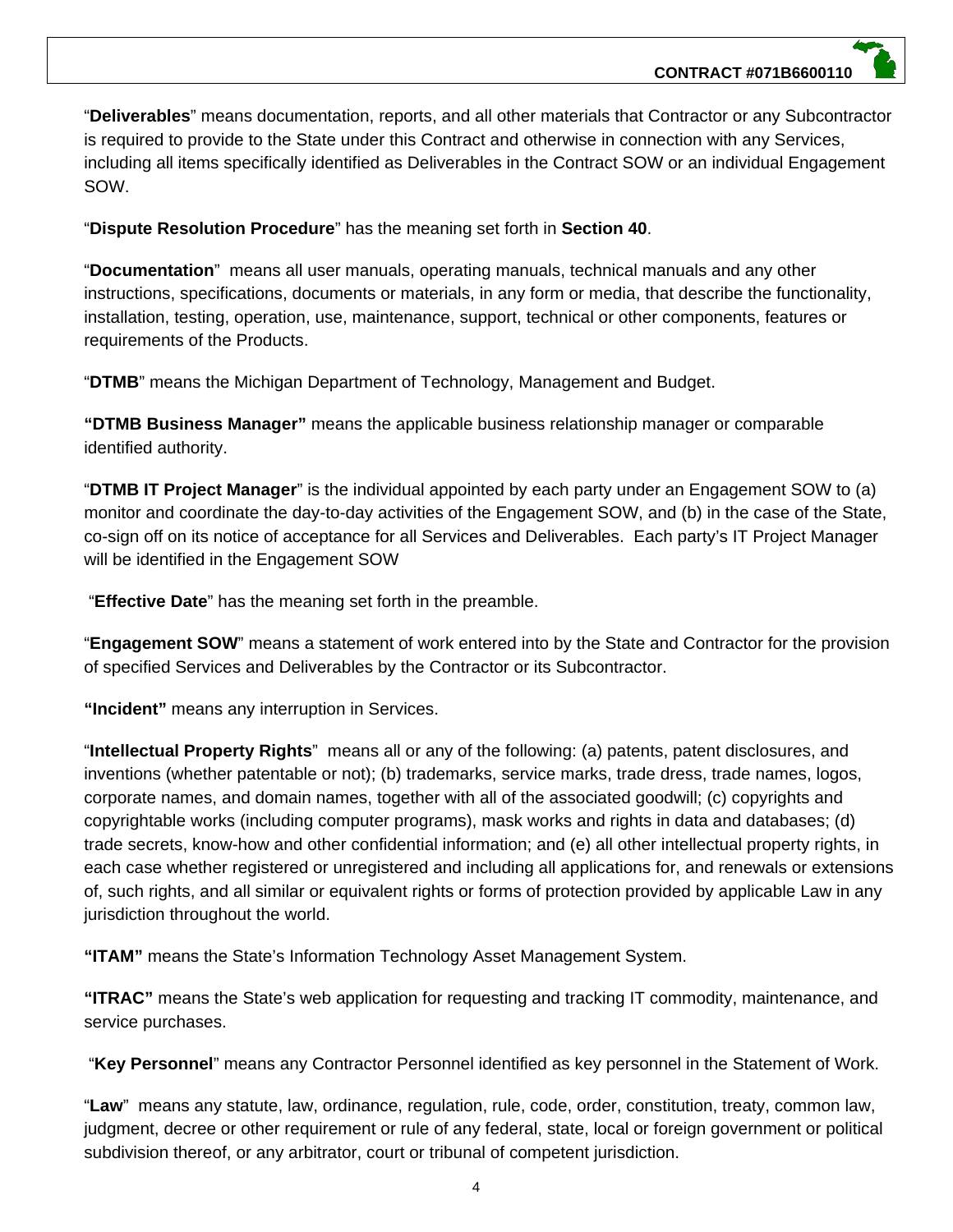"**Loss or Losses**" means all losses, damages, liabilities, deficiencies, claims, actions, judgments, settlements, interest, awards, penalties, fines, costs or expenses of whatever kind, including reasonable attorneys' fees and the costs of enforcing any right to indemnification hereunder and the cost of pursuing any insurance providers.

**"OEM"** Original Equipment Manufacturer

"**Person**" means an individual, corporation, partnership, joint venture, limited liability company, governmental agency, governmental department, governmental commission, governmental authority, unincorporated organization, trust, association or other entity.

"**Products**" means hardware, software, components, and accessories that are sold to or provided to the State.

**"Product Web Catalog**" mean the online list of State-approved Products.

**"Recycling**" The series of activities by which materials that are no longer useful to the generator are collected, sorted, processed, and converted into raw materials and used in the production of new products. This definition excludes the use of these materials as a fuel substitute or for energy production.

"**Reports**" means any and all reports that Contractor is obligated to or otherwise does provide under the Contract SOW.

"**Representatives**" means a party's employees, officers, directors, partners, shareholders, agents, attorneys, successors and permitted assigns.

**"Reuse"** means using a product or component of municipal solid waste in its original form more than once.

**"RFP"** means a Request for Proposal.

"**Services"** means any of the services Contractor, or any Subcontractor, is required to or otherwise does provide under this Contract, or an Engagement SOW, including but not limited to installation, implementation, integration, field support, and incident response."**SIGMA**" means the Statewide Integrated Governmental Management Applications, which is the State's future ERP system.

**"SLA"** means Service Level Agreement

**"SPOC"** means a Single Point of Contact.

"**State**" means the State of Michigan.

"**State Data**" has the meaning set forth in **Section 29.a.**

"**Stop Work Order**" has the meaning set forth in **Section 20**.

"**Subcontractor**" means any Person with whom Contractor contracts with to provide Services or Deliverables under an Engagement SOW.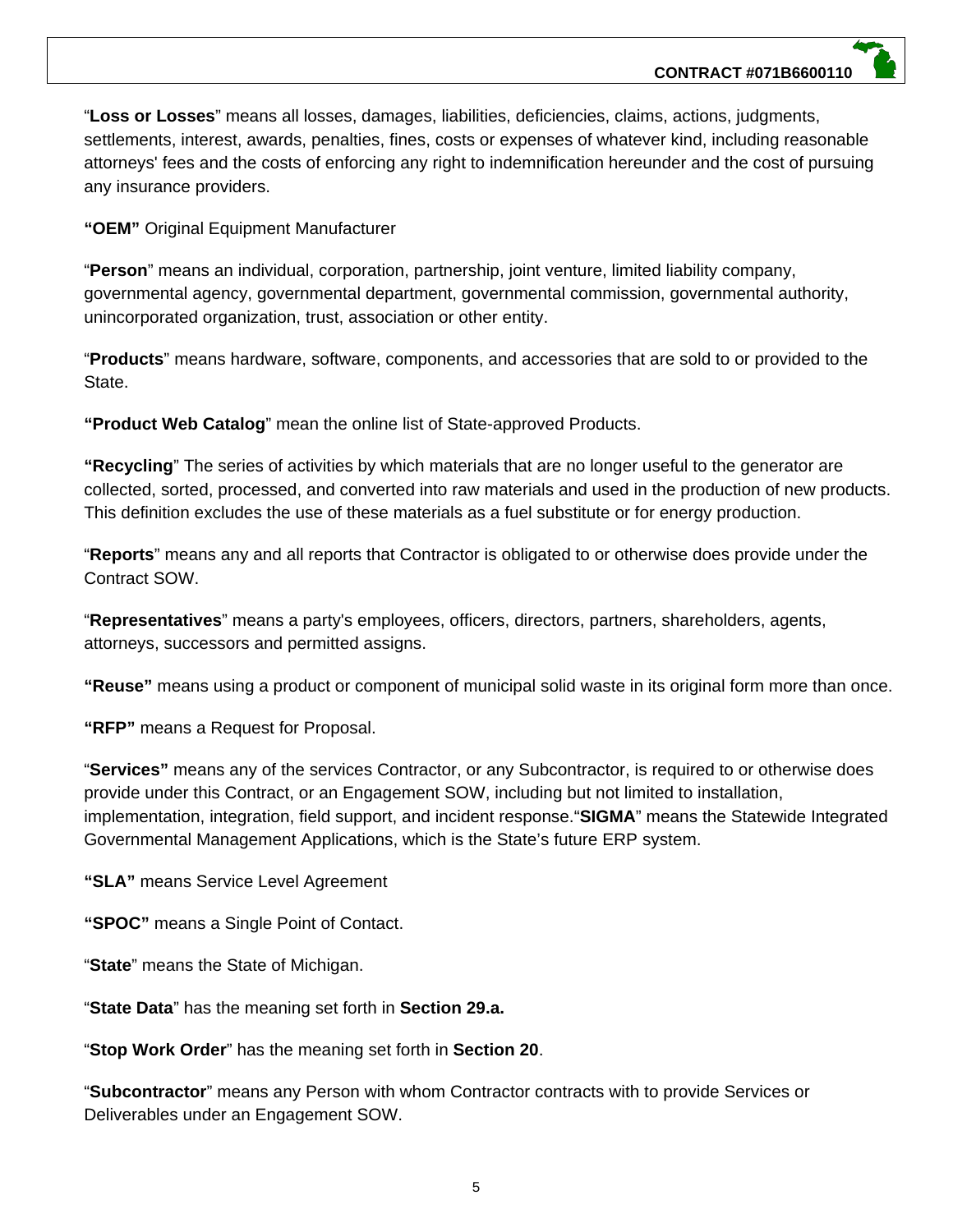"**Supplier**" means any third-party manufacturer, publisher, supplier or material provider that provides Products to the State.

"**Term**" has the meaning set forth in the preamble.

"**Transition Period**" has the meaning set forth in **Section 23**.

"**Transition Responsibilities**" has the meaning set forth in **Section 23**.

"**Unauthorized Removal**" has the meaning set forth in **Section 7.d.ii**.

"**Unauthorized Removal Credit**" has the meaning set forth in **Section 7.d.iii**.

"**User Data**" means all data, information and other content of any type and in any format, medium or form, whether audio, visual, digital, screen, GUI or other, that is input, uploaded to, placed into or collected, stored, processed, generated or output by any device, system or network by or on behalf of the State, including any and all works, inventions, data, analyses and other information and materials resulting from any use of the Software by or on behalf of the State under this Contract, except that User Data does not include the Software or data, information or content, including any GUI, audio, visual or digital or other display or output, that is generated automatically upon executing the Software without additional user input.

**"Verifiable Price Index"** ('VPI") mean prices recorded in a catalog, price list, schedule, or other verifiable and established record that is regularly maintained by Contractor and is published or otherwise available for customer inspections.

- **2. Ordering**. Products, Services and Deliverables must be ordered by one of the following two methods:
	- a. **Engagement Statements of Work**. The State may order Services and Deliverables pursuant to an Engagement SOW. For billing purposes, all Engagement SOWs must have an associated Purchase Order issued by the State. THE TERMS AND CONDITIONS OF THIS CONTRACT WILL APPLY AT ALL TIMES TO ANY ENGAGEMENT SOW ENTERED INTO BETWEEN THE PARTIES.

Engagement SOWs entered into under this Contract shall be developed and agreed to by the parties as set forth below:

- i. The State shall deliver its proposed Engagement SOW to the Contractor engaged to perform the Services, whereupon the Contractor shall review and approve, or raise any exceptions or clarifications to the State's proposed Engagement SOW. If Contractor raises any such exceptions, the parties shall negotiate in good faith to amend the proposal, provided that:
	- 1. to the extent that the Contractor's response does not comply with the requirements of this Contract and the business requirements set forth in the State's proposed Engagement SOW, it shall be amended to so comply; and
	- 2. either party may terminate negotiations if the parties fail to agree on a final Engagement SOW.
- ii. Upon the parties' agreement to a final Engagement SOW, each party shall cause the same to be signed by its duly authorized representative. The only individuals authorized to sign on behalf of the State are the DTMB Business Manager and the Agency Business Owner, both of whom must sign for the final Engagement SOW to be valid. Upon its mutual execution, the final Engagement SOW shall be attached to its associated Purchase Order.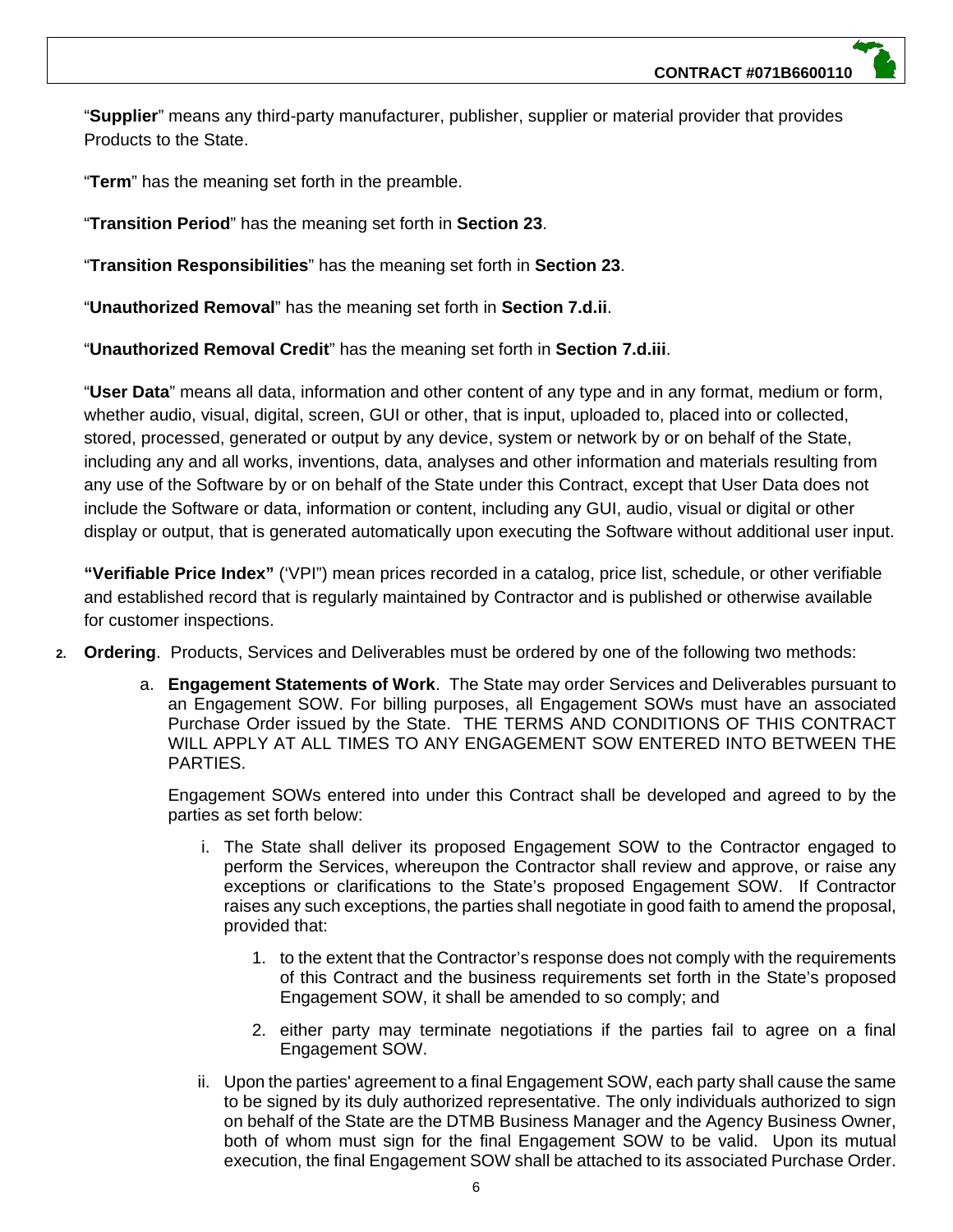- b. **Purchase Orders**. The State may order Products, Services and Deliverables pursuant to a Purchase Order issued by the State, and signed by Contactor. The State reserves the right to cancel any Purchase Order at any time prior to shipment of the Products or delivery of the Services or Deliverables and shall not be subject to any charges or other fees whatsoever as a result of such cancellation. The State may, by written communication, make changes to any Purchase Order subject to an equitable adjustment in the price, delivery schedule, or both, where appropriate. Notwithstanding the foregoing, if Contractor's quote contains notice of non-returnable or noncancelable Products, the previous two sentences shall not apply. THE TERMS AND CONDITIONS OF THIS CONTRACT WILL APPLY AT ALL TIMES TO ANY PURCHASE ORDERS ISSUED BY THE STATE.
- **3. Invoicing**. Requirements for invoicing are set forth in the Contract SOW. THE TERMS AND CONDITIONS OF THIS CONTRACT WILL APPLY AT ALL TIMES TO ANY INVOICES.
- **4. Quotes**. Requirements for quotes are set forth in the Contract SOW. THE TERMS AND CONDITIONS OF THIS CONTRACT WILL APPLY AT ALL TIMES TO ANY QUOTES
- **5. Delivery**. Delivery requirements are set forth in the Contract SOW.
- **6. Warranty**. For orders placed under a Purchase Order, to the extent permitted by the Supplier, Contractor will assign to the State all manufacturer or publisher's warranties on all Products. For orders placed under an Engagement SOW, the terms of the Engagement SOW will control Contractor's and Subcontractor's warranty obligations, if any.
- **7. Performance of Services**. Contractor, and all Subcontractors will provide all Services and Deliverables in a timely, professional and workmanlike manner and in accordance with the terms, conditions, and specifications set forth in this Contract, the Contract SOW, and any applicable Engagement SOW.

# **a. State Standards**

- i. The Contractor and all Subcontractors must adhere to all existing standards as described within the comprehensive listing of the State's existing technology standards at http://www.michigan.gov/dmb/0,4568,7-150-56355-108233--,00.html
- ii. To the extent that Contractor or any Subcontractor has access to the State's computer system, Contractor or Subcontractor must comply with the State's Acceptable Use Policy, see http://michigan.gov/cybersecurity/0,1607,7-217-34395\_34476---,00.html. All Contractor and Subcontractor personnel will be required, in writing, to agree to the State's Acceptable Use Policy before accessing the State's system. The State reserves the right to terminate Contractor's or Subcontractor's access to the State's system if a violation occurs.

# **b. Contractor Personnel**

- i. Contractor is solely responsible for all Contractor personnel and for the payment of their compensation, including, if applicable, withholding of income taxes, and the payment and withholding of social security and other payroll taxes, unemployment insurance, workers' compensation insurance payments and disability benefits.
- ii. Prior to any Contractor personnel performing any Services, Contractor will:
	- 1. ensure that such Contractor personnel have the legal right to work in the United States; and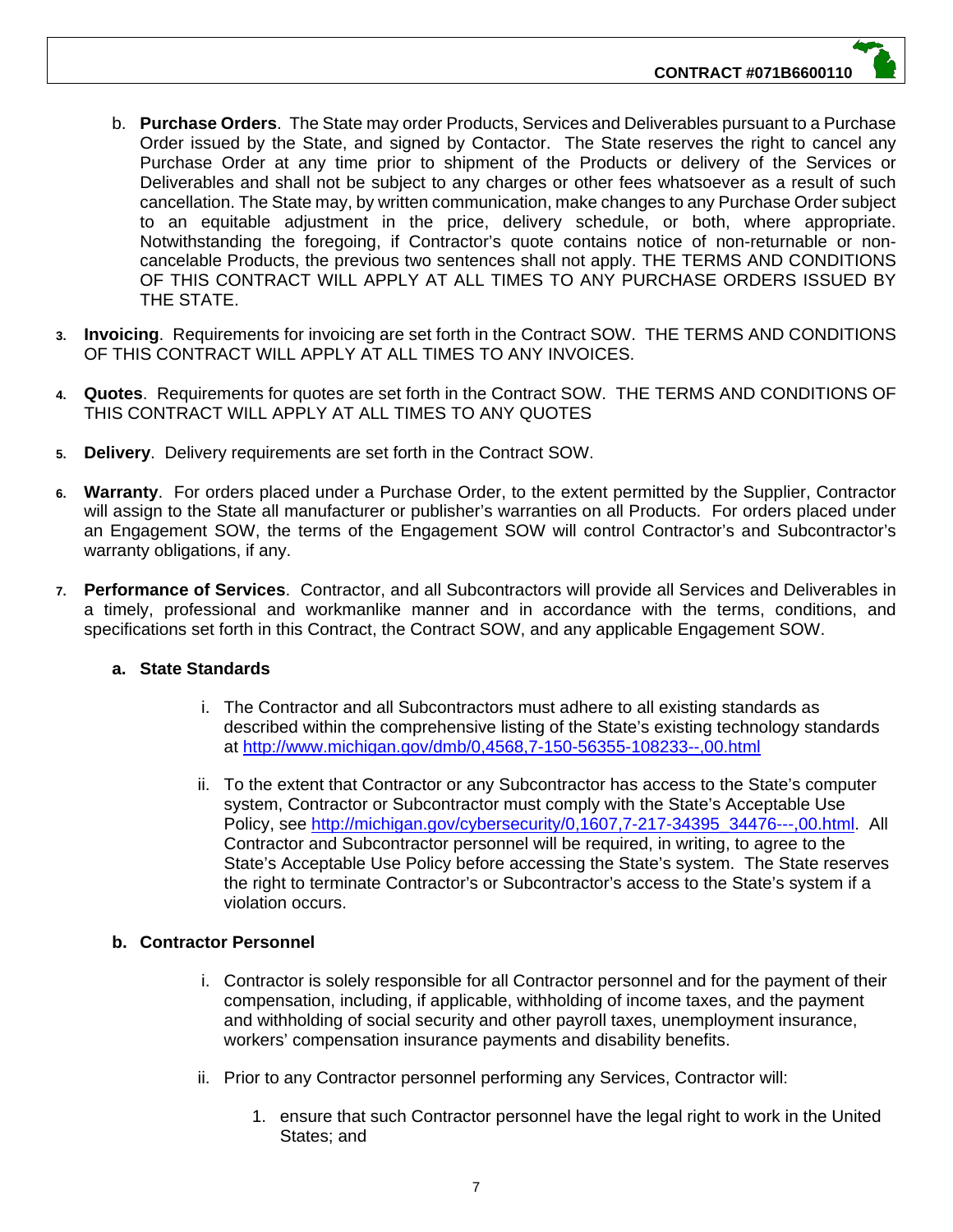- 2. require such Contractor personnel to execute written agreements, in form and substance acceptable to the State, that bind such Contractor personnel to confidentiality provisions that are at least as protective of the State's information (including all Confidential Information) as those contained in this Contract.
- iii. Contractor and all Contractor Personnel will comply with all rules, regulations, and policies of the State that are communicated to Contractor in writing, including security procedures concerning systems and data and remote access, building security procedures, including the restriction of access by the State to certain areas of its premises or systems, and general health and safety practices and procedures.
- iv. The State reserves the right to require the removal of any Contractor Personnel found, in the judgment of the State, to be unacceptable. The State's request must be written with reasonable detail outlining the reasons for the removal request. Replacement personnel for the removed person must be fully qualified for the position. If the State exercises this right, and Contractor cannot immediately replace the removed personnel, the State agrees to negotiate an equitable adjustment in schedule or other terms that may be affected by the State's required removal.
- c. **Background Checks.** If Contractor or its Subcontractor will have access to State systems, State facilities, or State Data, upon request, Contractor must perform background checks on all employees and Subcontractors and its employees prior to their assignment. The scope is at the discretion of the State and documentation must be provided as requested. Contractor is responsible for all costs associated with the requested background checks. The State, in its sole discretion, may also perform background checks.

#### d. **Contractor's Key Personnel**

- i. The State has the right to recommend and approve in writing the initial assignment, as well as any proposed reassignment or replacement, of any Key Personnel. Before assigning an individual to any Key Personnel position, Contractor will notify the State of the proposed assignment, introduce the individual to the State's Contract Administrator, and provide the State with a resume and any other information about the individual reasonably requested by the State. The State reserves the right to interview the individual before granting written approval. In the event the State finds a proposed individual unacceptable, the State will provide a written explanation including reasonable detail outlining the reasons for the rejection.
- ii. Contractor will not remove any Key Personnel from their assigned roles on this Contract without the prior written consent of the State. The Contractor's removal of Key Personnel without the prior written consent of the State, not to be unreasonably withheld, is an unauthorized removal ("**Unauthorized Removal**"). An Unauthorized Removal does not include replacing Key Personnel for reasons beyond the reasonable control of Contractor, including illness, disability, leave of absence, personal emergency circumstances, resignation, or for cause termination of the Key Personnel's employment. Any Unauthorized Removal may be considered by the State to be a material breach of this Contract, in respect of which the State may elect to terminate this Contract for cause under **Section 21**.
- iii. It is further acknowledged that an Unauthorized Removal will interfere with the timely and proper completion of this Contract, to the loss and damage of the State, and that it would be impracticable and extremely difficult to fix the actual damage sustained by the State as a result of any Unauthorized Removal. Therefore, Contractor and the State agree that in the case of any Unauthorized Removal in respect of which the State does not elect to exercise its rights under **Section 21**, Contractor will issue to the State the corresponding credits set forth below (each, an "**Unauthorized Removal Credit**"):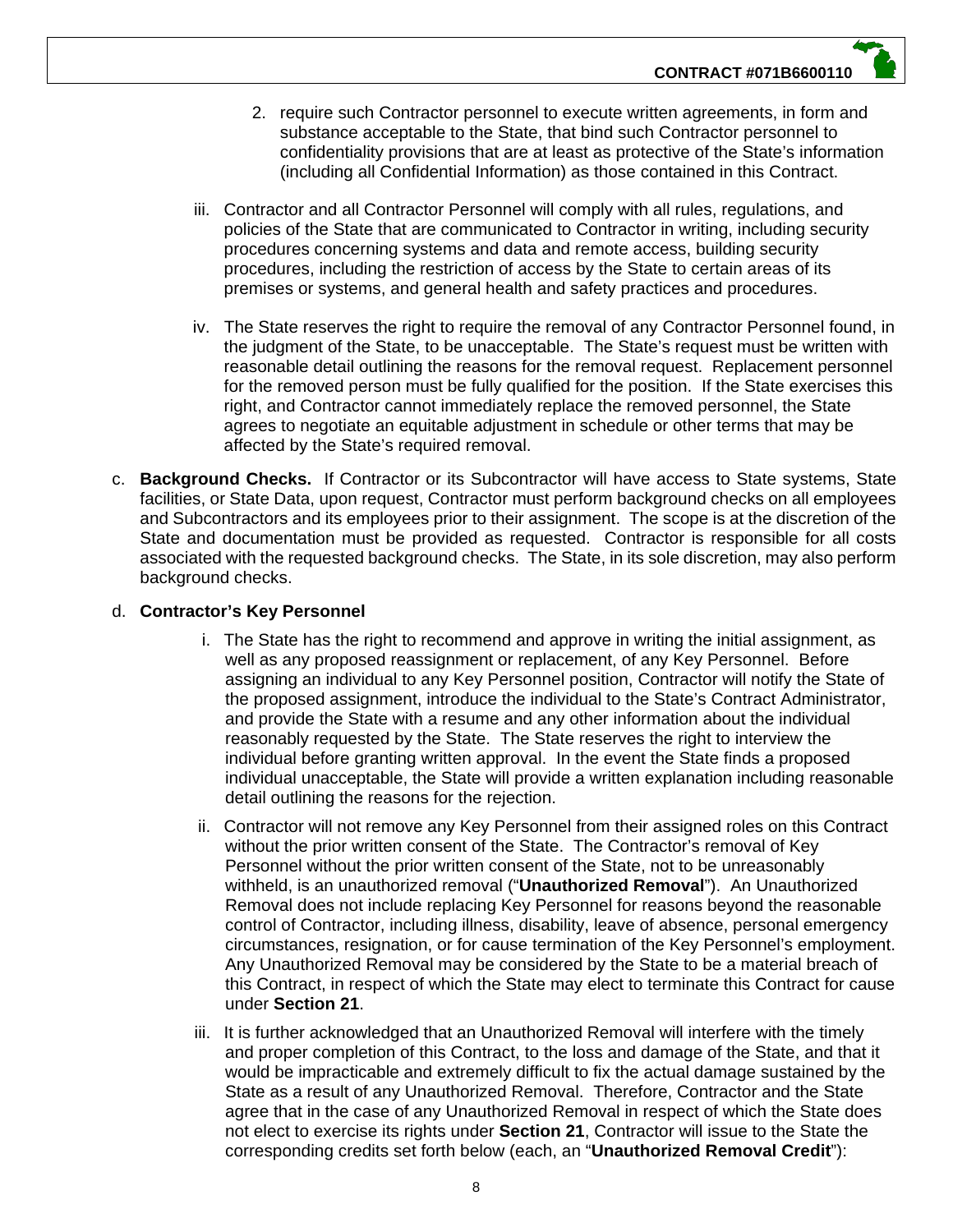- 1. For the Unauthorized Removal of any Key Personnel designated in the applicable Statement of Work, the credit amount will be \$25,000.00 per individual if Contractor identifies a replacement approved by the State and assigns the replacement to shadow the Key Personnel who is leaving for a period of at least 30 calendar days before the Key Personnel's removal.
- 2. If Contractor fails to assign a replacement to shadow the removed Key Personnel for at least 30 calendar days, in addition to the \$25,000.00 credit specified above, Contractor will credit the State \$833.33 per calendar day for each day of the 30 calendar-day shadow period that the replacement Key Personnel does not shadow the removed Key Personnel, up to \$25,000.00 maximum per individual. The total Unauthorized Removal Credits that may be assessed per Unauthorized Removal and failure to provide 30 calendar days of shadowing will not exceed \$50,000.00 per individual.
- iv. Contractor acknowledges and agrees that each of the Unauthorized Removal Credits assessed under **Subsection iii** above: (i) is a reasonable estimate of and compensation for the anticipated or actual harm to the State that may arise from the Unauthorized Removal, which would be impossible or very difficult to accurately estimate; and (ii) may, at the State's option, be credited or set off against any Fees or other charges payable to Contractor under this Contract.
- **8. Notices.** All notices and other communications required or permitted under this Contract must be in writing and will be considered given and received: (a) when verified by written receipt if sent by courier; (b) when actually received if sent by mail without verification of receipt; or (c) when verified by automated receipt or electronic logs if sent by facsimile or email.

| If to State:              | If to Contractor:             |
|---------------------------|-------------------------------|
| Lorri White               | <b>CDW Government, LLC</b>    |
| <b>DTMB Procurement</b>   | Attn: Director, Program Sales |
| State of Michigan         | 2 Corporate Drive Suite 800   |
| 525 W. Allegan, 1st Floor | Shelton, CT 06484             |
| Lansing, MI 48933         | ContMgt@cdw.com               |
| whitel13@michigan.gov     | 800-800-4239                  |
| 517-284-7088              |                               |

**9. Contract Administrators.** The following individuals are each party's Contract Administrator:

| State:                    | Contractor:       |
|---------------------------|-------------------|
| Lorri White               | Jumana Dihu       |
| <b>DTMB Procurement</b>   | 120 S. Riverside  |
| State of Michigan         | Chicago, IL 60606 |
| 525 W. Allegan, 1st Floor | jumdihu@cdwg.com  |
| Lansing, MI 48933         | 312-705-9437      |
| whitel13@michigan.gov     |                   |
| 517-284-7088              |                   |

*10.* **Insurance Requirements.** Contractor must maintain the insurances identified below and is responsible for all deductibles. All required insurance must: (a) protect the State from claims that may arise out of, are alleged to arise out of, or result from Contractor's or a Subcontractor's performance; (b) be primary and noncontributing to any comparable liability insurance (including self-insurance) carried by the State; and (c) be provided by an company with an A.M. Best rating of "A-" or better and a financial size of VII or better.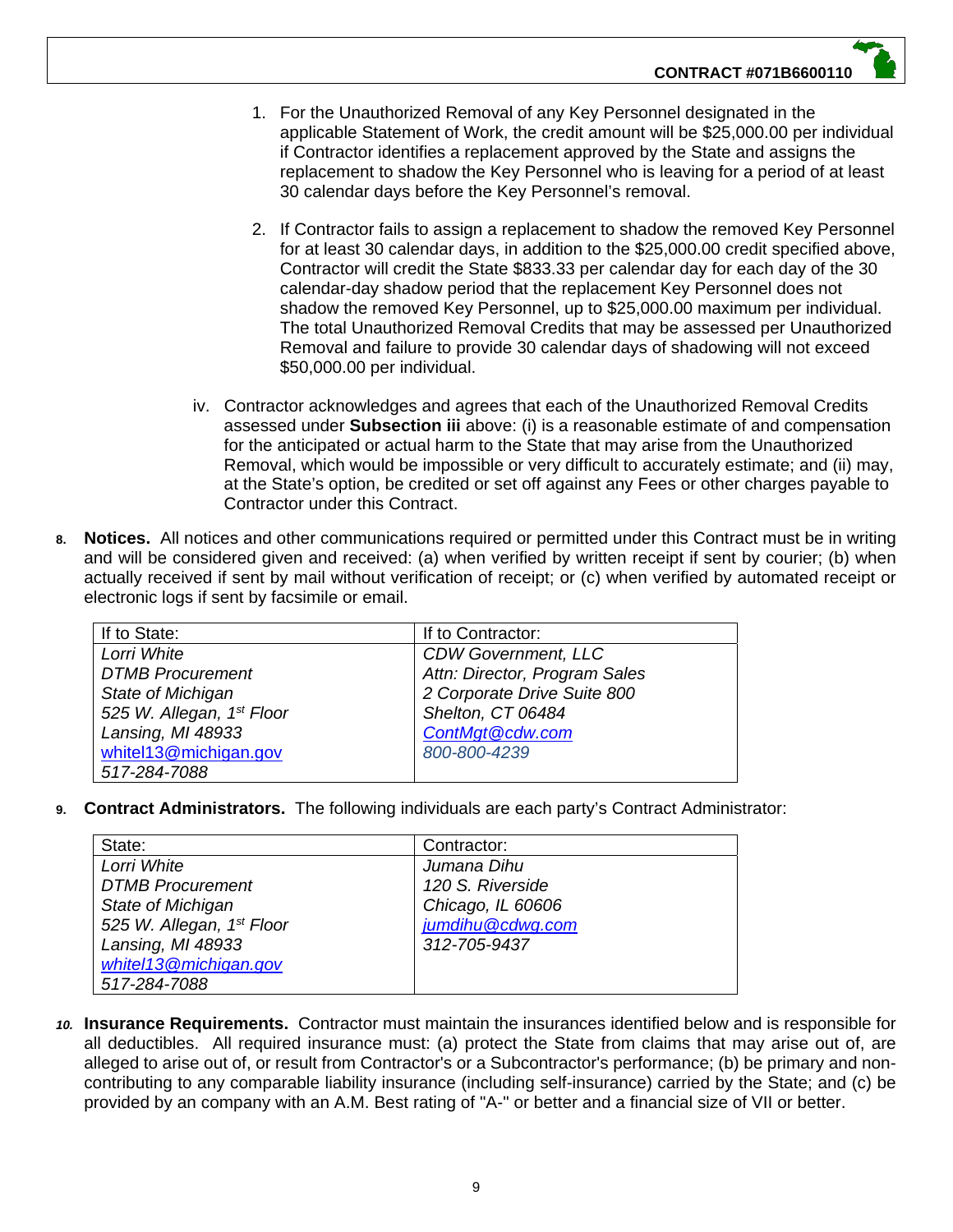| <b>Insurance Type</b>                                                                                                                                                                              | <b>Additional Requirements</b>                                                                                                                                                                                               |  |  |  |
|----------------------------------------------------------------------------------------------------------------------------------------------------------------------------------------------------|------------------------------------------------------------------------------------------------------------------------------------------------------------------------------------------------------------------------------|--|--|--|
| <b>Commercial General Liability Insurance</b>                                                                                                                                                      |                                                                                                                                                                                                                              |  |  |  |
| <b>Minimal Limits:</b><br>\$1,000,000 Each Occurrence Limit<br>\$1,000,000 Personal & Advertising Injury Limit<br>\$2,000,000 General Aggregate Limit<br>\$2,000,000 Products/Completed Operations | Contractor must have their policy endorsed to<br>add "the State of Michigan, its departments,<br>divisions, agencies, offices, commissions,<br>officers, employees, and agents" as additional<br>insureds - see endorsement. |  |  |  |
| <b>Umbrella or Excess Liability Insurance</b>                                                                                                                                                      |                                                                                                                                                                                                                              |  |  |  |
| <b>Minimal Limits:</b><br>\$5,000,000 General Aggregate                                                                                                                                            | Coverage must follow form of underlying primary<br>policies.                                                                                                                                                                 |  |  |  |
| Automobile Liability & Hired and Non-Owned Vehicle Insurance                                                                                                                                       |                                                                                                                                                                                                                              |  |  |  |
| <b>Minimal Limits:</b><br>\$1,000,000 Per Occurrence                                                                                                                                               | Contractor must have their policy endorsed to<br>add "the State of Michigan, its departments,<br>divisions, agencies, offices, commissions,<br>officers, employees, and agents" as additional<br>insureds.                   |  |  |  |
| <b>Workers' Compensation Insurance</b>                                                                                                                                                             |                                                                                                                                                                                                                              |  |  |  |
| <b>Minimal Limits:</b><br>Coverage according to applicable laws governing<br>work activities.                                                                                                      | Waiver of subrogation, except where waiver is<br>prohibited by law.                                                                                                                                                          |  |  |  |
| <b>Employers Liability Insurance</b>                                                                                                                                                               |                                                                                                                                                                                                                              |  |  |  |
| Minimal Limits:<br>\$500,000 Each Accident<br>\$500,000 Each Employee by Disease<br>\$500,000 Aggregate Disease.                                                                                   |                                                                                                                                                                                                                              |  |  |  |
| <b>Professional Liability (Errors and Omissions) Insurance</b>                                                                                                                                     |                                                                                                                                                                                                                              |  |  |  |
| <b>Minimal Limits:</b><br>\$4,000,000 Each Occurrence<br>\$4,000,000 Annual Aggregate                                                                                                              | Policy must cover information security and<br>privacy liability, privacy notification costs,<br>regulatory defense and penalties, and website<br>media content liability.                                                    |  |  |  |

If any of the required policies provide claim-made coverage, the Contractor must: (a) provide coverage with a retroactive date before the effective date of the contract or the beginning of Services; (b) maintain coverage and provide evidence of coverage for at least three (3) years after completion of the Services; and (c) if coverage is canceled or not renewed, and not replaced with another claims-made policy form with a retroactive date prior to the contract effective date, Contractor must purchase extended reporting coverage for a minimum of three (3) years after completion of work.

Contractor must: (a) provide insurance certificates to the Contract Administrator, containing the agreement or purchase order number, at Contract formation and within 30 calendar days of the expiration date of the applicable policies; and (b) waive all rights against the State for damages covered by insurance. Failure to maintain the required insurance does not limit this waiver. The insurer for each insurance policy required herein shall provide notice of cancellation subject to the notification provisions of the policy.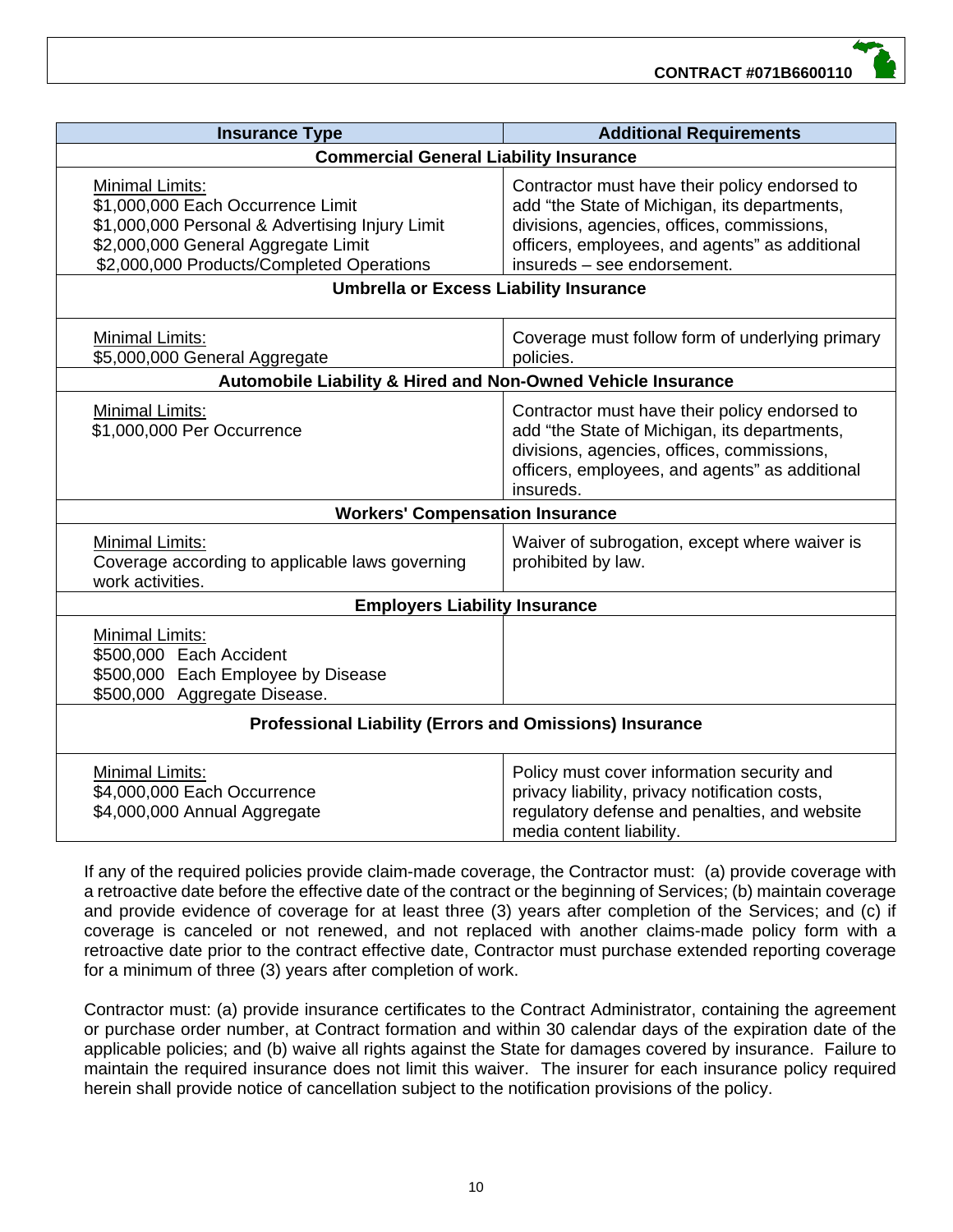**CONTRACT #071B6600110**

This Section is not intended to and is not be construed in any manner as waiving, restricting or limiting the liability of either party for any obligations under this Contract (including any provisions hereof requiring Contractor to indemnify, defend and hold harmless the State).

**11. Administrative Fee and Reporting.** Contractor must pay an administrative fee of 2% on all payments made to Contractor under the Contract including transactions with the State (including its departments, divisions, agencies, offices, and commissions), MiDEAL members, and other states (including governmental subdivisions and authorized entities). Administrative fee payments must be made by check payable to the State of Michigan and mailed to:

**Department of Technology, Management and Budget Financial Services – Cashier Unit Lewis Cass Building 320 South Walnut St. P.O. Box 30681 Lansing, MI 48909**

Contractor must submit an itemized purchasing activity report, which includes at a minimum, the name of the purchasing entity and the total dollar volume in sales. Reports should be mailed to DTMB-Procurement.

The administrative fee and purchasing activity report are due within 30 calendar days from the last day of each calendar quarter.

**12. Extended Purchasing Program.** This Contract is extended to MiDEAL members. MiDEAL members include local units of government, school districts, universities, community colleges, and nonprofit hospitals. A current list of MiDEAL members is available at www.michigan.gov/mideal. Upon written agreement between the State and Contractor, this Contract may also be extended to: (a) State of Michigan employees and (b) other states (including governmental subdivisions and authorized entities).

If extended, Contractor must supply all Products, Services, and Deliverables at the established Contract prices and terms. The State reserves the right to negotiate additional discounts based on any increased volume generated by such extensions.

Contractor must submit invoices to, and receive payment from, extended purchasing program members on a direct and individual basis.

**13. Independent Contractor.** Contractor is an independent contractor and assumes all rights, obligations and liabilities set forth in this Contract. Contractor, its employees, and agents will not be considered employees of the State. No partnership or joint venture relationship is created by virtue of this Contract. Contractor, and not the State, is responsible for the payment of wages, benefits and taxes of Contractor's employees and any Subcontractors. Prior performance does not modify Contractor's status as an independent contractor.

#### **14. Intellectual Property Rights**.

a. Reports. As to any Reports, Contractor hereby acknowledges that the State is and will be the sole and exclusive owner of all right, title, and interest in such Reports and all associated Intellectual Property Rights, if any. Such Reports are works made for hire as defined in Section 101 of the Copyright Act of 1976. To the extent any Reports and related Intellectual Property Rights do not qualify as works made for hire under the Copyright Act, Contractor will, and hereby does, immediately on its creation, assign, transfer and otherwise convey to the State, irrevocably and in perpetuity, throughout the universe, all right, title and interest in and to the Reports, including all Intellectual Property Rights therein, except however, that Contractor will retain all Intellectual Property Rights that it owned or controlled prior to the effective date of the agreement between the parties or that it develops or acquires from activities independent of the service performed under the agreement between the parties ("**Background IP**"). Contractor hereby grants to the State and its Authorized Users a perpetual, non-exclusive, world-wide, fully paid and royalty free license to use Background IP for its internal business purposes.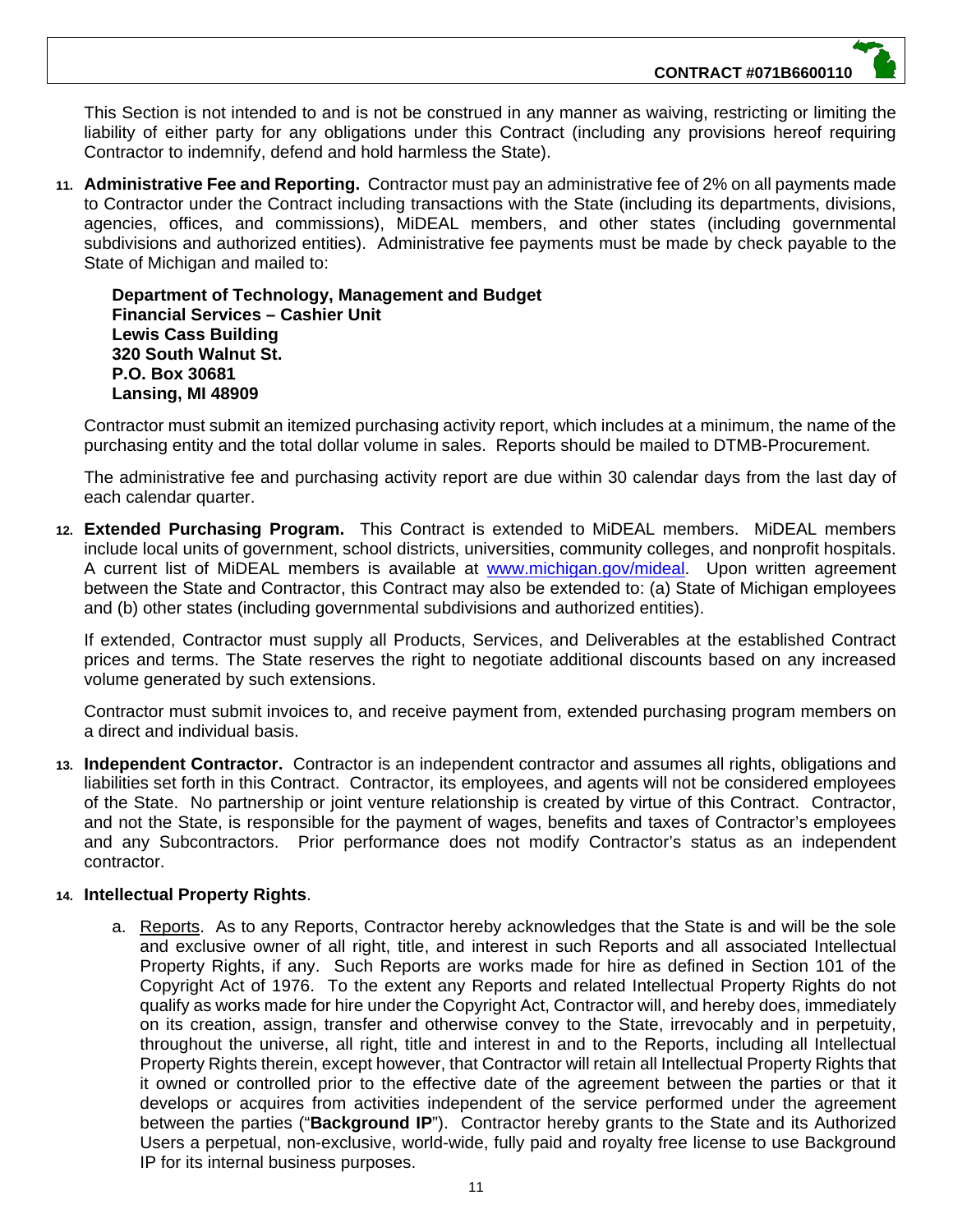- b. Non-Report Deliverables. Intellectual Property Rights with respect to non-Report Deliverables will be governed by the individual license agreement or Engagement SOW that pertain to that particular Deliverable.
- **15. Assignment.** Contractor may not assign this Contract to any other party without the prior written approval of the State. Upon notice to Contractor, the State, in its sole discretion, may assign in whole or in part, its rights or responsibilities under this Contract to any other party.
- **16. Change of Control.** Contractor will notify the State, at least 30 calendar days before the effective date, of a change in Contractor's organizational structure or ownership. For purposes of this Contract, a change in control means any of the following: (a) a sale of more than 50% of Contractor's stock; (b) a sale of substantially all of Contractor's assets; (c) a change in a majority of Contractor's board members; (d) consummation of a merger or consolidation of Contractor with any other entity; (e) a change in ownership through a transaction or series of transactions; (f) or the board (or the stockholders) approves a plan of complete liquidation. A change of control does not include any consolidation or merger effected exclusively to change the domicile of Contractor, or any transaction or series of transactions principally for bona fide equity financing purposes.

In the event of a change of control, Contractor must require the successor to assume this Contract and all of its obligations under this Contract.

#### **17. Acceptance.**

- a. Products, Services and Deliverables are subject to inspection and testing by the State in accordance with the Contract SOW and any applicable Purchase Order Requirements.
- b. Unless otherwise specified in the applicable Engagement SOW, all Services and Deliverables provided under an Engagement SOW are subject to the acceptance procedures set forth below:
	- i. All Services and Deliverables are subject to inspection and testing by the State within 15 Business Days of the State's receipt of them. The Services and Deliverables must be accepted in writing by the State's IT Project Manager and its Agency Business Owner. If the State finds deficiencies in the Services and Deliverables, it may: (1) demand performance at no additional cost, in the form a written notice to cure; or (2) reject the deficient Services and Deliverables without performing any further inspections, and terminate the Engagement SOW and associated Purchase Order, in whole or in part, in accordance with Section 22. The State's failure to provide notice of acceptance or deficiencies within 5 Business Days of the expiration of the inspection or testing period will constitute acceptance of the Services and Deliverables.
	- ii. Within 15 Business Days from the date of Contractor's receipt of a notice to cure, Contractor must cure, at no additional cost, the noted deficiencies and deliver acceptable Services and Deliverables to the State.
	- iii. If Contractor is unable or refuses to correct the noted deficiencies within the time response standards set forth in subsection (b) above, the State may terminate the Engagement SOW and associated Purchase Order, in whole or in part, in accordance with Section 21. The State, or a third party identified by the State, may provide the Services and Deliverables and the State may recover the difference between the cost to cure and the Contract price plus an additional 10% administrative fee.
- **18. Terms of Payment.** All undisputed amounts are payable within 45 days of the State's receipt of a valid invoice. Contractor may only charge for Products, Services and Deliverables provided as specified in the Purchase Order or Engagement SOW. Invoices must include an itemized statement of all charges. The State is exempt from State sales tax for direct purchases and may be exempt from federal excise tax, if Products, Services and Deliverables purchased under this Contract are for the State's exclusive use. Provided the State delivers to Contractor its tax-exempt certificate, Contractor will not add any sales or use tax to the price of Products or Services.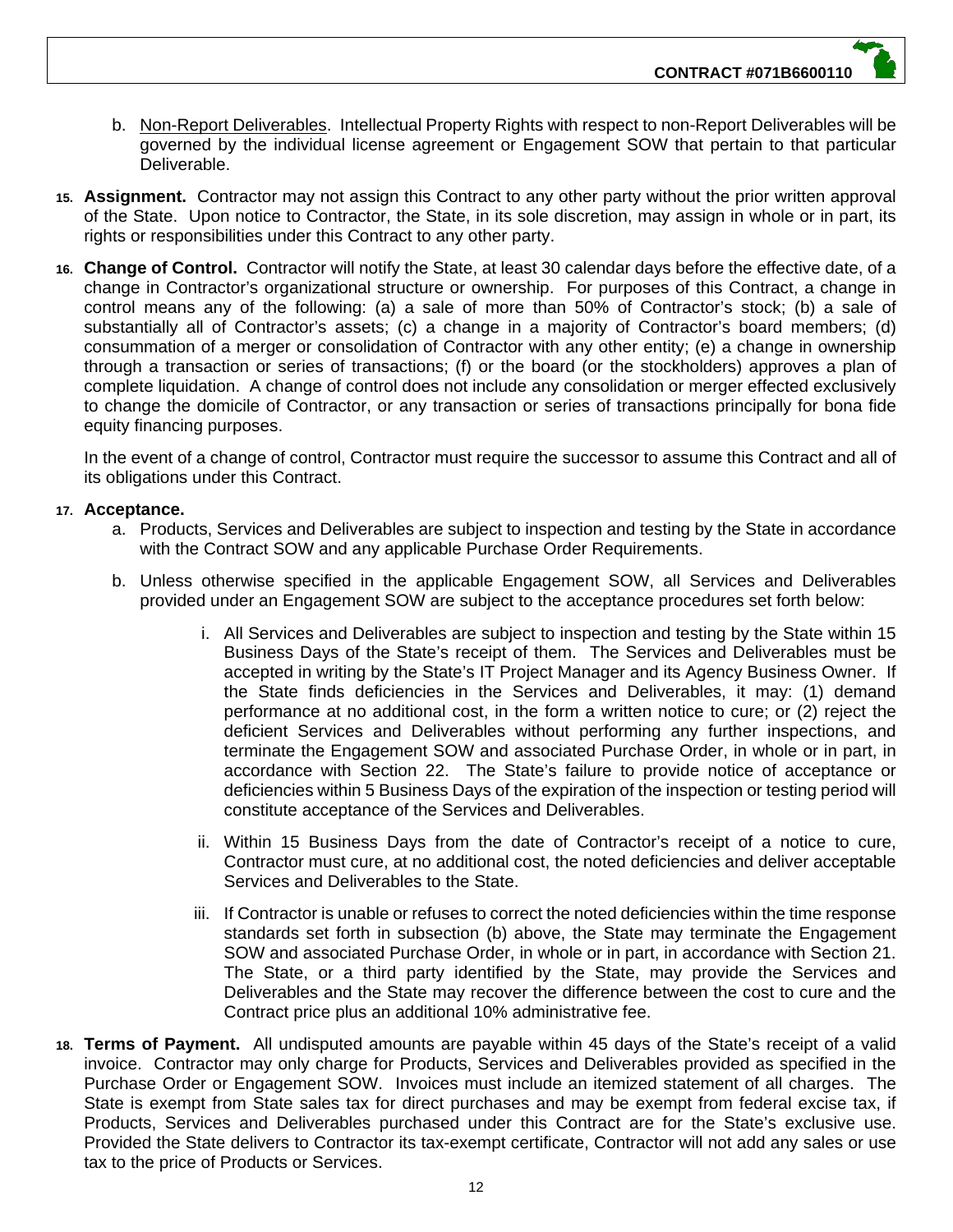The State has the right to withhold payment of any disputed amounts until the parties agree as to the validity of the disputed amount. The State will notify Contractor of any dispute within a reasonable time. Payment by the State will not constitute a waiver of any rights as to Contractor's continuing obligations, including claims for deficiencies or substandard Products, Services or Deliverables. Contractor's acceptance of final payment by the State constitutes a waiver of all claims by Contractor against the State for payment under this Contract, other than those claims previously filed in writing on a timely basis and still disputed.

The State will only disburse payments under this Contract through Electronic Funds Transfer (EFT). Contractor must register with the State at http://www.michigan.gov/cpexpress to receive electronic fund transfer payments. If Contractor does not register, the State is not liable for failure to provide payment.

Without prejudice to any other right or remedy it may have, the State reserves the right to set off at any time any amount then due and owing to it by Contractor against any amount payable by the State to Contractor.

- **19. Liquidated Damages.** Liquidated damages, if applicable, will be assessed as described in the Contract Statement of Work, or an Engagement SOW if applicable.
- **20. Stop Work Order.** The State may suspend any or all Services under the Contract, an individual Purchase Order or an individual Engagement SOW at any time. The State will provide Contractor, or Subcontractor if applicable, a written stop work order detailing the suspension. Contractor, or Subcontractor if applicable, must comply with the stop work order upon receipt. Within 90 calendar days, or any longer period agreed to by Contractor, the State will either: (a) issue a notice authorizing Contractor to resume work, or (b) terminate the Contract. Unless the work covered by the stop work order is subsequently terminated for cause, the State will pay Contractor reasonable, direct and verifiable costs resulting from the stop work order. Further, the parties will agree upon an equitable adjustment with respect to Contractor Personnel staffing requirements**,** if as a result of the stop work order, its staffing of the project is affected by such stop work order. For the avoidance of doubt, the State is not liable to Contractor for loss of profits because of a stop work order issued under this Section 20..
- **21. Termination for Cause.** The State may terminate this Contract, an individual Purchase Order or an individual Engagement SOW for cause, in whole or in part, if Contractor or its Subcontractors, as determined by the State: (a) endangers the value, integrity, or security of any State location, data, or personnel; (b) becomes insolvent, petitions for bankruptcy court proceedings, or has an involuntary bankruptcy proceeding filed against it by any creditor; (c) fails to perform Services under an Engagement SOW with sufficient personnel and equipment or with sufficient material to ensure adequate performance of the Services; (d) breaches any of its material duties or obligations under this Contract, an individual Purchase Order, or an individual Engagement SOW; or (e) fails to cure a breach within 30 days after a notice of breach. Any reference to specific breaches being material breaches within this Contract will not be construed to mean that other breaches are not material.

If the State terminates this Contract under this Section, the State will issue a termination notice specifying whether Contractor must: (a) cease performance immediately, or (b) continue to perform in accordance with **Section 23**, Transition Responsibilities. If it is later determined that Contractor was not in breach of the Contract, the termination will be deemed to have been a Termination for Convenience, effective as of the same date, and the rights and obligations of the parties will be limited to those provided in **Section 22**, Termination for Convenience.

The State will only pay for amounts due to Contractor for Products, Services and Deliverables accepted by the State on or before the date of termination, subject to the State's right to set off any amounts owed by the Contractor for the State's reasonable costs in terminating this Contract. The Contractor must pay all direct and verifiable costs incurred by the State in terminating this Contract for cause, including administrative costs, attorneys' fees, and court costs.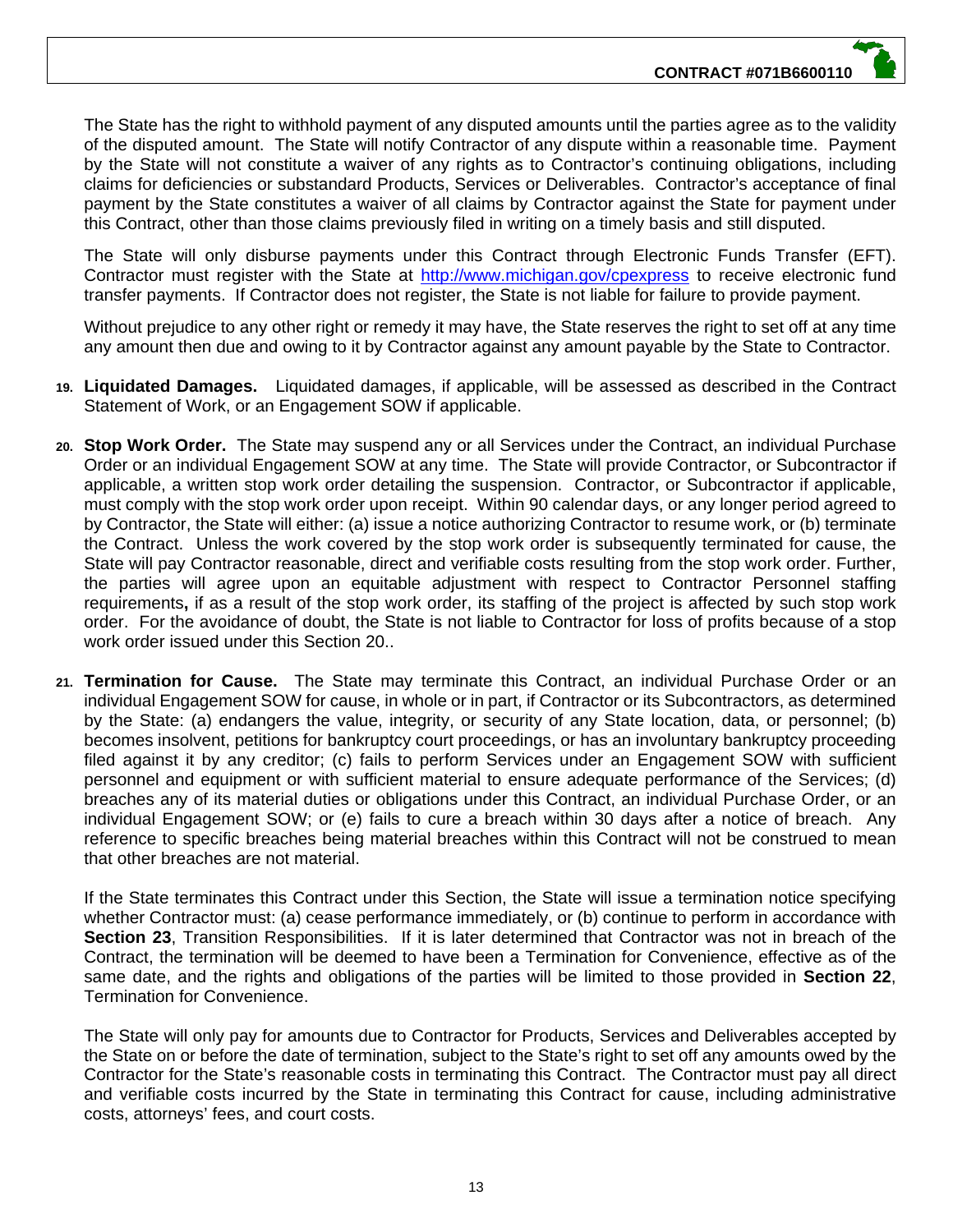

- **22. Termination for Convenience.** The State may terminate this Contract, an individual Purchase Order or an individual Engagement SOW on 30 days written notice, in whole or in part, without penalty and for any reason, including but not limited to, appropriation or budget shortfalls. The termination notice will specify whether Contractor or Subcontractor must: (a) cease performance of the Services immediately, or (b) continue to perform the Services in accordance with **Section 23**, Transition Responsibilities. If the State terminates this Contract for convenience, the State will pay all reasonable costs, as determined by the State, for State approved Transition Responsibilities.
- **23. Transition Responsibilities.** Upon termination or expiration of this Contract for any reason, Contractor must, for a period of time specified by the State (not to exceed 180 calendar days), provide all reasonable transition assistance requested by the State, to allow for the expired or terminated portion of the Services to continue without interruption or adverse effect, and to facilitate the orderly transfer of such Services to the State or its designees. Such transition assistance may include, but is not limited to: (a) continuing to perform the Services at the established Contract rates; (b) taking all reasonable and necessary measures to transition performance of the work, including all applicable Services, training, reports and other documentation, to the State or the State's designee; (c) taking all necessary and appropriate steps, or such other action as the State may direct, to preserve, maintain, protect, or return to the State all materials, data, property, and Confidential Information provided directly or indirectly to Contractor by any entity, agent, vendor, or employee of the State; (d) transferring title in and delivering to the State, at the State's discretion, all completed or partially completed Deliverables prepared under this Contract as of the Contract termination date; and (e) preparing an accurate accounting from which the State and Contractor may reconcile all outstanding accounts (collectively, "**Transition Responsibilities**"). This Contract will automatically be extended through the end of the transition period.
- **24. General Indemnification.** Contractor must defend, indemnify and hold the State, its departments, divisions, agencies, offices, commissions, officers, and employees harmless, without limitation, from and against any and all third-party actions, claims, losses, liabilities, damages, costs, attorney fees, and expenses (including those required to establish the right to indemnification), arising out of or relating to: (a) any breach by Contractor (or any of Contractor's employees, agents, Subcontractors, or by anyone else for whose acts any of them may be liable) of any of the promises, agreements, representations, warranties, or insurance requirements contained in this Contract; (b) any infringement, misappropriation, or other violation of any Intellectual Property Right of any third party caused by Contractor or Subcontractor; (c) any bodily injury, death, or damage to real or tangible personal property occurring wholly or in part due to negligent action or inaction by Contractor (or any of Contractor's employees, agents, Subcontractors, or by anyone else for whose acts any of them may be liable); and (d) any negligent acts or omissions of Contractor (or any of Contractor's employees, agents, Subcontractors, or by anyone else for whose acts any of them may be liable).

The State will notify Contractor in writing if indemnification is sought; however, failure to do so will not relieve Contractor, except to the extent that Contractor is materially prejudiced. Contractor must, to the satisfaction of the State, demonstrate its financial ability to carry out these obligations.

The State is entitled to: (i) regular updates on proceeding status; (ii) participate in the defense of the proceeding; and (iii) employ its own counsel. Contractor will not, without the State's written consent (not to be unreasonably withheld), settle, compromise, or consent to the entry of any judgment in or otherwise seek to terminate any claim, action, or proceeding. To the extent that any State employee, official, or law may be involved or challenged, the State may, at its own expense, control the defense of that portion of the claim.

Any litigation activity on behalf of the State, or any of its subdivisions under this Section, must be coordinated with the Department of Attorney General. An attorney designated to represent the State may not do so until approved by the Michigan Attorney General and appointed as a Special Assistant Attorney General.

**25. Infringement Remedies.** If, in either party's opinion, any of the Services or Deliverables supplied by Contractor or its Subcontractors, or its operation, use or reproduction, is likely to become the subject of a copyright, patent, trademark, or trade secret infringement claim, Contractor must, at its expense: (a) procure for the State the right to continue using the Services or Deliverables, or if this option is not reasonably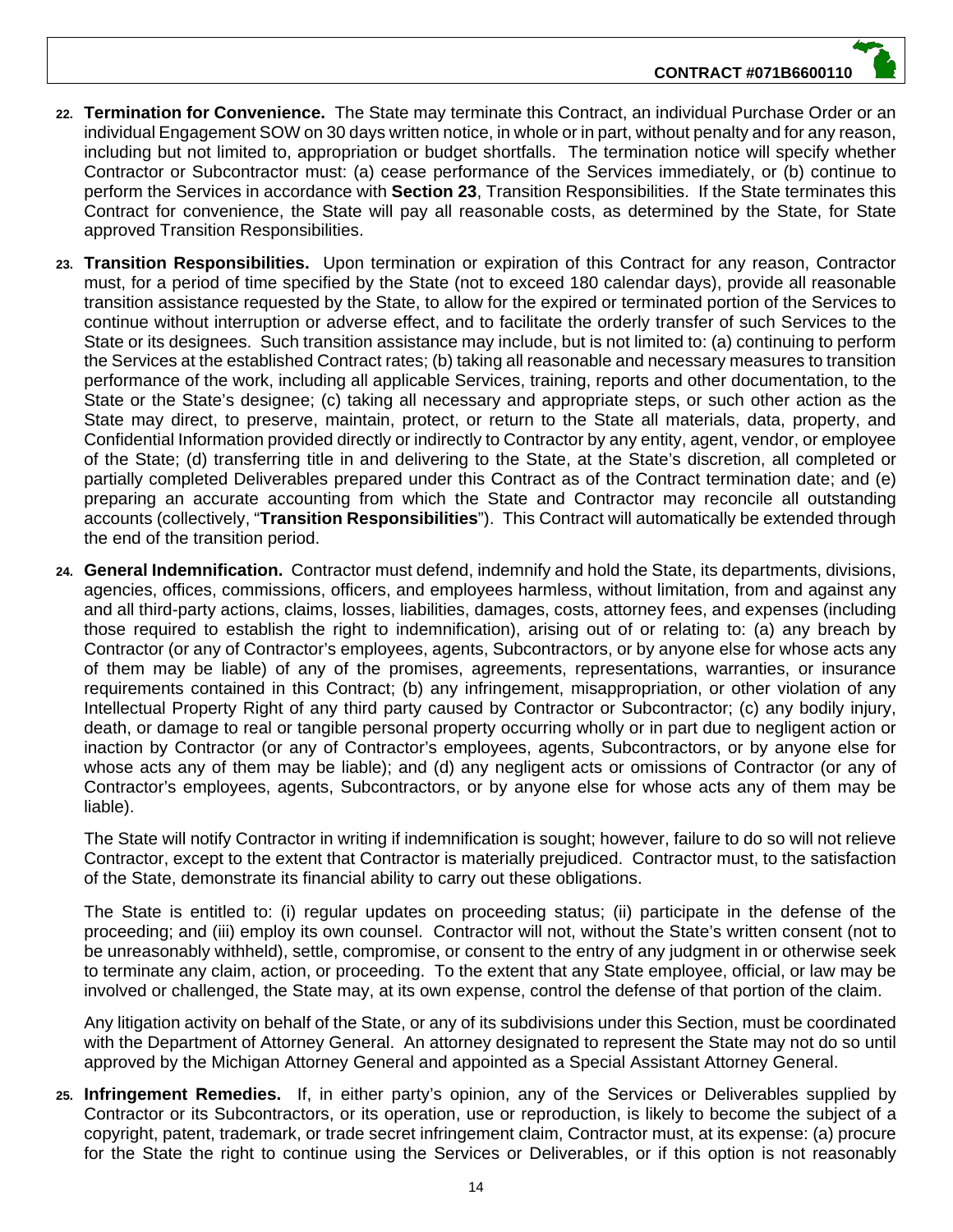available to Contractor, (b) replace or modify the same so that it becomes non-infringing; or (c) accept its return by the State with appropriate credits to the State against Contractor's charges and reimburse the State for any losses or costs incurred as a consequence of the State ceasing its use and returning it.

- **26. Limitation of Liability.** NEITHER PARTY WILL BE LIABLE TO THE OTHER PARTY, REGARDLESS OF THE FORM OF ACTION, WHETHER IN CONTRACT, TORT, NEGLIGENCE, STRICT LIABILITY OR BY STATUTE OR OTHERWISE, FOR ANY CLAIM RELATED TO OR ARISING UNDER THIS CONTRACT FOR CONSEQUENTIAL, INCIDENTAL, INDIRECT, OR SPECIAL DAMAGES, INCLUDING WITHOUT LIMITATION LOST PROFITS AND LOST BUSINESS OPPORTUNITIES. IN NO EVENT WILL EITHER PARTY'S AGGREGATE LIABILITY TO THE OTHER PARTY UNDER THIS CONTRACT, REGARDLESS OF THE FORM OF ACTION, WHETHER IN CONTRACT, TORT, NEGLIGENCE, STRICT LIABILITY OR BY STATUTE OR OTHERWISE, FOR ANY CLAIM RELATED TO OR ARISING UNDER THIS CONTRACT, EXCEED THE MAXIMUM AMOUNT OF FEES SPECIFIED IN THE APPLICABLE PURCHASE ORDER OR ENAGEMENT STATEMENT OF WORK GIVING RISE TO THE CLAIM.
- **27. Disclosure of Litigation, or Other Proceeding.** Unless precluded by law, Contractor must notify the State within 14 calendar days of receiving notice of litigation, investigation, arbitration, or other proceeding (collectively, "**Proceeding**") involving Contractor, a Subcontractor, or an officer or director of Contractor or Subcontractor, that arises during the term of the Contract, that would have a material effect on Contractor's performance under this Contract, including: (a) a criminal Proceeding; (b) a parole or probation Proceeding; (c) a Proceeding under the Sarbanes-Oxley Act; (d) a civil Proceeding involving: (1) a claim that might reasonably be expected to adversely affect Contractor's viability or financial stability; or (2) a governmental or public entity's claim or written allegation of fraud; or (e) a Proceeding involving any license that Contractor is required to possess in order to perform under this Contract.

# **28. State Data.**

- a. Ownership. The State's data ("**State Data**," which will be treated by Contractor as Confidential Information) includes: (a) User Data; and (b) the State's data collected, used, processed, stored, or generated in connection with the Services, including but not limited to (i) personally identifiable information ("**PII**") collected, used, processed, stored, or generated as the result of the Services, including, without limitation, any information that identifies an individual, such as an individual's social security number or other government-issued identification number, date of birth, address, telephone number, biometric data, mother's maiden name, email address, credit card information, or an individual's name in combination with any other of the elements here listed; and (ii) personal health information ("**PHI**") collected, used, processed, stored, or generated as the result of the Services, which is defined under the Health Insurance Portability and Accountability Act ("**HIPAA**") and its related rules and regulations. State Data is and will remain the sole and exclusive property of the State and all right, title, and interest in the same is reserved by the State. This Section survives the termination of this Contract.
- b. Contractor Use of State Data. Unless expressly specified in an Engagement SOW, the Services to be provided by Contractor will not require or involve access, collection, use, processing, storing, or generating any State Data. The State will not enable, and will use commercially reasonable efforts to prevent access and disclosure of State Data to Contractor. Contractor will use commercially reasonable efforts to prevent gaining access to State Data. If Contractor inadvertently receives access to State Data in the performance of Services despite the parties' efforts, then Contractor shall handle such State Data in accordance with Section 29. If the parties enter into an Engagement SOW that expressly identifies that Contractor or its Subcontractor will require access to State Data to be utilized by Contractor or its Subcontractor in the provision of Services, Contractor will be provided a limited license to State Data for the sole and exclusive purpose of providing the Services, including a license to collect, process, store, generate, and display State Data only to the extent necessary in the provision of the Services. Contractor must: (a) keep and maintain State Data in strict confidence, using such degree of care as is appropriate and consistent with its obligations as further described in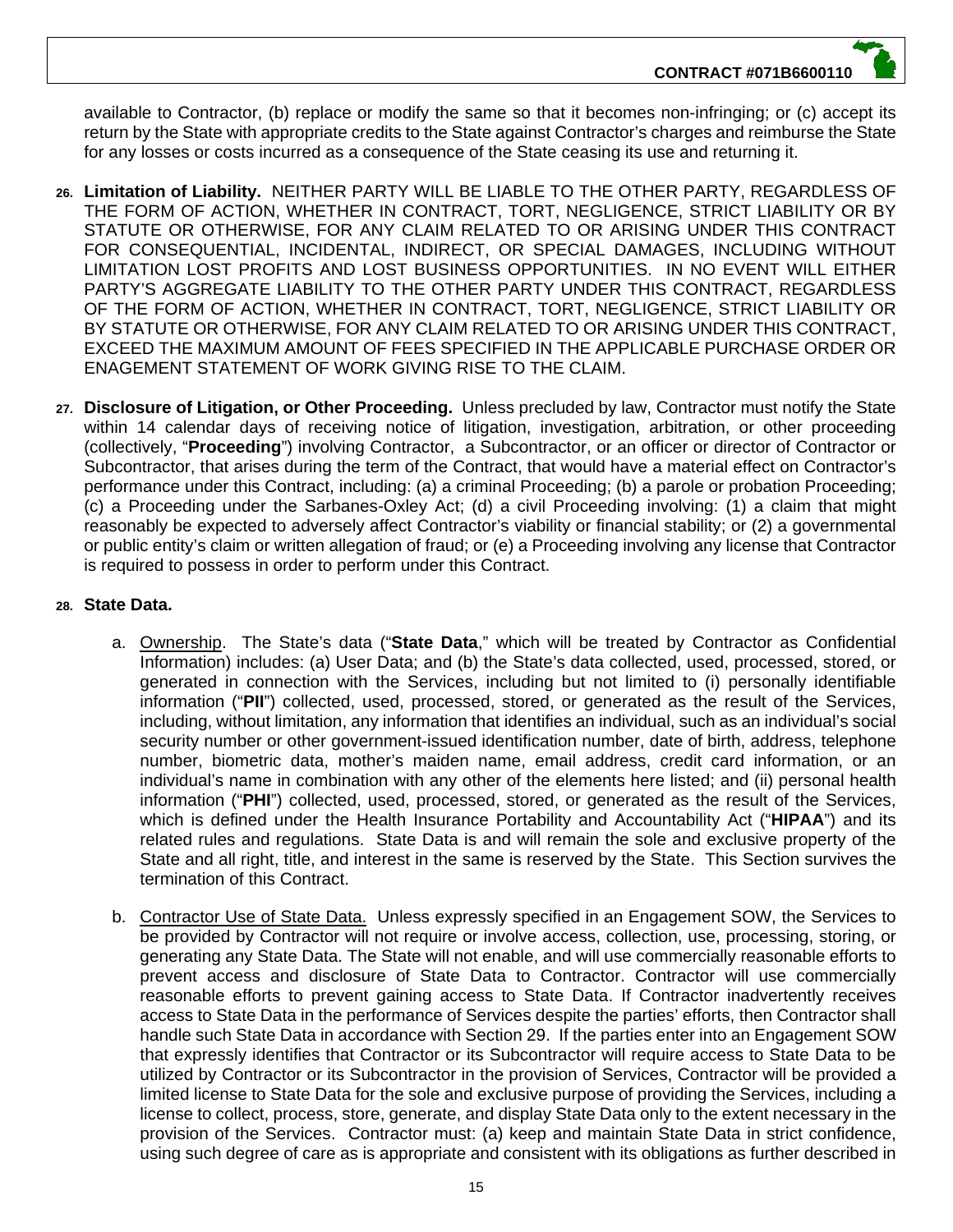this Contract and applicable law to avoid unauthorized access, use, disclosure, or loss; (b) use and disclose State Data solely and exclusively for the purpose of providing the Services, such use and disclosure being in accordance with this Contract, any applicable Statement of Work, and applicable law; and (c) not use, sell, rent, transfer, distribute, or otherwise disclose or make available State Data for Contractor's own purposes or for the benefit of anyone other than the State without the State's prior written consent. This Section survives the termination of this Contract.

- c. Compromise of State Data. In the event of any act, error or omission, negligence, misconduct, or breach on the part of Contractor that compromises or is suspected to compromise the security, confidentiality, or integrity of State Data or the physical, technical, administrative, or organizational safeguards put in place by Contractor that relate to the protection of the security, confidentiality, or integrity of State Data, Contractor must, as applicable: (a) notify the State as soon as practicable but no later than seventy-two (72) hours of becoming aware of such occurrence; (b) cooperate with the State in investigating the occurrence, including making available all relevant records, logs, files, data reporting, and other materials required to comply with applicable law or as otherwise required by the State; (c) in the case of PII or PHI, at the State's sole election, (i) with approval and assistance from the State, notify the affected individuals who comprise the PII or PHI as soon as practicable but no later than is required to comply with applicable law, or, in the absence of any legally required notification period, within five (5) calendar days of the occurrence; or (ii) reimburse the State for any costs in notifying the affected individuals; (d) in the case of PII, provide third-party credit and identity monitoring services to each of the affected individuals who comprise the PII for the period required to comply with applicable law, or, in the absence of any legally required monitoring services, for no less than twenty-four (24) months following the date of notification to such individuals; (e) perform or take any other actions required to comply with applicable law as a result of the occurrence; (f) pay for any costs associated with the occurrence, including but not limited to any costs incurred by the State in investigating and resolving the occurrence, including reasonable attorney's fees associated with such investigation and resolution; (g) without limiting Contractor's obligations of indemnification as further described in this Contract, indemnify, defend, and hold harmless the State for any and all claims, including reasonable attorneys' fees, costs, and incidental expenses, which may be suffered by, accrued against, charged to, or recoverable from the State in connection with the occurrence; (h) be responsible for recreating lost State Data in the manner and on the schedule set by the State without charge to the State; and (i) provide to the State a detailed plan within ten (10) calendar days of the occurrence describing the measures Contractor will undertake to prevent a future occurrence. Notification to affected individuals, as described above, must comply with applicable law, be written in plain language, not be tangentially used for any solicitation purposes, and contain, at a minimum: name and contact information of Contractor's representative; a description of the nature of the loss; a list of the types of data involved; the known or approximate date of the loss; how such loss may affect the affected individual; what steps Contractor has taken to protect the affected individual; what steps the affected individual can take to protect himself or herself; contact information for major credit card reporting agencies; and, information regarding the credit and identity monitoring services to be provided by Contractor. The State will have the option to review and approve any notification sent to affected individuals prior to its delivery. Notification to any other party, including but not limited to public media outlets, must be reviewed and approved by the State in writing prior to its dissemination. This Section survives termination or expiration of this Contract.
- **29. Non-Disclosure of Confidential Information**. The parties acknowledge that each party may be exposed to or acquire communication or data of the other party that is confidential, privileged communication not intended to be disclosed to third parties. The provisions of this Section survive the termination of this Contract.
	- a. Meaning of Confidential Information. For the purposes of this Contract, the term "**Confidential Information**" means all information and documentation of a party that: (a) has been marked "confidential" or with words of similar meaning, at the time of disclosure by such party; (b) if disclosed orally or not marked "confidential" or with words of similar meaning, was subsequently summarized in writing by the disclosing party and marked "confidential" or with words of similar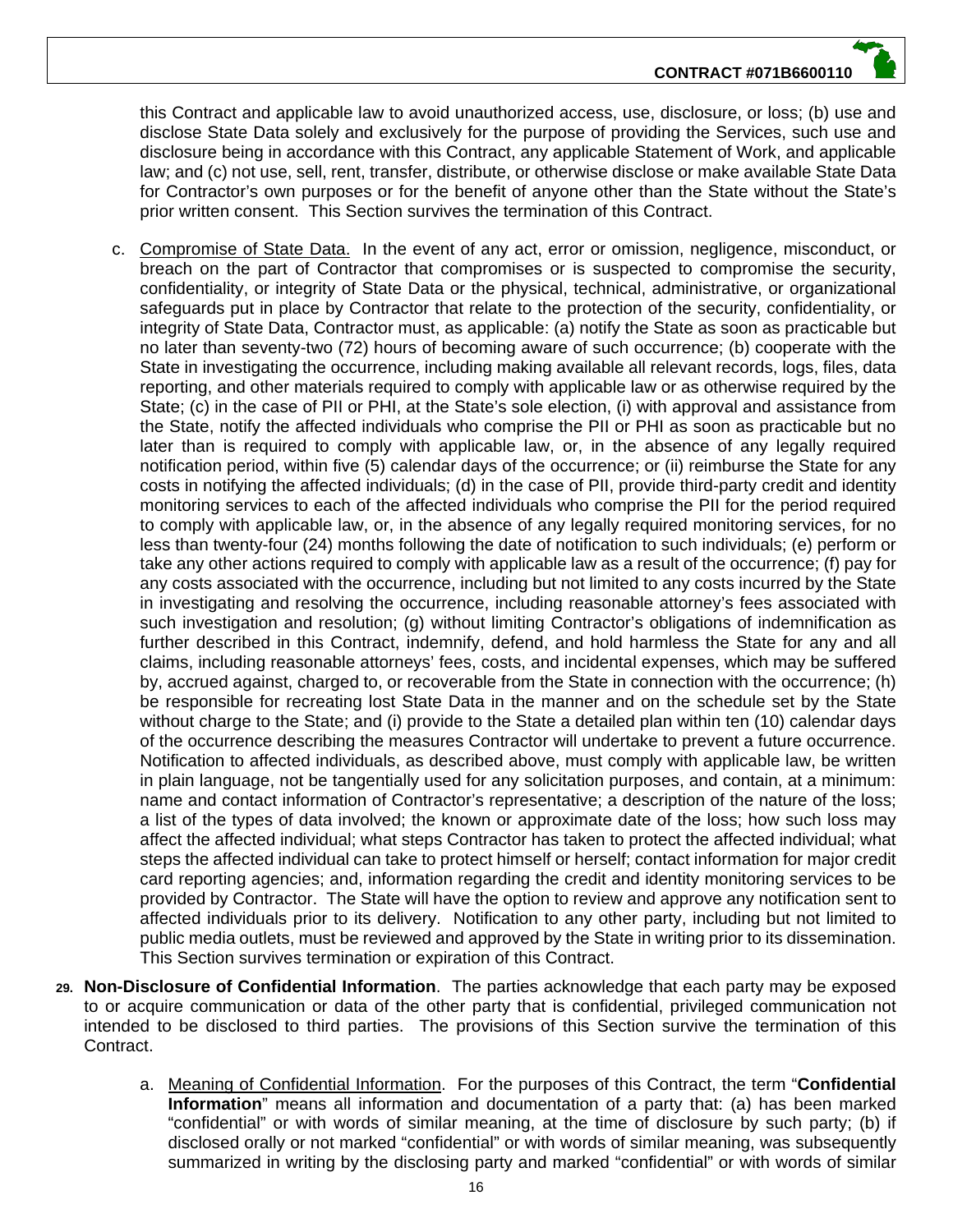meaning; and, (c) should reasonably be recognized as confidential information of the disclosing party. The term "Confidential Information" does not include any information or documentation that was or is: (a) subject to disclosure under the Michigan Freedom of Information Act (FOIA) by the receiving party; (b) already in the possession of the receiving party without an obligation of confidentiality; (c) developed independently by the receiving party, as demonstrated by the receiving party, without violating the disclosing party's proprietary rights; (d) obtained from a source other than the disclosing party without an obligation of confidentiality; or, (e) publicly available when received, or thereafter became publicly available (other than through any unauthorized disclosure by, through, or on behalf of, the receiving party). For purposes of this Contract, in all cases and for all matters, State Data is deemed to be Confidential Information.

- b. Obligation of Confidentiality. The parties agree to hold all Confidential Information in strict confidence and not to copy, reproduce, sell, transfer, or otherwise dispose of, give or disclose such Confidential Information to third parties other than employees, agents, or Subcontractors of a party who have a need to know in connection with this Contract or to use such Confidential Information for any purposes whatsoever other than the performance of this Contract. The parties agree to advise and require their respective employees, agents, and Subcontractors of their obligations to keep all Confidential Information confidential. Disclosure to a Subcontractor is permissible where: (a) use of a Subcontractor is authorized under this Contract; (b) the disclosure is necessary or otherwise naturally occurs in connection with work that is within the Subcontractor's responsibilities; and (c) Contractor obligates the Subcontractor in a written contract to maintain the State's Confidential Information in confidence. At the State's request, any employee of Contractor or any Subcontractor may be required to execute a separate agreement to be bound by the provisions of this Section.
- c. Cooperation to Prevent Disclosure of Confidential Information. Each party must use its best efforts to assist the other party in identifying and preventing any unauthorized use or disclosure of any Confidential Information. Without limiting the foregoing, each party must advise the other party immediately in the event either party learns or has reason to believe that any person who has had access to Confidential Information has violated or intends to violate the terms of this Contract and each party will cooperate with the other party in seeking injunctive or other equitable relief against any such person.
- d. Remedies for Breach of Obligation of Confidentiality. Each party acknowledges that breach of its obligation of confidentiality may give rise to irreparable injury to the other party, which damage may be inadequately compensable in the form of monetary damages. Accordingly, a party may seek and obtain injunctive relief against the breach or threatened breach of the foregoing undertakings, in addition to any other legal remedies which may be available, to include, in the case of the State, at the sole election of the State, the immediate termination, without liability to the State, of this Contract or any Statement of Work corresponding to the breach or threatened breach.
- e. Surrender of Confidential Information upon Termination. Upon termination of this Contract or a Statement of Work, in whole or in part, each party must, within 5 calendar days from the date of termination, return to the other party any and all Confidential Information received from the other party, or created or received by a party on behalf of the other party, which are in such party's possession, custody, or control; provided, however, that Contractor must return State Data to the State following the timeframe and procedure described further in this Contract. Should Contractor or the State determine that the return of any Confidential Information is not feasible, such party must destroy the Confidential Information and must certify the same in writing within 5 calendar days from the date of termination to the other party.
- **30. Data Privacy and Information Security**. Without limiting Contractor's obligation of confidentiality as further described, Contractor is responsible for establishing and maintaining a data privacy and information security program, including physical, technical, administrative, and organizational safeguards, that is designed to: (a)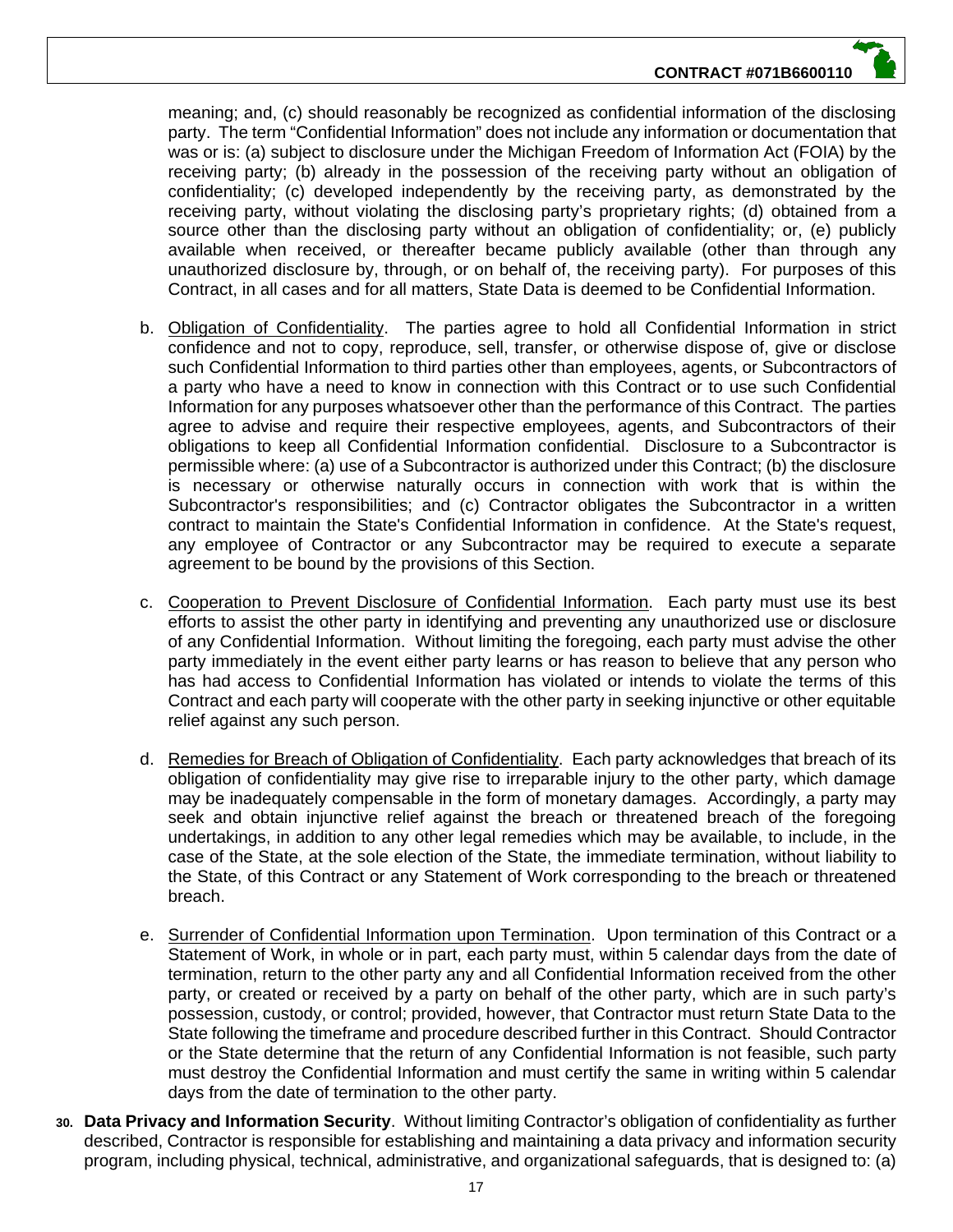ensure the security and confidentiality of State Data; (b) protect against any anticipated threats or hazards to the security or integrity of State Data; (c) protect against unauthorized disclosure, access to, or use of State Data; (d) ensure the proper disposal of State Data; and (e) ensure that all employees, agents, and Subcontractors of Contractor, if any, comply with all of the foregoing. In no case will the safeguards of Contractor's data privacy and information security program be less stringent than the safeguards used by the State, and Contractor must at all times comply with all applicable State IT policies and standards, which shall be provided to Contractor, which shall be treated as Confidential Information.

**31. Records Maintenance, Inspection, Examination, and Audit.** The State or its designee may, upon 30 days prior written notice, audit Contractor to verify compliance with this Contract. Contractor must retain, and provide to the State or its designee and the auditor general upon request, all financial and accounting records related to the Contract through the term of the Contract and for 4 years after the latter of termination, expiration, or final payment under this Contract or any extension ("**Financial Audit Period**"). If an audit, litigation, or other action involving the records is initiated before the end of the Audit Period, Contractor must retain the records until all issues are resolved.

After providing the notice specified above, the State and its authorized representatives or designees have the right to enter and inspect Contractor's premises or any other places where Services are being performed, and examine, copy, and audit all records related to this Contract. Contractor must cooperate and provide reasonable assistance. If any financial errors are revealed, the amount in error must be reflected as a credit or debit on subsequent invoices until the amount is paid or refunded. Any remaining balance at the end of the Contract must be paid or refunded within 45 calendar days.

This Section applies to Contractor, any parent, affiliate, or subsidiary organization of Contractor, and any Subcontractor that performs Services in connection with this Contract.

- **32. Warranties and Representations.** Contractor represents and warrants to the State that:
	- a. it will perform all Services in a professional and workmanlike manner in accordance with best industry standards and practices for similar services, using personnel with the requisite skill, experience and qualifications, and will devote adequate resources to meet its obligations under the applicable Statement of Work;
	- b. the Services and Deliverables provided by Contractor will not infringe the patent, trademark, copyright, trade secret, or other proprietary rights of any third party;
	- c. it has the full right, power, and authority to enter into this Contract, to grant the rights granted under this Contract, and to perform its contractual obligations;
	- d. all information furnished and representations made in connection with the award of this Contract is true, accurate, and complete, and contains no false statements or omits any fact that would make the information misleading;
	- e. it acknowledges that the State cannot indemnify any third parties, including but not limited to any Suppliers or Subcontractors. Notwithstanding anything to the contrary contained in any third-party license agreement or end user license agreement, the State will not indemnify any third-party for any reason whatsoever during the term of this Contract. EXCEPT AS EXPRESSLY STATED HEREIN CONTRACTOR, (INCLUDING ITS AFFILIATES, CONTRACTORS, AND AGENTS, AND EACH OF THEIR RESPECTIVE EMPLOYEES, DIRECTORS, AND OFFICERS), ON BEHALF OF ITSELF AND ITS SUBCONTRACTORS DISCLAIMS, TO THE FULLEST EXTENT PERMITTED BY APPLICABLE LAW, ALL WARRANTIES, WHETHER EXPRESS OR IMPLIED, WITH RESPECT TO ANY OF THE PRODUCTS, SERVICES, AND DELIVERABLES, INCLUDING BUT NOT LIMITED TO ANY WARRANTY (1) OF MERCHANTABILITY, FITNESS FOR A PARTICULAR PURPOSE, PERFORMANCE, OR SUITABILITY; OR (2) RELATING TO THIRD-PARTY PRODUCTS OR SERVICES.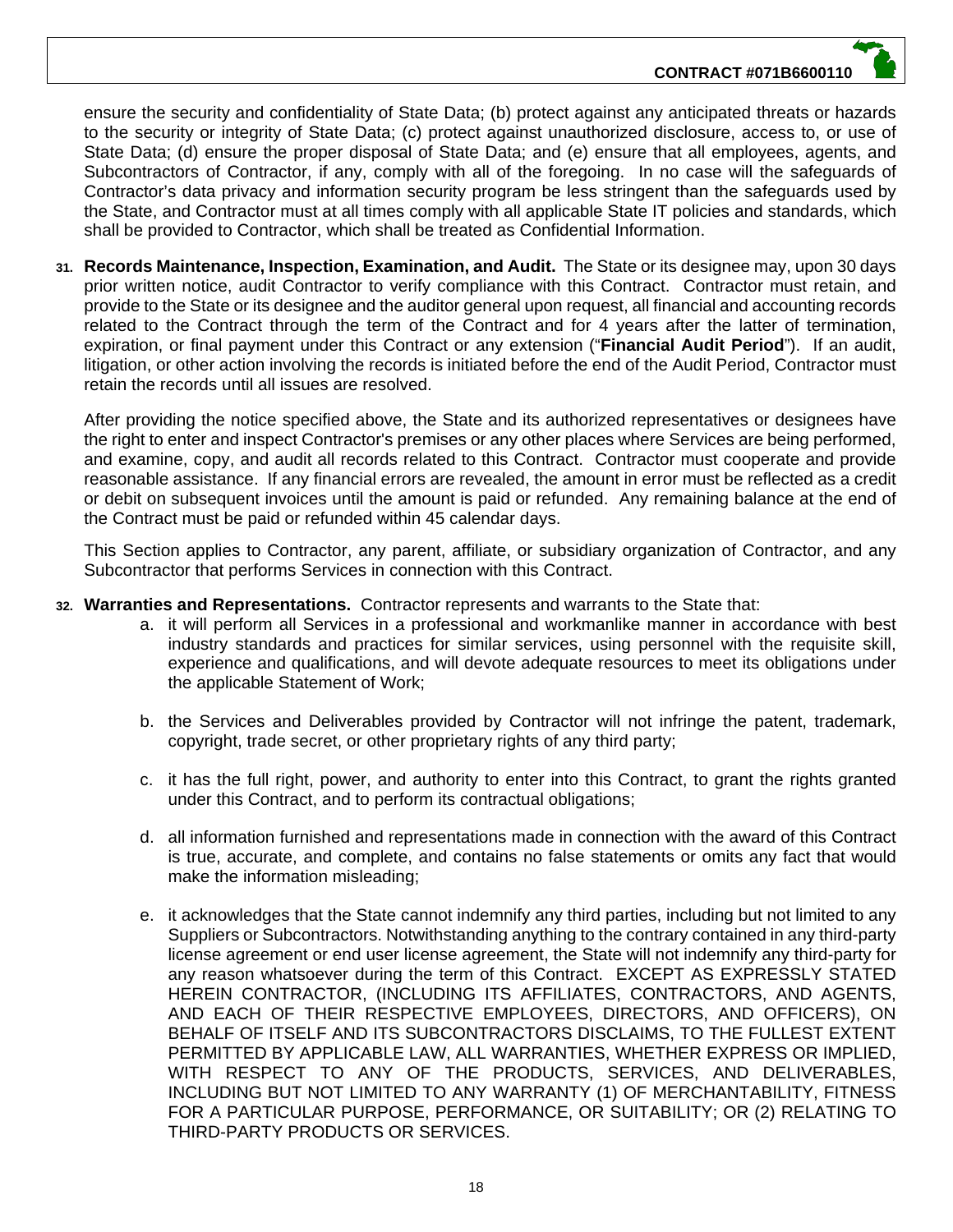A breach of this Section is considered a material breach of this Contract, which entitles the State to terminate this Contract under **Section 21**, Termination for Cause.

- **33. Conflicts and Ethics.** Contractor will uphold high ethical standards and is prohibited from: (a) holding or acquiring an interest that would conflict with this Contract; (b) doing anything that creates an appearance of impropriety with respect to the award or performance of the Contract; (c) attempting to influence or appearing to influence any State employee by the direct or indirect offer of anything of value; or (d) paying or agreeing to pay any person, other than employees and consultants working for Contractor, any consideration contingent upon the award of the Contract. Contractor must immediately notify the State of any violation or potential violation of these standards. This Section applies to Contractor, any parent, affiliate, or subsidiary organization of Contractor, and any Subcontractor that performs Services in connection with this Contract.
- **34. Compliance with Laws.** Both parties must comply with all federal, state and local laws, rules and regulations.
- **35. Nondiscrimination.** Under the Elliott-Larsen Civil Rights Act, 1976 PA 453, MCL 37.2101, *et seq*., and the Persons with Disabilities Civil Rights Act, 1976 PA 220, MCL 37.1101, *et seq*., Contractor and its Subcontractors agree not to discriminate against an employee or applicant for employment with respect to hire, tenure, terms, conditions, or privileges of employment, or a matter directly or indirectly related to employment, because of race, color, religion, national origin, age, sex, height, weight, marital status, or mental or physical disability. Breach of this covenant is a material breach of this Contract.
- **36. Unfair Labor Practice.** Under MCL 423.324, the State may void any Contract with a Contractor or Subcontractor who appears on the Unfair Labor Practice register compiled under MCL 423.322.
- **37. Governing Law.** This Contract is governed, construed, and enforced in accordance with Michigan law, excluding choice-of-law principles, and all claims relating to or arising out of this Contract are governed by Michigan law, excluding choice-of-law principles. Any dispute arising from this Contract must be resolved in Michigan Court of Claims. Contractor consents to venue in Ingham County, and waives any objections, such as lack of personal jurisdiction or *forum non conveniens*. Contractor must appoint agents in Michigan to receive service of process.
- **38. Non-Exclusivity.** Nothing contained in this Contract is intended nor will be construed as creating any requirements contract with Contractor. This Contract does not restrict the State or its agencies from acquiring similar, equal, or like Products, Services, and Deliverables from other sources.
- **39. Force Majeure.** Neither party will be in breach of this Contract because of any failure arising from any disaster, acts of God, or supply chain disruptions not caused by Contractor that are beyond their control and without their fault or negligence. Each party will use commercially reasonable efforts to resume performance. Contractor will not be relieved of a breach or delay caused by its Subcontractors. If immediate performance is necessary to ensure public health and safety, the State may immediately contract with a third party.
- **40. Dispute Resolution.** The parties will endeavor to resolve any Contract dispute in accordance with this provision. The dispute will be referred to each party's respective Contract Administrator. Such referral must include a description of the issues and all supporting documentation. The parties will continue performing while a dispute is being resolved, unless the dispute precludes performance. A dispute involving payment does not preclude performance.

Litigation to resolve the dispute will not be instituted until after the dispute has been elevated to the parties' senior executive and either concludes that resolution is unlikely, or fails to respond within 15 business days. The parties are not prohibited from instituting formal proceedings: (a) to avoid the expiration of statute of limitations period; (b) to preserve a superior position with respect to creditors; or (c) where a party makes a determination that a temporary restraining order or other injunctive relief is the only adequate remedy. This Section does not limit the State's right to terminate the Contract.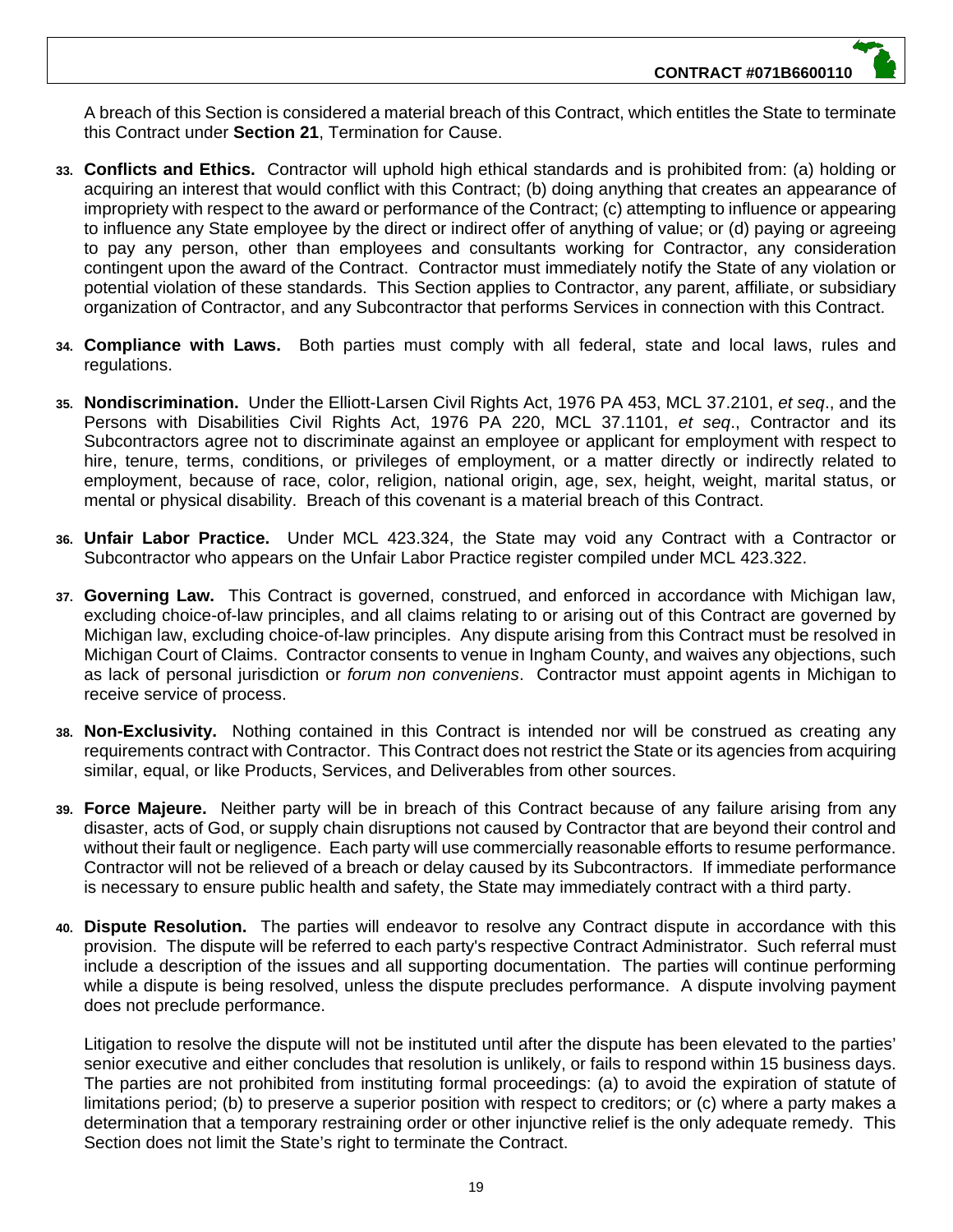- **41. Media Releases.** News releases (including promotional literature and commercial advertisements) pertaining to the Contract or project to which it relates must not be made without prior written State approval, and then only in accordance with the explicit written instructions of the State.
- **42. Severability.** If any part of this Contract is held invalid or unenforceable, by any court of competent jurisdiction, that part will be deemed deleted from this Contract and the severed part will be replaced by agreed upon language that achieves the same or similar objectives. The remaining Contract will continue in full force and effect.
- **43. Waiver.** Failure to enforce any provision of this Contract will not constitute a waiver.
- **44. Survival.** The provisions of this Contract that impose continuing obligations, including warranties and representations, termination, transition, insurance coverage, indemnification, and confidentiality, will survive the expiration or termination of this Contract.
- **45. Entire Agreement.** This Contract, including the Statement of Work, constitutes the sole and entire agreement of the parties to this Contract with respect to the subject matter contained herein, and supersedes all prior and contemporaneous understandings and agreements, both written and oral, with respect to such subject matter. In the event of any conflict between the terms of this Contract and those of the Statement of Work or other document, the following order of precedence governs: (a) first, this Contract; (b) second, the Statement of Work; (c) third, attachments and exhibits to the Statement of Work. EXCEPT FOR LICENSE AGREEMENTS WITH SUPPLIERS AGREED TO IN WRITING BY THE STATE, **NO TERMS ON ANY INVOICE, QUOTE, PURCHASE ORDER, WEBSITE, BROWSE-WRAP, SHRINK-WRAP, CLICK-WRAP OR OTHER NON-NEGOTIATED TERMS AND CONDITIONS PROVIDED WITH ANY OF THE PRODUCTS, SERVICES, OR DELIVERABLES (INCLUDING SOFTWARE AND HARDWARE) OR DOCUMENTATION, WHETHER BY CONTRACTOR, SUPPLIER, OR SUBCONTRACTOR, WILL CONSTITUTE A PART OR AMENDMENT OF THIS CONTRACT OR IS BINDING ON THE STATE OR ANY AUTHORIZED USER FOR ANY PURPOSE. ALL SUCH OTHER TERMS AND CONDITIONS HAVE NO FORCE AND EFFECT AND ARE DEEMED REJECTED BY THE STATE, EVEN IF ACCESS TO OR USE OF SUCH PRODUCT, SERVICE, DELIVERABLE (INCLUDING SOFTWARE AND HARDWARE) OR DOCUMENTATION REQUIRES AFFIRMATIVE ACCEPTANCE OF SUCH TERMS AND CONDITIONS**.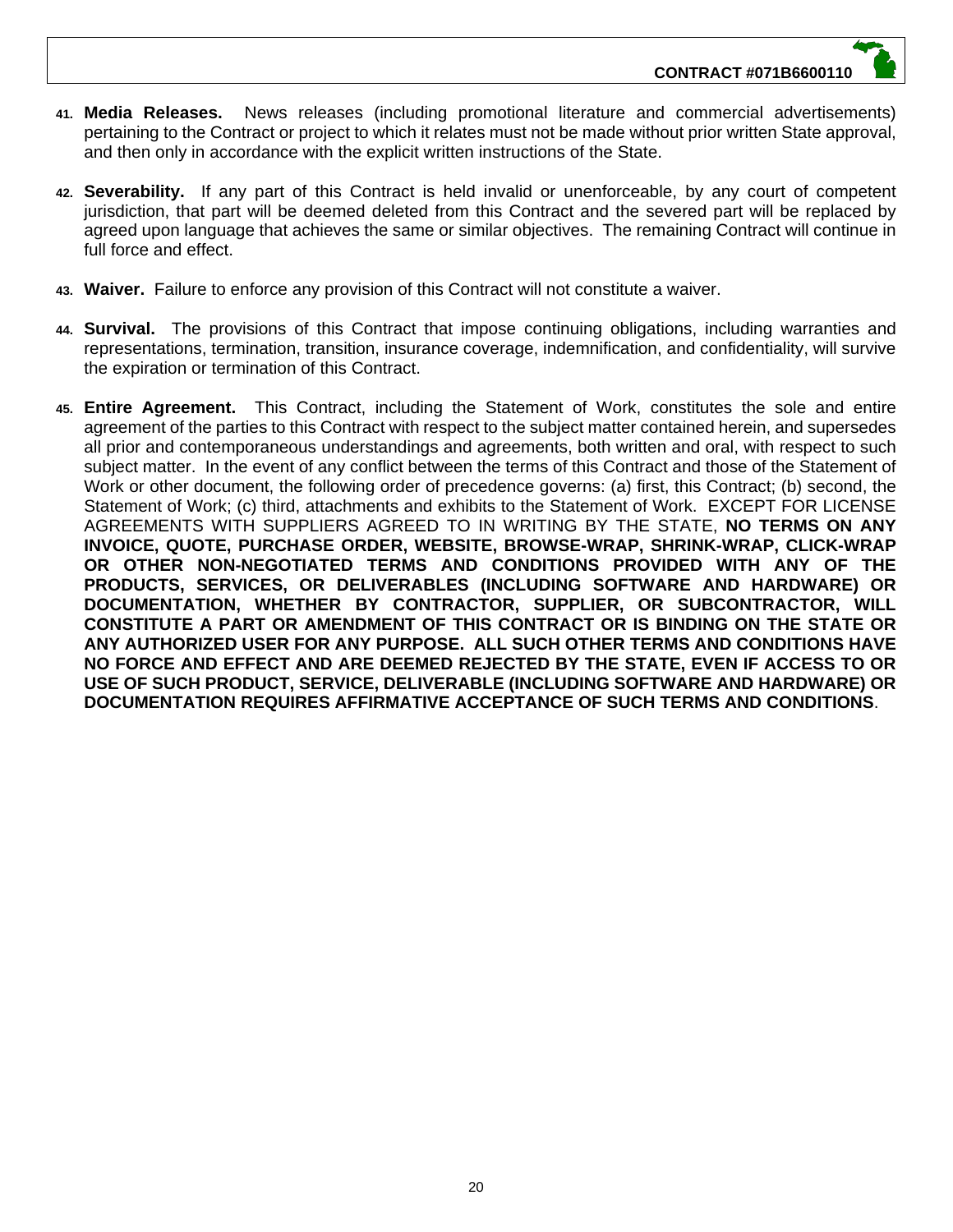Schedule A – Statement of Work Exhibit 1 – General Overview

#### **1.0 GENERAL OVERVIEW**

#### **1.0.1 PURPOSE**

The purpose of this Contract is for the Contractor to provide as needed IT commodities and services as noted below:

- 1. Hardware Module (Schedule A, Exhibit 1 and 3) Computer hardware (including OEM Software), hardware maintenance, & associated assessment, installation, integration, and implementation services purchased through the Contract(s)
- 2. Software Module (Schedule A, Exhibit 2 and 3) Licensed software , software maintenance, & associated assessment, installation, integration, and installation services purchased through the Contract(s)

#### **1.0.2 PROGRAM**

The Michigan Master Computing Program (MMCP) is supported by a bid process to compete for the State's IT purchases that are in scope for each exhibit (Hardware & supporting services; software & supporting services; or both). The MMCP prequalification program consists of multiple contractors.

#### **1.0.3 IN SCOPE**

Any IT purchase not specifically listed the Out of Scope section below. The scope and requirements related to the purchase of specific IT commodities and services are noted in each exhibit included in Schedule A. The State reserves the right to refresh the vendor pool (increase or decrease) annually as it sees fit in the best interest of the State; including increasing or decreasing the number of modules a contractor is awarded.

Contract shall be available to the State's MiDEAL Program and other states. The MiDEAL program allows local government partners and other states to use State contracts for their procurement needs. Contractor will provide all available products and services to MIDEAL members at their option. The value of MiDEAL procurements will count toward the State's aggregate purchase volume for purposes of calculating volume discounts.

# **1.0.4 OUT OF SCOPE**

The following are out of the scope:

- Desktop Application commodity product training required by the State for End-users.
- Staff Augmentation Services as it relates to consultants and specific tool sets not mentioned in this Contract.
- Software Development.
- Professional services for hardware or software not purchased through this Contract.

Individual exhibits in Schedule A may identify other out-of-scope items.

# **1.0.5 REQUIREMENTS/DELIVERABLES FOR ALL PRODUCTS**

Contractor will provide State-approved products and services; the State will approve all additions, deletions, or changes to the State-approved products. At the State's request Contractor will source and quote new products and services, including one-time purchases and additions to the Catalog. Contractor will notify the State as specified in each Module of any changes to these products.

Contractor, upon commercial announcement of new components that can be technically and economically substituted or added for/to items listed in the current Product Web Catalog, will offer said items for addition or substitution to the Product Web Catalog. These item(s) may be accepted at the option of the State, provided at least equivalent performance with economic benefits or significantly enhanced performance at no additional cost per unit of capability accrues to the State. End of life ("sunsetted") products frequently purchased by the State should be offered to the State at discounted rates as Contractor sells off its inventory of such items.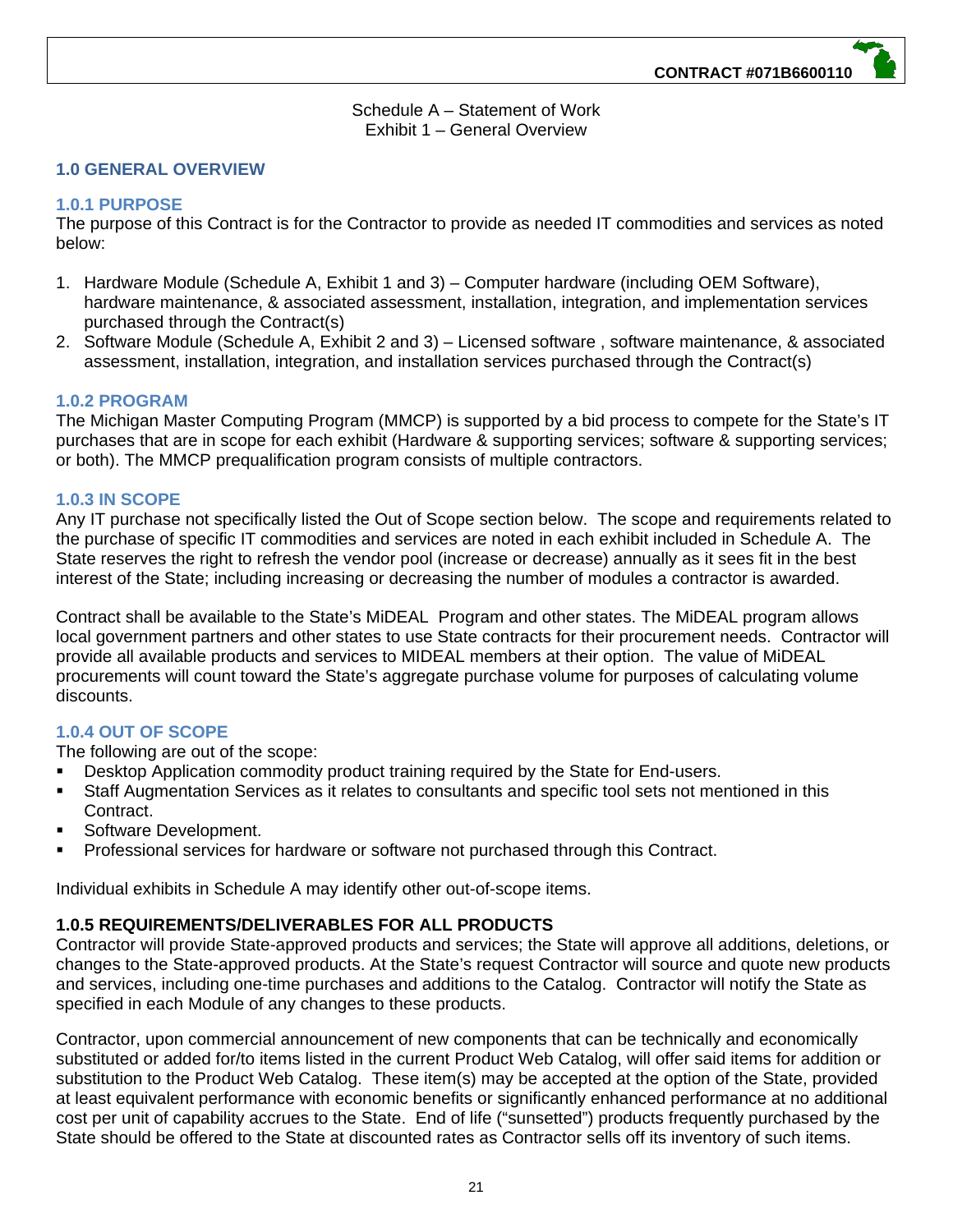# **1.0.5.1 ERP Integration**

# **1.0.5.1.1 ITRAC**

The State currently has an Intranet web application, ITRAC, which is used for requesting, approving, reporting and tracking IT commodity and maintenance purchases. Contractor will provide a file that contains the common commodities that are ordered by the State.

The following requirements must be met for integration with ITRAC:

- 1) Catalog file is a text file (flat file) with data elements delimited by tab characters,
- 2) Contractor will provide incremental updates to the catalog received daily (Monday-Friday 6 PM EST)
- 3) A full load file will be received weekly (Friday 6 PM EST)
- 4) The file will be transferred to the State Data Exchange Gateway using FTP.
- 5) The length of "Description" field will be kept under 255 characters.
- 6) The catalog file structure/format may be changed as a new design is implemented in the ITRAC system.
- 7) The Description file must support the addition of a 4 character identification code used to match commonly purchased items. Example: "E01-"
- 8) Required data elements are:
	- OPERATION CODE
		- ITEM\_NUMBER
	- MANUFACTURER
	- VENDOR
	- BLANKET PURCHASE ORDER NUMBER
	- **DESCRIPTION**
	- CATEGORY
	- SKU
	- $\bullet$  PRICE
	- AGENCY\_APPROVED

# **1.0.5.1.2 Future ERP Integration**

The State is currently engaged in a project to implement the new State-wide Integrated Governmental Management Applications (SIGMA) ERP System, which is based on the CGI Advantage suite of applications. This is expected to replace ITRAC and other legacy State systems and become the new requisition and procurement system for the State. Migration to SIGMA is tentatively targeted for 2017.

Contractor shall, at no additional cost to the State, provide a State Web Portal and integrate it with the State' ERP Solution when the State migrates purchasing operations to the new system. Contractor will work with the State's identified ERP migration project team to obtain specific integration requirements. The Contractor will supply a catalog for products available under the Contract, which will reflect real-time product inventory, pricing, and availability information.

Contractor will grant the State and the State's authorized ERP provider a non-exclusive, limited license to use, reproduce, transmit, distribute, and publicly display within the ERP Solution the Contractor's punch-out catalogsite, including all of Contractor's trademarks, service marks, logos, trade dress, or other branding designation of Contractor that identifies the products made available under the Contract.

# **1.0.5.2 MIDEAL WEB PORTAL**

Contract shall be available to members of the State's MiDEAL Program. This program allows local governments, other states, and other authorized entities to use State contracts for their procurement needs. The State does not restrict what products and services are available through MiDEAL, so long as they meet the Contract's scope. As a result the Contractor will need to provide a separate, web-based, secure MiDEAL catalog and portal. Contractor' MiDEAL Web Portal will provide to the State on-line, searchable reports on the business conducted through the contract to MiDEAL members. Please see Sections 11 and 12 of the Terms and Conditions.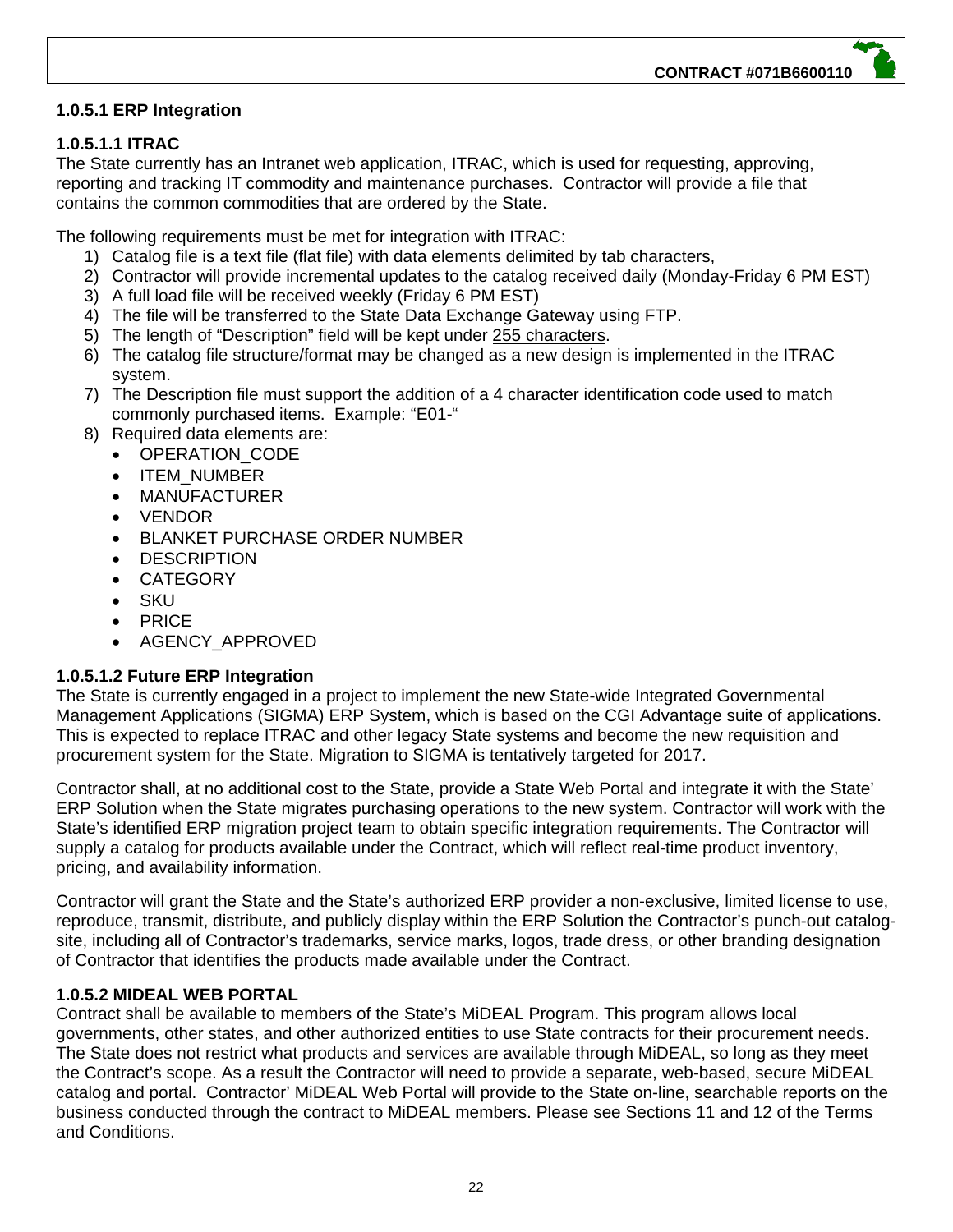# **1.0.5.3 ORDER PROCESS**

# *1.0.5.3.1 ORDER PROCESSING*

Upon receipt of an approved, executed purchase order, Contractor will fully validate the order to make sure that each product is still valid and that each price is correct.

- i. If the product is valid but the catalog price is lower than the price quoted on the original order, the lower price will be invoiced.
- ii. If the catalog price is higher than an active quoted price, the quoted price will be applied to the order.

After the order is validated, Contractor will send an acknowledgement to the order submitter.

# **1.0.5.4 SUBSTITUTIONS**

Substitutions may be made when the product is not available because the manufacturer has discontinued its production or due to a documented product constraint. Contractor must notify State of substitutions before sending the replacement product for State approval.

Contractor will offer an equivalent or better substitute at or below the original price, with the State's permission. The offering being substituted must be from the same manufacturer as the product that is discontinued or unavailable.

Contractor will provide the State with written documentation substantiating the need for substitution and that the requirements are met by the product being substituted. The State will review the information submitted and determine in its sole discretion whether substitution is acceptable.

# **1.0.5.5 DELIVERY**

The Contractor will deliver the product(s) as listed on the State's order. Unless otherwise specified within an individual order, the following are applicable to all orders issued under this Contract. Specific delivery metrics and Service Level Agreements (SLA's) are detailed in Section 1.0.13 Contract Performance, below.

Products purchased and services performed under this Contract shall be delivered to a F.O.B. Destination specified by the State upon issuance of individual purchase orders. The location will be specified at time of delivery. The Contractor is responsible for ensuring the products are transported from the delivery vehicle to the delivery point specified.

Contractor will provide the following delivery options:

- Standard Delivery, meaning where the product is delivered to a fixed delivery point (such as a State Warehouse) and State employees perform the unloading of the truck for the logistics company. Loading dock is available.
- Inside Delivery, meaning where the product is delivered to a location inside of a State building location. Contractor's logistics company is responsible to unload the delivery vehicle. Loading dock may or may not be available.
- Deskside Delivery, meaning where the Contractor's logistics company delivers the product directly to the end users' desk location within a State building. Loading dock may or may not be available.

Items shall not be considered delivered if they are refused due to damage or otherwise considered not to meet original order specifications.

Contractor will provide options to the State for Overnight and Second Day delivery.

# **1.0.5.6 SHIPMENT NOTIFICATION**

For each order submitted, the Contractor will send e-mail notifications to the order's submitter by the next business day, concerning shipment and expected delivery dates.

# **1.0.5.7 ACCEPTANCE CRITERIA FOR DELIVERY**

The State will consider products accepted when delivery of product is made to the specified delivery address, complete packing slips with applicable serial numbers are provided to the State, and equipment passes inspection. Equipment discovered to be damaged, defective or failing to conform to the specifications may be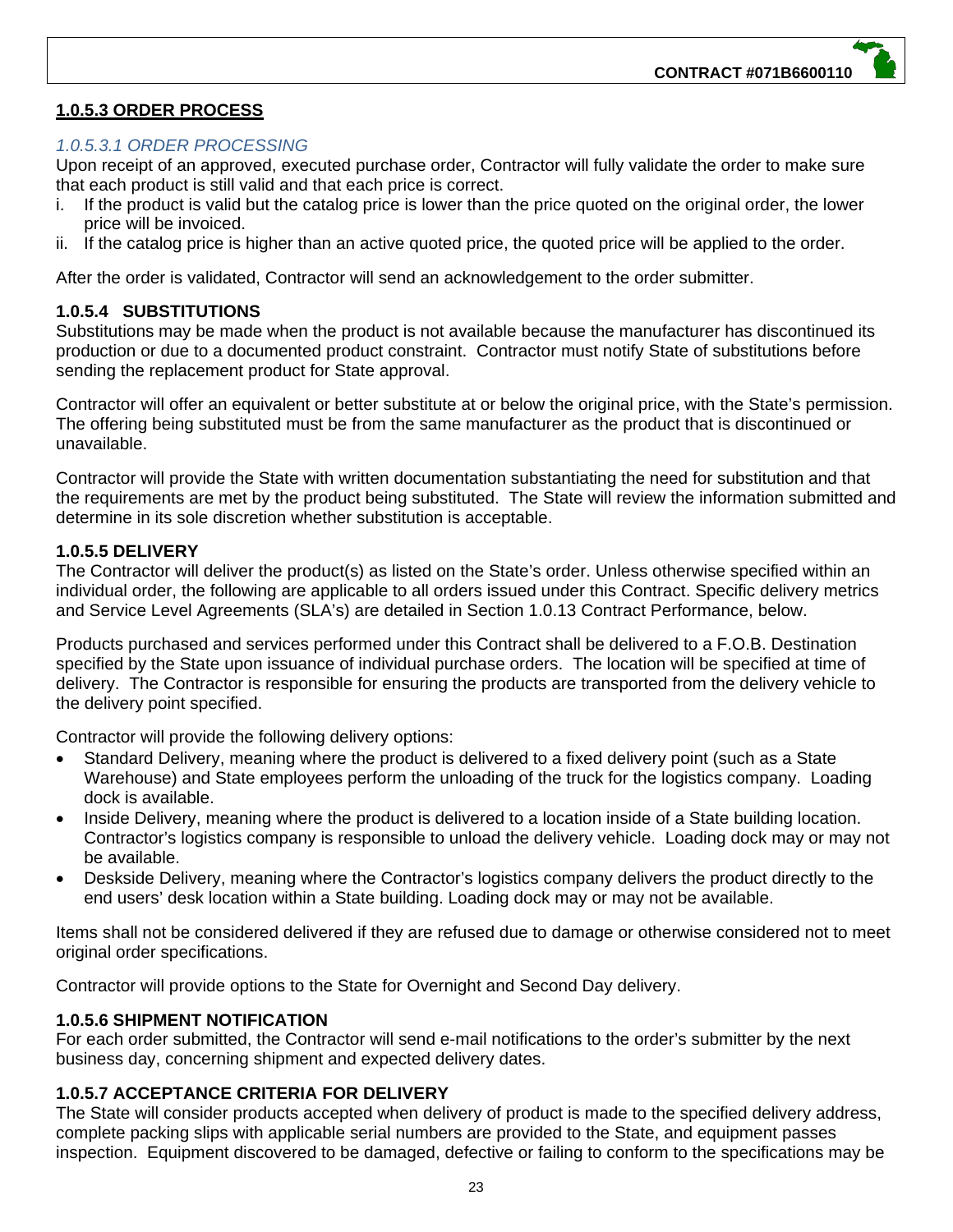rejected upon initial inspection or at any later time if the defects contained in the equipment or non-compliance with the specifications was not reasonably ascertainable upon initial inspection.

Contractor will not invoice for equipment, and the State will not authorize payment of invoices, until both of the above conditions have been met.

Contractor is responsible to ensure that a copy of the signed receiving documents are forwarded to the State before payment will be authorized.

# **1.0.5.8 PACKAGE LABELS AND PACKING SLIPS**

# **1.0.5.8.1 BAR-CODING**

Bar-Coded Information – The following information will be required on the vertical face of packages containing IT assets in a standard bar code format:

- a. State of Michigan Purchase Order Number
- b. Model Number(s)
- c. Serial Number(s)

The data for each field must be in standard print beside/above/below each bar code.

# **1.0.5.8.2 PACKING SLIPS**

Contractor shall provide a packing slip for each physical shipment. The packing slip shall display:

- a. Purchaser's Name (Procurement Liaisons name)
- b. Ship to address
- c. Order Date
- d. Shipped from (Vendor) information
- e. Shipping Carriers Name
- f. Carriers Tracking Number
- g. Date Shipped
- h. Total Number of Packages
- i. State Purchase Order (PO) Number (or MiDEAL P.O.)
- j. Item / Part Number
- k. Line item description
- l. Quantity ordered
- m. Quantity included in shipment (of total quantity ordered)
- n. Any back order items and date they will be filled
- o. Equipment serial number

# **1.0.5.9 RETURNED PRODUCTS**

#### **Delivery Errors**

Contractor will provide a product return process that protects the State from any financial obligation and/or costs arising from the delivery of incorrect or wrong and damaged products. This must cover Dead on Arrivals (DOA), damaged products, duplicate deliveries, and incorrect product deliveries.

# **Returns or Amendments at State's Request**

Contractor will provide an order cancellation and amendment process that will allow the State to return products up to 20 business days from the date of receipt. The State may cancel an order prior to shipment at no cost.

# **1.0.5.10 PRODUCT RECALL NOTIFICATIONS**

Contractor must provide prompt notice to the DTMB Program Manager in writing of any product recall within three business days. Contractor will also inform the DTMB Program Manager of any potential recalls that Contractor is aware of that could or would impact State purchasing of such products.

# **1.0.5.11 PROCESS FOR OBTAINING QUOTES**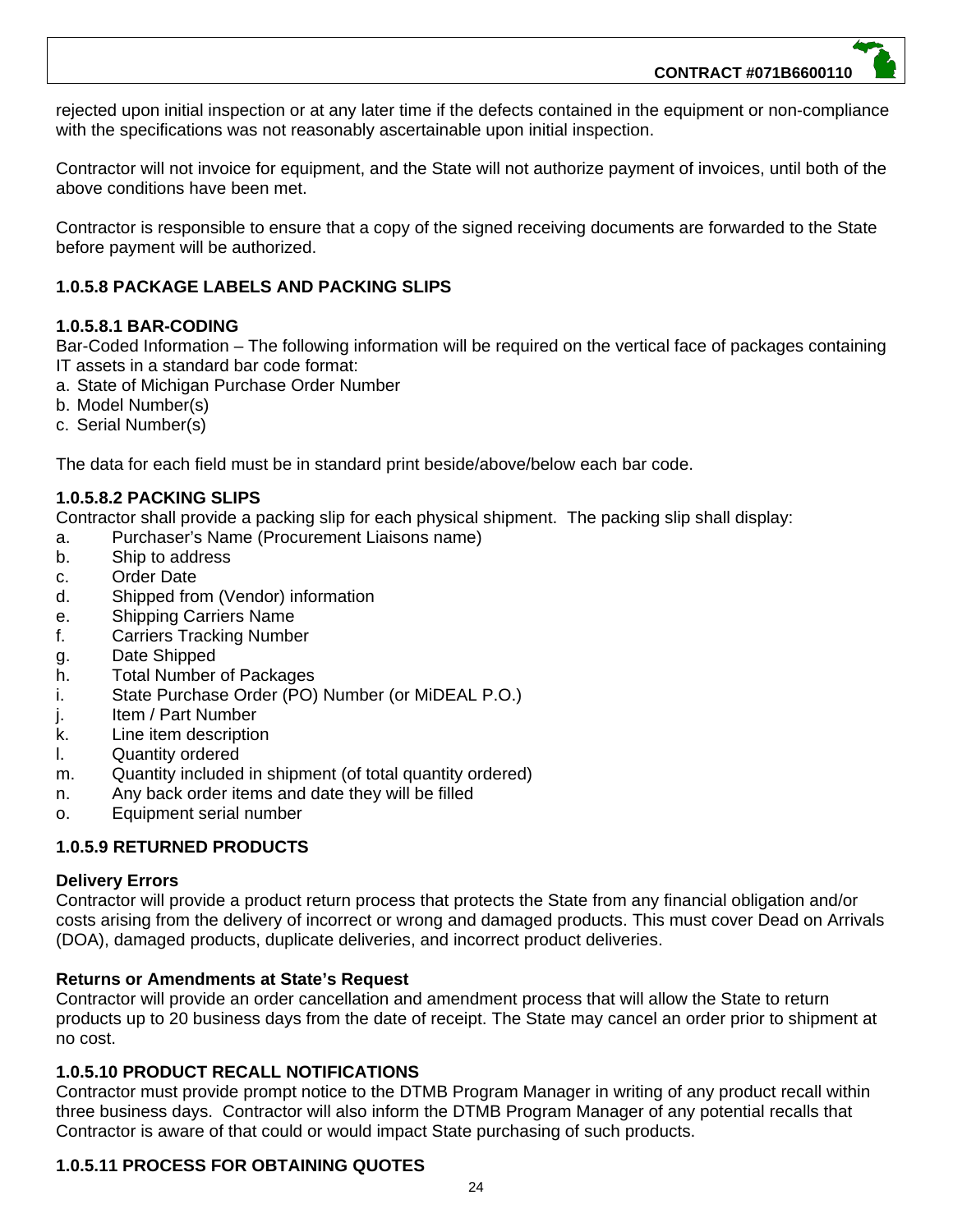Contractor will provide a quoting service for products and services ("Quote Desk"),. The Quote Desk must also be available in the event an emergency situation. The Quote Desk will facilitate the State's communication with OEM's and Publishers so that the State may uniquely configure hardware and software solutions, obtain technical guidance or expertise, and any other information needed for the basis of quotes.

All quotes, except quotes for servers and or server components from the major manufacturers, will be valid for a period of thirty (30) business days from the date the quote is received by the State.

Quotes for servers and server components from the major manufacturers will be valid for a period of sixty (60) business days from the date the quote is received. Quotes will be subject to change if any quoted component becomes unavailable. Contractor will notify the State of this occurrence. Contractor will then submit a revised quote to the State to satisfy the request, along with explanation.

For any Software quote request where the manufacturer requires the State to sign or agree to a licensing agreement, the Contractor will furnish the licensing agreement as an attachment to the quote.

# **1.0.6 ENGAGEMENT STATEMENT OF WORK PROCESS**

Unless where otherwise specified, Engagement Statements of Work (SOW) shall be used to define engagement-specific services. Please refer to Modules 1 and 2 for specific services allowable for each Module. Services purchased from this Contract must comply with the Contract's allowable scope. See Exhibit E for the Service Engagement Statement of Work Template.

At the State's request, the Contractor will develop and propose in writing a solution, including price that shall be valid for 30 business days. The proposed solution will be submitted to the requestor within 10 business days from the request. Cost structures for all SOW's shall be based on: a) defined milestones or deliverables; or b) per-device fees.

DTMB will execute a Statement of Work through a purchase order.

# **1.0.7 LEASING (Optional)**

Contractor will provide options to lease products to the State, which will include acquisition, installation, maintenance, removal and disposal. Lease options may be either capital or operational. Lease options will be consistent with Governmental Accounting Standards Board (GASB) standards.

# **1.0.8 REPORTS**

Contractor shall publish the following reports in a Web portal for authorized users, and make available as identified below, and update at minimum according to the frequencies listed below. All reports must be exportable to common formats from the Web portal.

# **1.0.8.1 DAILY REPORTS**

#### 1.0.8.1.1 Shipping Report

The Contractor will provide a daily shipping report that details the following information on an individual PO line item basis. Items with serial numbers must be on individual lines of the report.

- Ship To Location
- Address
- City
- $\bullet$  Zip
- Shipper Tracking Number
- Service Tag
- State PO Number
- Agency
- Category (Server, Desktop, Laptop, Tablet, Software)
- Model / Title
- **Quantity**
- Unit Price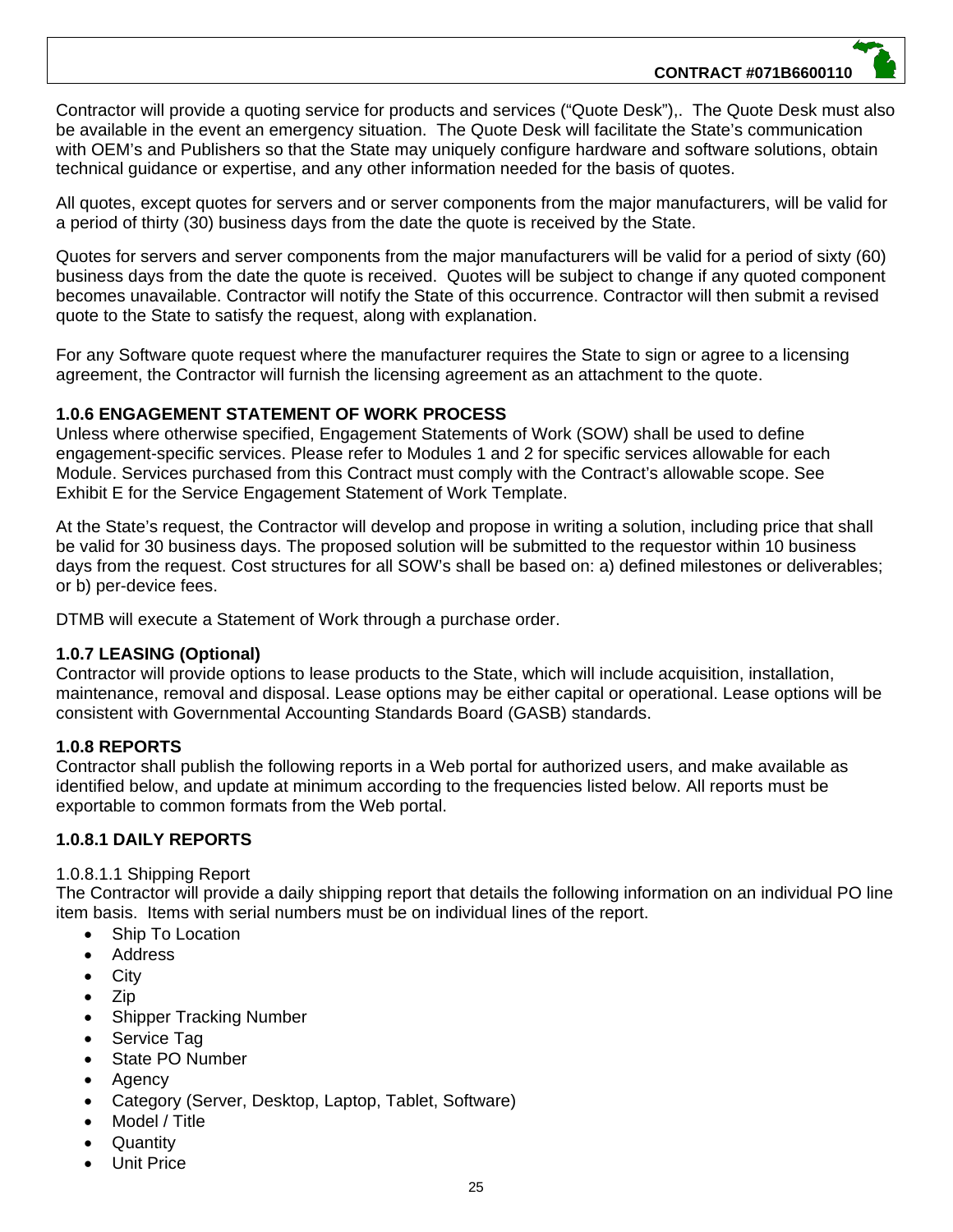- Ship Date
- Manufacturer Part#
- Contractor PO Number
- Shipment Carrier
- Agency Code
- Manufacturer/Publisher Name
- Manufacturer Order#
- **Expected Delivery Date**
- Warranty Start Date
- Warranty End Date

# 1.0.8.1.2 Open Order Report

Contractor will provide a daily report of all open orders that details the following information on an individual PO basis. The report will include:

- State PO#
- Contractor PO#
- Product Description
- Quantity
- OEM Part#/SKU#

# **1.0.8.2 MONTHLY REPORTS**

Contractor will provide the following reporting solutions:

# **1.0.8.2.1 Monthly Contract Updates on Prices/Products**

Contractor will provide a monthly Contract update to the State as prices and products change. Any update will state:

Changes (product additions/deletions, State price changes, manufacturer's part numbers changes, etc.) that have occurred since the last monthly Contract update and must include the following items:

- 1. Publisher or Manufacturer's part number, description, State price, type of change, and explanation.
- 2. Manufacturer/Contractor web address for more detailed product information,
- 3. Price for added products

# **Vendor Activity Report**

Contractor will provide a monthly report of all activities transacted under the contract, which will include:

- Purchase Orders Processed
- Purchase Orders Fulfilled, including days to delivery
- New OEM's Provided
- Invoices Issues
- Invoices Paid
- Quotes Requested and Provided, including days to provide

# **Aged Receivable Report**

Contractor will provide a monthly report of all past-due State invoices for payment under the contract, which will include:

- Invoice Number
- Purchase Order Number
- Invoice Issue Date
- Invoice Due Date
- Days Past Due
- Invoice Status

# **DOA Report/Warranty Report**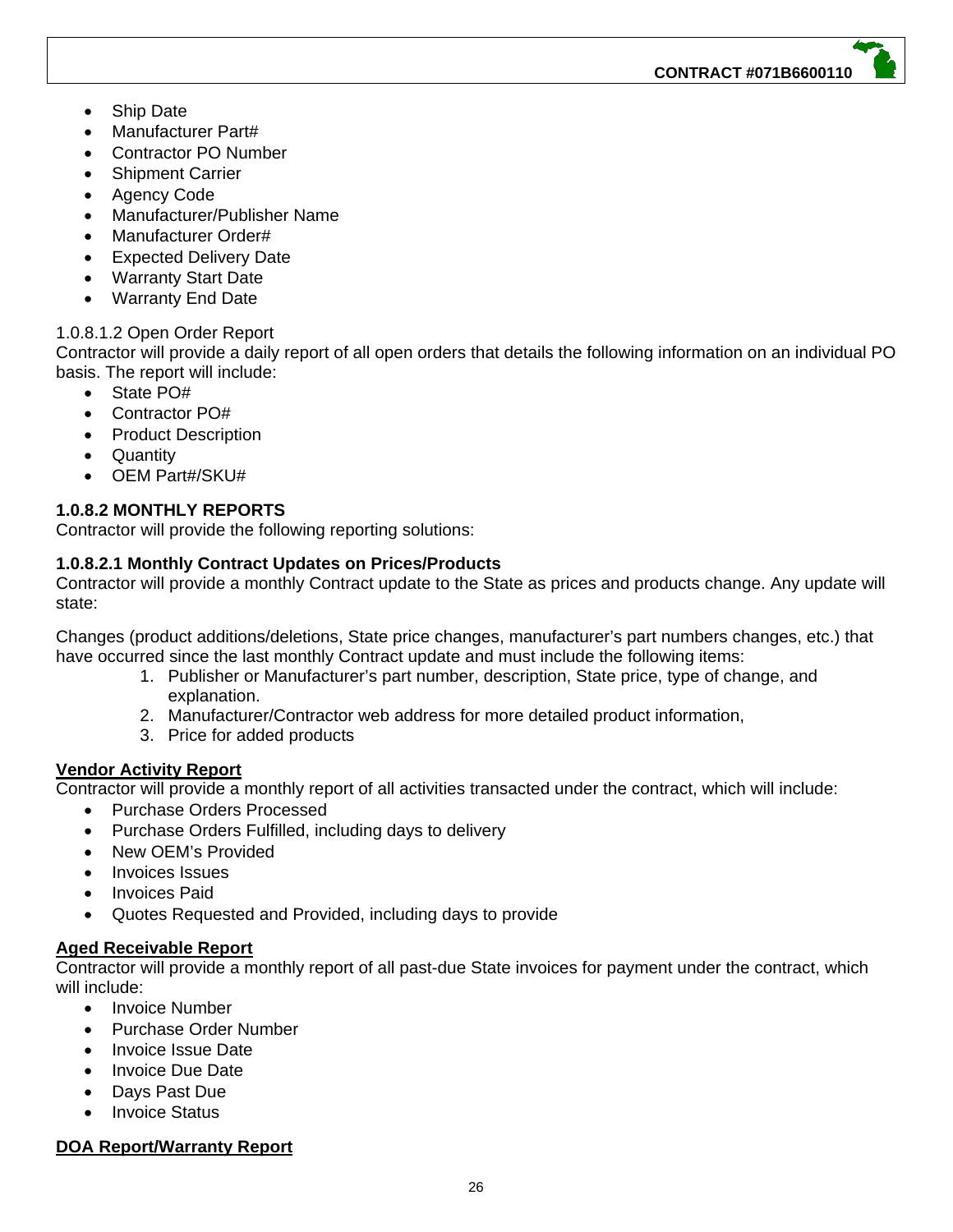Contractor will provide a monthly report of all products noted as Dead On Arrival (DOA), whose delivery was refused.

- SOM PO Number
- Product Description
- Manufacturer Name (Dell, HP, Lenovo, APC, Oracle, etc.)
- Model Number
- Product Category (Desktop, Laptop, Tablet, Server, etc)
- Serial Number (Vendor Unique Service Tag Number) from Replaced PC
- Warranty End Date
- New Serial Number
- Incident Date
- New Order Ship Date
- Problem Description

# **1.0.8.3 Asset Report**

The Contractor will transmit a file that interfaces with the State's asset management system, Information Technology Asset Management (ITAM), and the State Data Center's Configuration Management Data Base process, for asset reporting at no additional cost to the State.

# **1.0.8.3.1 Hardware Asset Report**

- Ship To Location
- Address
- Service Tag
- State PO Number
- Agency
- Model
- Category (ex: Server, PC)
- Ship Date
- Agency Code
- Warranty/Maintenance Start Date
- Warranty/Maintenance End Date

# **1.0.8.3.2 Software Asset Report**

- Ship To Location
- Address
- State PO Number
- Agency
- Title
- Category (ex: Perpetual, Subscription, Maintenance)
- License Metric (ex: User, Device, Processor)
- **Quantity**
- Software Key
- Ship Date
- Agency Code
- Term Start Date
- Term End Date
- License Cost

# **1.0.8.4 QUARTERLY AND ANNUAL REPORTS**

Contractor will report, within ten (10) days of the end of each quarter the following summary reports:

- Metrics and SLA Summary, showing all SLA's (for each unmet SLA, detailed explanation must be provided)
- Warranty and Maintenance Services Summary, including % of services that met SLA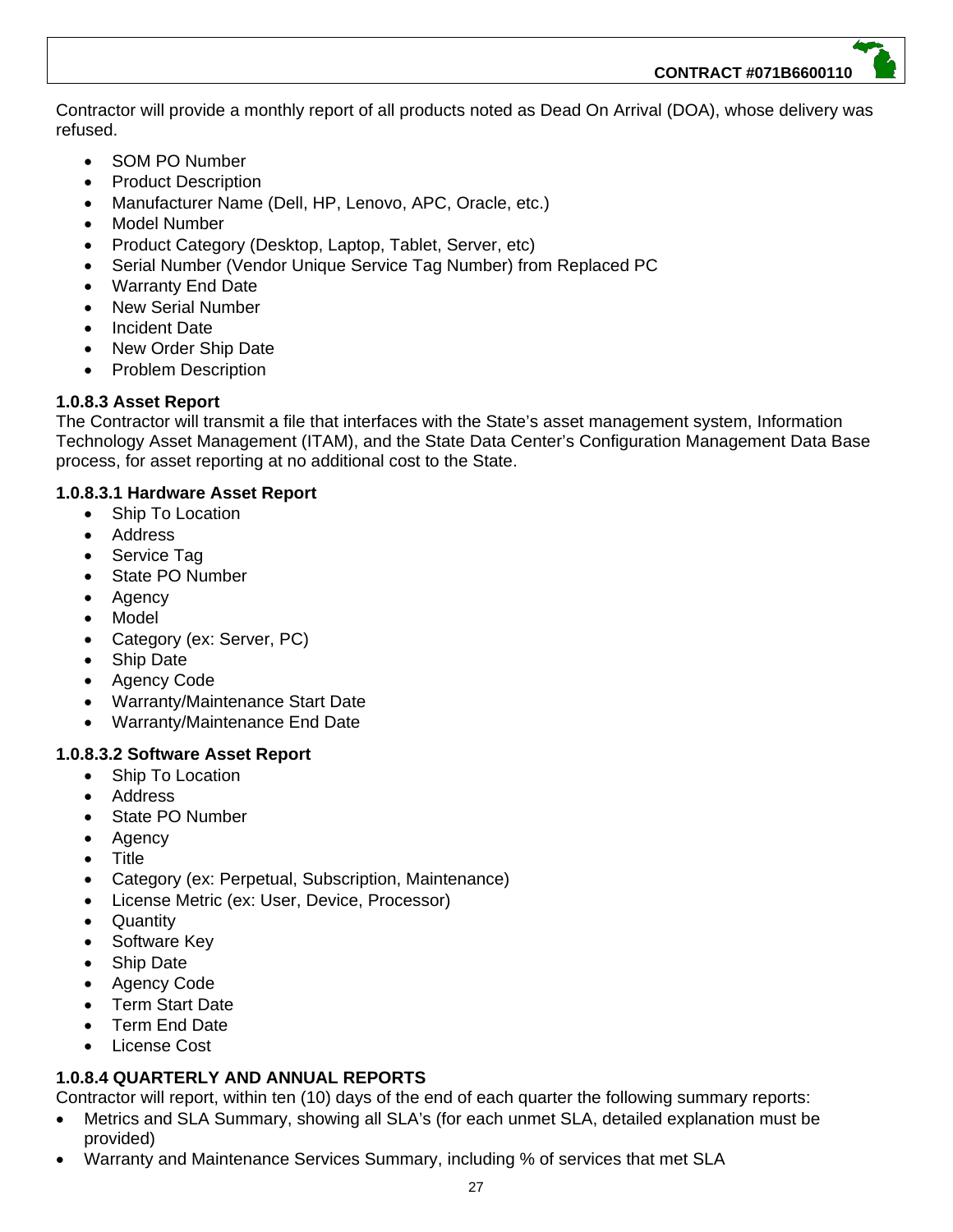- Quarterly Purchases Volume, including breakdown by Top 20 OEM's
- MiDEAL Members Purchase Volumes
- Lease Report, detailing initiation and expiration
- Warranty, Maintenance, & Subscription Expiration Report, up to six months in advance.
- State administrative fees collected and payable

The State may require new or different reports over the Contract's term. Contractor will work with the State to revise reports.

Contractor will provide the following annual reports

- SLA Report
- Active Service Engagements
- Annual Purchase Volumes
- Annual Lease Volumes
- MiDEAL members Purchase Volumes

# **1.0.8.5 AD-HOC REPORTS**

Contractor will provide the ability to generate ad-hoc electronic reports using a report template or other easy to use query tool. Reports must be electronic in the State-requested format. These reports will be made available free of charge as often as needed by the State.

# **1.0.8.6: REPORT DASHBOARD**

Contractor will provide an online dashboard through their Portal that will show the following reports, which shall be updated monthly:

- Metrics and SLA's
- Volume of End-user Devices ordered by category
- Volume of Servers ordered by manufacturer
- Program Activity Volume:
	- o Number of orders
	- o Number of quotes
	- o Number of SOW's
	- o Dollars Spent
	- o Savings realized in relation to the proposed cost model

# **1.0.9 CONTRACTOR STAFF, ROLES & RESPONSIBILITIES**

The Contractor is responsible for:

- Monitoring and proactively resolving issues with delivery dates, quality of products/services, mean time between failure after repairs, billing/invoicing, and other service level agreements.
- Notify the MMCC Program Manager within one business day when products are constrained or otherwise unavailable so that the Program Manager can work with the Contractor to find an appropriate means to resolve these issues.
- The Contractor, its subcontractors and subcontracted staff shall comply with all security standards and the security access requirements for individual State facilities.

The State may, at its sole discretion and expense, conduct a background check of any Contractor resource who is proposed to perform services under this Agreement at a State site, provided that the background check complies with all applicable local, state and federal laws. The State will notify Contractor whether the Resource has or has not passed the background check. No other information, including any detail about the checks performed or results obtained, will be provided to the Contractor. If the State notifies Contractor that the resource has not passed, Contractor will not assign that resource to perform the services. The State will treat any such information provided by, and/or obtained about, a resource as part the background check process as Confidential Information.

# **1.0.9.1 Technical Support**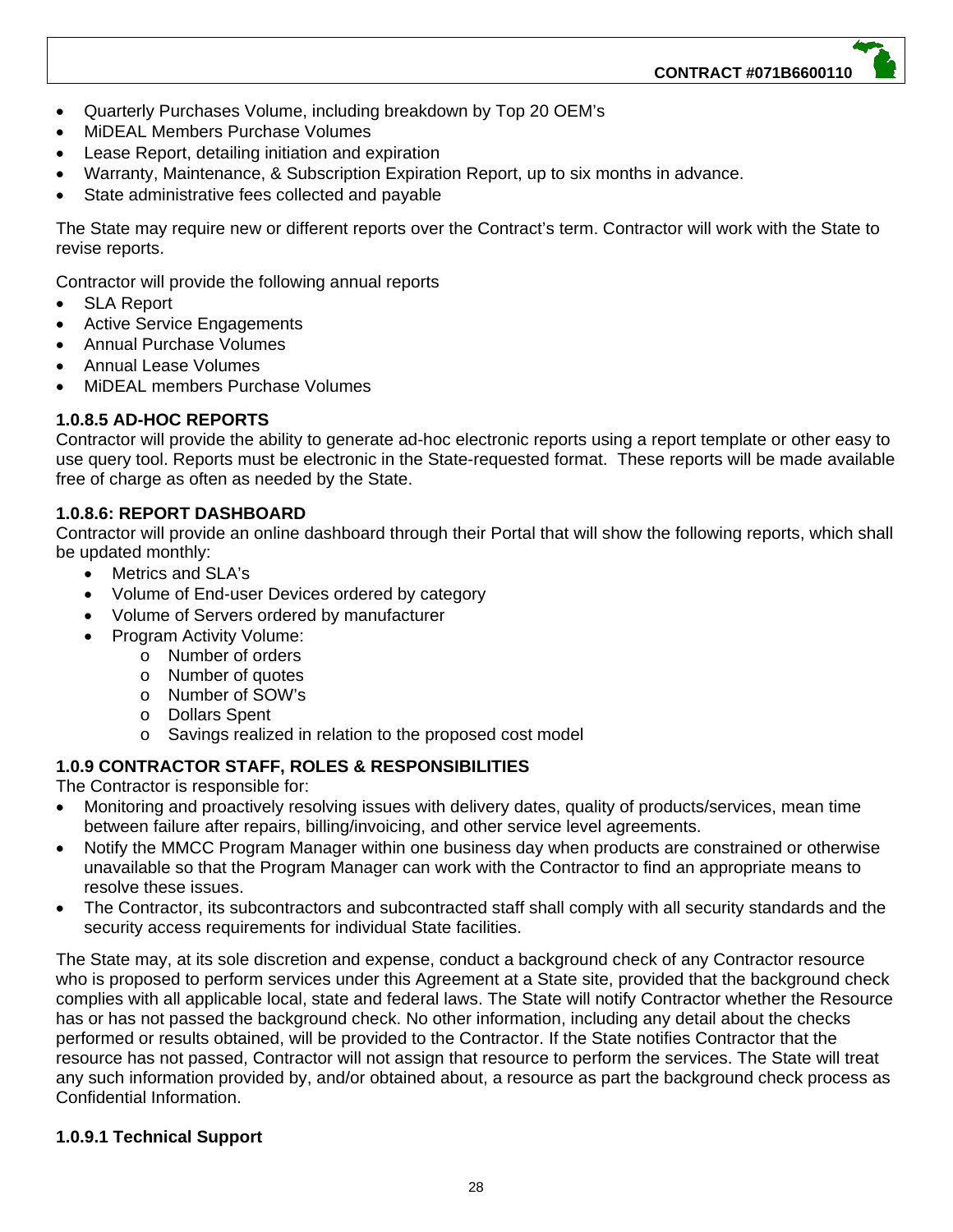The State reserves the right to obtain OEM/Publisher technical support for all products and services on this contract.

# **1.0.9.2 Key Personnel:**

The State has identified the following as **key personnel** for this project:

- 1. Single Point of Contact (SPOC)
- 2. Contract Program Manager (CPM)
- 3. Contract Transition Manager

# **Single Point of Contact (SPOC)**

The Contractor will identify a SPOC for State and MIDEAL authorized personnel to call to obtain order and delivery statuses and to resolve issues (such as configurations, price, returns, inquiries, delivery status questions, etc.), billing/invoicing issues, warranty work, technical advice and remedial maintenance. Access to the SPOC will be provided through a toll free line to the State and MiDEAL Members. This SPOC will be available after business hours for issue escalation.

The State reserves the right to require a change in the current SPOC if the assigned SPOC is not, in the opinion of the State, adequately serving the needs of the State.

# **Contract Program Manager (CPM)**

The Contractor will identify a **Contract Program Manager (CPM)** to oversee all aspects of the Contract including the management of all vendor personnel. The CPM will work closely with the designated personnel from the State. The CPM will coordinate all of the activities of the Contractor personnel assigned to the project and create all reports required by State. The CPM to oversee all aspects of the statewide Contract for the commodity awarded, including the management of all customer representatives and personnel identified in Contractor's proposal. The CPM's responsibilities include, at a minimum:

- Manage Contractor's subcontractors
- Develop the initial project plan and schedule, and update as needed for the Contract implementation and administration of the Contract.
- Serve as the point person for all project issues
- **Coordinate and oversee the day-to-day activities of the Contract team**
- Assess and report project feedback and status
- **Escalate issues, risks, and other concerns**
- **Review all deliverables and provide feedback**
- **Proactively propose/suggest options and alternatives for consideration**
- Utilize change control procedures
- Prepare documents and materials

# **Contract Transition Manager**

Contractor will identify a Contract Transition Manager to oversee all aspects of transition and implementation of the Contract as described in Section 1.0.12. The Contract Transition Manager will remain Key Personnel until successful transition to operations of all Contract activities. Likewise, Contractor will identify a Contract Transition Manager as Key Personnel to oversee all aspects of transition at Contract's end, as described in 1.0.12.

# **Organizational Chart**

The Contractor will provide, and update when changed, an organizational chart indicating lines of authority for personnel involved in performance of this Contract and relationships of this staff to other programs or functions of the firm. This chart must also show lines of authority to the next senior level of management and indicate who within the firm will have prime responsibility and final authority for the work. When changes occur to the organizational structure an updated organizational chart must be sent to the DTMB Buyer and the DTMB Program Manager within 2 weeks.

# **Contractor Identified Key Personnel**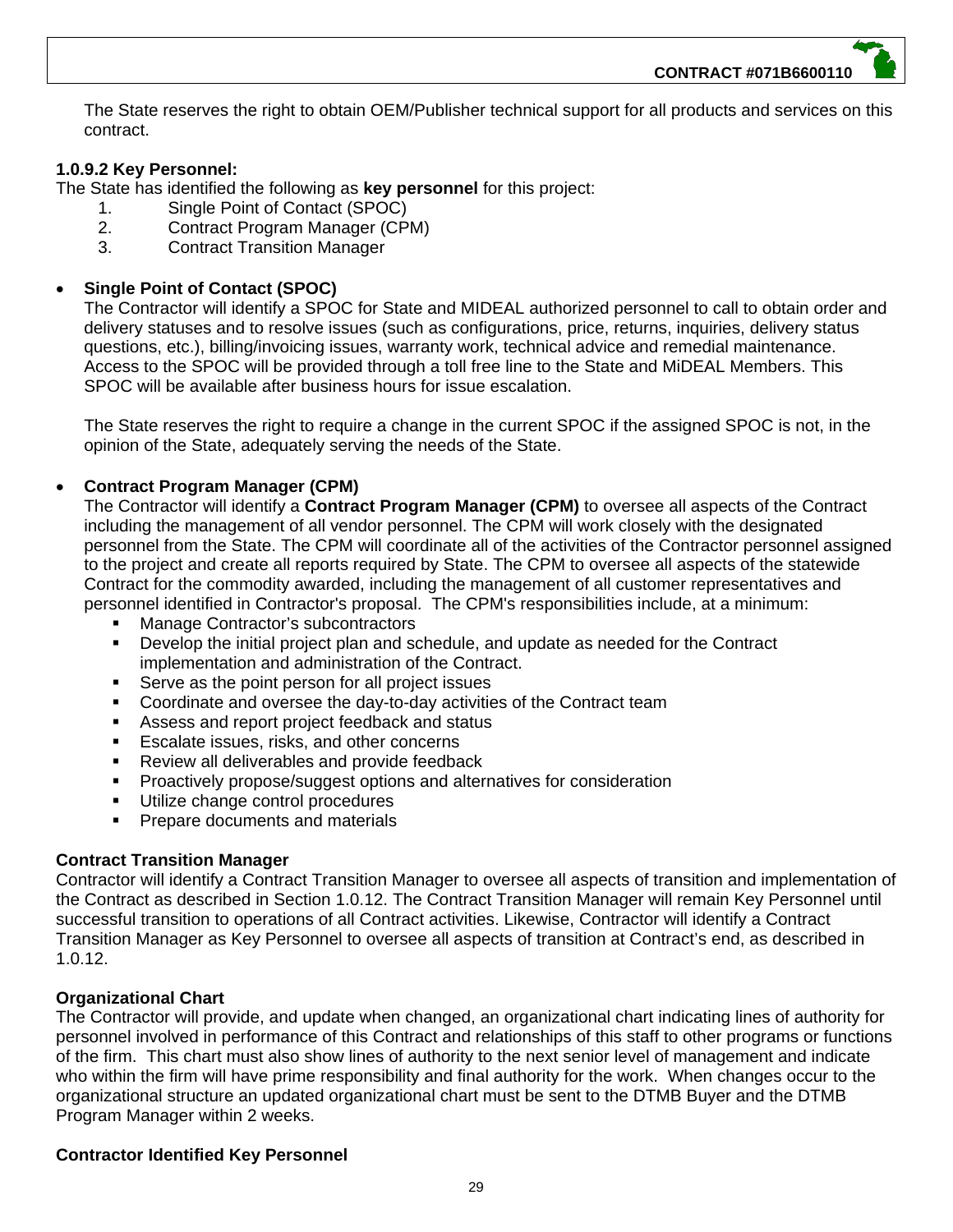

| <b>Single Point of Contact</b> | <b>Contract Program Manager</b> | <b>Contract Transition Manager</b>  |
|--------------------------------|---------------------------------|-------------------------------------|
| Mike Musser                    | Jumana Dihu                     | Joseph Old                          |
| 120 S. Riverside               | 120 S. Riverside                | 300 S. Washington Square, Suite 200 |
| Chicago, IL 60606              | Chicago, IL 60606               | Lansing, MI 48933                   |
| <b>MMCC@cdwg.com</b>           | jumdihu@cdwg.com                | Joe. Old @dewpoint.com              |
| 866-339-6942                   | 312-705-9437                    | 810-625-6873                        |
|                                |                                 |                                     |

# **1.0.10 ROLES & RESPONSIBILITIES OF THE STATE**

State will assign a Program Manager or designee as a single point of contact for all communications. The Program Manager or designee will:

- Serve as the State's Point of Contact between the Contractor and all other individuals participating in this Contract.
- Review and approve Contract product and support offerings including service levels, delivery times, performance metrics, cost basis and price.
- Act as the authority for determining compliance with SLA's.

# **State Michigan Master Computing Program Manager:**

Chad Hardin

517-241-7114 Hardinc1@michigan.gov

# **1.0.11 CONTRACT PROGRAM IMPLEMENTATION**

The Contractor will provide sufficient staff that will have explicit responsibility for the administration of this Contract along with responsibility for planning all Contract transition start up activities, day-to-day Contract processes, and the subsequent transitional activities at the end of this Contract.

# **1.0.12 TRANSITION PLAN AT THE END OF THE CONTRACT**

Along with all requirements and responsibilities specified in Section 24 of the Contract Terms and Conditions, Contractor will provide:

- **Transition Plan**. The Contractor will work together with the State and/or a Third Party Provider to develop a transition plan (the "Transition Plan") setting forth the respective tasks to be accomplished by each Party in connection with the Transition and a schedule pursuant to which such tasks are to be completed. The Contractor will also participate in the execution of the Transition Plan by performing tasks mutually agreed upon in the development of the Transition Plan.
- **Knowledgeable Personnel**. The Contractor will make available to the State or the Third Party Provider knowledgeable personnel familiar with the operational processes and procedures used to develop products and services to the State.
- **Single Point of Contact**. The Contractor will maintain a Single Point of Contact (SPOC) for the State after termination of the Contract until all product and service obligations have expired.

# **1.0.13 CONTRACT PERFORMANCE**

# **1.0.13.1 METRICS**

The Contractor and the State of Michigan will establish procedures to manage all the service providers to be used under this contract. The State and the Contractor will monitor performance throughout the course of this Contract.

The contractor will monitor the performance and coverage of all warranty and maintenance services. In addition to monitoring of repair cases, the Contractor will meet regularly with service providers to discuss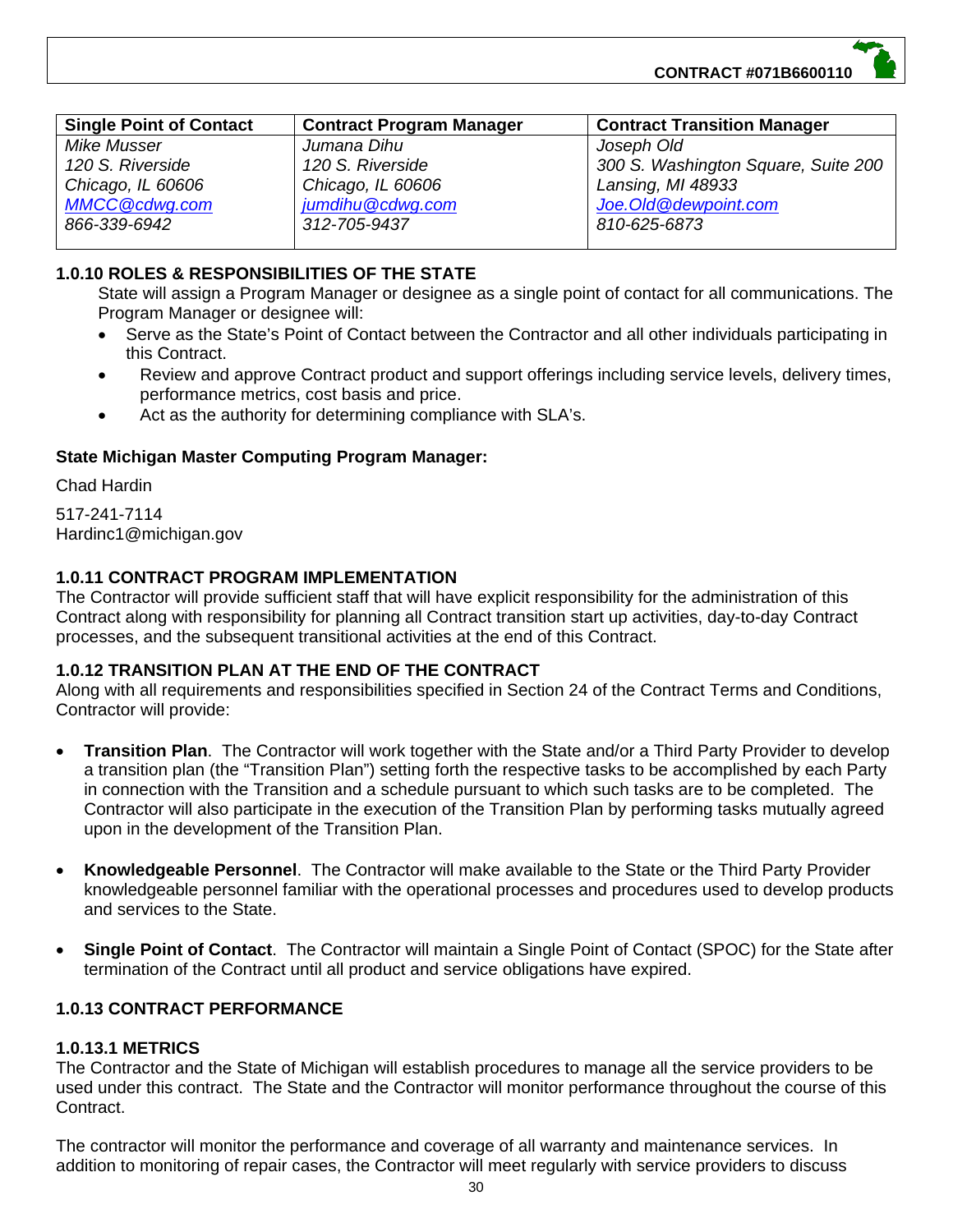performance metrics, issues affecting the industry or clients, new initiatives, and new innovations in technology. The primary focus is on making sure service commitments are met or exceeded.

Contractor will provide the Services according to the metrics detailed below; based on the awarded module(s). Metrics will be completed with the following operational considerations:

| I: Service<br>Metric # | II: Service                                                         | III: State Minimum Metric                                       |
|------------------------|---------------------------------------------------------------------|-----------------------------------------------------------------|
| A <sub>1</sub>         | PC Delivery, No installation (hardware module)                      | 10 business days, aggregate of all line<br>item units delivered |
| A2                     | PC Delivery, with installation (hardware module)                    | 15 business days, aggregate of all line<br>item units delivered |
| A <sub>3</sub>         | Commodity Server Delivery (hardware module)                         | 15 business days, aggregate of all line<br>item units delivered |
| A4                     | Custom-configured Server Delivery (hardware<br>module)              | 20 business days, aggregate of all line<br>item units delivered |
| A <sub>5</sub>         | Software Delivery (software module)                                 | 10 business days, inclusive of all line<br>item units delivered |
| A <sub>6</sub>         | Non-Server Quote Delivery (all modules)                             | 3 business days from request                                    |
| A7                     | Server Quote Delivery (hardware module)                             | 5 business days from request                                    |
| A <sub>8</sub>         | Engagement Statement of Work (all modules)                          | 10 business days from request                                   |
| A <sub>9</sub>         | PC Warranty & Maintenance (hardware module)                         | Next business-day response                                      |
| A10                    | Server Onsite Warranty & Maintenance: critical<br>(hardware module) | 2-hour response                                                 |
| A11                    | Server Onsite Warranty & Maintenance: high<br>(hardware module)     | 4-hour response                                                 |
| A12                    | Server Onsite Warranty & Maintenance: standard<br>(hardware module) | Next business-day response                                      |

# **1.0.13.2 SERVICE LEVEL AGREEMENTS AND LIQUIDATED DAMAGES**

Contractor will report on a quarterly basis on all SLA's calculated from service metrics based on the awarded module(s), which are defined below.

The Contractor acknowledges that late or improper completion of the Services will cause loss and damage to the State, and that it would be impracticable and extremely difficult to determine the actual damage sustained by the State as a result. If there is late or improper completion of the Services, the State is entitled to collect liquidated damages in the amounts designated for the following cases:

- Missed Service Level Agreements will be assessed the amounts detailed in Table 1.0.13.2-A below.
- Unauthorized Removal of Key Personnel will be assessed as detailed in the Contract Terms and Conditions Section 7: Performance of Services.

In the event the Contract is terminated, the State will be entitled to collect liquidated damages. These amounts are not intended to be a penalty.

| I: Service<br>Metric# | II: Service                                                   | III: Quarterly SLA (%<br>of purchase orders) | <b>IV: Assessed LD</b>                |
|-----------------------|---------------------------------------------------------------|----------------------------------------------|---------------------------------------|
| A <sub>1</sub>        | PC Delivery, No installation (hardware<br>module)             | 95%                                          | 10% of order's late line<br>item cost |
| A2                    | PC Delivery, with installation (hardware<br>module)           | 95%                                          | 10% of order's late line<br>item cost |
| A <sub>3</sub>        | <b>Commodity Server Delivery (hardware</b><br>module)         | 95%                                          | 10% of order's late line<br>item cost |
| A <sub>4</sub>        | <b>Custom-configured Server Delivery</b><br>(hardware module) | 95%                                          | 10% of order's late line<br>item cost |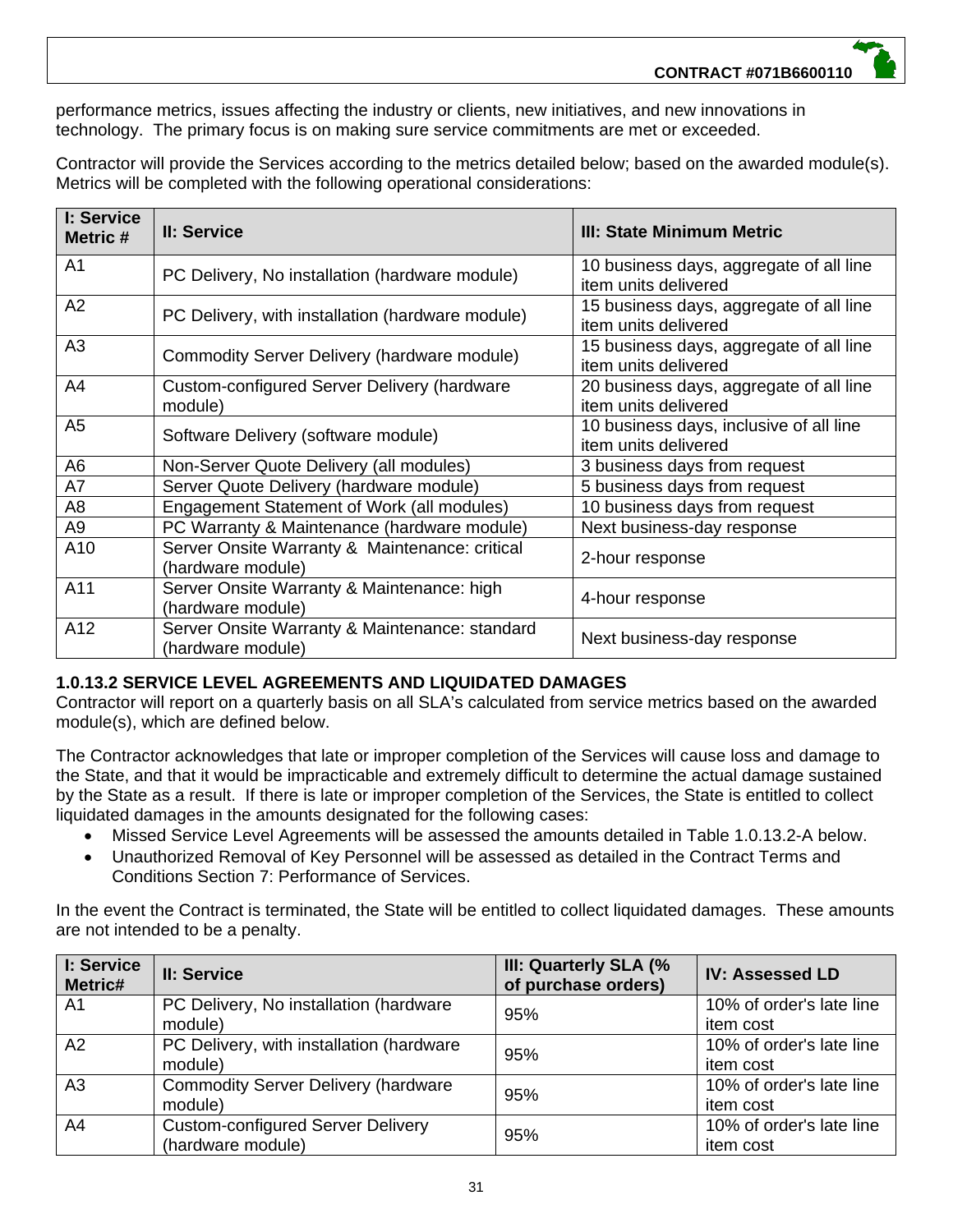# **CONTRACT #071B6600110**

| I: Service<br>Metric# | II: Service                                                  | III: Quarterly SLA (%<br>of purchase orders) | <b>IV: Assessed LD</b>                |
|-----------------------|--------------------------------------------------------------|----------------------------------------------|---------------------------------------|
| A <sub>5</sub>        | Software Delivery (software module)                          | 95%                                          | 10% of order's late line<br>item cost |
| A <sub>9</sub>        | PC Warranty & Maintenance (hardware<br>module)               | 95%                                          | \$25 per late response                |
| A10                   | Server Warranty & Maintenance: critical<br>(hardware module) | 95%                                          | \$1,000 per late<br>response          |
| A11                   | Server Warranty & Maintenance: high<br>(hardware module)     | 95%                                          | \$100 per late response               |
| A12                   | Server Warranty & Maintenance: standard<br>(hardware module) | 95%                                          | \$25 per late response                |

# **1.0.14 PRICING AND INVOICING REQUIREMENTS**

Attached as Schedule B is Contractor product pricing to the State, based on a minimum percentage discount off a verifiable price index (VPI) which will be used to establish a product's not-to-exceed price to the State. Contractor may (and is encouraged) to provide additional discounts. Contractor must notify the MMCC Program Manager of any price increases before the change is made. The State reserves the right to negotiate individual transaction and agreement pricing, as it deems in its best interests. The State reserves the right to establish and use other contracts, as it deems in its best interests.

Contractor will be paid for services as identified in the State's issued Purchase Order. Payments for installation, integration, and implementation services will be set according to an approved Engagement Statement of Work.

Contractor shall invoice the State in order to receive payment. Invoices will be sent to the State address or email account as noted on the purchase order. The State will pay Contractor by EFT.

Contractor will provide the following data as part of all invoices, the absence whereof shall qualify as grounds for the State to reject the invoice for correction and resubmission:

- Invoice Number (unique)
- Invoice Date
- State Purchase Order Number
- Bill-To Address
- Ship-To Address
- Payment Terms
- Commodity/Service Name
- **Description**
- Unit/Deliverable Price
- Total Price
- Invoice Subtotal
- Shipping and Handling (if applicable)
- Total
- Invoice Payment Due Date
- Period of Service, if applicable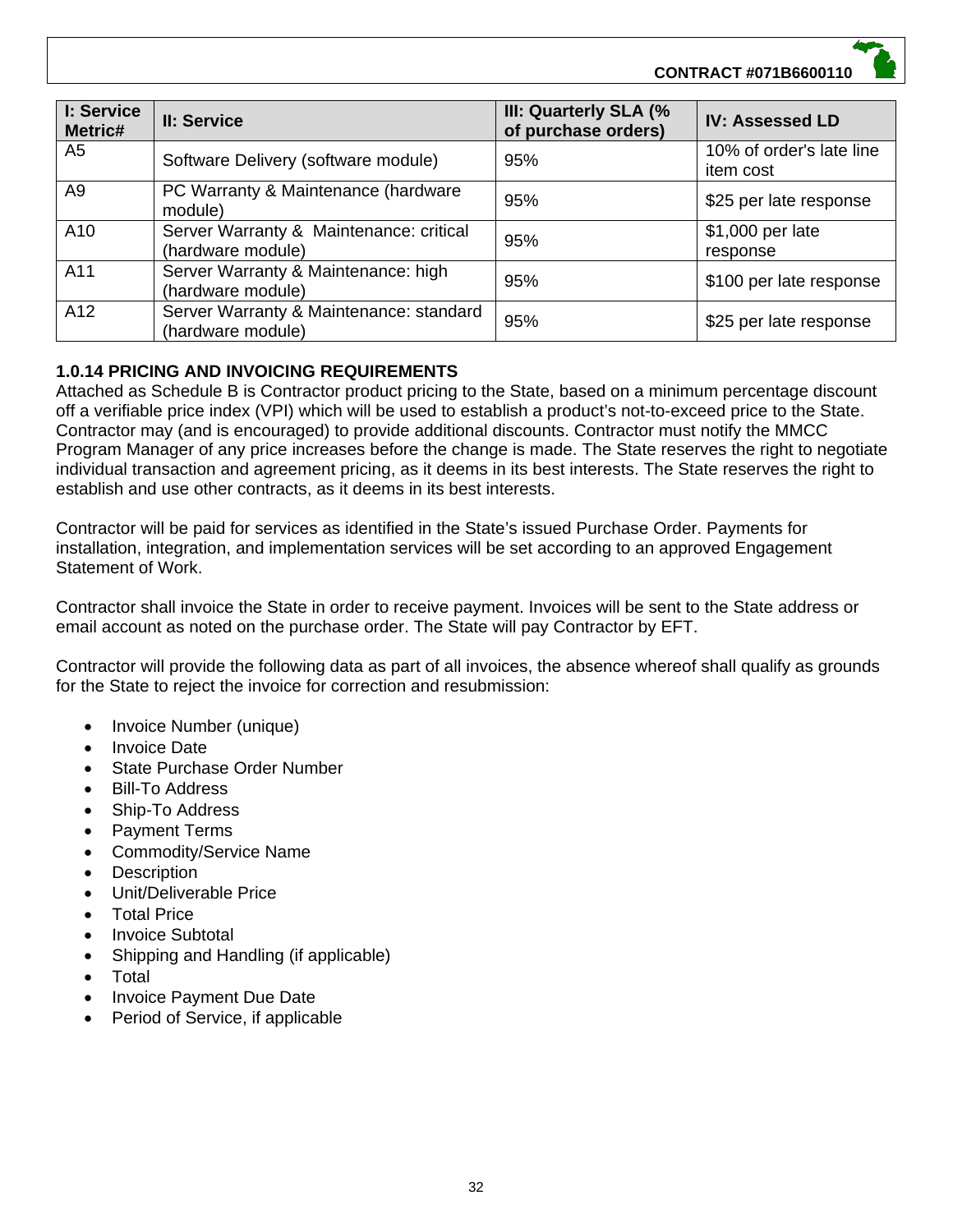#### Schedule A Exhibit 2 – Hardware Module

# **1.1 HARDWARE**

# **1.1.1 PURPOSE**

Contractor has been selected to provide the State a broad range of Hardware products and services as listed in this module. These include core hardware and optional hardware, as defined below.

The State does not guarantee it will buy any specific item or any total amount.

# **1.1.2 BACKGROUND**

Currently, the State has standardized on specific devices for End-user hardware and servers. The State reviews manufacturer and product standards on an annual basis.

# **1.1.3 IN SCOPE**

Contractor, at the State's request, will provide:

- End-User Devices, servers, racking infrastructure, storage, back-up and associated peripherals including any bundled software.
- Assessment, integration, installation, and implementation services in support of the commodities purchased through the resulting Contract.

Warranty and maintenance services will be provided on all equipment that is offered and purchased or leased through this Contract. Delivery, support, warranty and maintenance may be provided by the Contractor using subcontractors. The Contractor will be responsible for the timeliness and quality of all services provided by individual subcontractors.

The Contractor will deliver to locations requested by the State.

Warranty and Maintenance purchased prior to the effective date of this Contract will remain in force with the manufacturer until the end of the service period. Only new services will be purchased through this Contract.

# **1.1.4 RESERVATION OF RIGHTS**

The State reserves the right to purchase products outside of the Contract based on its sole determination of best value.

#### **1.1.5 REQUIREMENTS/DELIVERABLES**

If installation services are required, all equipment delivered will be fully configured, bootable and ready to operate.

# **1.1.5.1 END-USER DEVICES**

The State identifies standards for desktop, laptop and tablet systems bundles/solutions. These are typically reviewed on a yearly basis or as market conditions dictate. The State intends to have End-User Device solutions in place for a minimum of six months with a maximum of 2 configuration changes per year.

Contractor will meet the following requirements:

- 1. Equipment that has not yet entered the production phase of the manufacturer may not be included in the Contractor portal.
- 2. The equipment must include associated hardware and OEM software that will allow the operation of the product as a stand-alone unit, a networked unit in a local area network (LAN), a networked unit in a wide area network (WAN), wireless applications or any combination of the four.
- 3. Where the State does not require an OEM operating system software license, the State expects a decrease in the packaged unit price of the END-USER DEVICE.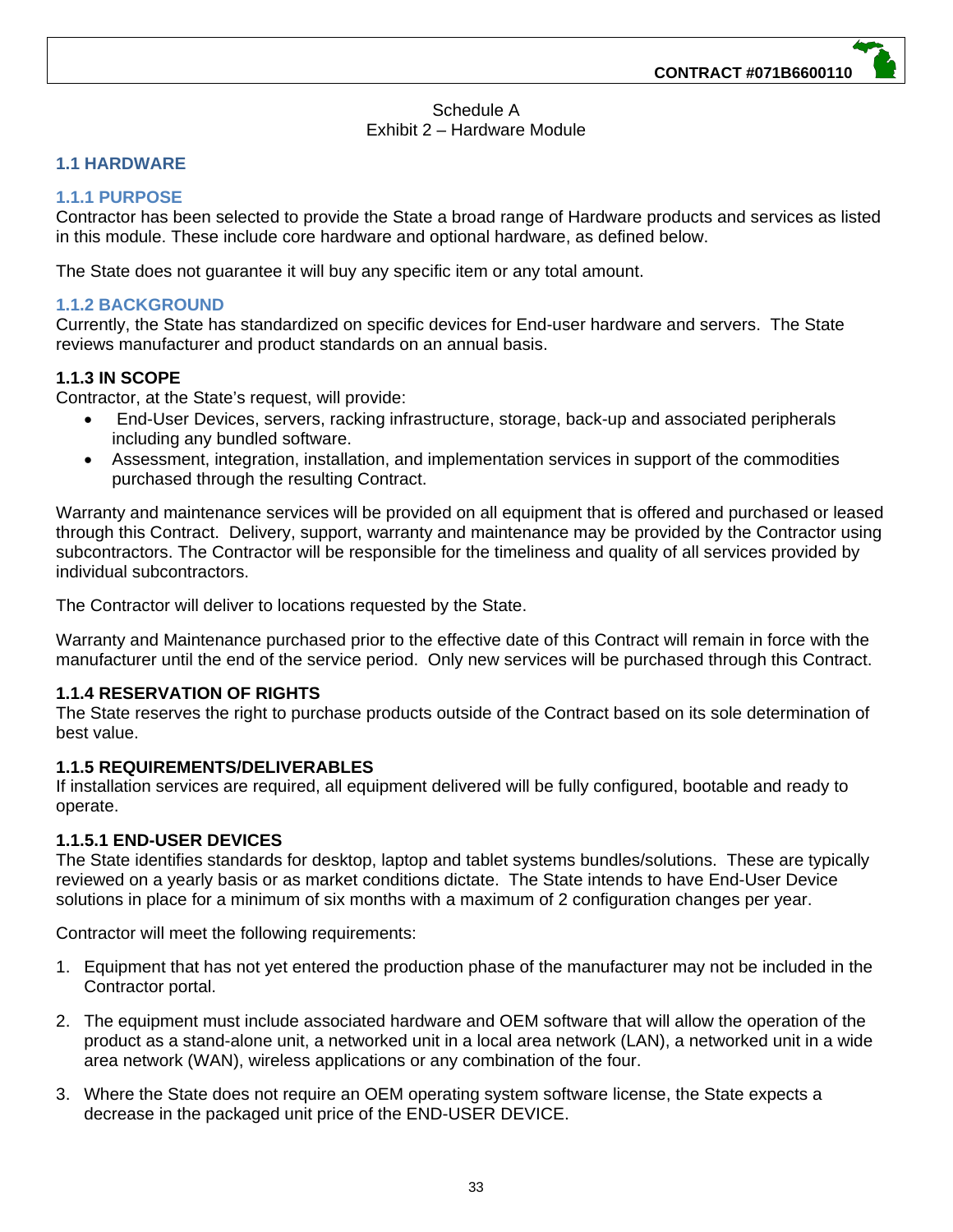- 4. Contractor will furnish the models, configurations and price on the following desktop, laptop, and tablet products provided in the Hardware Pricing, Schedule B, Exhibit 1; Standard products and pricing for Standard products will be updated periodically through the Program as requested by the Program Manager.
	- a. Contractor should provide any additional discounts available if the equipment is bundled such as a desktop purchased with a standard monitor.
	- b. Contractor should provide any additional discounts available for quantities obtained.
- 5. Non-Standard ProductsIn addition to the desktop and laptop models listed in Hardware Pricing, Schedule B, Exhibit 1, Contractor will be required to furnish the complete product line of End-user devices.
- 6. As part of on-going product refresh, Contractor will provide new product models of equivalent or superior function relevant to end of life models. Contractor will inform the MMCP Program Manager of any product refresh in advance. The Program Manager will advise Contractor of the State's decision on configuration and pricing.
- 7. Contractor will provide warranty coverage for all End-user devices purchased, or leased, per the following requirements:
	- a. Desktops, laptops, and tablets shall be a minimum of onsite, four (4)-years parts and labor and expense warranty, with next business day repair, and must be included in the purchase price of all equipment. All repairs and component replacements shall be performed by the Warranty Provider.
	- b. The Contractor will provide manufacturer-certified systems engineers, in adequate numbers, to provide support for the State's infrastructure for warranty service and any support required. These engineers must be able to be reached by phone via the toll-free number for problem resolution, and should be able to be onsite within the time frame indicated under the warranty or maintenance service purchased.
	- c. It will be the responsibility of the Contractor to complete warranty requests and to notify the State of service completion, either directly or through a third party provider. Contractor or a designated subcontractor must be a manufacturer's authorized service representative for all equipment on the Contract.
	- d. The Contractor will serve as an agent for the State in obtaining the best (in terms of coverage, pricing, and duration) warranties available and work with manufacturers so that warranty commitments are met.
	- e. All standard warranty costs, excluding any upgrades or extensions, are to be included with the equipment prices.
	- f. State offices are dispersed geographically throughout Michigan. Contractor will provide warranty and/or maintenance services at all State locations, including the Upper Peninsula and State Correctional Facilities.
	- g. Principle Period of Maintenance (PPM) will be the same hours as the State's normal working hours (currently Monday through Friday, 8:00 a.m. to 5:00 p.m., excepting State-observed holidays). The principle period of maintenance hours may be changed upon 20 business days written notice by mutual agreement (between the individual State agency and the Contractor), except that the Contractor shall make every reasonable effort to change its schedule in a shorter period of time, if requested by the State.
	- h. All defective items must be replaced at no additional cost to the State. All equipment dead on arrivals (DOAs) will be replaced with new equipment and treated as a Second Day Rush order delivery at no additional cost to the State or, at the State's option, Contractor will repair the equipment per the terms of the equipment warranty.

The DTMB Client Service Center (CSC) will determine to their best ability the root cause of the failure. The CSC will then notify the Contractor, who will then take ownership of the cases and provide the CSC with a tracking number. The Contractor will include the DTMB tracking number in its information. The Contractor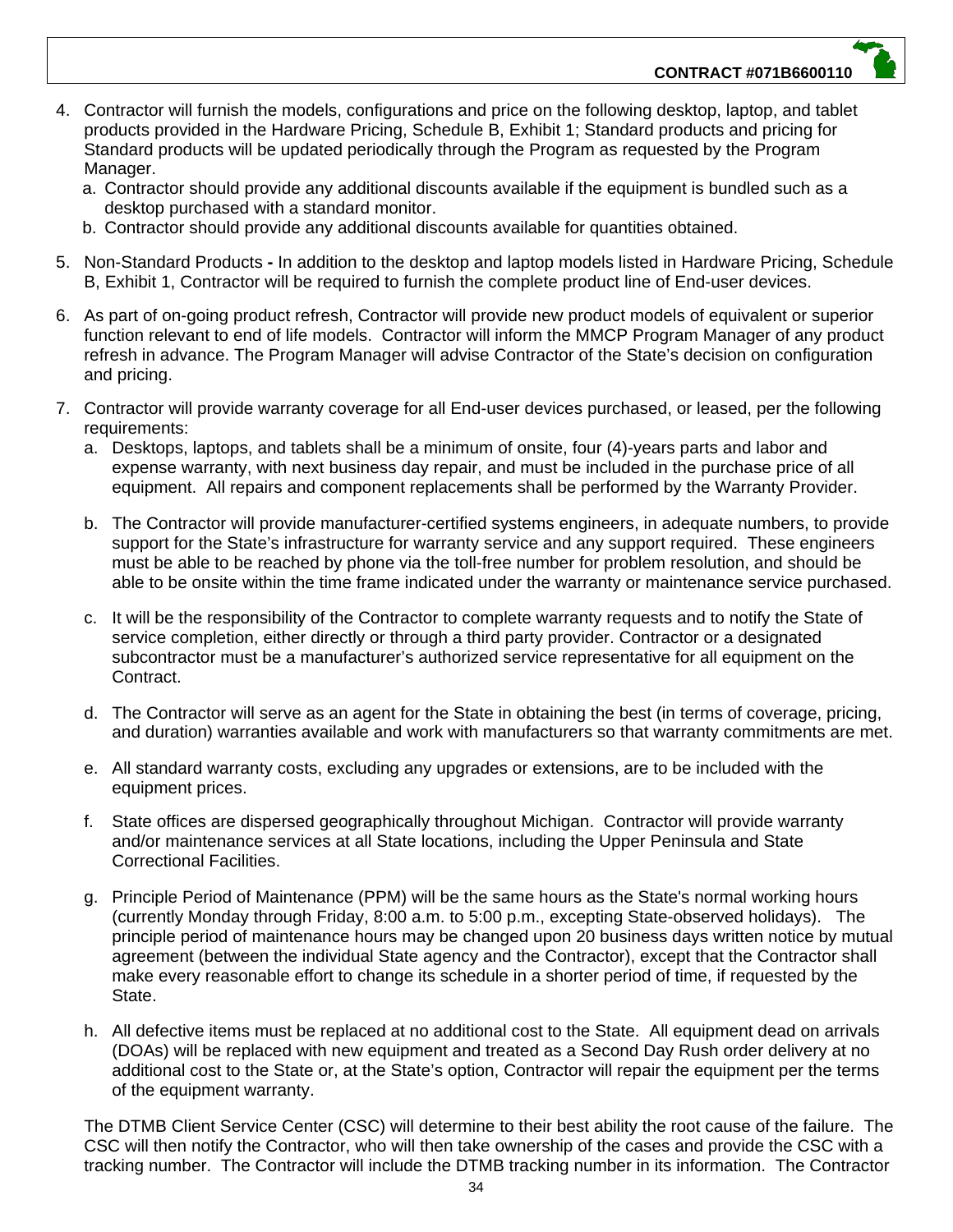will maintain status information within its case log and notify the CSC using the DTMB tracking number when repair is completed.

Equipment that cannot be repaired within the response time frame shall be replaced. Replacement equipment provided by Contractor must be from the same manufacturer (unless the device is no longer manufactured) and equal to or better than the original equipment being replaced (e.g. higher resolution monitor, or larger hard drive) at no additional cost to the State.

Defective hard drives that have been in use by the State, regardless of warranty or maintenance status, will not be returned to the manufacturer or the Contractor at completion of replacement due to security issues. DTMB will provide, at Contract signing, the procedure for handling defective drives.

#### MIDEAL End-User Device Purchases

Contractor will be required to furnish models available to the State as well as other desktop manufacturers to MiDEAL members as long as those manufacturers are appropriate to this Contract.

#### **1.1.5.2 PERIPHERALS**

Peripherals include but are not limited to monitors, storage, keyboards, uninterruptible power supplies (UPS), optical drives, mice, keyboards, multi-media projectors, memory, speakers, hard drives, GPS receivers, digital cameras, CAD equipment, and Adaptive/Assistive technology devices.

Contractor will furnish peripherals to support the desktop, laptop, and tablet manufacturer models that are offered throughout the Contract's term.

Peripherals will be covered under the manufacturer's warranty.

### **1.1.5.3 END-USER DEVICE ASSET TAGGING**

Each END-USER DEVICE delivered to the State, will be tagged with the following information:

| State of Michigan        |                            |  |
|--------------------------|----------------------------|--|
| <b>Bar Code</b>          | "Service Tag"              |  |
| Service Tag #            | <b>Serial Number</b>       |  |
| Model #                  | Model No. per manufacturer |  |
| Client Service Center #  | (517) 241-9700             |  |
| Toll Free #              | (800) 968-2644             |  |
| <b>Warranty End Date</b> | mm/dd/yyyy                 |  |
| <b>MAC Address</b>       | Device's MAC Address       |  |

Service Tag # = Serial Number Model = Model number per manufacturer. Phone Numbers furnished by State and constant on all tags.

An example of an existing State asset tag follows here:

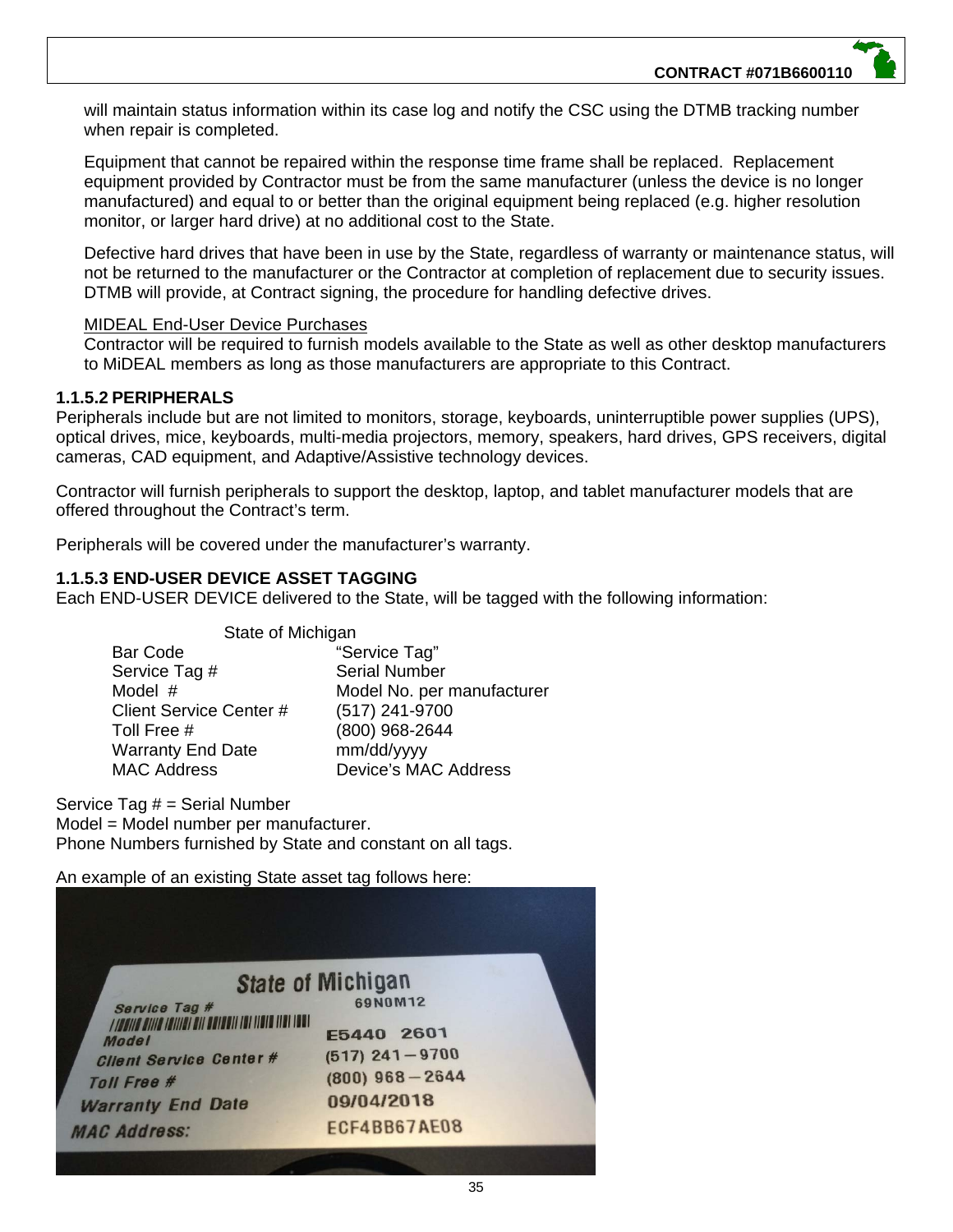## **1.1.5.4 STATE HARD DRIVE IMAGE**

Contractor or their original equipment manufacturer (OEM) will load State-approved images to any requested system hard drive during the factory build process. Contractor will provide the following services:

- Receive, install and manage State-supplied images
- Provide technical resources to support DTMB, test, identify and resolve problems.

Contractor will furnish a device drivers and utilities as needed to perform image development.

System images will be created and maintained by DTMB and uploaded to manufacturer. These images shall not be changed or altered in any fashion except in instances of DTMB approval.

## **1.1.5.5 EVALUATIONS UNITS**

Contractor will provide DTMB evaluation units of new computer models as they come into existence, without initial cost, for analysis and image adjustment, for a time frame not less than 60 business days. DTMB will return or take an option to purchase the device at the end of the evaluation period.

#### **1.1.5.6 SERVERS**

The State determines standard Server brands and technologies it uses according to its Technology Roadmap.

#### 1.1.5.6.1 CORE SERVER BRANDS

The State has defined its Core Server Brands. Contractor will provide applicable hardware, maintenance, and onsite field engineer support for Dell, HP, or IBM servers. Additionally, Contractor will provide hardware, maintenance, and support for APC racks.

Contractor will provide the following server warranty options:

- Onsite 2 hour response; 7x24 coverage with 6-hour resolution
- Onsite 4-hour response; 7X24 coverage
- Onsite 8-hour response; 7x24 coverage
- Next Business Day Onsite

At the State's request, the Contractor must furnish manufacturer extended warranties (beyond the originally purchased warranty), warranty upgrades, and time and materials warranty support through the equipment manufacturers or third party providers. Manufacturer's extended warranty service may be purchased in conjunction with or separately at any time. Only Contractors authorized by the manufacturer or distributor of the equipment may provide manufacturer's warranty Services. Extended warranties shall be inclusive of the services provided under the State's normal warranty process.

Defective hard drives that have been in use by the State, regardless of warranty or maintenance status, will not be returned to the manufacturer or the Contractor at completion of replacement due to security issues. DTMB will provide, at Contract signing, the procedure for handling defective drives.

#### 1.1.5.6.2 OPTIONAL SERVER BRANDS

The State has existing contracts for Cisco and Oracle Servers and Network Storage. The State is interested in options Contractor may provide to procure these solutions.

#### 1.1.5.6.2.1 CISCO SERVERS

The State may procure Cisco servers, along with maintenance, access to onsite field engineer support, and installation, integration, and implementation services.

## 1.1.5.6.2.2 ORACLE SERVERS

The State may procure Oracle servers, along with maintenance, access to onsite field engineer support, and installation, integration, and implementation services.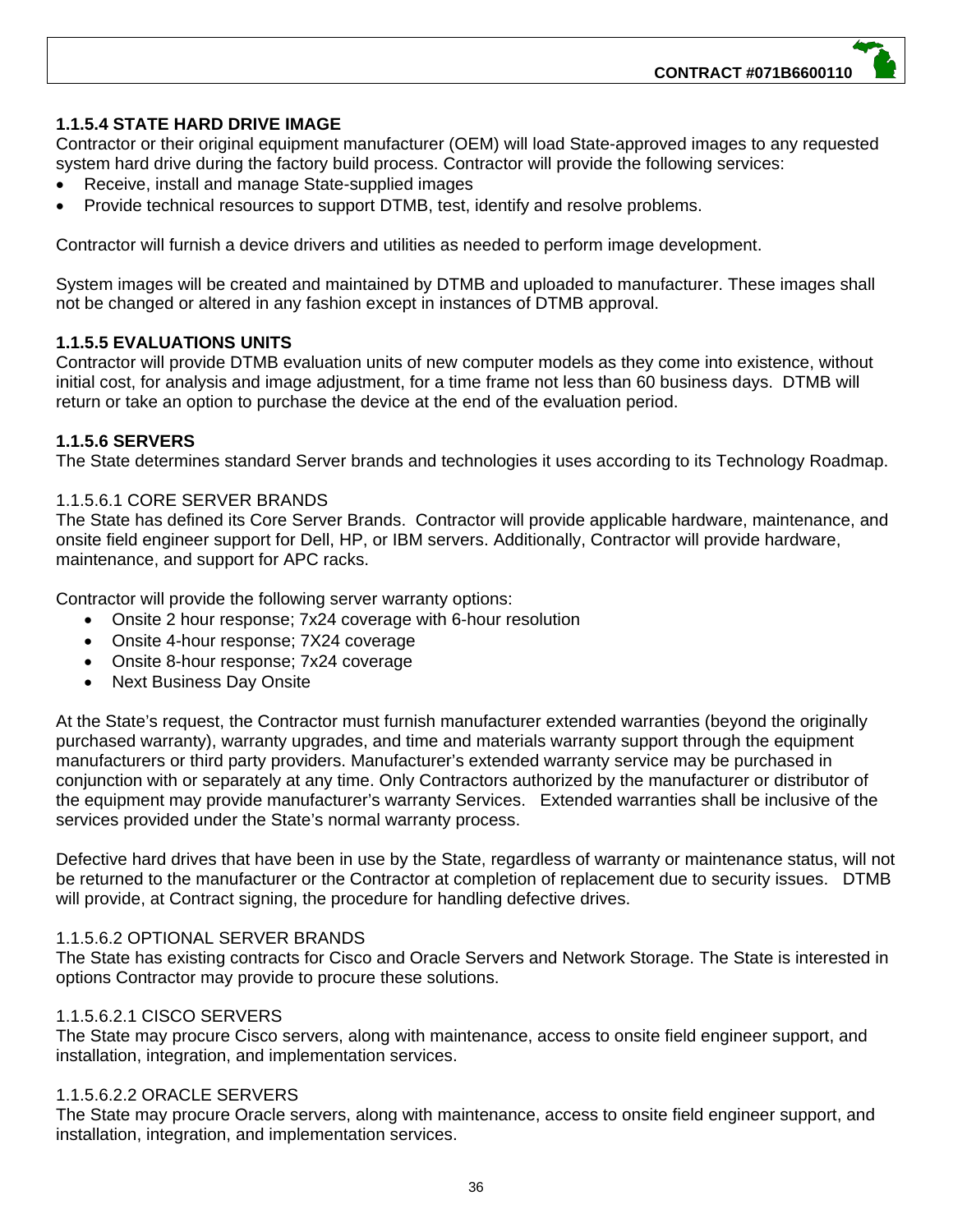#### 1.1.5.6.2.3 LENOVO SERVERS

The State may procure Lenovo servers, along with maintenance, access to onsite field engineer support, and installation, integration, and implementation services..

#### 1.1.5.6.2.4 STORAGE SOLUTIONS

The State may procure storage solutions including but not limited to hardware, software, maintenance, support, and services; including but not limited to orchestration, fabric, storage, and backup/continuity.

#### 1.1.5.6.2.5 CUSTOMER-PREMISE TELECOMMUNICATIONS AND SECURITY SOLUTIONS

The State may procure customer-premise telecommunications and security solutions including maintenance, support, and services. Customer-premise telecommunications, security hardware and software, and associated services include but are not limited to; network routers and switches, network management hardware and software, warranty maintenance, pre-sales support, and installation, integration, and implementation services. IP video, IP telephony, and unified communications hardware and software are considered network components.

#### **1.1.6 DISCRETIONARY HARDWARE**

The State at its option and based on its determination of best value may procure other Hardware through the Contract. This will be effected through a quote process with final decision based on best value. Contractor will provide requested hardware, hardware maintenance, and support, if requested.

Hardware components or peripherals must also be available and may include, additional processors, server rack rails, memory, cables and power cords in varying lengths, extra hard drive units, tape storage backups drives, Network Attached Storage (NAS), direct attached storage (DAS) etc.

The State will have a need to acquire parts for server-based computing platforms already in place at the State, through this Contract. The Contractor must be able to provide these parts as needed during the term of the Contract at the percent off of list, or markup percentage as denoted on the cost model.

### **1.1.7 PRODUCT TECHNOLOGY ROADMAPS**

Contractor will provide quarterly technology roadmap updates relevant to changes in products in use by the State. In particular, Contractor will provide six months' advance notice to the State on chipset changes or Product scheduled to go end of life (EOL).

### **1.1.8 HARDWARE ASSESSMENT, INSTALLATION, IMPLEMENTATION, AND INTEGRATION SERVICES**

At the option of the State, through a Statement of Work, the State may purchase Installation, Implementation, and Integration service on fixed per-unit basis or as fixed deliverable price. Reimbursement for travel and expenses shall be factored into the cost.

Services will vary, based on the type of equipment being installed. Contractor will ensure the equipment will operate properly in the State's environment at the end of installation. Installation Services may include, but are not limited to:

#### A. End-User Computing Device Installation - Installation capabilities may include, but not be limited to:

- 1. Site Hardware Set-Up, which may include
	- a. Desk-side delivery
	- b. Unpack system
	- c. Save files from old systems by copying to server or media
	- d. Removal of old system
	- e. Wipe or remove hard drive for data destruction, as defined
	- f. Pack old system for Asset Recovery
	- g. Install system unit and any previously attached peripherals
	- h. Connect to network and test connection
	- i. Complete User login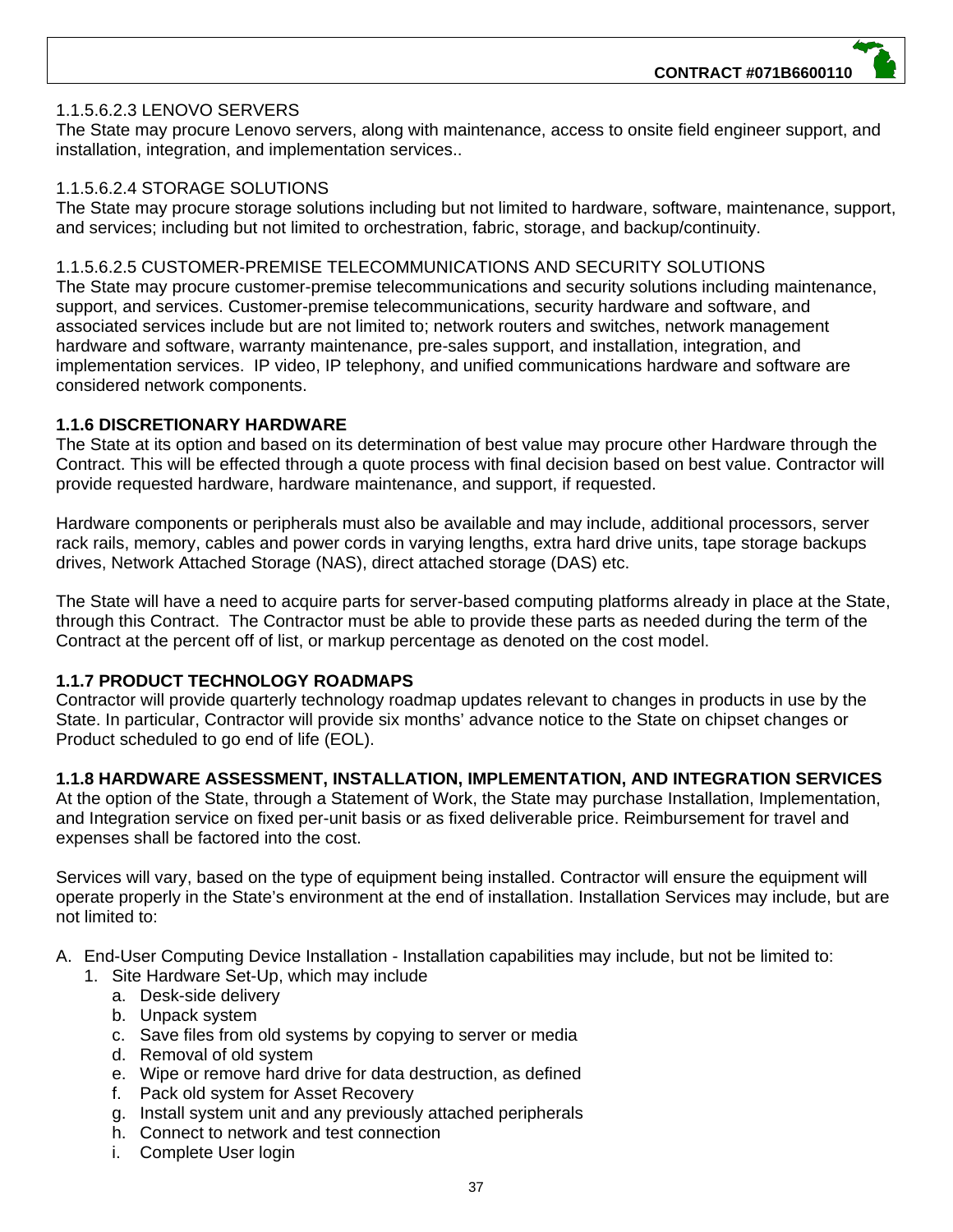- j. Set up and test printer connection
- k. Initiate Software push
- l. Confirm successful completion of all activities
- B. Solution training for State administrators and operators

# **1.1.9 DATA RECOVERY (OPTIONAL)**

Contractor will provide data recovery services on end-user computing devices and servers.

# **1.1.10 ENVIRONMENTAL (GREEN) REQUIREMENTS**

In compliance with the State's directive for energy efficiency, recycling, environmentally-sound disposal and low-toxicity materials. (See Executive Directive 2007-22 at http://www.michigan.gov/formergovernors/0,4584,7-212-57648\_36898-180298--,00.html. Contractor shall, wherever applicable, provide products that comply with industry-wide standards.

The State requires that the devices be Energy Star compliant, be so labeled, and the Contractor will document, when required, the energy savings the State can expect to realize per year by implementing suggested devices. The devices must also be EPEAT rated, and the vendor must show that the devices they are suggesting for State of Michigan use are in the EPEAT registry. The devices must also minimize the amount of overhead needed during operation. This includes power consumption, heat, and air conditioning

- 1. Contractor will identify and offer power-state management tools.
- 2. Contractor will identify and offer a disposal program that ensures value is obtained for old equipment. Such programs may include recycling of the devices through refurbishment, redeploying the equipment in another jurisdiction and/or recycling of parts or materials of the equipment. This program must meet zero landfill requirements and provide for the secure disposal of computer data-storage components at either DoD-standard erasure level, or approved physical destruction of said components.
- 3. Contractor will offer products whose manufacturer offers a free packaging take-back program where the packaging material can be collected/returned to manufacturer or recycler for reuse or recycling at the State's option. As an option, Contractor may propose bulk packaging such as shipping an order in one pallet or container without individual packaging of equipment.

Contractor will provide products whose manufacturers provide a publicly available written corporate environmental policy consistent with the aspects of the policy requirements laid out in the ISO 14001 standard.

"**ISO 14001**" is the conformance standard within the family of ISO 14000 documents developed by the International Organization for Standardization (ISO) in Geneva, Switzerland. Similar in structure to the ISO 9000 quality management system standard, ISO 14001 outlines key requirements companies should comply with in order to operate in an environmentally responsible manner. Utilizing ISO 14001, companies can merge environmental programs into one coherent system to efficiently manage all environmental activities. In short, ISO 14001 provides organizations with a way to demonstrate to their customers that their environmental processes and impact are effectively managed, continually improving, and part of the corporate management system. For more information, please refer to www.iso.org.

# **1.1.11 CONTRACTOR VALUE ADDED SERVICES**

Contractor proposed value added services are captured in Schedule C, Exhibit 1- Value Added Services for use by the Michigan Master Computer Program upon the request of the State's Program Manager so support the program activities and goals.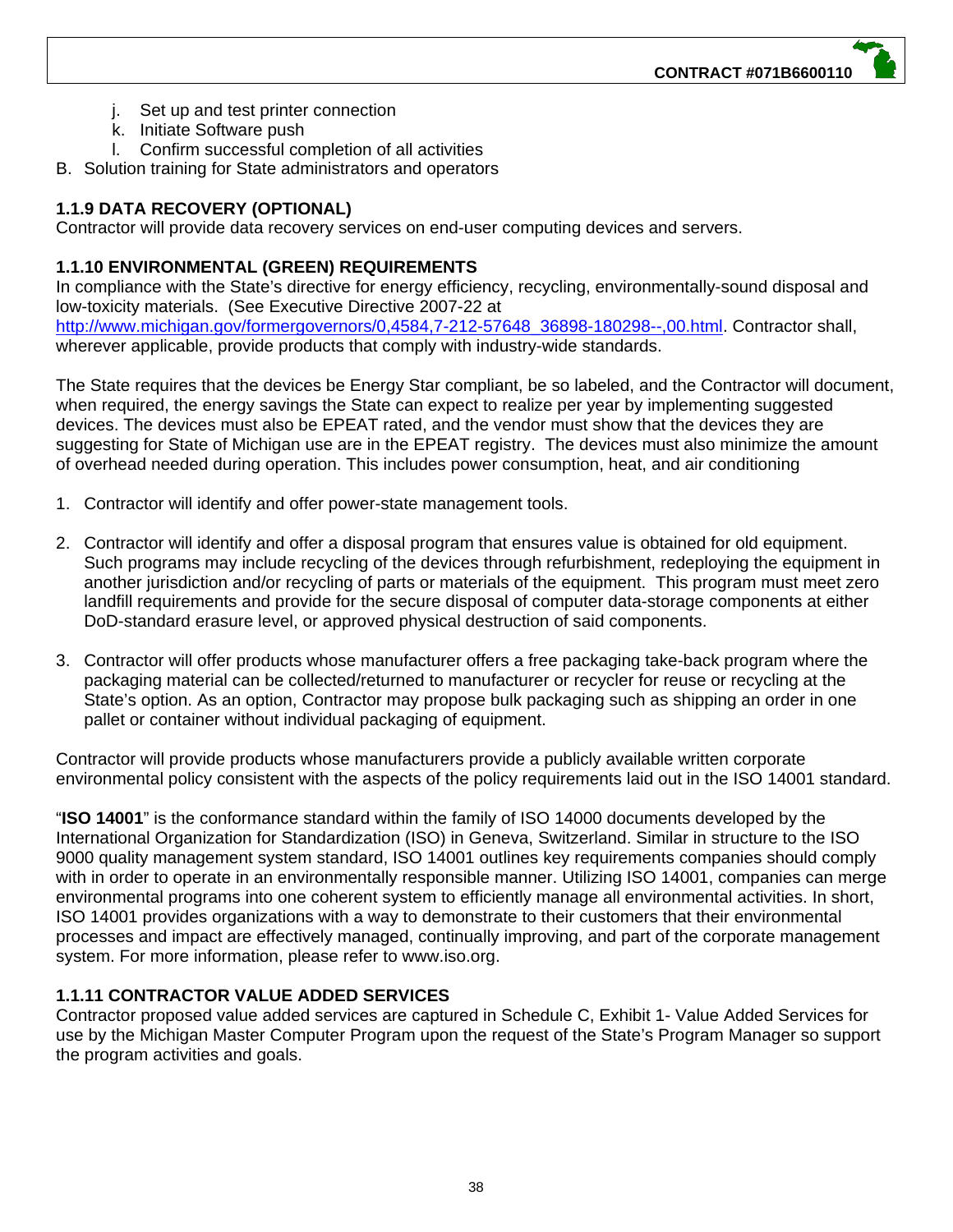### Schedule A Exhibit 3 – Software Module

## **1.2 LICENSED SOFTWARE**

## **1.2.1 PURPOSE**

Contractor will provide a broad range of Software products and services as listed in this module. These include Core Software, Discretionary Software, and Optional Software, as defined below

The total quantity of purchase of any individual item on a contract is not known. The State does not guarantee it will buy any specific item or any total amount.

### **1.2.2 BACKGROUND**

The State of Michigan purchases Software licenses and renewable maintenance and support as needed. The State establishes the best portfolio of contracts to provide Software.

### **1.2.3 IN SCOPE**

Contractor, at the State's request, will provide Licensed Software to the State. Licensed Software is hereby defined as:

- Commercial off the Shelf (COTS), pre-packaged software , which may be installed on end-user devices, servers, or other computing equipment
- Software maintenance, which is defined herein as related standard commercial Software Publisher's software support services, which may come bundled with the software license or sold separately. Software support services are dictated by the Software Publisher, and may often include bug fixes, error-corrective services, update, and new versions that are improvements, extensions, or other changes that are logical improvements or extensions of the original product. It may also include software documentation or access to remote technical support.
- Pre-configured, pre-integrated Software appliances.

Contractor's services to be provided to the State will include:

- Quote Licensed Software
- Assistance with renewal of Licensed Software subscriptions and software maintenance

Contractor will provide the following services

- Onsite software field technical support and security incident response services at the State's discretion
- Assessment, Installation, Integration, and Implementation services (see Section 1.2.6) at the State's discretion for specific Software engagements, which will be paid based on defined deliverables found on the State's Engagement Statement of Work as agreed to between the State and Contractor/Subcontractor to support software purchased through the Contract.

### **1.2.4 OUT OF SCOPE**

- Software services for development, customization, modifications, and/or creation of enhancements are not within the scope of this Contract.
- Enhancements altering the functionality, and/or adding new functions not related to a maintenance modification or a commercial, generally available Software release are not within the scope of the Contract.

The State reserves the right to purchase Licensed Software outside of the Contract when it determines that an items' pricing is not competitive with the open market.

New products and services may be added to the Contract as requested by the DTMB Program Manager.

### **1.2.5 SOFTWARE REQUIREMENTS**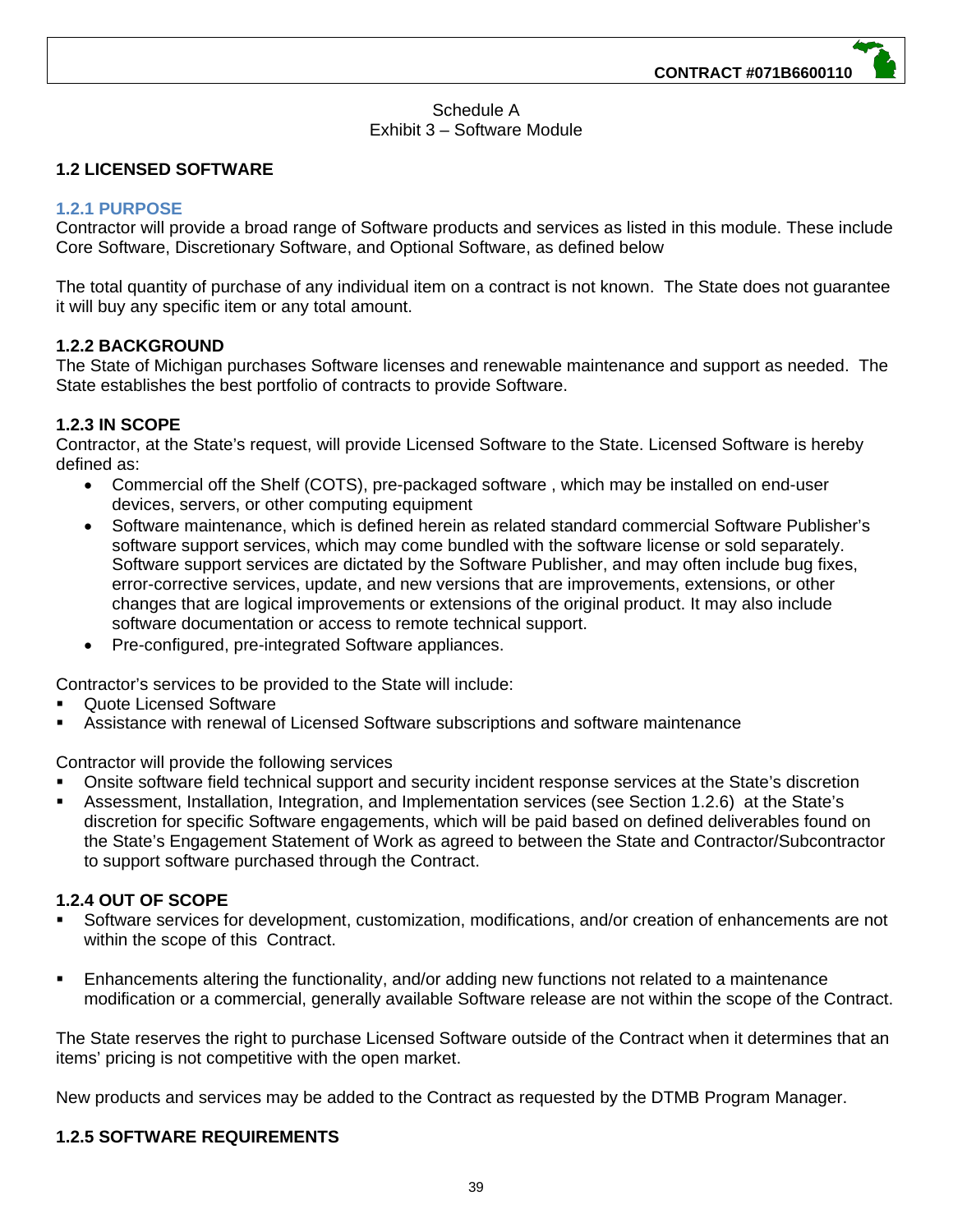## **1.2.5.1 SOFTWARE DELIVERY AND LICENSING**

The Contractor will supply the State with the Publisher's Licensed Software in any media the Publisher makes available and will provide the media requested by the State. If Contractor is unable to obtain the commitment to deliver the software within the applicable delivery metric after receipt of order, Contractor will advise DTMB of the non-delivery. DTMB will determine, in consultation with Contractor, the method of resolution of the request.

The Contractor will ensure that the State shall be the designated Licensee and owner of all entitlements for all purchases made.

## **1.2.5.2 PUBLISHER SOFTWARE LICENSE AGREEMENTS**

The State will enter into software license agreements with specific publishers when those programs are in the best interest of the State. Contractor will facilitate and support both existing and new Software license agreements.

Contractor will assist the State in identifying software publishers that may be receptive to volume purchasing agreements, and recommend additional such programs that may be advantageous to the State.

The State will be contractually responsible for the agreements, while the Contractor will administer the Agreement programs and serve as the program reseller under the requirements of the specific program.

### **1.2.5.3 CORE SOFTWARE**

Core software are those State-standard brands for which this Contract will become the State's primary procurement vehicle. The State-standard brands will change over time as the State sets new standards. Contractor will work vendors identified to provide new State-standard brands. The State has designated the following Core Software brands as critical to operations and data security:

- 1. Adobe
- 2. BMC
- 3. Citrix
- 4. HP
- 5. Microsoft
- 6. Symantec
- 7. VMWare

Specific requirements for providing Core Software are detailed in the sub-sections below.

#### **1.2.5.3.1 ADOBE SOFTWARE**

Contractor will provide access to and support the State's existing Adobe agreements for Licensed Software, and, at the State's option, assist in the establishment and renewal of new agreements.

#### **1.2.5.3.2 BMC SOFTWARE**

Contractor will provide access to licensing and support of BMC Software, and, at the State's option, assist in the establishment and renewal of new agreements.

#### **1.2.5.3.3 CITRIX SOFTWARE**

Contractor will provide access to and support the State's existing Citrix agreements for Licensed Software, and, at the State's option, assist in the establishment and renewal of new agreements.

#### **1.2.5.3.4 Hewlett Packard Solutions Software**

Contractor will provide access to licensing support for Hewlett Packard Solutions Software, and, at the State's option, assist in the establishment and renewal of new agreements.

## **1.2.5.3.5 MICROSOFT SOFTWARE**

Contractor will provide access to and support the State's existing Microsoft Agreements, and, at the State's option, assist in the establishment and renewal of new agreements.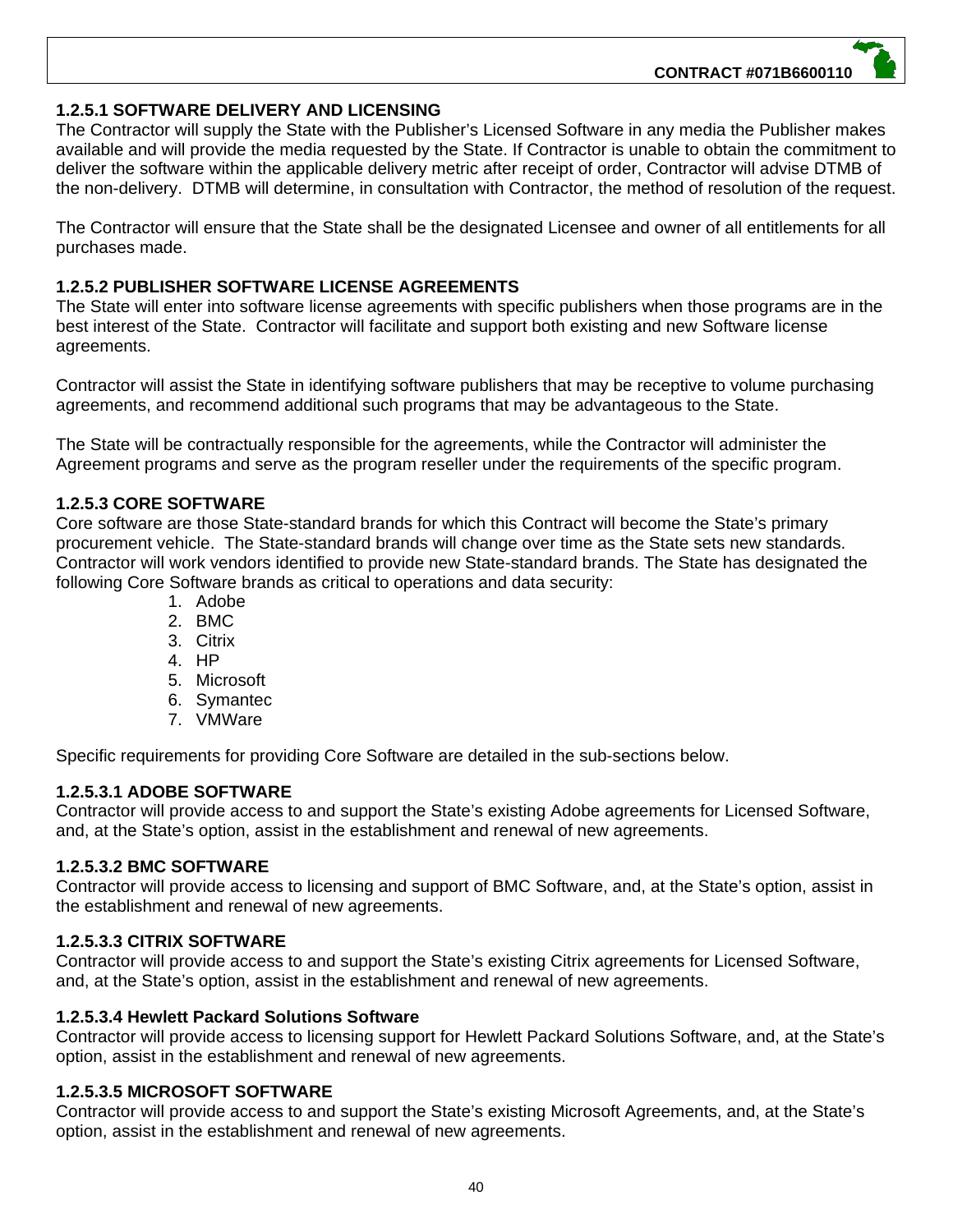## **1.2.5.3.6 SYMANTEC SOFTWARE**

Contractor will provide access to and support the State's existing Symantec agreement for Licensed Software, and, at the State's option, assist in the establishment and renewal of new agreements.

## **1.2.5.3.7 VMWARE SOFTWARE**

Contractor will provide access to Software license, including federal sku# products, and support for VMWare Software, and, at the State's options, assist in the establishment and renewal of new agreements.

## **1.2.5.4 DISCRETIONARY SOFTWARE**

The State at its option and based on its determination of best value may procure other Licensed Software titles through the Contract. Contractor will provide requested software with value-add, including renewals of software maintenance and support.

## **1.2.5.5 OPTIONAL SOFTWARE**

The State has certain core software brands that are currently procured through direct contracts with the Software Publishers. The State wishes to determine whether a VAR contract vehicle may provide costcompetitive pricing for these products, relative to the direct contracts. The State reserves the right to include Optional Software, either in award of this Contract or as result of future negotiations, on a brand-by-brand basis.

### 1.2.5.5.1 CA SOFTWARE

Contractor may provide access to CA software licenses, maintenance, support services, and training to perform server operation monitoring.

#### 1.2.5.5.2 COMPUWARE/DYNATRACE

Contractor may provide access to Compuware/Dynatrace software licenses, maintenance, support services, and training.

1.2.5.5.3 IBM SOFTWARE Contractor may provide access to IBM software licenses, maintenance, support services, and training.

### 1.2.5.5.4 NOVELL SOFTWARE

Contractor may provide access to Novell software licenses, maintenance, support services, and training.

### 1.2.5.5.5 ORACLE SOFTWARE

Contractor may provide access to Oracle software licenses, maintenance, support services, and training.

#### 1.2.5.5.6 SAP SOFTWARE

Contractor may provide access to SAP software licenses, maintenance, support services, and training.

### **1.2.6 SOFTWARE ASSESSMENT, IMPLEMENTATION, INTEGRATION, INSTALLATION SERVICES**

Contractor will provide assessment, implementation, integration, and installation services at the State's option, for specific, deliverable-based service engagements, including solution training for State administrators and operators. Contractor will supply trained, qualified personnel on a case-by-case basis, who will provide these services, based on the State's needs. The State will provide an Engagement Statement of Work to the Contract which will be managed, provided to Contractor, and updated by the DTMB Program Manager.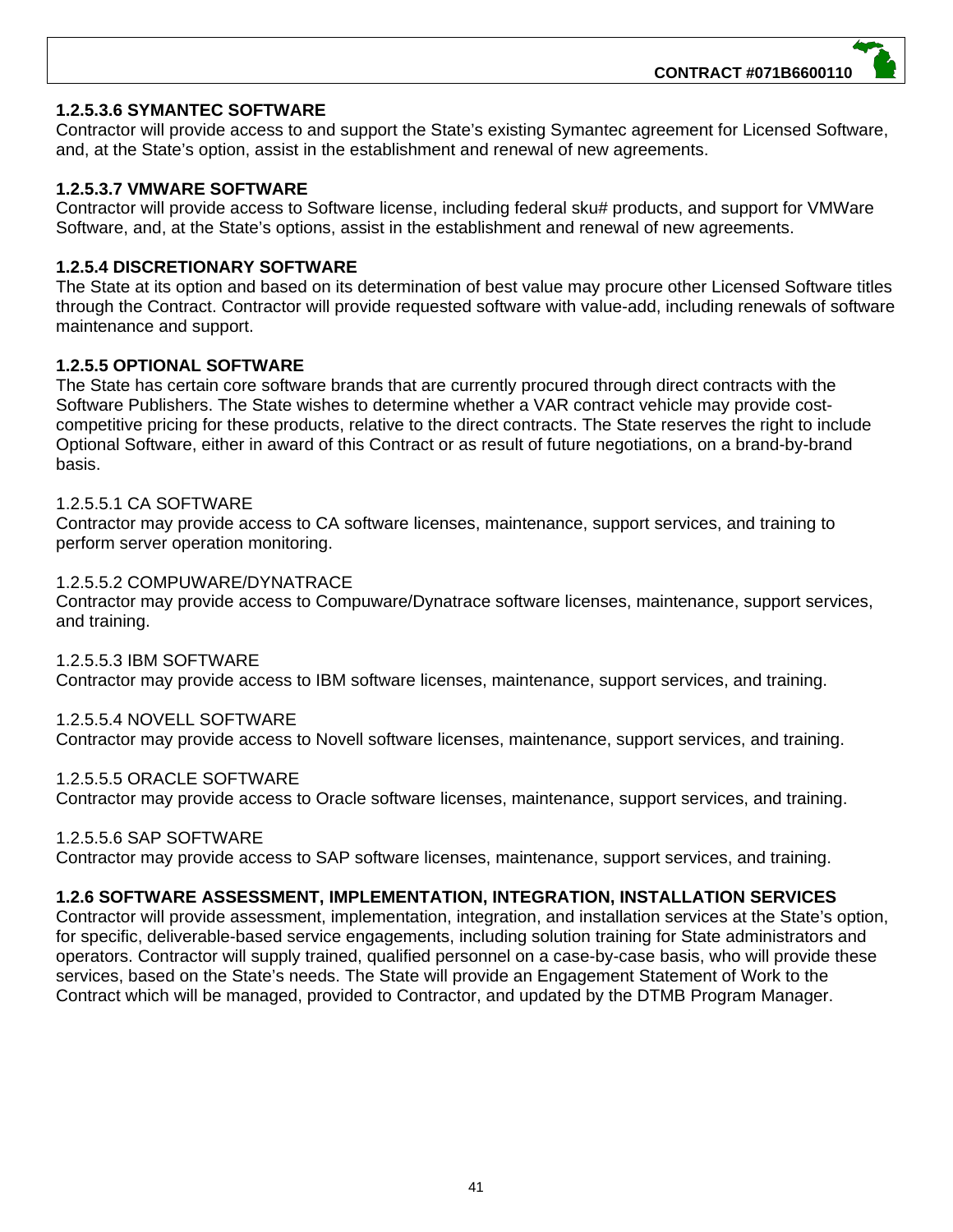## Schedule B - Pricing Exhibit 1 - Hardware Price Tables

- 1. Core End-User Device Configurations
	- a. Pricing will be determined by the annual competitive bidding process between vendors who have been selected to source hardware to the State through the Michigan Master Computing Program. If the primary vendor selected during the annual competitive bidding process cannot provide all products a secondary vendor will be selected to provide the remaining products. This will be added as a change notice to each contract in the year awarded.
	- b. Not to Exceed Prices based on Contractor's verifiable price index (VPI) for remainder of calendar 2016 and into calendar year 2017 until bidding process is opened for next annual sourcing (anticipated to be January 2017).
	- c. The price lists and products listed are subject to change over time; standard products will be changed in accordance with the State standards kept and updated by DTMB.

| <b>Line Item</b> | <b>MFR</b> | <b>Hardware Item</b>               | <b>Contractor's Minimum</b><br>% Discount to VPI<br><b>Cost</b> |
|------------------|------------|------------------------------------|-----------------------------------------------------------------|
| 1                | Dell       | Dell-SFF-wo-Monitor                | 14.0%                                                           |
| $\overline{2}$   | Dell       | Dell-SFF-w-Monitor                 | 13.9%                                                           |
| 3                | Dell       | Dell Micro-wo-Monitor              | 14.1%                                                           |
| 4                | Dell       | Dell Micro-w-Monitor               | 14.0%                                                           |
| 5                | Dell       | Dell CAD-GIS                       | 19.1%                                                           |
| 6                | Dell       | 14" Laptop wo Port Rep             | 19.1%                                                           |
| $\overline{7}$   | Dell       | 14" Laptop w Port Rep              | 19.0%                                                           |
| 8                | Dell       | 15" Laptop wo Port Rep             | 19.1%                                                           |
| 9                | Dell       | 15" Laptop w Port Rep              | 19.1%                                                           |
| 10               | Dell       | <b>CAD GIS Laptop</b>              | 16.5%                                                           |
| 11               | Dell       | Dell Rugged Extreme                | 7.6%                                                            |
| 12 <sub>2</sub>  | Dell       | Dell Latitude 14 Rugged            | 19.1%                                                           |
| 13               | Dell       | Dell Latitude 14 Rugged w Port Rep | 19.1%                                                           |
| 14               | Dell       | <b>Dell Rugged Tablet</b>          | 7.6%                                                            |
| 15               | Dell       | Dell Rugged Tablet w Dock          | 7.6%                                                            |
| 16               | Dell       | Dell 2 in 1 (7275)                 | 7.6%                                                            |
| 17               | Dell       | Dell 7370 Laptop                   | 7.6%                                                            |
| 18               | Dell       | Dell Ultrabook 7250                | 19.1%                                                           |
| 19               | Microsoft  | Surface Pro 4                      | 4.9%                                                            |
| 20               | Lenovo     | Lenovo X1 Yoga                     | 0.5%                                                            |
| 21               | Lenovo     | Lenovo X1 Tablet                   | 1.0%                                                            |

i. Hardware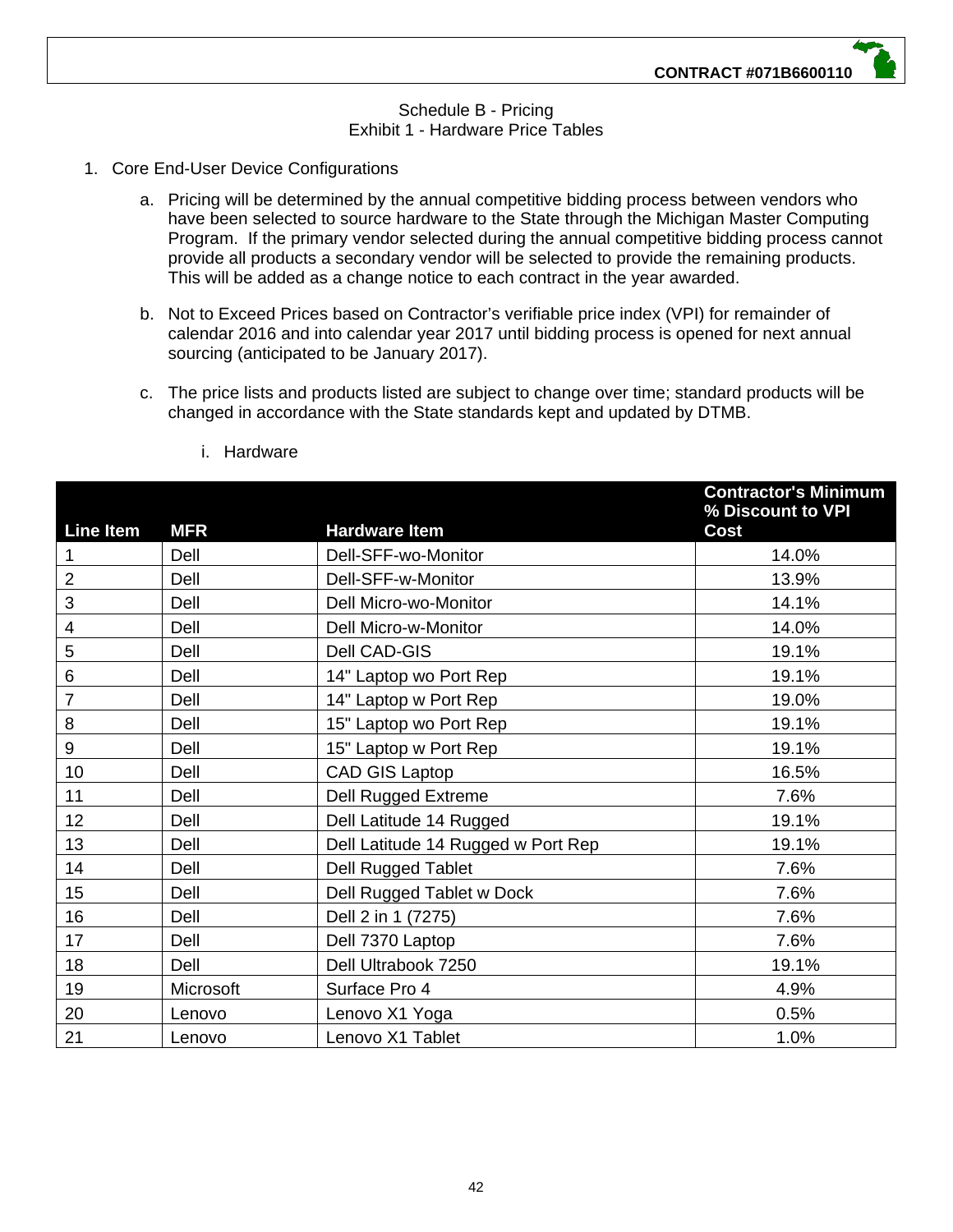

### ii. Accessories

| <b>Part Number</b>       | <b>Commodity Description and Part</b><br><b>Number</b>                                                         | <b>Contractor's</b><br>Minimum %<br><b>Discount to VPI</b><br>Cost* | <b>Comments</b>                         |
|--------------------------|----------------------------------------------------------------------------------------------------------------|---------------------------------------------------------------------|-----------------------------------------|
| 469-4546                 | <b>DELL 90W AUTO/AIR DC TRAVEL</b><br>ADAPTER (469-4546)                                                       | 12%                                                                 |                                         |
| 331-6304                 | Dell E-series E/port Plus Advanced Port<br>Replicator (331-6304)                                               | 2%                                                                  |                                         |
| 331-6307                 | Dell E-series E/port Simple Port<br>Replicator (331-6307)                                                      | 2%                                                                  |                                         |
| 330-0875                 | Dell CRT Monitor Stand (330-0875)                                                                              | 6%                                                                  |                                         |
| A0390912                 | Targus Rolling Laptop backpack style<br>carrying case - fits laptops of screen<br>sizes up to 15.4" (A0390912) | 10%                                                                 |                                         |
| 330-9456                 | Dell MS111 USB Optical Mouse OptiPlex<br>and Fixed Precision (330-9456)                                        | 22%                                                                 |                                         |
| 570-AANS                 | Dell Wireless Mouse - WM324 (570-<br>AANS)                                                                     | 22%                                                                 |                                         |
| 331-9653                 | Dell Business Multimedia Keyboard (331-<br>9653)                                                               | 22%                                                                 |                                         |
| 429-AAUX                 | Dell External DVD/RW (429-AAUX)                                                                                | 5%                                                                  |                                         |
| A4051230                 | Dell Wireless Desktop MK320<br>Keyboard/Mouse Bundle(A4051230)                                                 | 21%                                                                 |                                         |
| A1586557                 | Dell Dual-Monitor Stand Flat-Panels Only<br>(A1586557)                                                         | 6%                                                                  |                                         |
| 12000 mAh)(451-BBLZ      | Dell Power Companion (12000<br>mAh)(451-BBLZ)                                                                  | 3%                                                                  |                                         |
| 18000 mAh)(451-BBKV      | Dell Power Companion (18000<br>mAh)(451-BBKV)                                                                  | 2%                                                                  |                                         |
| 450-AEVM                 | Dell Thunderbolt Dock-240W (Required<br>for 7370 & 7510)                                                       | 2%                                                                  |                                         |
| 390 Watt BE650G Back UPS | APC 390 Watt BE650G Back UPS                                                                                   | 12%                                                                 |                                         |
| C920                     | Logitech Web Camera HD Pro C920                                                                                | 6%                                                                  |                                         |
| 460-BBLR                 | <b>Nylon Carrying Case</b>                                                                                     | 17%                                                                 |                                         |
| 537-BBCC                 | Dell Rugged Desk Dock, Customer-<br>Install (537-BBCC)                                                         | 2%                                                                  |                                         |
| A8007905                 | Vehicle Dock<br>DEVMT, DOCKST, DELL, LAT12-14, SP,<br>(A8007905)                                               | 2%                                                                  |                                         |
| 859-BBBC                 | Dell 23" Touch Monitor P2314T                                                                                  | 3%                                                                  |                                         |
| 320-9794                 | 320-9794 Dell 24 Monitor - P2414H                                                                              | 2%                                                                  |                                         |
| 983-7873                 | 983-7873 4th Year Limited Warranty<br>Extension, Monitor, Advanced Exchange                                    | 0%                                                                  | included in part#<br>320-9794           |
| B00E7W1UFQ               | Satechi 3-Port Portable USB 3.0 Hub<br>and Ethernet LAN Network Adapter for<br><b>Windows Mac and Linux</b>    |                                                                     | Not Available in<br><b>Distribution</b> |
| 4XA0E97775               | ULTRASLIM USB DVD BURNER<br><b>THINKPAD</b>                                                                    | 6%                                                                  |                                         |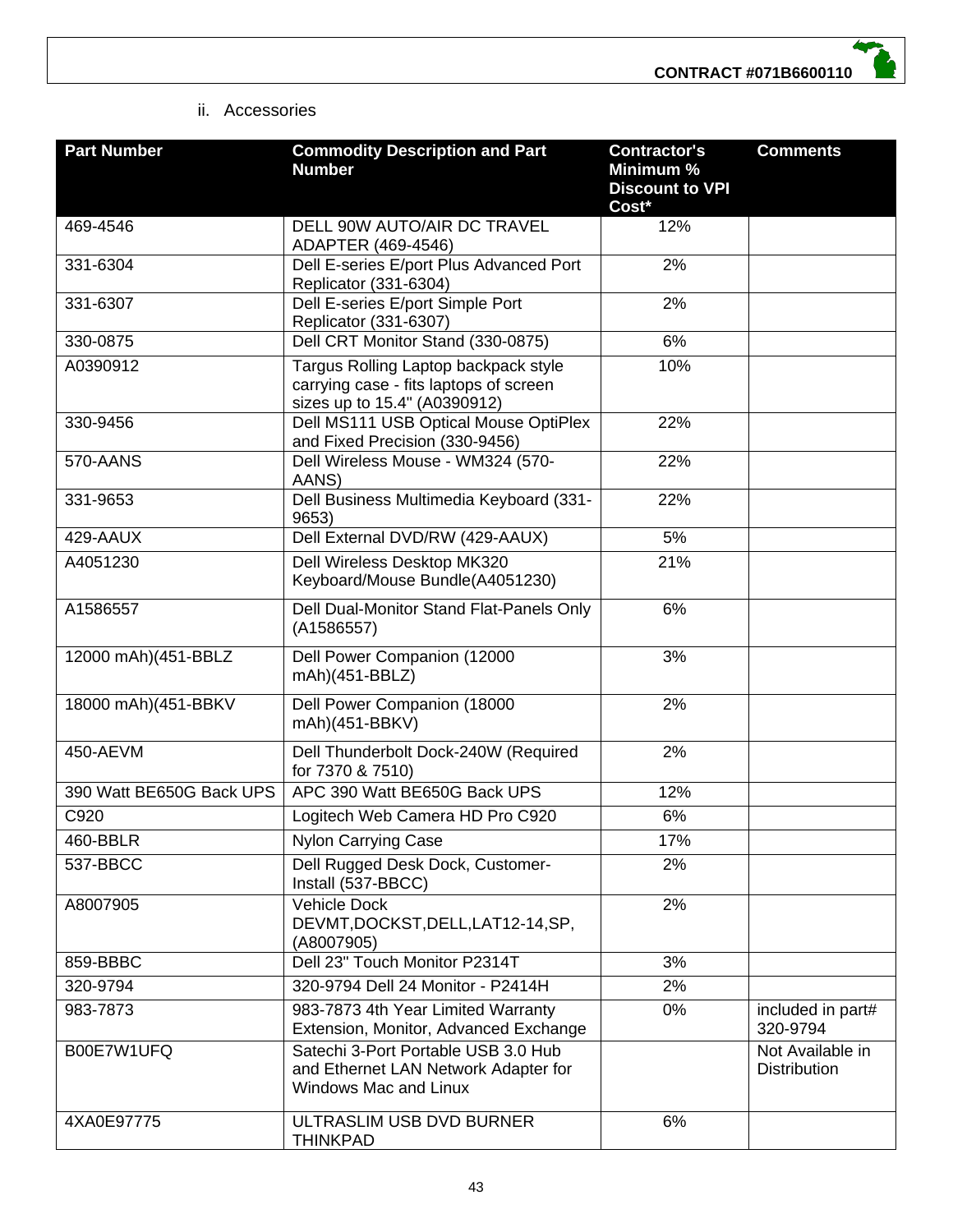| 45J7915    | DISPLAYPORT TO SINGLE-LINK DVI-D<br><b>MONITOR CABLE</b>                                                    | 33% |                                                                                 |
|------------|-------------------------------------------------------------------------------------------------------------|-----|---------------------------------------------------------------------------------|
| 4X40E77324 | PROFESSIONAL BACKPACK                                                                                       | 17% |                                                                                 |
| 470-ABQN   | Dell Adapter - USB-C to<br>HDMI/VGA/Ethernet/USB 3.0                                                        | 12% |                                                                                 |
| 4X90E51405 | THINKPAD USB3.0 TO ETHERNET<br><b>ADAPT</b>                                                                 | 12% |                                                                                 |
| 4X50L08495 | BATT BO TP X1 PRODUCTIVITY<br><b>MODULE</b>                                                                 | 0%  | Included in $\overline{X1}$<br>Tablet not sold<br>separately b/c<br>federal law |
| 40A40090US | Lenovo ThinkPad OneLink+ Dock - Port<br>replicator - 90 Watt - for ThinkPad Yoga<br>260<br>20FD, 20FE, 20GS | 2%  |                                                                                 |
| R9Q-00001  | Microsoft Surface Pro 4 Type Cover -<br>Keyboard - English - North American<br>layout - black - commercial  | 17% |                                                                                 |
| Q5N-00001  | Microsoft Surface 65W Power Supply -<br>Power adapter - 65 Watt - commercial -<br>for Surface Book          | 17% |                                                                                 |
| 320-9704   | Dell P2213 22" Monitor with HAS 22.0<br>Inch VIS Widescreen VGA/DVI/DC/DP                                   | 2%  |                                                                                 |
| 983-7873   | 983-7873 4th Year Limited Warranty<br>Extension, Monitor, Advanced Exchange                                 | 0%  | included in part#<br>320-9704                                                   |
| 4X40E77325 | Case BO Professional Slim Top Load                                                                          | 17% |                                                                                 |
| 4X40E48910 | ThinkPad 14" Sleeve SBR Neoprene                                                                            | 18% |                                                                                 |
| 4X80K32539 | Lenovo ThinkPad Pen Pro-X1 Yoga                                                                             | 18% |                                                                                 |
| 0B46994    | ThinkPad 90W AC Adapter                                                                                     | 4%  |                                                                                 |
| 4X20E75131 | Lenovo USB-C 45W AC Adapter                                                                                 | 12% |                                                                                 |

2. Server Configurations - Pricing will be determined on a per-purchase competitive bidding process between vendors who have been selected to source hardware to the State through the Michigan Master Computing Program. Below are guaranteed minimum discounts available to the State:

| Line<br><b>Item</b>                                                                                     | <b>MFR</b> | <b>Hardware Item</b>                   | <b>Contractor's</b><br>Minimum %<br><b>Discount to</b><br><b>VPI Cost</b> | <b>Comments</b>                                           |
|---------------------------------------------------------------------------------------------------------|------------|----------------------------------------|---------------------------------------------------------------------------|-----------------------------------------------------------|
|                                                                                                         | <b>IBM</b> | P750 (or equivalent)                   | 10.8%                                                                     | CDW-G recommends the<br>replacement model: IBM S8284-22a. |
| 2                                                                                                       | HP.        | DL380 (or equivalent)                  | 10.0%                                                                     |                                                           |
| 3                                                                                                       | Dell       | PowerEdge R820 (or<br>equivalent)      | 10.0%                                                                     |                                                           |
| 4                                                                                                       | <b>APC</b> | APC NetShelter Rack (or<br>equivalent) | 8.75%                                                                     |                                                           |
| * Bidders VPI cost is CDWG Advertised which is publically available at www.cdwg.com                     |            |                                        |                                                                           |                                                           |
| ** Equivalent products are the newest models or an updated product line that replaced a current product |            |                                        |                                                                           |                                                           |
| line used by the State.                                                                                 |            |                                        |                                                                           |                                                           |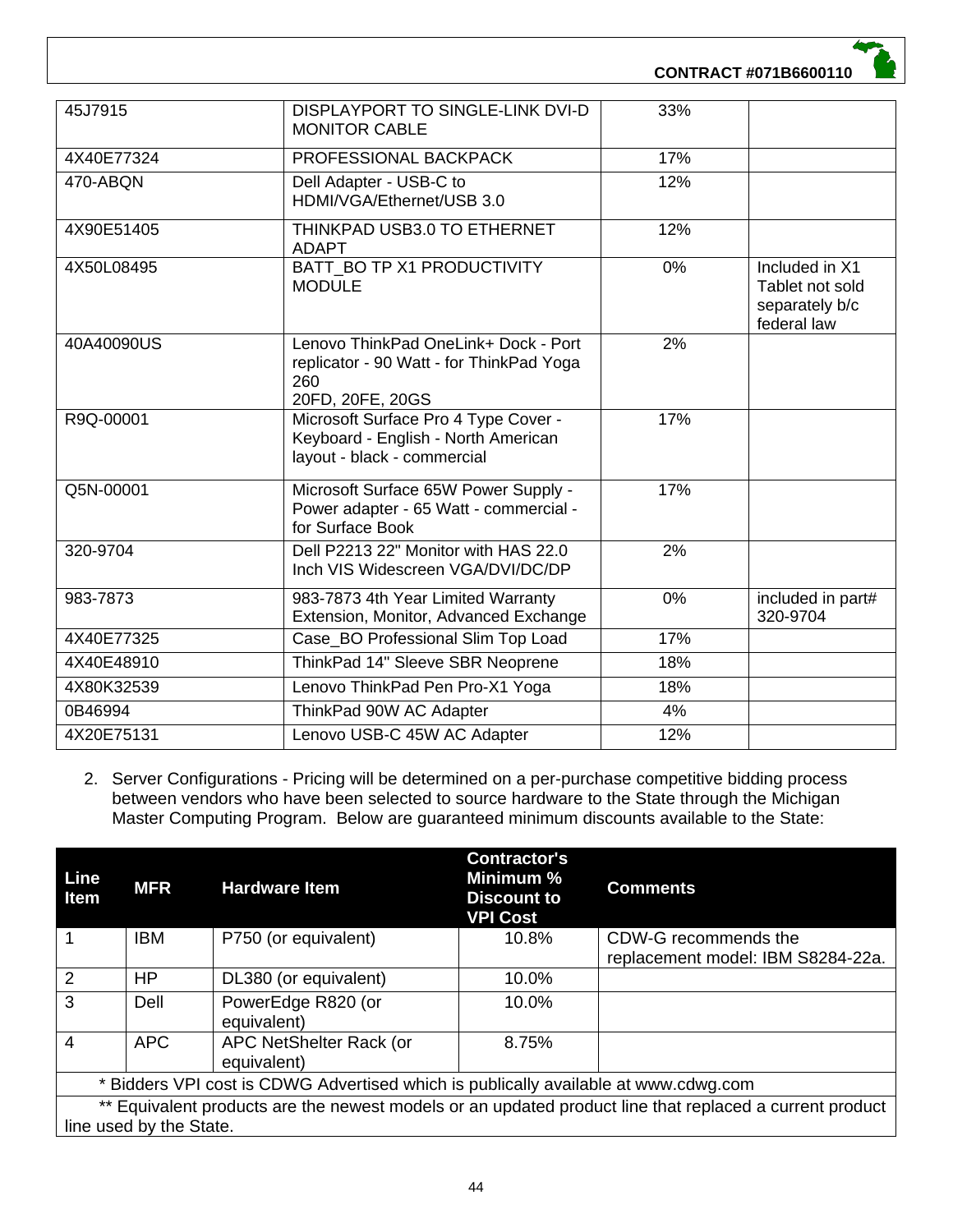3. Discretionary Hardware - Pricing will be determined on a per-purchase competitive bidding process between vendors who have been selected to source hardware to the State through the Michigan Master Computing Program. Below are guaranteed minimum discounts available to the State:

| <b>Transaction</b><br><b>Cost Band</b> | <b>Contractor's Minimum %</b><br><b>Discount to VPI Cost</b> | <b>Comments</b>                                |
|----------------------------------------|--------------------------------------------------------------|------------------------------------------------|
| Less than                              |                                                              | CDW-G will provide our entire hardware catalog |
| \$10,000                               | 5%                                                           | based on this minimum discount.                |
| \$10,000 - less than                   |                                                              | CDW-G will provide our entire hardware catalog |
| \$25,000                               | 5%                                                           | based on this minimum discount.                |
| \$25,000 - less than                   |                                                              | CDW-G will provide our entire hardware catalog |
| \$250,000                              | 5%                                                           | based on this minimum discount.                |
| \$250,000 - less than                  |                                                              | CDW-G will provide our entire hardware catalog |
| \$2.5 million                          | 5%                                                           | based on this minimum discount.                |

4. Optional Server Brands - Pricing will be determined on a per-purchase competitive bidding process between vendors who have been selected to source hardware to the State through the Michigan Master Computing Program. Below are guaranteed minimum discounts available to the State:

| <b>Publisher</b> | Minimum %<br><b>Discount to</b><br><b>Bidder's VPI</b><br><b>Price on</b><br><b>Purchases</b><br>less than<br>\$500,000 | Minimum %<br><b>Discount to</b><br><b>Bidder's VPI</b><br><b>Price on</b><br><b>Purchases</b><br>\$500,000 or<br>greater | <b>Estimated Cost to</b><br>renew FY2017<br><b>Hardware</b><br><b>Maintenance/Supp</b><br>ort | <b>Additional</b><br>% Discount<br>to Other<br><b>Titles for</b><br>Inclusion in<br><b>Contract</b> | <b>Comments</b>                   |
|------------------|-------------------------------------------------------------------------------------------------------------------------|--------------------------------------------------------------------------------------------------------------------------|-----------------------------------------------------------------------------------------------|-----------------------------------------------------------------------------------------------------|-----------------------------------|
| Cisco            | 58% off<br>hardware, 17%<br>off 3yr Smartnet                                                                            | 58% off<br>hardware, 17%<br>off 3yr Smartnet                                                                             | Cost will depend on<br>Specific BOMs                                                          | 0%                                                                                                  | Applies to Cisco<br>UCS line only |
| Oracle           | 25.0%                                                                                                                   | 25.0%                                                                                                                    | Cost will depend on<br>Specific BOMs                                                          | 0%                                                                                                  |                                   |
| Lenovo           | 5.0%                                                                                                                    | 5.0%                                                                                                                     | Cost will depend on<br>Specific BOMs                                                          | 0%                                                                                                  |                                   |

- 5. Storage Solutions Pricing will be determined on a per-purchase competitive bidding process between vendors who have been selected to source hardware to the State through the Michigan Master Computing Program or through other State contracts specifically to storage solutions. Below are guaranteed minimum discounts available to the State:
	- a. EMC

| <b>EMC Price Offer*</b> |                                                                                   |                                    |  |
|-------------------------|-----------------------------------------------------------------------------------|------------------------------------|--|
| Category                | <b>Product Categories</b>                                                         | <b>Contract</b><br><b>Discount</b> |  |
| A                       | Enterprise Hardware: Symmetrix, Celerra, Vplex                                    | 60%                                |  |
| B                       | Mid Tier Hardware: Clariion, Celerra, Centera, Disk Library, Appliances,<br>Atmos | 41%                                |  |
| $\mathsf{C}$            | Enterprise HW: Connectrix Family                                                  | 53%                                |  |
| D <sub>1</sub>          | Enterprise Platform Software: Symmetrix, Celerra, Connectrix Family               | 41%                                |  |
| D <sub>2</sub>          | Mid Tier Platform Software: Clariion, Centera, Recoverpoint                       | 41%                                |  |
| D <sub>3</sub>          | Multi Platform SW: Xtender, Ionix, Avamar Networker Families                      | 41%                                |  |
| <b>DE</b>               | Enterprise Hardware/Software Data Domain                                          | 23%                                |  |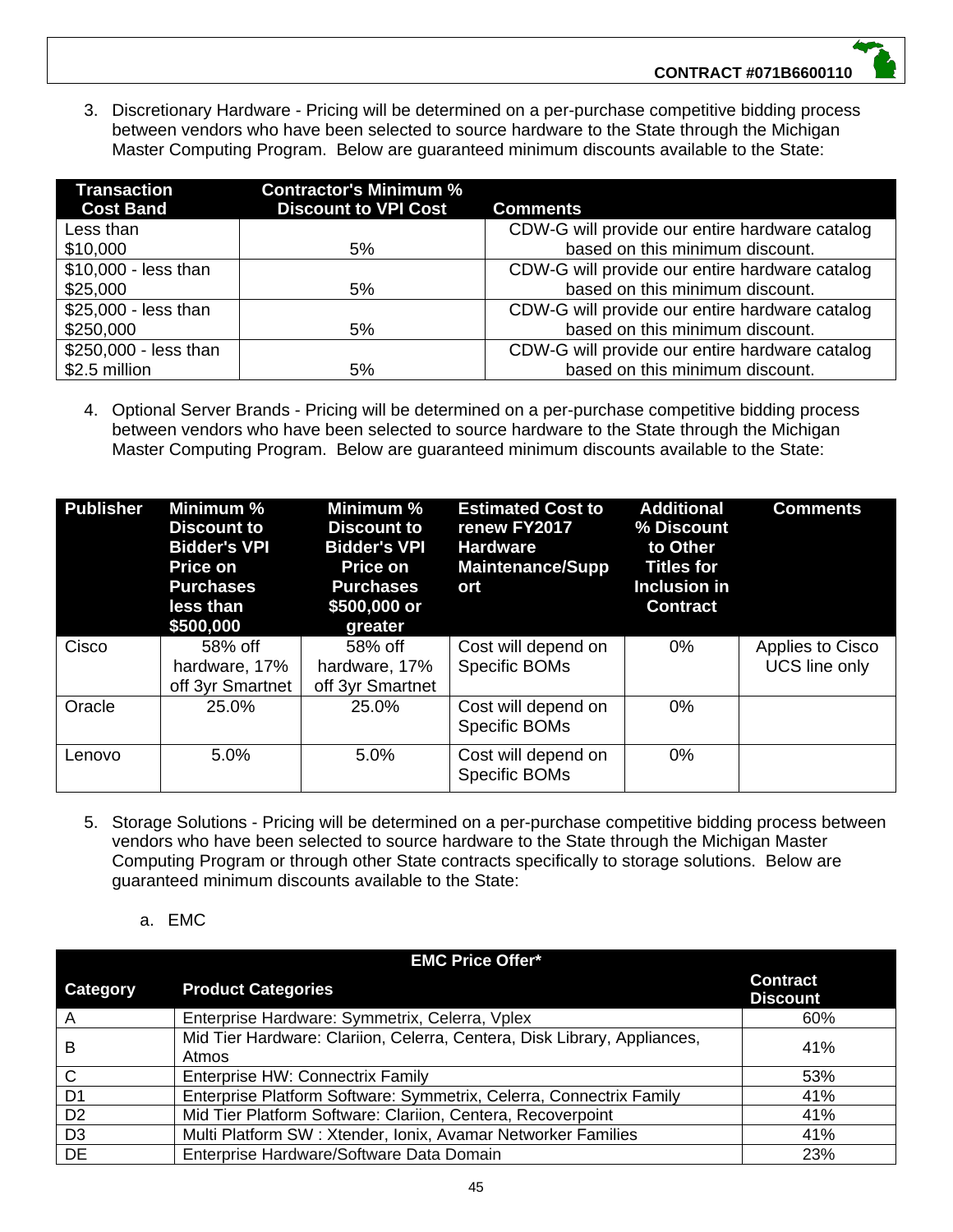| <b>DH</b>                                                                                                                                                  | Mid-Tier Hardware/Software Data Domain                           | 32% |
|------------------------------------------------------------------------------------------------------------------------------------------------------------|------------------------------------------------------------------|-----|
| <b>DM</b>                                                                                                                                                  | Entry Level Hardware/Software Data Domain                        | 32% |
| Е                                                                                                                                                          | <b>EMC 3rd party Hardware and Software Switches</b>              | 41% |
|                                                                                                                                                            | <b>Education Services/ Training</b>                              | 10% |
| F <sub>1</sub>                                                                                                                                             | PS - Applied to EMC Professional Services Packaged Solutions     | 10% |
| UE                                                                                                                                                         | VNX HW & SW (Entry Level)                                        | 23% |
| <b>UM-S &amp; UM-</b><br>н                                                                                                                                 | Unified Mid Tier, VNX HW & SW                                    | 25% |
| <b>PH</b>                                                                                                                                                  | High-End Systems (BRS: Data Domain, Disk Library)                | 32% |
| <b>PM</b>                                                                                                                                                  | Midrange Systems (BRS: Data Domain, Avamar, Atmos, Disk Library) | 32% |
| <b>PE</b>                                                                                                                                                  | Entry Systems (BRS: Data Domain)                                 | 23% |
| EN-H                                                                                                                                                       | Hardware VMAX - VMAX 10K/20K/40K                                 | 41% |
| EN-S                                                                                                                                                       | Software VMAX - VMAX 10K/20K/40K                                 | 41% |
| F <sub>2</sub>                                                                                                                                             | Services - Residencies                                           | 10% |
| J                                                                                                                                                          | Server Flash, VFCache, AX/NX, Insignia                           | 22% |
| * CDW•G's Price offer for EMC will be based as a discount by product category from EMC's Retail Pricelist,<br>which is publically available at www.EMC.com |                                                                  |     |

# b. NetApp

| <b>NetAPP Price offer*</b>                                                                        |                                 |                                                     |  |
|---------------------------------------------------------------------------------------------------|---------------------------------|-----------------------------------------------------|--|
| <b>NetApp Pricing</b><br><b>Category</b>                                                          | <b>Description</b>              | <b>MINIMUM PERCENT DISCOUNT</b><br><b>FROM MSRP</b> |  |
| A                                                                                                 | <b>HW Controllers</b>           | 17.1%                                               |  |
| B                                                                                                 | HW Disk/Misc.                   | 17.1%                                               |  |
| C                                                                                                 | <b>Third Party OEM Switches</b> | 3%                                                  |  |
| D                                                                                                 | <b>FAS HW</b>                   | 9%                                                  |  |
| E                                                                                                 | <b>ON Command SW</b>            | 17%                                                 |  |
|                                                                                                   | <b>SW</b>                       | 17%                                                 |  |
| Κ                                                                                                 | <b>FAS SW</b>                   | 9%                                                  |  |
|                                                                                                   | <b>HW Controllers</b>           | 17%                                                 |  |
| M                                                                                                 | <b>HW Disk/Misc</b>             | 15%                                                 |  |
| N                                                                                                 | SW                              | 15%                                                 |  |
| P                                                                                                 | <b>PS</b>                       | 16%                                                 |  |
| S                                                                                                 | Maint @POS                      | 16%                                                 |  |
| T                                                                                                 | Maint @POS                      | 15%                                                 |  |
| $\vee$                                                                                            | <b>Maint Renewal</b>            | 15%                                                 |  |
| W                                                                                                 | <b>Maint Renewal</b>            | 15%                                                 |  |
| * CDW•G's Price offer for NetApp will be the minimum discount by product category indicated above |                                 |                                                     |  |
| calculated from NetApp's Retail pricelist, which is publically available at www.Netapp.com        |                                 |                                                     |  |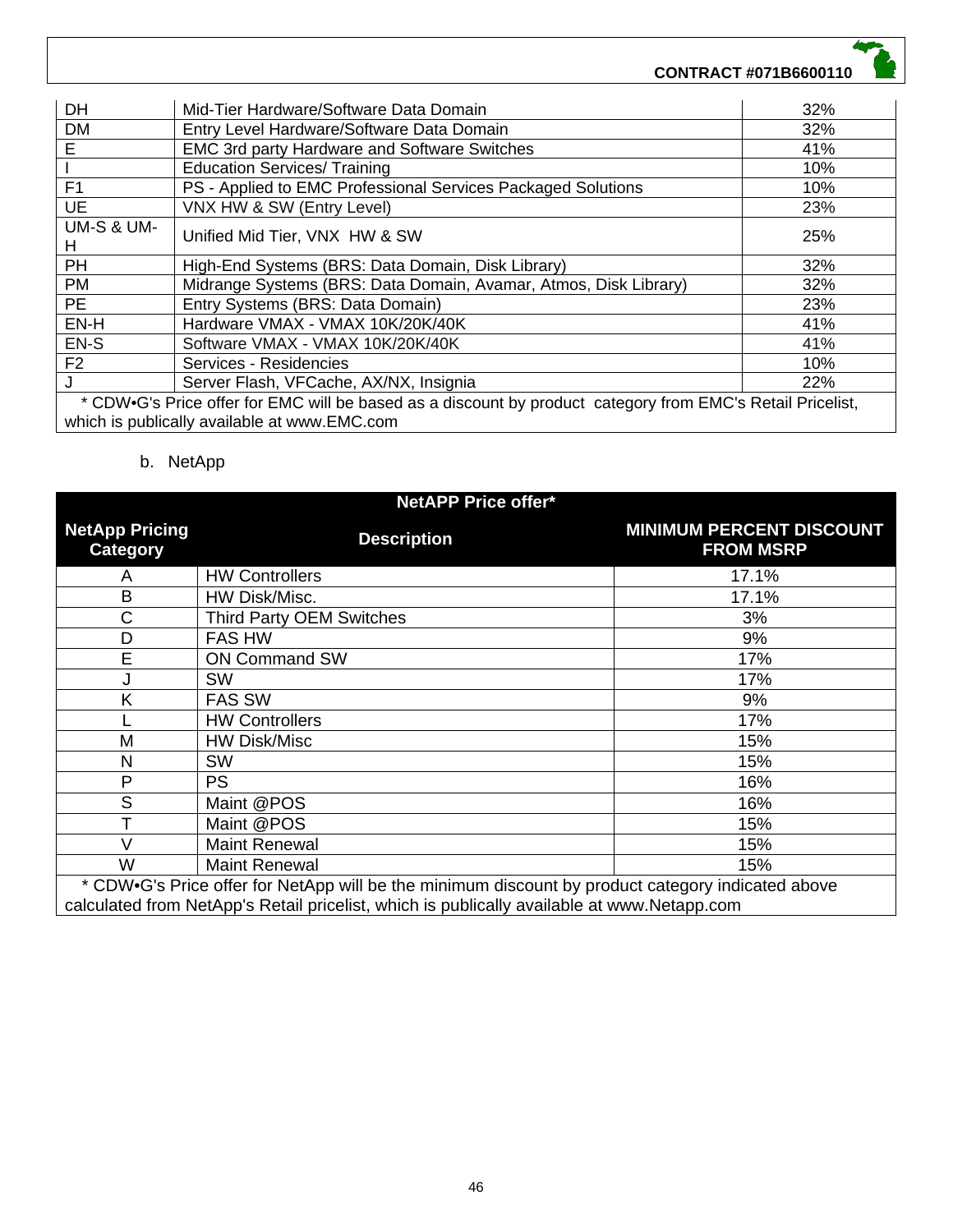# c. Other Storage Solutions

| Additional Storage Brands available from CDW.G | Minimum discount from CDW-G VPI:<br>www.cdwg.com |
|------------------------------------------------|--------------------------------------------------|
| 3WARE                                          | 10%                                              |
| <b>ADAPTEC</b>                                 | 10%                                              |
| <b>ADDONICS</b>                                | 10%                                              |
| ADVANCED MEDIA SERVICES                        | 10%                                              |
| <b>ALERA TECHNOLOGIES</b>                      | 10%                                              |
| <b>ALURATEK</b>                                | 10%                                              |
| <b>AMC OPTICS</b>                              | 10%                                              |
| <b>APPLE</b>                                   | 10%                                              |
| <b>APRICORN</b>                                | 10%                                              |
| <b>ARECA</b>                                   | 10%                                              |
| <b>ASUS</b>                                    | 10%                                              |
| <b>ATTO TECHNOLOGY</b>                         | 10%                                              |
| <b>AVOCENT</b>                                 | 10%                                              |
| <b>AXIOM</b>                                   | 10%                                              |
| <b>AXIS COMMUNICATIONS</b>                     | 10%                                              |
| <b>BARRACUDA NETWORKS</b>                      | 10%                                              |
| <b>BELKIN</b>                                  | 10%                                              |
| <b>BLACK BOX</b>                               | 10%                                              |
| <b>BROCADE</b>                                 | 10%                                              |
| <b>BUFFALO TECHNOLOGIES</b>                    | 10%                                              |
| <b>BUSLINK</b>                                 | 10%                                              |
| <b>BYTECC</b>                                  | 10%                                              |
| <b>CHENBRO</b>                                 | 10%                                              |
| <b>CMS PERIPHERALS</b>                         | 10%                                              |
| Compellent                                     | 10%                                              |
| <b>CORSAIR</b>                                 | 10%                                              |
| <b>CRU</b>                                     | 10%                                              |
| <b>CRUCIAL TECHNOLOGY</b>                      | 10%                                              |
| <b>DATALOCKER</b>                              | 10%                                              |
| Dell                                           | 10%                                              |
| <b>D-LINK</b>                                  | 10%                                              |
| DOT HILL SYSTEMS                               | 10%                                              |
| <b>DROBO</b>                                   | 10%                                              |
| <b>EDGE TECH</b>                               | 10%                                              |
| <b>EDP</b>                                     | 10%                                              |
| <b>EL GATO</b>                                 | 10%                                              |
| <b>EMULEX NETWORK SYSTEMS</b>                  | 10%                                              |
| <b>ENHANCE-TECH</b>                            | 10%                                              |
| <b>ENVOY DATA</b>                              | 10%                                              |
| <b>EPSON</b>                                   | 10%                                              |
| <b>EVGA</b>                                    | 10%                                              |
| <b>EXAGRID</b>                                 | 10%                                              |
| <b>EXTREME NETWORKS</b>                        | 10%                                              |
| <b>FANTOM MICRONET</b>                         | 10%                                              |
| <b>FIREEYE</b>                                 | 10%                                              |
| <b>FUJIFILM</b>                                | 10%                                              |
| <b>FUJITSU</b>                                 | 10%                                              |
| <b>FUSION IO</b>                               | 10%                                              |
| <b>GETAC</b>                                   | 10%                                              |
| <b>G-TECH</b>                                  | 10%                                              |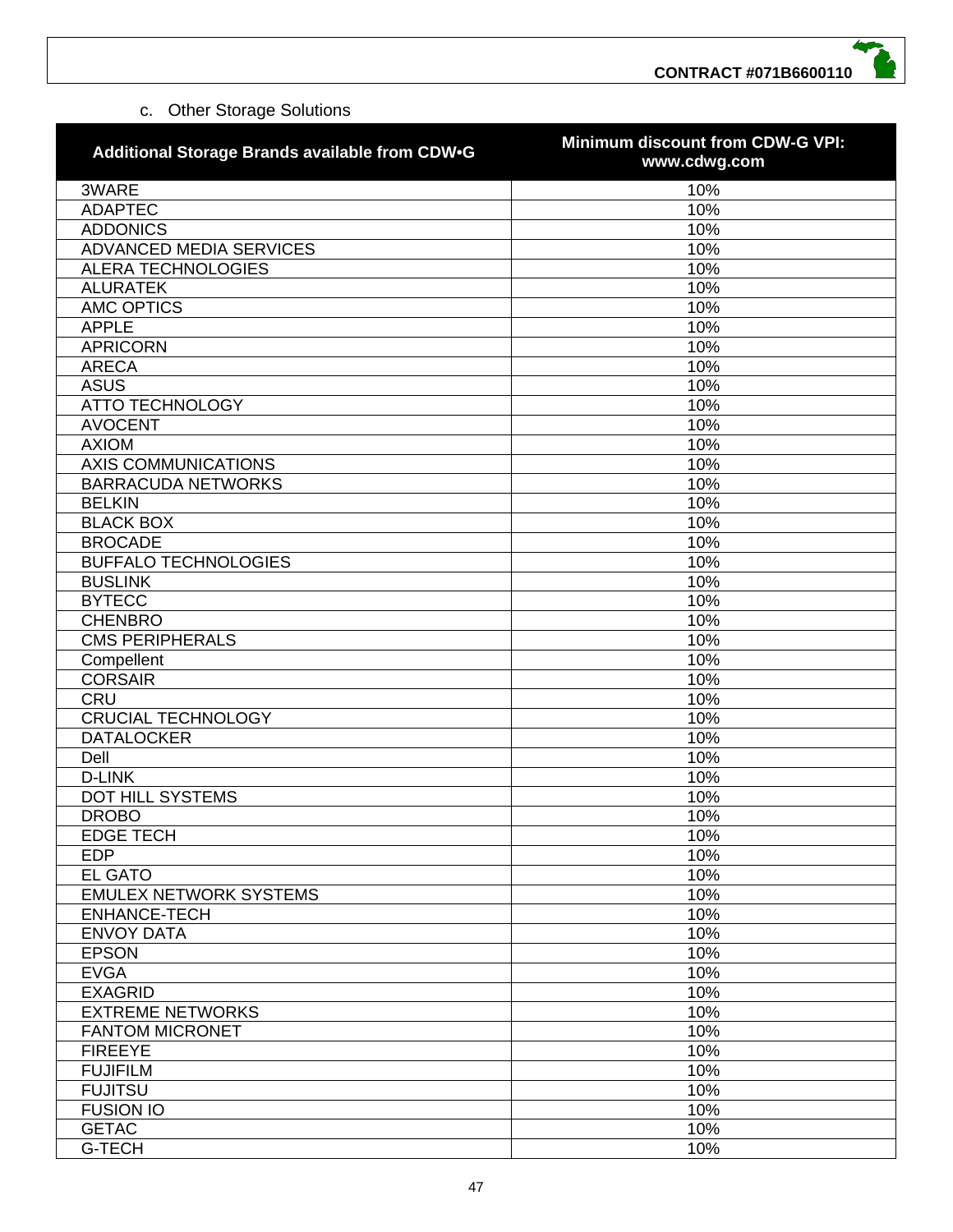| <b>HIGHPOINT TECHNOLOGIES</b>         | 10% |
|---------------------------------------|-----|
| <b>HITACHI</b>                        | 10% |
| HITACHI DATA SYSTEMS                  | 10% |
| <b>IMATION</b>                        | 10% |
| <b>INFORTREND</b>                     | 10% |
| <b>INNOVERA</b>                       | 10% |
| <b>INTEL</b>                          | 10% |
| <b>INTELLIGENT COMPUTER SOLUTIONS</b> | 10% |
| <b>IOGEAR</b>                         | 10% |
| <b>IOMAGIC</b>                        | 10% |
| <b>IOSAFE</b>                         | 10% |
| <b>JVC</b>                            | 10% |
| <b>KANGURU</b>                        | 10% |
| <b>KINGSTON</b>                       | 10% |
| <b>LANTRONIX</b>                      | 10% |
| LENOVO                                | 10% |
| LG ELECTRONICS                        |     |
|                                       | 10% |
| LITE-ON                               | 10% |
| <b>LOGICUBE</b>                       | 10% |
| <b>LSI LOGIC</b>                      | 10% |
| <b>MACALLY</b>                        | 10% |
| <b>MAXELL</b>                         | 10% |
| MICROBOARD RIMAGE                     | 10% |
| <b>MIDDLEATLANTIC</b>                 | 10% |
| MITSUI ADVANCED MEDIA                 | 10% |
| <b>MONSTER CABLE</b>                  | 10% |
| <b>NETGEAR</b>                        | 10% |
| NEW PARTNER EXCEPTION PURCHASE        | 10% |
| <b>NIMBLE STORAGE</b>                 | 10% |
| <b>NUTANIX</b>                        | 10% |
| <b>OCZ</b>                            | 10% |
| <b>ORACLE</b>                         | 10% |
| <b>OVERLAND</b>                       | 10% |
| <b>PANASONIC</b>                      | 10% |
| <b>PANDUIT</b>                        | 10% |
| <b>PHILIPS</b>                        | 10% |
| <b>PI ENGINEERING</b>                 | 10% |
| <b>PINNACLE SYSTEMS</b>               | 10% |
| PIONEER NEW MEDIA TECHNOLOGY          | 10% |
| <b>PLASMON</b>                        | 10% |
| PNY TECHNOLOGIES                      | 10% |
| <b>POLYCOM</b>                        | 10% |
| <b>PRIMERA</b>                        | 10% |
| <b>PROLINE</b>                        | 10% |
| PROMISE TECHNOLOGY                    | 10% |
|                                       |     |
| <b>QLOGIC</b>                         | 10% |
| QNAP                                  | 10% |
| <b>QUANTUM</b>                        | 10% |
| RETAIL SERVICE PARTS                  | 10% |
| <b>SAMSUNG</b>                        | 10% |
| <b>SANDISK</b>                        | 10% |
| SEAGATE TECHNOLOGY                    | 10% |
| <b>SIIG</b>                           | 10% |
| <b>SILEX</b>                          | 10% |
| SONNET TECHNOLOGIES                   | 10% |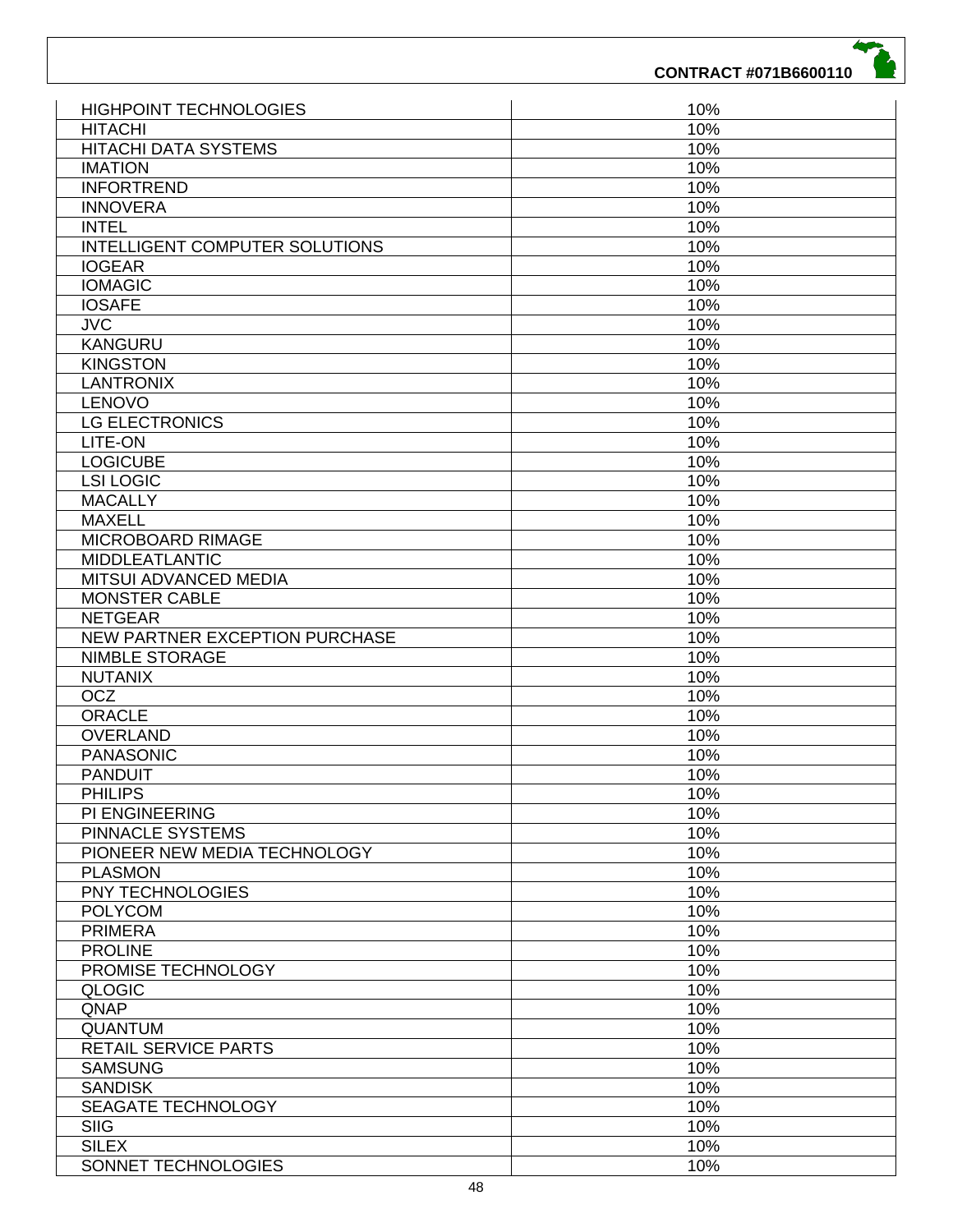| <b>SONY</b>                    | 10% |
|--------------------------------|-----|
| <b>SORNA</b>                   | 10% |
| <b>SPECTRA LOGIC</b>           | 10% |
| <b>STARTECH COM</b>            | 10% |
| <b>SUPER MICRO COMPUTER</b>    | 10% |
| <b>SYMANTEC</b>                | 10% |
| <b>SYNOLOGY</b>                | 10% |
| <b>TAIYO YUDEN</b>             | 10% |
| <b>TANDBERG DATA</b>           | 10% |
| <b>TEAC AMERICA</b>            | 10% |
| <b>TEGILE</b>                  | 10% |
| <b>TEXEL-PLEXTOR</b>           | 10% |
| THERMALTAKE TECHNOLOGY         | 10% |
| <b>TINTRI</b>                  | 10% |
| <b>TOSHIBA</b>                 | 10% |
| TOTAL MICRO TECHNOLOGIES       | 10% |
| <b>TP-LINK</b>                 | 10% |
| <b>TRANSCEND</b>               | 10% |
| <b>TRENDWARE INTERNATIONAL</b> | 10% |
| <b>TRIPP LITE</b>              | 10% |
| <b>UNIDEN</b>                  | 10% |
| <b>UNITRENDS</b>               | 10% |
| <b>VCE</b>                     | 10% |
| <b>VERBATIM</b>                | 10% |
| <b>VISIONTEK</b>               | 10% |
| <b>WESTERN DIGITAL</b>         | 10% |
| <b>WIEBETECH</b>               | 10% |
| <b>XEROX</b>                   | 10% |

6. Customer-Premise Telecommunications and Security Solutions - Pricing will be determined on a perpurchase competitive bidding process between vendors who have been selected to source hardware to the State through the Michigan Master Computing Program. Below are guaranteed minimum discounts available to the State:

| <b>Brand</b>                                                        | <b>Minimum % Discount</b><br>to Bidder's VPI Price<br>on Purchases less<br>than \$500,000 | <b>Minimum % Discount</b><br>to Bidder's VPI Prince<br>on Purchases \$500,000<br>or greater | <b>Additional %</b><br><b>Discount to</b><br><b>Other Titles for</b><br>Inclusion in<br><b>Contract</b> | <b>Comments</b>                                                                                                                                        |
|---------------------------------------------------------------------|-------------------------------------------------------------------------------------------|---------------------------------------------------------------------------------------------|---------------------------------------------------------------------------------------------------------|--------------------------------------------------------------------------------------------------------------------------------------------------------|
| Cisco                                                               | 40% off hardware, 17%<br>off 3yr Smartnet                                                 | 40% off hardware, 17%<br>off 3yr Smartnet                                                   | 0%                                                                                                      | Cisco Pricing will be<br>derived as a discount<br>from Cisco Global Price<br>List.                                                                     |
| All other<br>Telecommu<br>nications<br>and<br>Security<br>Solutions | 10%                                                                                       | 10%                                                                                         | 0%                                                                                                      | All other<br>Telecommunications and<br>Security Solutions pricing<br>will be derived as a<br>discount from CDW-G's<br>VPI available at<br>www.cdwg.com |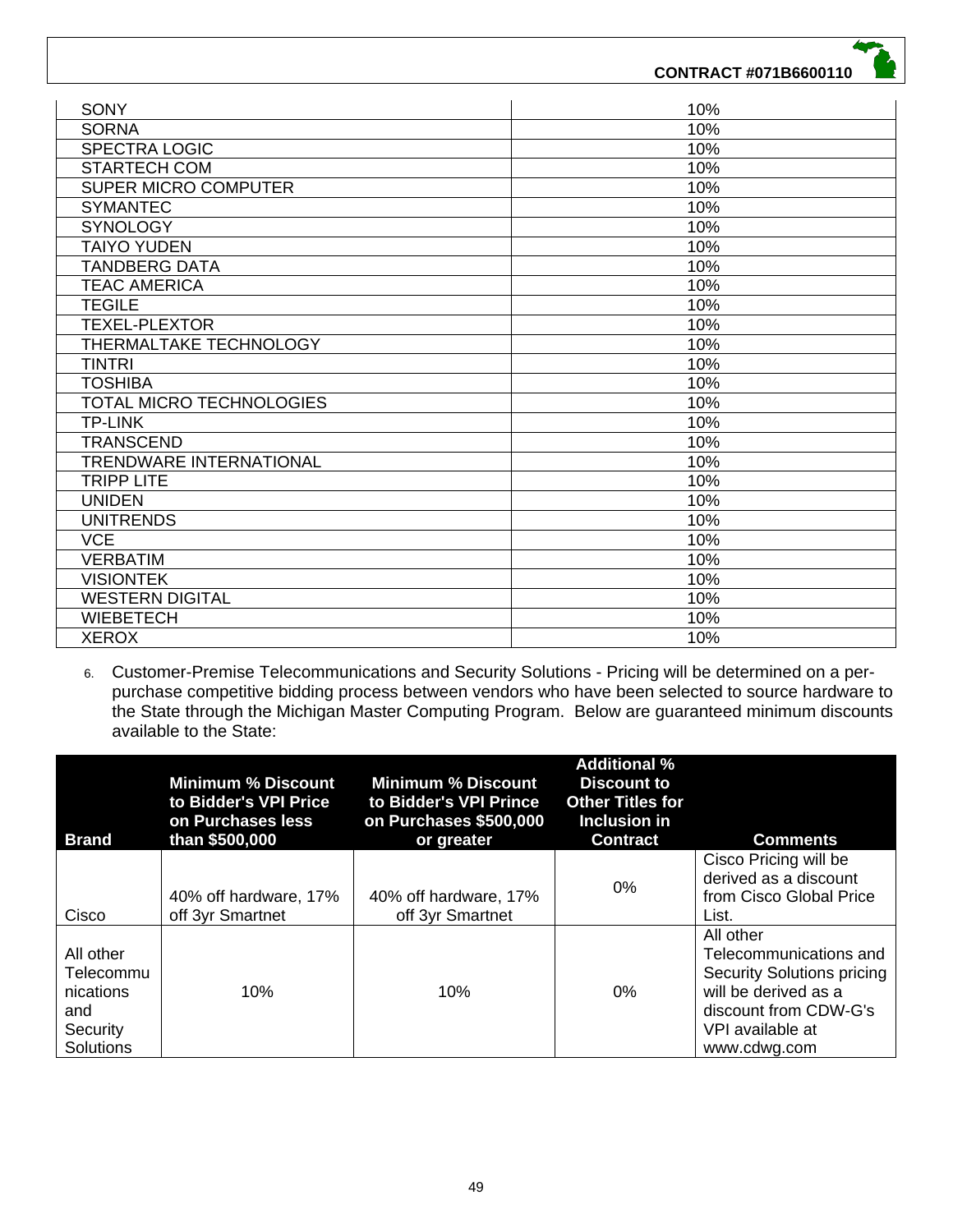#### Schedule B - Pricing Exhibit 2 - Software Price Tables

- 1. The price lists and products listed are subject to change over time; standard products will be changed in accordance with the State standards kept and updated by DTMB.
- 2. Pricing will be determined on a per-purchase competitive bidding process between vendors who have been selected to source software to the State through the Michigan Master Computing Program. Below are guaranteed minimum discounts available to the State.
- 3. Core Software Titles
	- a. Microsoft -

|                 | la1: Microsoft Enterprise Agreement, runs through 5.31.2018 |                |                                         |  |  |  |
|-----------------|-------------------------------------------------------------|----------------|-----------------------------------------|--|--|--|
|                 | <b>Description</b>                                          | Quantity       | <b>Minimum % Discount from VPI Cost</b> |  |  |  |
| $CX2-$<br>00093 | WINENTFORSAWMDOP ALNG SA MVL PLTFRM                         | 55000          | 19.3%                                   |  |  |  |
| U3J-00004       | CORECALBRIDGEOFF365 ALNG SA MVL PLTFRM USRCAL               | 59000          | 22.4%                                   |  |  |  |
| D87-<br>01159   | <b>VISIOPRO ALNG SA MVL</b>                                 | $\overline{2}$ | 18.0%                                   |  |  |  |
| D86-<br>01253   | <b>VISIOSTD ALNG SA MVL</b>                                 | 10             | 18.1%                                   |  |  |  |
| 9ED-<br>00073   | <b>VSPREMWMSDN ALNG SA MVL</b>                              | 28             | 17.8%                                   |  |  |  |
| 77D-<br>00110   | <b>VSPROWMSDN ALNG LICSAPK MVL</b>                          | 10             | $-1.5%$                                 |  |  |  |
| 77D-<br>00111   | <b>VSPROWMSDN ALNG SA MVL</b>                               | 100            | 17.8%                                   |  |  |  |
| $L5D-$<br>00162 | VSTSTPROWMSDN ALNG SA MVL                                   | 4              | 17.8%                                   |  |  |  |
| 9JD-00053       | <b>VSULTWMSDN ALNG SA MVL</b>                               | 44             | 17.8%                                   |  |  |  |
| ZFA-<br>00229   | DYNCRMPROCAL ALNG SA MVL DVCCAL                             | 18             | 17.7%                                   |  |  |  |
| ZFA-<br>00221   | DYNCRMPROCAL ALNG SA MVL USRCAL                             | 141            | 17.9%                                   |  |  |  |
| N9J-00524       | DYNCRMSVR ALNG SA MVL                                       | 5              | 17.7%                                   |  |  |  |
| 395-02504       | <b>EXCHGSVRENT ALNG SA MVL</b>                              | 1              | 17.7%                                   |  |  |  |
| H04-<br>00268   | SHAREPOINTSVR ALNG SA MVL                                   | $\overline{2}$ | 17.7%                                   |  |  |  |
| 359-00792       | SQLCAL ALNG SA MVL DVCCAL                                   | 6              | 17.8%                                   |  |  |  |
| 7JQ-<br>00343   | SQLSVRENTCORE ALNG SA MVL 2LIC CORELIC                      | 194            | 17.7%                                   |  |  |  |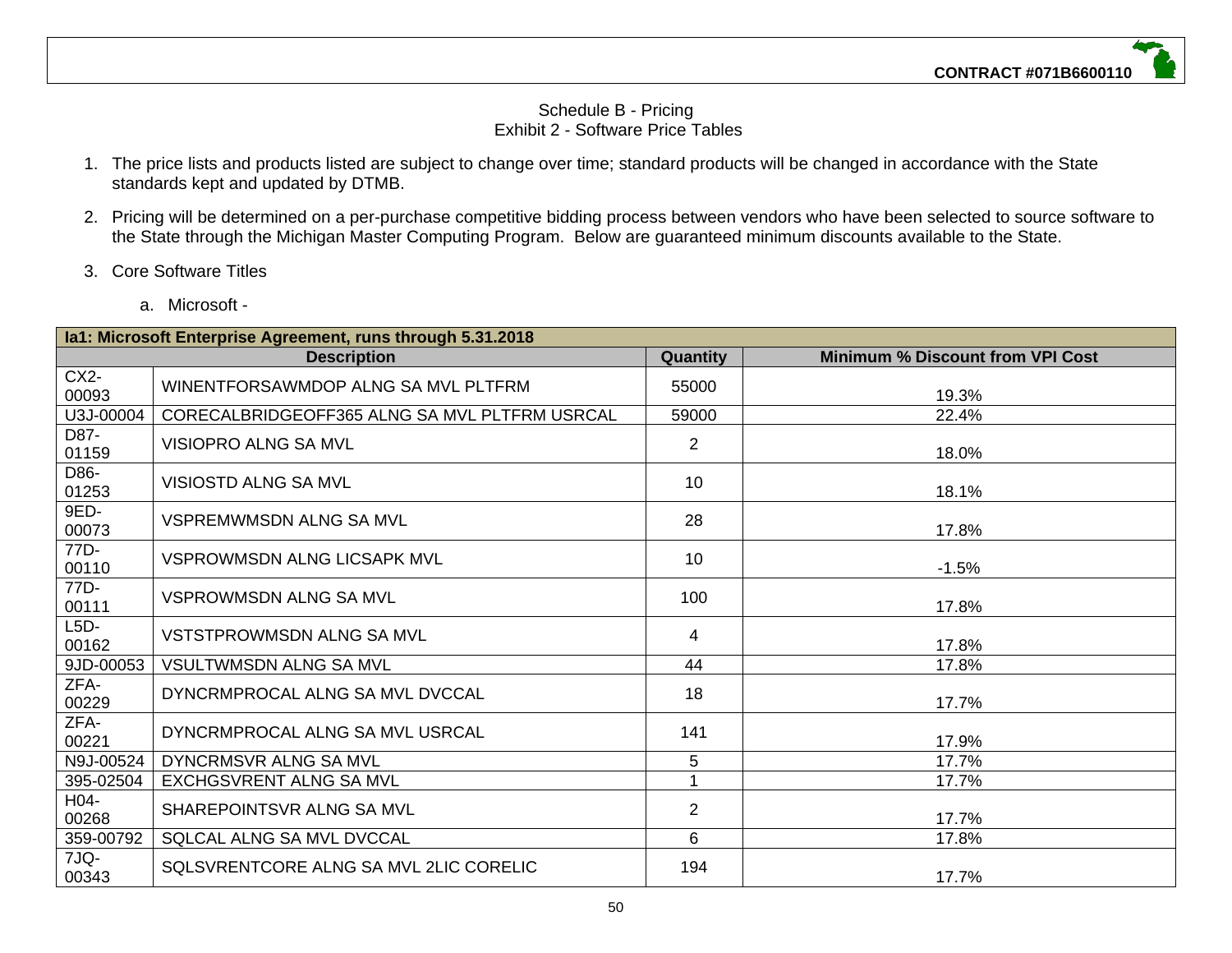| 228-04433     | <b>SQLSVRSTD ALNG SA MVL</b>                                             | 12             | 17.7% |
|---------------|--------------------------------------------------------------------------|----------------|-------|
| 7NQ-<br>00292 | SQLSVRSTDCORE ALNG SA MVL 2LIC CORELIC                                   | 36             | 17.8% |
| T9L-00223     | SYSCTRSTD ALNG SA MVL 2PROC                                              | 912            | 18.1% |
| 125-00124     | VSTEAMFNDTNSVR ALNG SA MVL                                               |                | 17.7% |
| 126-00196     | VSTEAMFNDTNSVRCAL ALNG SA MVL USRCAL                                     | 40             | 18.2% |
| 6VC-<br>01254 | WINRMTDSKTPSRVCSCAL ALNG SA MVL USRCAL                                   | 3200           | 18.1% |
| P71-07282     | WINSVRDATACTR ALNG SA MVL 2PROC                                          | 237            | 17.8% |
| R39-<br>00396 | WINSVREXTCONN ALNG SA MVL                                                | $\overline{2}$ | 17.9% |
| P73-05898     | WINSVRSTD ALNG SA MVL 2PROC                                              | 538            | 18.1% |
| 7R2-<br>00001 | O365GOVE3FROMSA SHRDSVR ALNG SUBSVL MVL<br>PERUSR 12 MONTHS              | 59000          | 37.9% |
| J5U-00001     | AZUREMNTRYCMMTMNTG SHRDSVR ALNG SUBSVL                                   | 34             | 20.0% |
| U2V-<br>00007 | BINGMAPSENTPLATFORM ALNG SUBSVL MVL SRVCS                                |                | 18.1% |
| T9V-<br>00014 | BINGMAPSPUBLICWBST ALNG SUBSVL MVL                                       | $\overline{2}$ | 17.7% |
| DSD-<br>00030 | DYNCRMONLNPRO SHRDSVR ALNG SUBSVL MVL                                    | 40             | 20.1% |
| V9W-<br>00001 | DYNCRMONLNPRODINST SHRDSVR ALNG SUBSVL<br>MVL RESTRICTED SRVCS 12 MONTHS |                | 19.9% |
| V6W-<br>00001 | DYNCRMONLNTESTINST SHRDSVR ALNG SUBSVL<br>MVL RESTRICTED SRVCS 12 MONTHS | -1             | 20.0% |
|               |                                                                          |                |       |
|               |                                                                          |                |       |

| 1a2: Microsoft Premier Support, runs 6.1.2016 - 5.31.2017, equivalent to one year |            |                                    |                                            |                                      |
|-----------------------------------------------------------------------------------|------------|------------------------------------|--------------------------------------------|--------------------------------------|
|                                                                                   | Quantity   | <b>Bidder's</b><br><b>VPI Cost</b> | <b>Minimum % Discount</b><br>from VPI Cost | <b>Evaluation</b><br><b>Comments</b> |
| Application Development and Infrastructure Consulting Services                    | 300 hours  | 238                                | 0%                                         |                                      |
| <b>Support Account Management</b>                                                 | 420 hours  | 227                                | 0%                                         |                                      |
| Service Delivery Management                                                       | 80 hours   | 227                                | 0%                                         |                                      |
| <b>Support Assistance</b>                                                         | 750 hours  | 232                                | 0%                                         |                                      |
| <b>Problem Resolution Support</b>                                                 | 450 hours  | 220                                | 0%                                         |                                      |
| <b>Onsite Services Resource Site Visits</b>                                       | 18 visits  | 75                                 | 0%                                         |                                      |
| <b>Senior Consultant</b>                                                          | 2300 hours | 263                                | 0%                                         |                                      |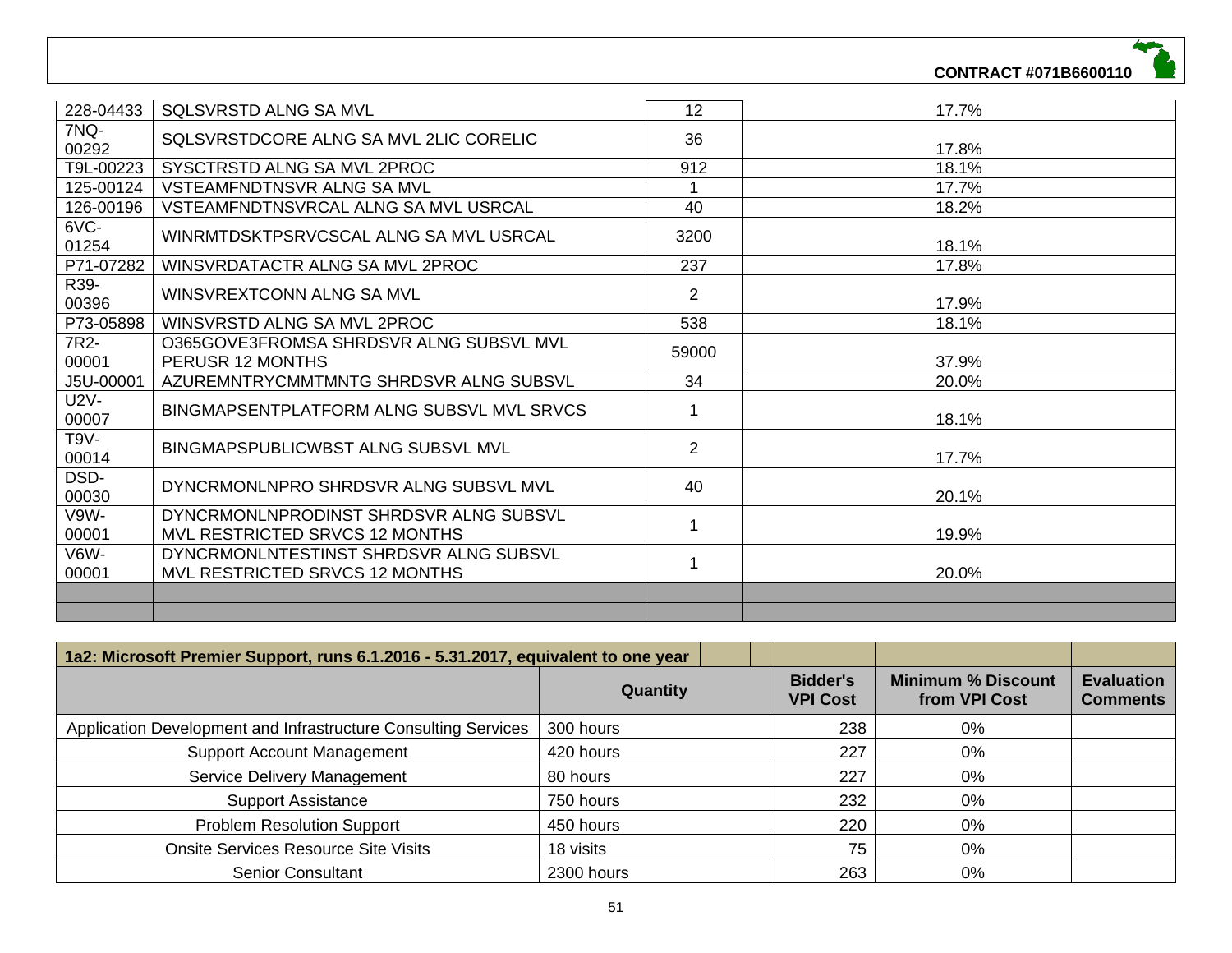

| Engagement Manager                          | 150 hours | 263   | 0% |  |
|---------------------------------------------|-----------|-------|----|--|
| Unlimited Access to Premier Online Services | vear      |       | 0% |  |
| Third Tier Support for Exchange             | vear      | 27944 | 0% |  |
| Third Tier Support for System Center        | vear      | 13974 | 0% |  |

| 1a3: Microsoft Select Plus Agreement, Level D Discount Level |  |                                                      |                                      |
|--------------------------------------------------------------|--|------------------------------------------------------|--------------------------------------|
|                                                              |  | Minimum %<br><b>Discount from</b><br><b>VPI Cost</b> | <b>Evaluation</b><br><b>Comments</b> |
|                                                              |  | 15%                                                  |                                      |

# b. Symantec

|                                 | 1b: Symantec True-Up Agreement, Software Maintenance 10/1/2016-9/30/2017                                                                     |                  |                                                      |                                      |  |  |
|---------------------------------|----------------------------------------------------------------------------------------------------------------------------------------------|------------------|------------------------------------------------------|--------------------------------------|--|--|
|                                 | <b>Description</b>                                                                                                                           | <b>Quantity</b>  | Minimum %<br><b>Discount from</b><br><b>VPI Cost</b> | <b>Evaluation</b><br><b>Comments</b> |  |  |
| NHT0XZZ0-<br>ER <sub>1</sub> GS | SYMC CONTROL COMPLIANCE SUITE STANDARDS MANAGER 11.0 XPLAT<br>PER MANAGED SERVER RENEWAL ESSENTIAL 12 MONTHS GOV BAND S<br>10/1/16 - 9/30/17 | 102 <sub>2</sub> | 17%                                                  |                                      |  |  |
| 6ZKLOZZ0-<br>ER <sub>1</sub> GH | SYMC CRITICAL SYSTEM PROTECTION CLIENT EDITION 6.0 PER NODE<br>RENEWAL ESSENTIAL 12 MONTHS GOV BAND H 10/1/16 - 9/30/17                      | 100              | 17%                                                  |                                      |  |  |
| RU1QOZZ0-<br>ER <sub>1</sub> GS | SYMC DATA CENTER SECURITY SERVER ADVANCED 6.0 PER MANAGED<br>SERVER RENEWAL ESSENTIAL 12 MONTHS GOV BAND S 10/1/16 - 9/30/17                 | 5                | 17%                                                  |                                      |  |  |
| 0E7IOZZ0-<br>ER <sub>1</sub> GH | SYMC ENDPOINT PROTECTION 12.1 PER USER RENEWAL ESSENTIAL 12<br>MONTHS GOV BAND H 10/1/16 - 9/30/17                                           | 305              | 17%                                                  |                                      |  |  |
| 14055203                        | SYMC GHOST SOLUTION SUITE 2.5 WIN DEVICE RENEWAL ESSENTIAL 12<br>MONTHS GOV BAND H 10/1/16 - 9/30/17                                         | 53,967           | 17%                                                  |                                      |  |  |
| 4GMSOZZ0-<br>ER <sub>1</sub> GH | SYMC PROTECTION SUITE ENTERPRISE EDITION 4.0 PER USER RENEWAL<br>ESSENTIAL 12 MONTHS GOV BAND H 10/3/16 - 10/2/17                            | 56,160           | 17%                                                  |                                      |  |  |
| 21236908                        | SYMC BUSINESS CRITICAL SERVICES PREMIER FOR ENDPOINT<br>PROTECTION FAMILY 10/1/16 - 9/30/17                                                  |                  | 17%                                                  |                                      |  |  |
| 21170448                        | SYMC DEEPSIGHT EARLY WARNING SERVICES SILVER PACK 8.0 1000-4999<br>PER NODE SUB LIC GOV BAND S ESSENTIAL 12 MONTHS 10/1/16 - 9/30/17         |                  | 17%                                                  |                                      |  |  |
| 11642046                        | Third Year Expert Residency Services                                                                                                         |                  | 17%                                                  |                                      |  |  |
|                                 |                                                                                                                                              |                  |                                                      |                                      |  |  |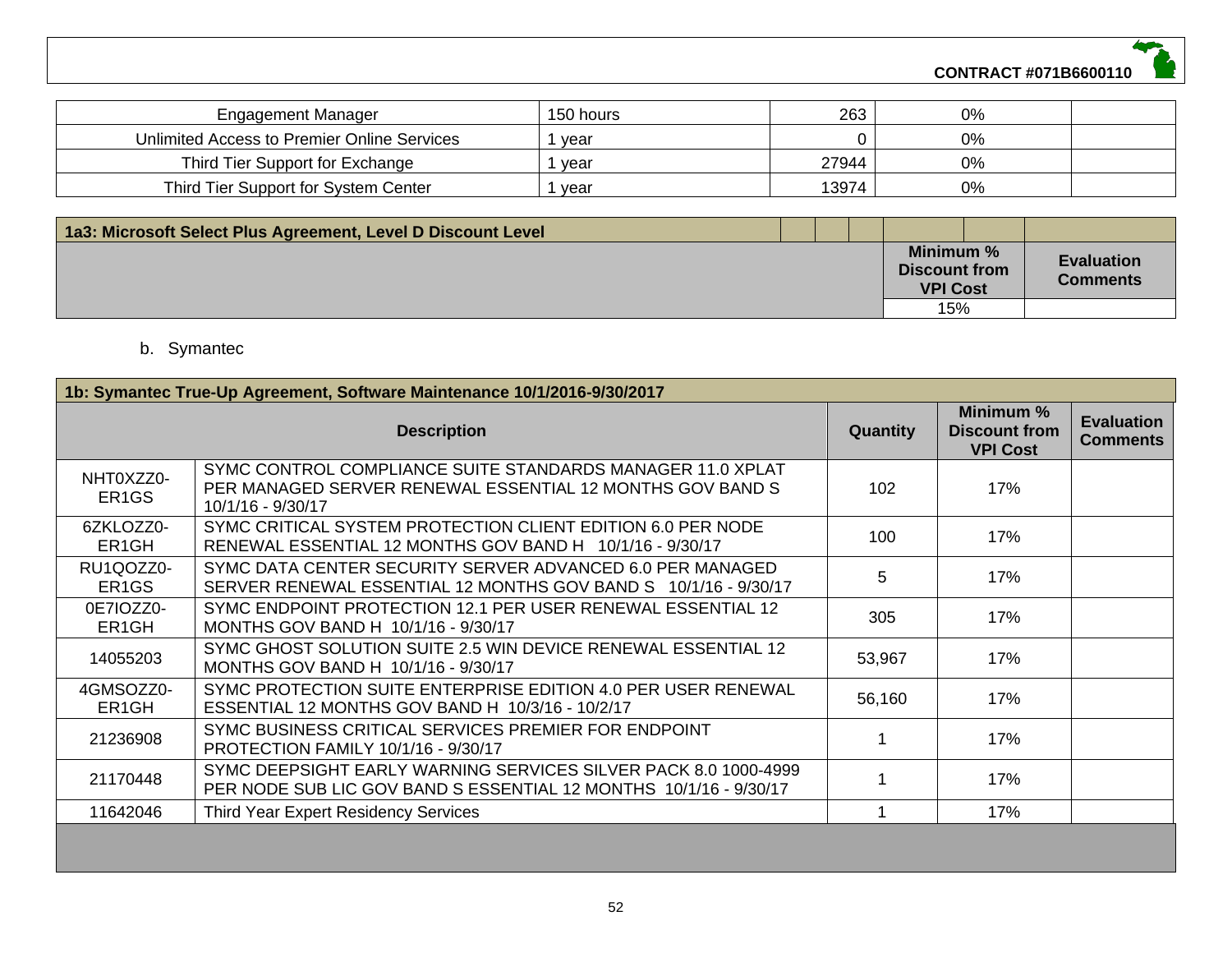| 1c: BMC Software Maintenance, 10/1/2016-9/30/2017 |                                                                                                                          |              |                                                         |                                          |
|---------------------------------------------------|--------------------------------------------------------------------------------------------------------------------------|--------------|---------------------------------------------------------|------------------------------------------|
|                                                   | <b>Description</b>                                                                                                       | Quantity     | Minimum %<br><b>Discount</b><br>from VPI<br><b>Cost</b> | <b>Comments</b>                          |
| LP#1825367                                        | BMC Remedy IT Service Management Suite - per enterprise                                                                  | $\mathbf{1}$ |                                                         | We<br>understand                         |
| LP#1825375                                        | <b>BMC Remedy IT Service Management Suite - Floating User</b><br>License Add-on - per concurrent user                    | 330          |                                                         | the State of<br>Michigan                 |
| LP#1825386                                        | BMC Remedy IT Service Management Suite - User License Add-on - per named<br>user                                         | 260          |                                                         | recently<br>renewed all of               |
| LP#1825407                                        | BMC Remedy Knowledge Management Specialist - Floating User Add-On License<br>- per concurrent user                       | 10           |                                                         | their BMC<br>support                     |
| LP#1825408                                        | BMC Remedy Knowledge Management Specialist - User Add - On License - per<br>named user                                   | 10           |                                                         | contracts<br>through Dec                 |
| LP#1825441                                        | BMC Remedy Self Service - Floating User Add - On License 25-Pk Lsn - per<br>concurrent user                              | 1            |                                                         | 31, 2018. At<br>this time<br>CDW does    |
| LP#1863612                                        | BMC Service Desk - Floating User License Addon - per concurrent user                                                     | 25           |                                                         | not anticipate                           |
| LP#1863619                                        | BMC Service Desk - User License Add-on - per named user                                                                  | 15           |                                                         | anything to<br>quote per the             |
| LP#1825437                                        | <b>BMC Service Management Specialist - Floating User License</b><br>Add-on - per concurrent user                         | 34           |                                                         | term $10/$<br>$1/2016 -$                 |
| LP#1825440                                        | BMC Service Management Specialist - User License Add-on - per named user                                                 | 10           |                                                         | 9/30/2017;                               |
| LP#18254402                                       | BMC Premier Advanced Support - Shared Engineer - Remedy IT Service<br>Management - per License Add-on - Original         | 1            |                                                         | however, we<br>can honor the<br>existing |
| LP#2142357                                        | BMC Atrium Dashboards and Analytics - User License Add-on - per named user                                               | 10           |                                                         | discount of                              |
| LP#2347532                                        | BMC Atrium Discovery and Dependency Mapping - per managed asset - server<br>endpoint                                     | 3500         |                                                         | record which<br>we reflected             |
| LP#2347542                                        | BMC Atrium Discovery and Dependency Mapping Extended<br>Data Pack - License Add-on - per managed asset - server endpoint | 3500         |                                                         | in our offer.                            |
| LP#2564645                                        | BMC Atrium Discovery for Storage - per managed asset - server endpoint                                                   | 3500         |                                                         |                                          |
| LP#2564646                                        | BMC Atrium Orchestrator - Development Pack License Addon - per enterprise                                                | 1            |                                                         |                                          |
| LP#2142355                                        | BMC BladeLogic Automation Suite - Base License - per enterprise                                                          | $\mathbf{1}$ |                                                         |                                          |
| LP#2347540                                        | BMC Cloud Lifecycle Management - Core License Add-on - per managed asset -<br>server endpoint                            | 50           |                                                         |                                          |
| LP#2142356                                        | BMC Server Automation - License Add-on - per managed asset - server endpoint                                             | 5            |                                                         |                                          |
|                                                   |                                                                                                                          |              |                                                         | Comments                                 |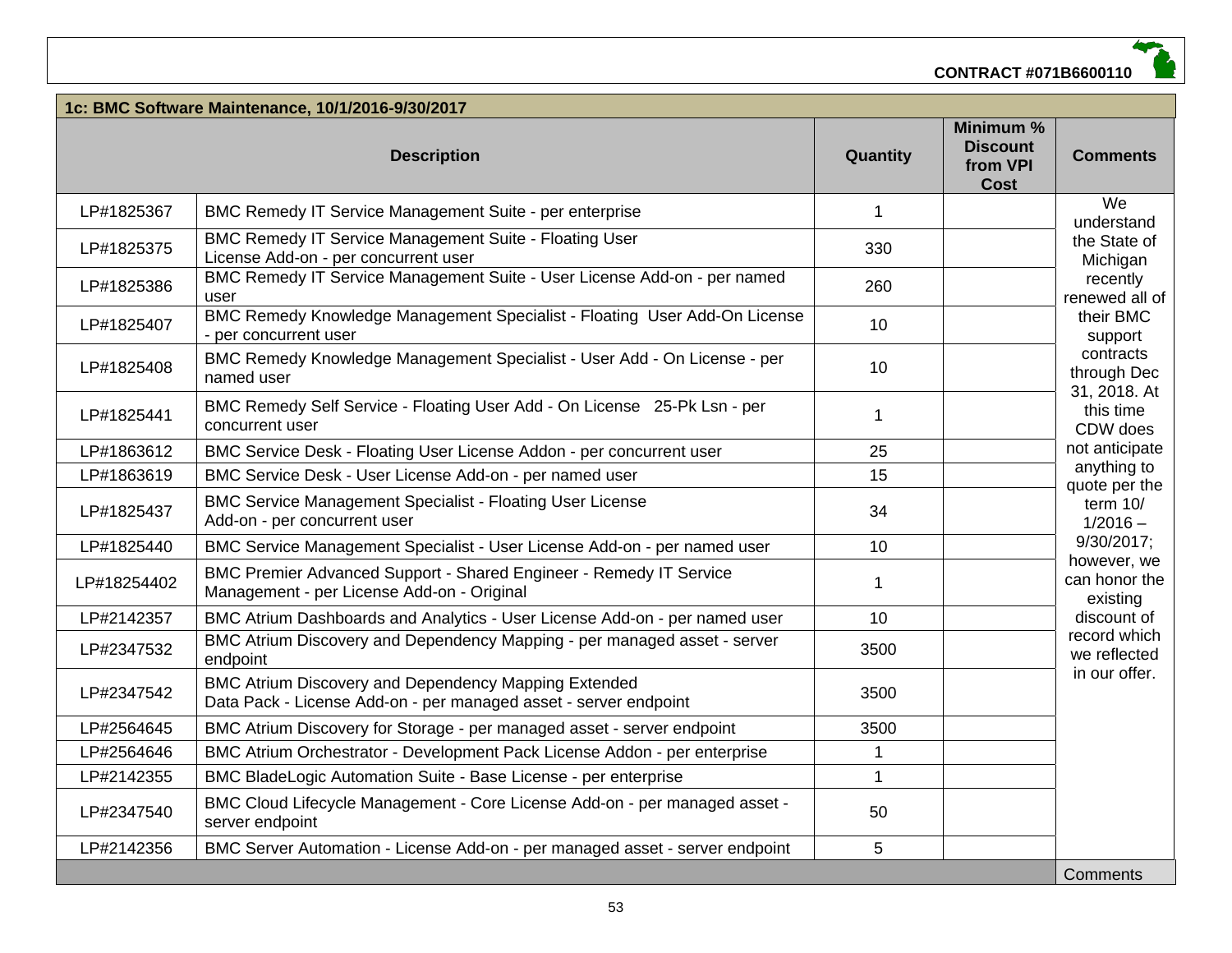#### c. BMC

d. Adobe

|                | 1d: Adobe Enterprise Term License Agreement, 11/1/2016-10/31/2017                                 |              |                                                      |                 |  |  |
|----------------|---------------------------------------------------------------------------------------------------|--------------|------------------------------------------------------|-----------------|--|--|
|                | <b>Description</b>                                                                                | Quantity     | Minimum %<br><b>Discount from</b><br><b>VPI Cost</b> | <b>Comments</b> |  |  |
| 210-3280-      | Adobe Acrobat Standard - Term License & Maintenance & Support 1 User - 12 Month -<br><b>FLP</b>   | 53           | 10.8%                                                |                 |  |  |
| 210-3280-      | Adobe Acrobat Professional - Term License & Maintenance & Support 1 User - 12<br>Month - FLP      | 238          | 10.8%                                                |                 |  |  |
| 210-3280-      | Adobe After Effects - Term License & Maintenance & Support 1 User - 12 Month - FLP                | 1            | 10.8%                                                |                 |  |  |
| 210-3280-      | Adobe Audition - Term License & Maintenance & Support 1 User - 12 Month - FLP                     | $\mathbf 1$  | 10.8%                                                |                 |  |  |
| 210-3280-      | Adobe Dreamweaver - Term License & Maintenance & Support 1 User - 12 Month -<br><b>FLP</b>        | 14           | 10.8%                                                |                 |  |  |
| 210-3280-      | Adobe Flash Professional - Term License & Maintenance & Support 1 User - 12 Month<br>$- FLP$      | $\mathbf{1}$ | 10.8%                                                |                 |  |  |
| 210-3280-      | Adobe Illustrator - Term License & Maintenance & Support 1 User - 12 Month - FLP                  | 1            | 10.8%                                                |                 |  |  |
| 210-3280-      | Adobe InCopy - Term License & Maintenance & Support 1 User - 12 Month - FLP                       | $\mathbf 1$  | 10.8%                                                |                 |  |  |
| 210-3280-      | Adobe InDesign - Term License & Maintenance & Support 1 User - 12 Month - FLP                     | 3            | 10.8%                                                |                 |  |  |
| 210-3280-      | Adobe Photoshop - Term License & Maintenance & Support 1 User - 12 Month - FLP                    | 16           | 10.8%                                                |                 |  |  |
| 210-3280-      | Adobe Premiere Pro - Term License & Maintenance & Support 1 User - 12 Month -<br><b>FLP</b>       | 3            | 10.8%                                                |                 |  |  |
| 210-3280-      | Adobe Design Standard - Term License & Maintenance & Support 1 User - 12 Month -<br><b>FLP</b>    | $\mathbf 1$  | 10.8%                                                |                 |  |  |
| 210-3280-      | Adobe Design & Web Premium - Term License & Maintenance & Support 1 User - 12<br>Month - FLP      | 12           | 10.8%                                                |                 |  |  |
| 210-3280-      | Adobe Production Premium - Term License & Maintenance & Support 1 User - 12<br>Month - FLP        | $\mathbf{1}$ | 10.8%                                                |                 |  |  |
| 210-3280-<br>1 | Adobe Creative Cloud Enterprise - Term License & Maintenance & Support 1 User - 12<br>Month - FLP | 4            | 10.8%                                                |                 |  |  |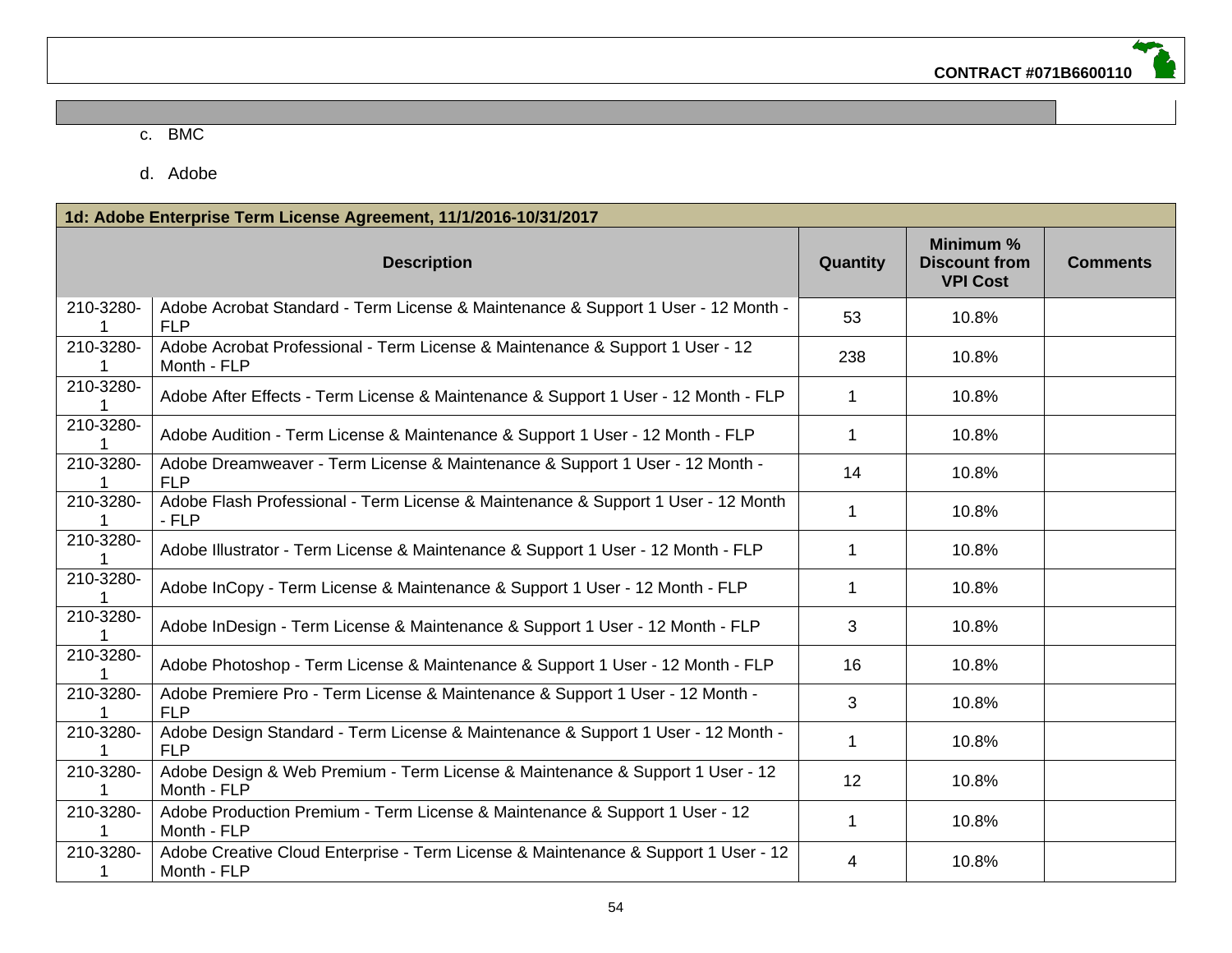| 210-3280-       | Adobe Lightroom - Term License & Maintenance & Support 1 User - 12 Month - FLP                       |  | 10.8% |  |
|-----------------|------------------------------------------------------------------------------------------------------|--|-------|--|
| 210T-<br>3238   | Adobe FrameMaker Enterprise Term License with Maintenance & Gold Support - 12<br><b>Months</b>       |  | 10.8% |  |
| 210T-<br>3251   | Adobe RoboHelp Office Enterprise Term License with Maintenance & Gold Support -<br>12 Months         |  | 10.8% |  |
| 210T-<br>3251-S | Adobe RoboHelp Server Enterprise Term License with Maintenance & Gold Support -<br>12 Months         |  | 10.8% |  |
| 210T-<br>3225   | Adobe Captivate Enterprise Term License with Maintenance & Gold Support - 12<br><b>Months</b>        |  | 10.8% |  |
| 210T-<br>6178   | Adobe Presenter Enterprise Term License with Maintenance & Gold Support - 12<br><b>Months</b>        |  | 10.8% |  |
| 210T-<br>3230   | Adobe eLearning Suite Enterprise Term License with Maintenance & Gold Support - 12<br>Months         |  | 10.8% |  |
| 210-3280-       | Adobe Photoshop Elements - Term License &<br>Maintenance & Support 1 User - 12 Month -<br><b>FLP</b> |  | 10.8% |  |
|                 |                                                                                                      |  |       |  |
|                 |                                                                                                      |  |       |  |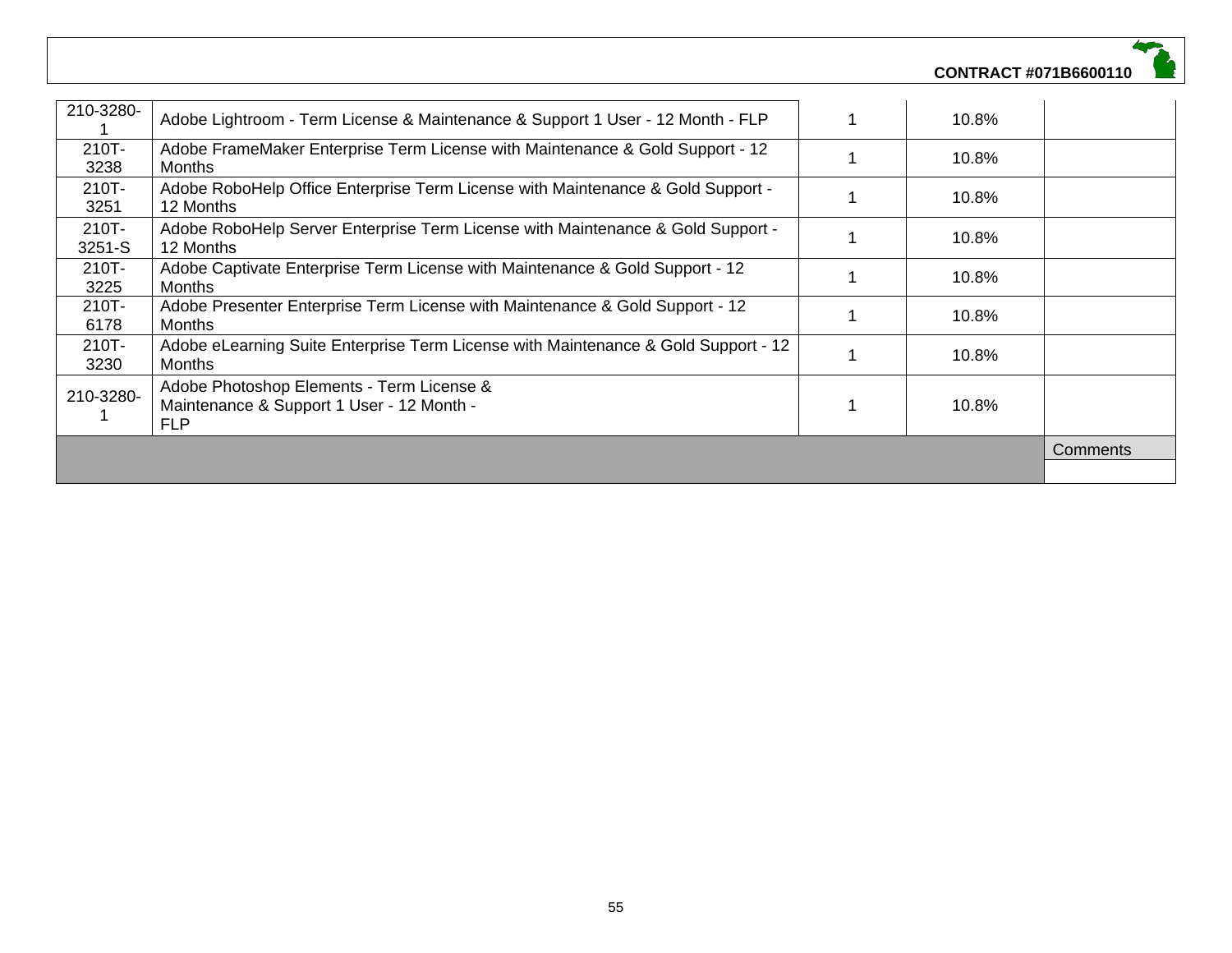#### e. Citrix

| 1e: Citrix Software Maintenance, 10/1/2016 - 9/30/2017                                                                                   |                 |                                                      |                                      |
|------------------------------------------------------------------------------------------------------------------------------------------|-----------------|------------------------------------------------------|--------------------------------------|
| <b>Description and Quantity</b>                                                                                                          | <b>Quantity</b> | Minimum %<br><b>Discount from</b><br><b>VPI Cost</b> | <b>Evaluation</b><br><b>Comments</b> |
| XenApp Platinum Edition 4.5 with Feature Pack 1 from XenApp Enterprise Upgrade - User<br>Coverage dates: 10/1/14 - 7/1/17<br>Count 410 - |                 | 10.8%                                                |                                      |
| XenApp Platinum Edition 4.5 with Feature Pack 1 from XenApp Enterprise Upgrade - User<br>Coverage dates: 10/1/14 - 7/1/17<br>Count 390 - |                 | 10.8%                                                |                                      |
| XenApp Platinum Edition 4.5 with Feature Pack 1 from XenApp Enterprise Upgrade - User<br>Coverage dates: 10/1/14 - 7/1/17<br>Count 25 -  |                 | 10.8%                                                |                                      |
| XenApp Platinum Edition 4.5 with Feature Pack 1 from XenApp Enterprise Upgrade - User<br>Coverage dates: 3/29/15 - 7/1/17<br>Count 70 -  |                 | 10.8%                                                |                                      |
| UPG XENAPP PLAT ED F/ ENT - X1 CONC U CONN LICS W/ SUB ADV ELP-3                                                                         |                 | 10.8%                                                |                                      |
| ELA-3 XENDESKTOP PLAT ED TRADE UP FROM XENAPP ADV X1 CCU                                                                                 |                 | 10.8%                                                |                                      |
| NETSCALER MPX 12500 FIPS PLAT ED 2X10GX SFP+ 8X1000BX SFP+ ELA-3                                                                         |                 | 10.8%                                                |                                      |
| NETSCALER MPX 9700 FIPS PLAT ED 2X10GX SFP+ 8X1000BASE-X SFP+ ELA-3                                                                      |                 | 10.8%                                                |                                      |
| ELA3 3YR GOLD MNT NETSCALER MPX 12500 FIPS 10GE PLAT ED                                                                                  |                 | 10.8%                                                |                                      |
| ELA3 3YR GOLD MNT NETSCALER MPX 9700 FIPS 10GE PLAT ED                                                                                   |                 | 10.8%                                                |                                      |
| 300M NETSCALER SFP+ 10GB ENET SHORT RANGE SINGLE ELA-3                                                                                   |                 | 10.8%                                                |                                      |
| NETSCALER APP SWITCH SFP PACK 4GFB                                                                                                       |                 | 10.8%                                                |                                      |
| PREFERRED EXT HOURS SUPPORT SOFTWARE                                                                                                     |                 | 10.8%                                                |                                      |
| SOFTWARE PREFERRED 200HRS TRM ADD-ON                                                                                                     |                 | 10.8%                                                |                                      |
| 2YR SUB XENAPP PLAT ED ADV ADD-ON ELP-3                                                                                                  |                 | 10.8%                                                |                                      |
| ELA-3 2YR XENDESKTOP PLAT ED SUB ADV ADD ON X1 CCU                                                                                       |                 | 10.8%                                                |                                      |
|                                                                                                                                          |                 |                                                      | <b>Comments</b>                      |
|                                                                                                                                          |                 |                                                      |                                      |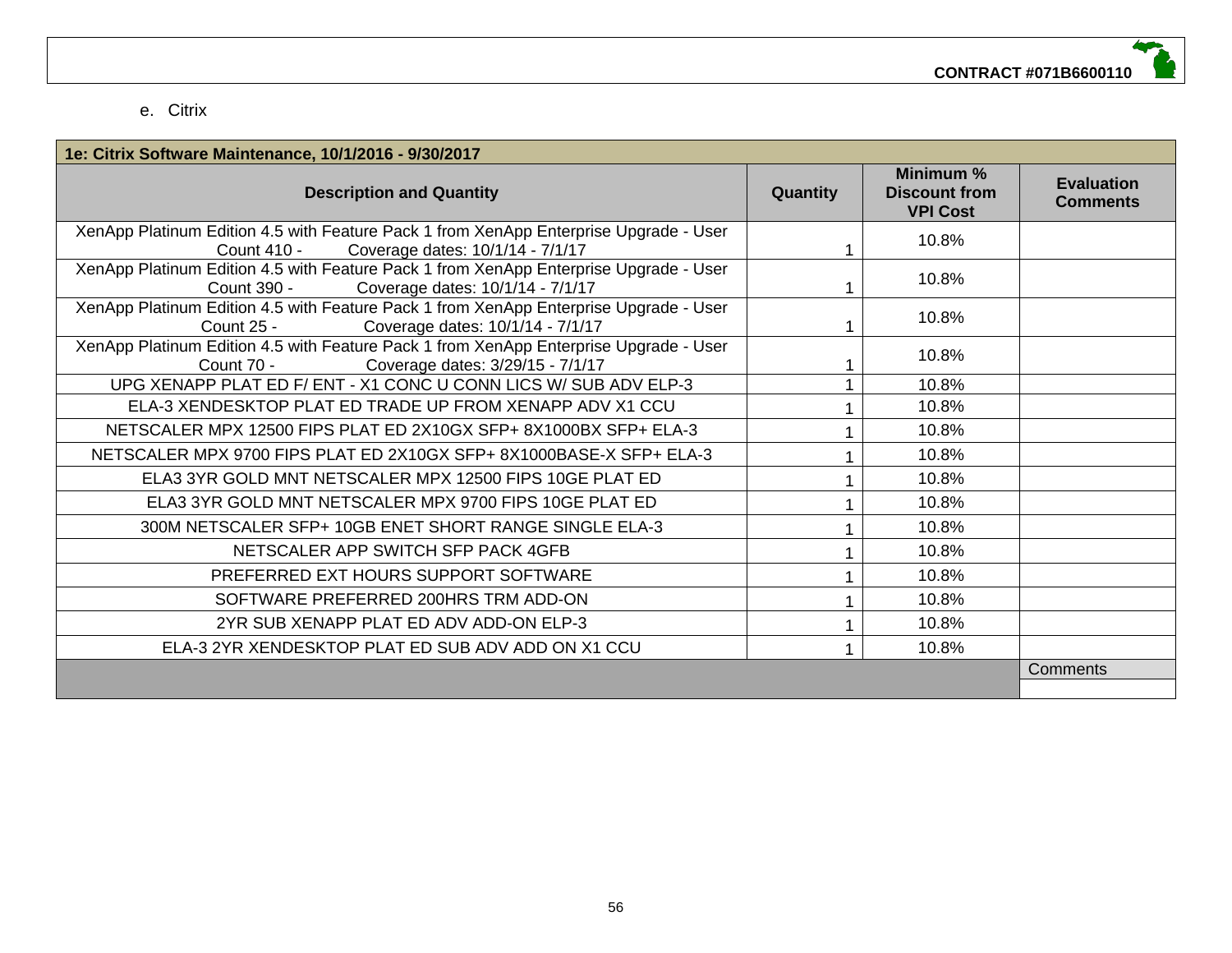#### f. HP

|                 | 1f: HP Software Maintenance, 10/1/2016 - 9/30/2017                                            |                      |                                                      |
|-----------------|-----------------------------------------------------------------------------------------------|----------------------|------------------------------------------------------|
|                 | <b>Description</b>                                                                            | Quantity             | Minimum %<br><b>Discount from</b><br><b>VPI Cost</b> |
| <b>T6489AAE</b> | HP Enterprise Std Unlimited Support for QC Add'l Defects Site CC Usr SW LTU                   | $\overline{7}$       | 10%                                                  |
| <b>T6471AAE</b> | HP Enterprise Std Unlimited Support for QC Ent Area 5 CC Usr Pk SW LTU                        | 1                    | 10%                                                  |
| <b>T6481AAE</b> | HP Enterprise Std Unlimited Support for QC Ent Area CC Usr SW E-LTU                           | 5                    | 10%                                                  |
| T6821AA         | HP Enterprise Std Unlimited Support for QTP Siebel Add-in Site CC Usr SW LTU                  | 5                    | 10%                                                  |
| T6822AA         | HP Enterprise Std Unlimited Support for QTP Site CC Usr SW LTU                                | 5                    | 10%                                                  |
| A8F90AAE        | HP Enterprise SW maintenance for HP LR Foundation Entitlement SW E-LTU                        |                      | 10%                                                  |
| A8F57AAE        | HP Enterprise SW maintenance for HP LR Oracle EB 1-499 VU+C SW E-LTU                          | 200                  | 10%                                                  |
| TF063AAE        | HP FT Seat to UFT Seat Upgrade SW E-LTU / HP SW Tech Unlimited Sppt & HP SW Updts<br>Svc      | 5                    | 10%                                                  |
| TA332AAE        | HP FT Seat Usr SW E-LTU                                                                       | 5                    | 10%                                                  |
| TF060AAE        | HP FT Site to UFT CC User UPG SW E-LTU                                                        | 15                   | 10%                                                  |
| TD028AAE        | HP LR Database 100-499 VU SW E-LTU                                                            | 100                  | 10%                                                  |
| TD010AAE        | HP LR Oracle EB 500-4999 VU SW E-LTU                                                          | 2000                 | 10%                                                  |
| TC969AAE        | HP LR Web 2.0 500-4999 VU SW E-LTU                                                            | 2000                 | 10%                                                  |
| TC967AAE        | HP LR Web/Mmed 100-499 VU SW E-LTU                                                            | 200                  | 10%                                                  |
| TC964AAE        | HP LR Web/Mmed 500-4999 VU SW E-LTU                                                           | 2400                 | 10%                                                  |
| TC964AAE        | HP LR Web/Mmed 500-4999 VU SW E-LTU                                                           | 500                  | 10%                                                  |
| TB141AAE        | HP LR/PC Diag for Comp Applnst SW E-LTU                                                       | 17                   | 10%                                                  |
| <b>T6234AAE</b> | HP LRner Cntlr & Monitors SW E-LTU                                                            | 4                    | 10%                                                  |
| <b>T6482AAE</b> | HP QC ENT Global CC User SW E-LTU                                                             | 30                   | 10%                                                  |
| <b>T6470AAE</b> | HP QC Ent Site 5 CC Usr Pk SW E-LTU                                                           | $\blacktriangleleft$ | 10%                                                  |
| <b>T6480AAE</b> | HP QC Ent Site CC Usr SW E-LTU                                                                | 57                   | 10%                                                  |
| <b>T6480AAE</b> | HP QC Ent Site CC Usr SW E-LTU - HP SW Technical Unlimited Support & SW Updates<br><b>Svc</b> | 15                   | 10%                                                  |
| T6822AA         | HP QTP Site CC Usr SW LTU                                                                     | 10                   | 10%                                                  |
| <b>T9871AAE</b> | HP Software Enterprise Basic Support for HP ALM Area CC Usr SW E-LTU                          | 5                    | 10%                                                  |
| TF008AAE        | HP Software Enterprise Basic Support for HP UFT CC User SW E-LTU                              | 15                   | 10%                                                  |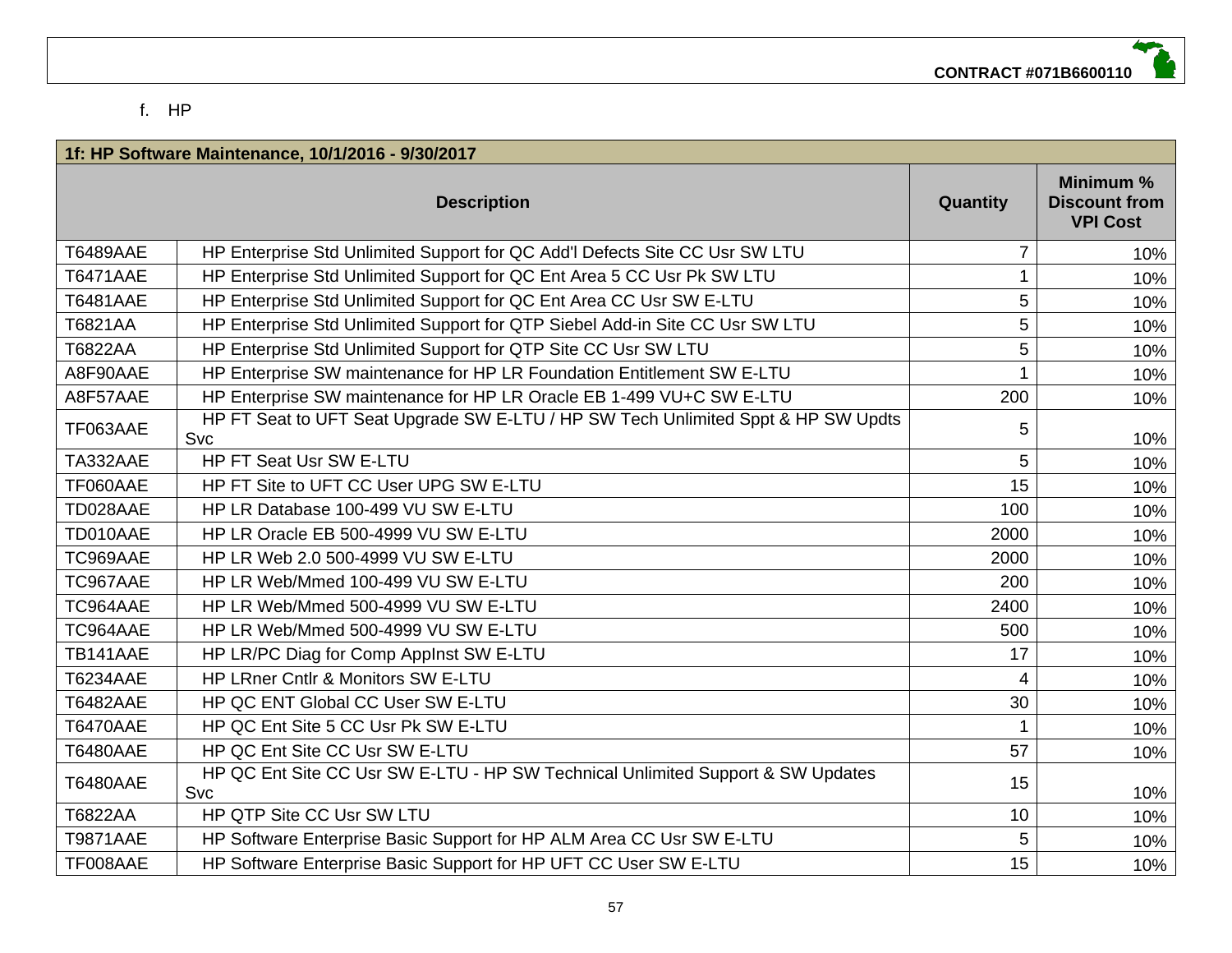|                 |                                                                                        | CONTRACT #071B6600110 |     |
|-----------------|----------------------------------------------------------------------------------------|-----------------------|-----|
| <b>T7373AAE</b> | HP SW Enterprise Basic Support - HP PPM DM Oracle Ext Named Usr SW E-LTU               |                       | 10% |
| TA333AAE        | HP SW Enterprise Basic Support for HP Functional Test Site CC Usr SW E-LTU             | 15                    | 10% |
| TD038AAE        | HP SW Technical Unlimited Support & Updates Svc for HP LR .NET 100-499 VU SW E-LTU     | 100                   | 10% |
| TC997AAE        | HP SW Technical Unlimited Support & Updates Svc for HP LR RIA 100-499 VU SW E-LTU      | 100                   | 10% |
| <b>T6481AAE</b> | HP SW Technical Unlimited Support & Updates Svc for HP QC Ent Area CC Usr SW E-LTU     | 15                    | 10% |
| <b>T9500AAE</b> | HP Tech Sppt & Updates Svc for AM Srv SW LTU                                           |                       | 10% |
| <b>T9503AAE</b> | HP Tech Sppt & Updates Svc forAM Asset Portfolio CC Usr SW LTU                         | 5                     | 10% |
| <b>T9502AAE</b> | HP Tech Sppt & Updates Svc forAM Asset Portfolio Nmd Usr SW LTU                        | 5                     | 10% |
| <b>T9513AAE</b> | HP Tech Sppt & Updates Svc forAM Contract Mgmt Flt Usr SW LTU                          | 5                     | 10% |
| <b>T9512AAE</b> | HP Tech Sppt & Updates Svc forAM Contract Mgmt Nmd Usr SW LTU                          | 5                     | 10% |
| <b>T9509AAE</b> | HP Tech Sppt & Updates Svc forAM Financial Mgmt Flt Usr SW LTU                         | 5                     | 10% |
| <b>T9508AAE</b> | HP Tech Sppt & Updates Svc forAM Financial Mgmt Nmd Usr SW LTU                         | 5                     | 10% |
| <b>T9520AAE</b> | HP Tech Sppt & Updates Svc forAM Procurement Flt Usr SW LTU                            | 5                     | 10% |
| <b>T9519AAE</b> | HP Tech Sppt & Updates Svc forAM Procurement Nmd Usr SW LTU                            | 5                     | 10% |
| <b>T4247AAE</b> | HP Tech Sppt & Updates Svc forCnct Base Connectors SW E-LTU                            |                       | 10% |
| TF235AAE        | HP Tech Sppt & Updates Svc forUCMDB 10.00+ FndFedTpl Entitlement SW E-LTU              |                       | 10% |
| <b>T4247AAE</b> | HP Tech Support and Updates Svc for HP Cnct Base Connectors SW E-LTU                   | 1                     | 10% |
| <b>T4503AAE</b> | HP Tech Support and Updates Svc for HP Cnct Database Usr SW E-LTU                      | 10                    | 10% |
| <b>T4505AAE</b> | HP Tech Support and Updates Svc for HP Cnct Email Usr SW E-LTU                         | 10                    | 10% |
| <b>T4511AAE</b> | HP Tech Support and Updates Svc for HP Cnct LDAP Usr SW E-LTU                          | 10                    | 10% |
| <b>T9768AAE</b> | HP Tech Support and Updates Svc for HP IT Change Mgmt Suite Nmd Usr SW E-LTU           | 10                    | 10% |
| <b>T5015AAE</b> | HP Tech Support and Updates Svc for HP SM Foundation Nmd Usr SW E-LTU                  | 10                    | 10% |
| <b>T5017AAE</b> | HP Tech Support and Updates Svc for HP SM Help Desk Nmd Usr SW E-LTU                   | 10                    | 10% |
| <b>T5000AAE</b> | HP Tech Support and Updates Svc for HP SM Server SW E-LTU                              | $\blacktriangleleft$  | 10% |
| <b>T5025AAE</b> | HP Tech Support and Updates Svc for HP SM SLM Nmd Usr SW E-LTU                         | 10                    | 10% |
| TF235AAE        | HP Tech Support and Updates Svc for HP UCMDB 10.00+ FndFedTpl Entitlement SW E-<br>LTU |                       | 10% |
| TF008AAE        | HP UFT CC User SW E-LTU - HP SW Enterprise Standard Support                            | 10                    | 10% |
|                 |                                                                                        |                       |     |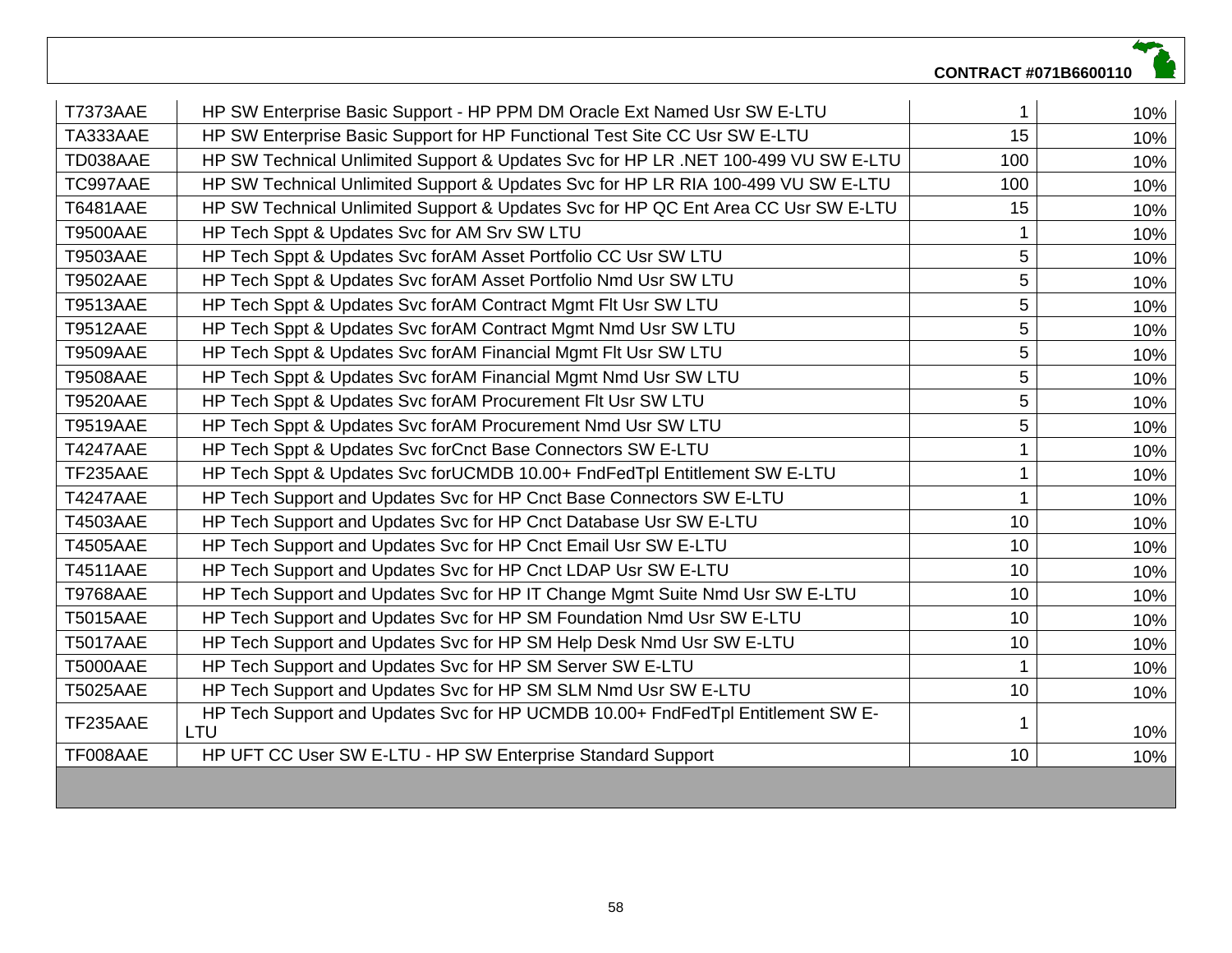# g. VMWare

| 1g: VMWare Enterprise License Agreement, 1/1/2016-12/31/2019          |          |                                                      |                 |  |  |  |
|-----------------------------------------------------------------------|----------|------------------------------------------------------|-----------------|--|--|--|
| <b>Description</b>                                                    | Quantity | Minimum %<br><b>Discount from</b><br><b>VPI Cost</b> | <b>Comments</b> |  |  |  |
| vCenter Server Standard                                               | 2        | 8.0%                                                 |                 |  |  |  |
| vCenter Site Recovery Manager                                         |          | 8.0%                                                 |                 |  |  |  |
| vCloud Suite Enterprise                                               | 40       | 8.0%                                                 |                 |  |  |  |
| vSphere with Operations Management Standard for 1 Processor           | 4        | 8.0%                                                 |                 |  |  |  |
| Horizon Suite 10 Pack                                                 | 3        | 8.0%                                                 |                 |  |  |  |
| vCenter Ops Management Suite Standard (25 VM Pack)                    |          | 8.0%                                                 |                 |  |  |  |
| Workstation for Linux and Windows                                     | 5        | 8.0%                                                 |                 |  |  |  |
| Workstation for Linux and Windows (volume pricing for 10-99 licenses) | 15       | 8.0%                                                 |                 |  |  |  |
| <b>Fusion Professional Edition</b>                                    | 10       | 8.0%                                                 |                 |  |  |  |
|                                                                       |          |                                                      | <b>Comments</b> |  |  |  |
|                                                                       |          |                                                      |                 |  |  |  |

# 4. Discretionary Software

#### **II: Discretionary Software**

For each Transaction Cost Band in the table below, please provide the % discount from VPI, which shall be used to calculate the maximum, notto-exceed price of software products to be purchased.

| <b>Transaction Cost Band</b>        | Minimum %<br><b>Discount from</b><br><b>VPI Cost</b> | <b>Comments</b>                                                                                            |
|-------------------------------------|------------------------------------------------------|------------------------------------------------------------------------------------------------------------|
| Less than $$10,000$                 | 5%                                                   | Discount will apply to all software titles not referenced above using the VPI<br>displayed at www.cdwg.com |
| \$10,000 - less than \$25,000       | 5%                                                   |                                                                                                            |
| \$25,000 - less than \$250,000      | 5%                                                   |                                                                                                            |
| \$250,000 - less than \$2.5 million | 5%                                                   |                                                                                                            |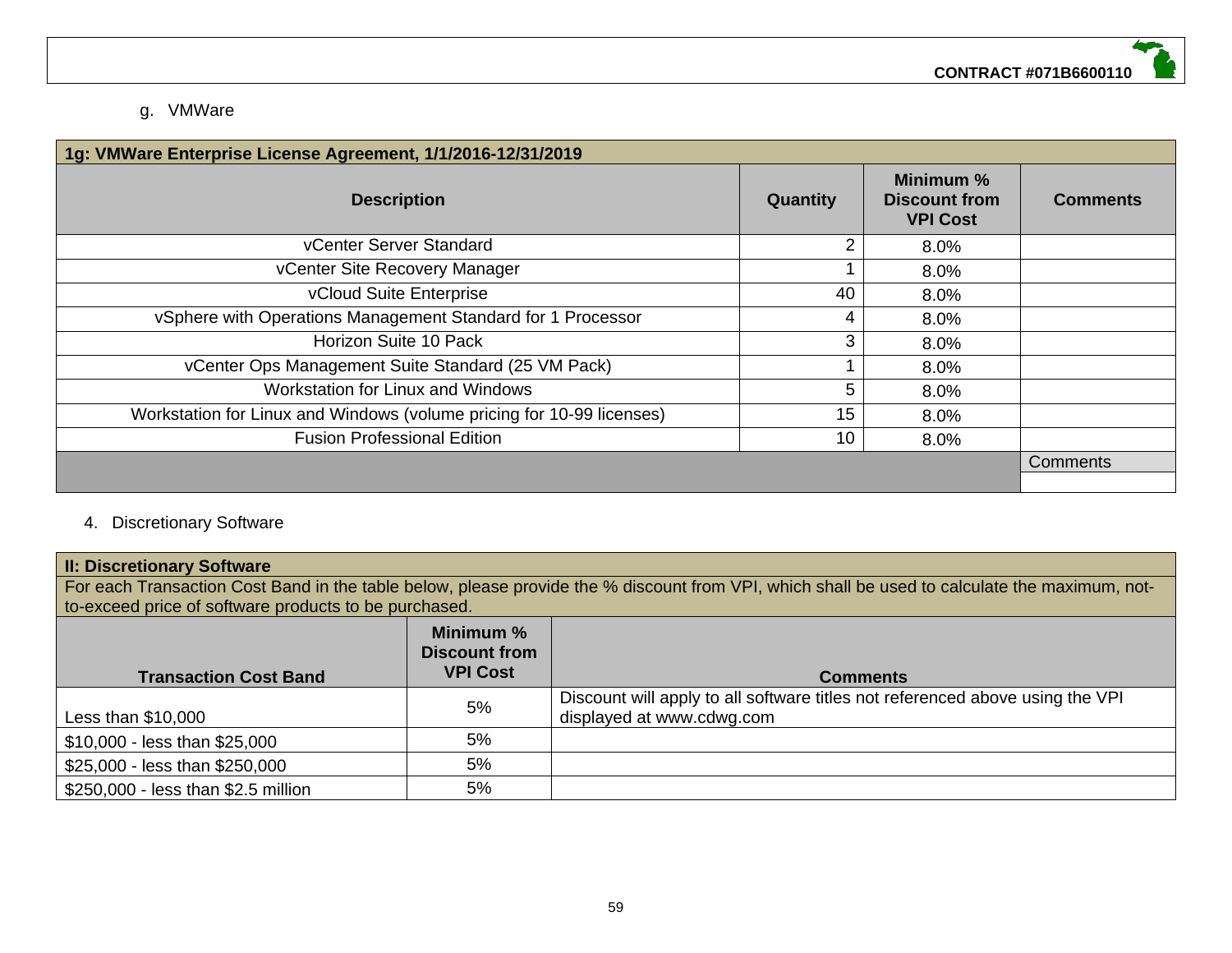# 5. Optional Software Titles

|                  | <b>III: Optional Software Titles</b>                                                                                                                                                                        |                                                                                                |                                                                                                                                                                                                                                                                                                                                                     |                                                                                                  |                                                                                                                                                                           |  |  |
|------------------|-------------------------------------------------------------------------------------------------------------------------------------------------------------------------------------------------------------|------------------------------------------------------------------------------------------------|-----------------------------------------------------------------------------------------------------------------------------------------------------------------------------------------------------------------------------------------------------------------------------------------------------------------------------------------------------|--------------------------------------------------------------------------------------------------|---------------------------------------------------------------------------------------------------------------------------------------------------------------------------|--|--|
|                  | 1. For each Publisher in the table below, please provide the Minimum % Discount to Bidder VPI Cost for transaction valued at less than \$500,000 and for                                                    |                                                                                                |                                                                                                                                                                                                                                                                                                                                                     |                                                                                                  |                                                                                                                                                                           |  |  |
|                  | transactions valued at \$500,000 or greater.<br>2. For each Publisher in the table below, please provide the estimate cost to renew the State's FY2017 Software Maintenance or Support under your Contract. |                                                                                                |                                                                                                                                                                                                                                                                                                                                                     |                                                                                                  |                                                                                                                                                                           |  |  |
|                  | 3. For each Publisher in the table below, please provide the additional discount to other Titlel you will provide, if the State includes the Publisher under your                                           |                                                                                                |                                                                                                                                                                                                                                                                                                                                                     |                                                                                                  |                                                                                                                                                                           |  |  |
| Contract.        |                                                                                                                                                                                                             |                                                                                                |                                                                                                                                                                                                                                                                                                                                                     |                                                                                                  |                                                                                                                                                                           |  |  |
| <b>Publisher</b> | Maximum (not-to-exceed) % Markup to<br><b>Bidder cost on Purchases less than</b><br>\$500,000                                                                                                               | <b>Minimum % Discount</b><br>to Bidder VPI cost on<br><b>Purchases \$500,000</b><br>or greater | <b>Estimated Cost to renew</b><br><b>FY2017 Software</b><br><b>Maintenance/Support</b>                                                                                                                                                                                                                                                              | <b>Additional %</b><br><b>Discount to</b><br><b>Other Titles</b><br>for Inclusion<br>in Contract | <b>Comments</b>                                                                                                                                                           |  |  |
| CA               |                                                                                                                                                                                                             | 5%                                                                                             | CDW.G understands the<br>State's CA legacy deployment<br>and will work with CA<br>Technologies to establish the<br>most cost effective Enterprise<br>Agreement upon award.<br>Baseline discounts will be at<br>least 30% for licenses and 20%<br>for SaaS*. *Certain discount<br>restrictions may apply<br>contingent upon final approval<br>by CA. | 0%                                                                                               | If the state can<br>provide a BOM for<br>these titles, we can<br>make an informed<br>decision on costs to<br>renew as well as<br>additional discounts<br>CDW-G can offer. |  |  |
| Compuwar<br>e    |                                                                                                                                                                                                             | 5%                                                                                             | CDW-G is not currently<br>authorized to provide an<br>accurate quote for this<br>publisher. However, we are<br>actively involved in an<br>onboarding process with our<br>distributors so that we can<br>provide all budgetary<br>information and custom quotes<br>in the near future.                                                               | 0%                                                                                               | If the state can<br>provide a BOM for<br>these titles, we can<br>make an informed<br>decision on costs to<br>renew as well as<br>additional discounts<br>CDW-G can offer. |  |  |
| <b>IBM</b>       |                                                                                                                                                                                                             | 5%                                                                                             | CDW.G is working with IBM on<br>this contract renewal and will<br>facilitate the IBM maintenance<br>renewal process.                                                                                                                                                                                                                                | 0%                                                                                               | If the state can<br>provide a BOM for<br>these titles, we can<br>make an informed<br>decision on costs to<br>renew as well as                                             |  |  |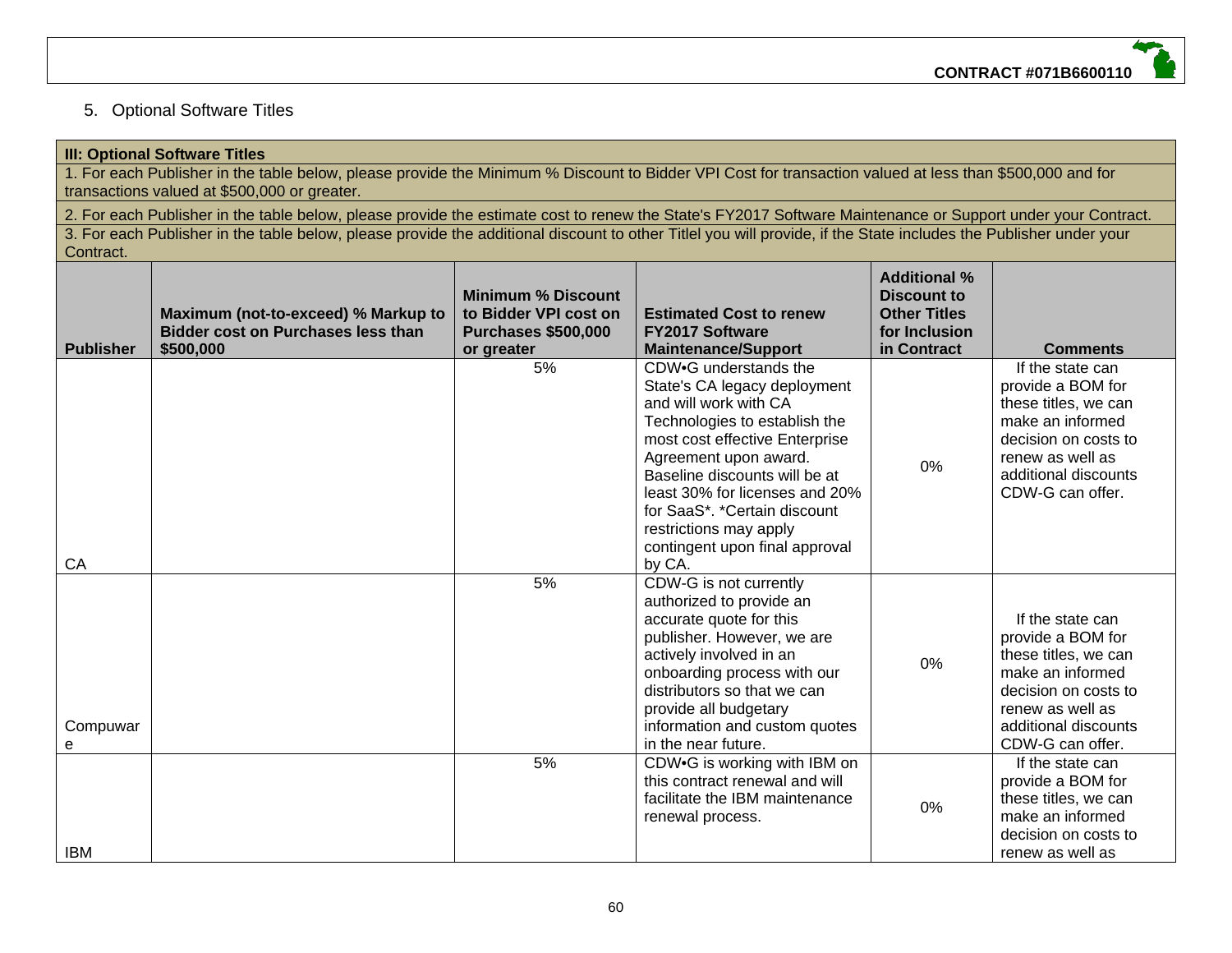

|            |      |                                                                                                                            |    | additional discounts<br>CDW-G can offer.                                                                                                                                  |
|------------|------|----------------------------------------------------------------------------------------------------------------------------|----|---------------------------------------------------------------------------------------------------------------------------------------------------------------------------|
| Novell     | 5%   | CDW.G is working with Novell<br>on this contract renewal and<br>will facilitate the Novell<br>maintenance renewal process. | 0% | If the state can<br>provide a BOM for<br>these titles, we can<br>make an informed<br>decision on costs to<br>renew as well as<br>additional discounts<br>CDW-G can offer. |
| Oracle     | 39%* | CDW.G is working with Oracle<br>on this contract renewal and<br>will facilitate the Oracle<br>maintenance renewal process. | 0% | If the state can<br>provide a BOM for<br>these titles, we can<br>make an informed<br>decision on costs to<br>renew as well as<br>additional discounts<br>CDW-G can offer. |
| <b>SAP</b> | 5%   | CDW.G is working with SAP on<br>this contract renewal and will<br>facilitate the SAP maintennce<br>renewal process.        | 0% | If the state can<br>provide a BOM for<br>these titles, we can<br>make an informed<br>decision on costs to<br>renew as well as<br>additional discounts<br>CDW-G can offer. |

6. Installation, integration and implementation hourly rates – see Schedule B, Exhibit 3 – Services Price Tables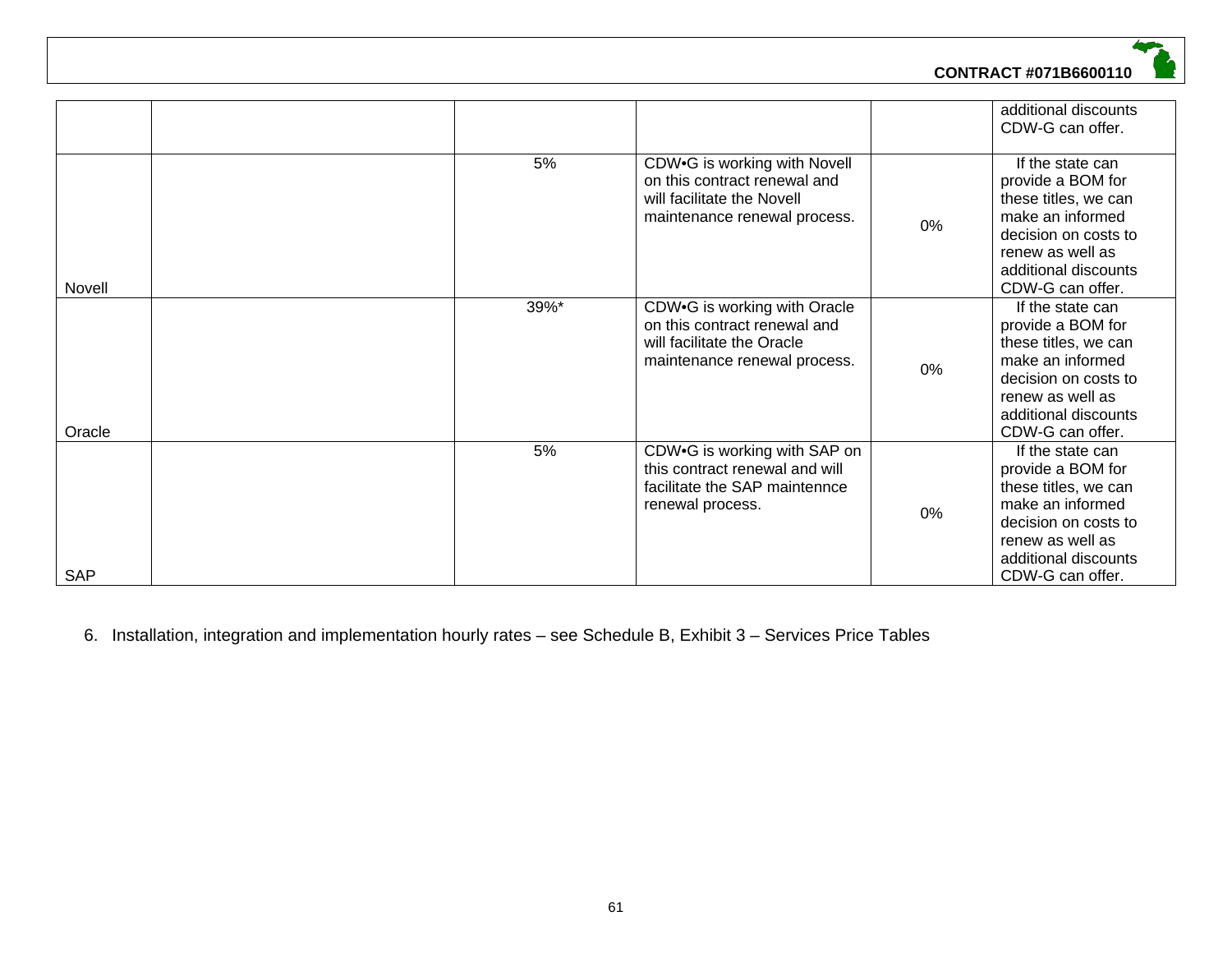## Schedule B - Pricing Exhibit 3 -Services Price Tables

1. Hardware Services- Pricing will be determined on a per-purchase competitive bidding process between vendors who have been selected to source hardware to the State through the Michigan Master Computing Program. Below are guaranteed not to exceed hourly rates available to the State (services are not limited to the individual positions below):

| Hardware Installation, Integration, and Implementation Hourly Rates (not to exceed).     |    |                                                 |                                                                                                              |                                  |  |  |  |
|------------------------------------------------------------------------------------------|----|-------------------------------------------------|--------------------------------------------------------------------------------------------------------------|----------------------------------|--|--|--|
| Not to be used for billing, but for calculation of deliverable costs.                    |    |                                                 |                                                                                                              |                                  |  |  |  |
| Please list all applicable rates. Individual rates may be specified for specific brands. |    |                                                 |                                                                                                              |                                  |  |  |  |
| Description<br><b>Hourly Rate</b>                                                        |    |                                                 |                                                                                                              |                                  |  |  |  |
|                                                                                          |    | <b>Bidder's Badged Resources</b>                |                                                                                                              |                                  |  |  |  |
| <b>Digital Forensics Analyst</b>                                                         | \$ | 142.36                                          |                                                                                                              |                                  |  |  |  |
| Field Services Technician -<br>Junior                                                    | \$ | 72.22                                           |                                                                                                              |                                  |  |  |  |
| Field Services Technician -<br>Senior                                                    | \$ | 94.44                                           |                                                                                                              |                                  |  |  |  |
| Network Analyst                                                                          | \$ | 86.58                                           |                                                                                                              |                                  |  |  |  |
| Network Analyst Sr.                                                                      | \$ | 132.67                                          |                                                                                                              |                                  |  |  |  |
| Network Administrator                                                                    | \$ | 97.40                                           |                                                                                                              |                                  |  |  |  |
| Network Administrator Sr.                                                                | \$ | 140.96                                          |                                                                                                              |                                  |  |  |  |
| <b>Support Engineer</b>                                                                  | \$ | 97.40                                           |                                                                                                              |                                  |  |  |  |
| Support Engineer Sr                                                                      | \$ | 127.31                                          |                                                                                                              |                                  |  |  |  |
| Support Engineer, Level 3                                                                | \$ | 140.69                                          |                                                                                                              |                                  |  |  |  |
| System Technician                                                                        | \$ | 83.33                                           |                                                                                                              |                                  |  |  |  |
| System Technician Sr.                                                                    | \$ | 105.56                                          |                                                                                                              |                                  |  |  |  |
| <b>Security Analyst</b>                                                                  | \$ | 134.92                                          |                                                                                                              |                                  |  |  |  |
| Security Specialist                                                                      | \$ | 183.69                                          |                                                                                                              |                                  |  |  |  |
|                                                                                          |    | <b>OEM Badged Resources - End-User Hardware</b> |                                                                                                              |                                  |  |  |  |
| Dell -                                                                                   | \$ | 145.56                                          | CDW.G and our Partners are<br>fully certified to deliver Dell End-<br><b>User Professional Services</b>      |                                  |  |  |  |
| Lenovo -                                                                                 | \$ | 145.56                                          | CDW.G and our Partners are<br>fully certified to deliver Lenovo<br><b>End-User Professional Services</b>     |                                  |  |  |  |
|                                                                                          |    | <b>OEM Badged Resources - Server Hardware</b>   |                                                                                                              |                                  |  |  |  |
| Dell                                                                                     | \$ | 162.22                                          | CDW.G and our Partners are<br>fully certified to deliver Dell<br><b>Server Professional Services</b>         |                                  |  |  |  |
| HP                                                                                       | \$ | 273.61                                          | CDW.G and our Partners are<br>fully certified to deliver HP<br><b>Server Professional Services</b>           | S1 Technician; 8<br>hour minimum |  |  |  |
| <b>IBM</b>                                                                               |    | $$300 - $395$                                   | CDW.G and our Partners are<br>fully certified to deliver IBM<br>Server (AIX) Professional<br><b>Services</b> | Hardware<br>Engineer<br>Services |  |  |  |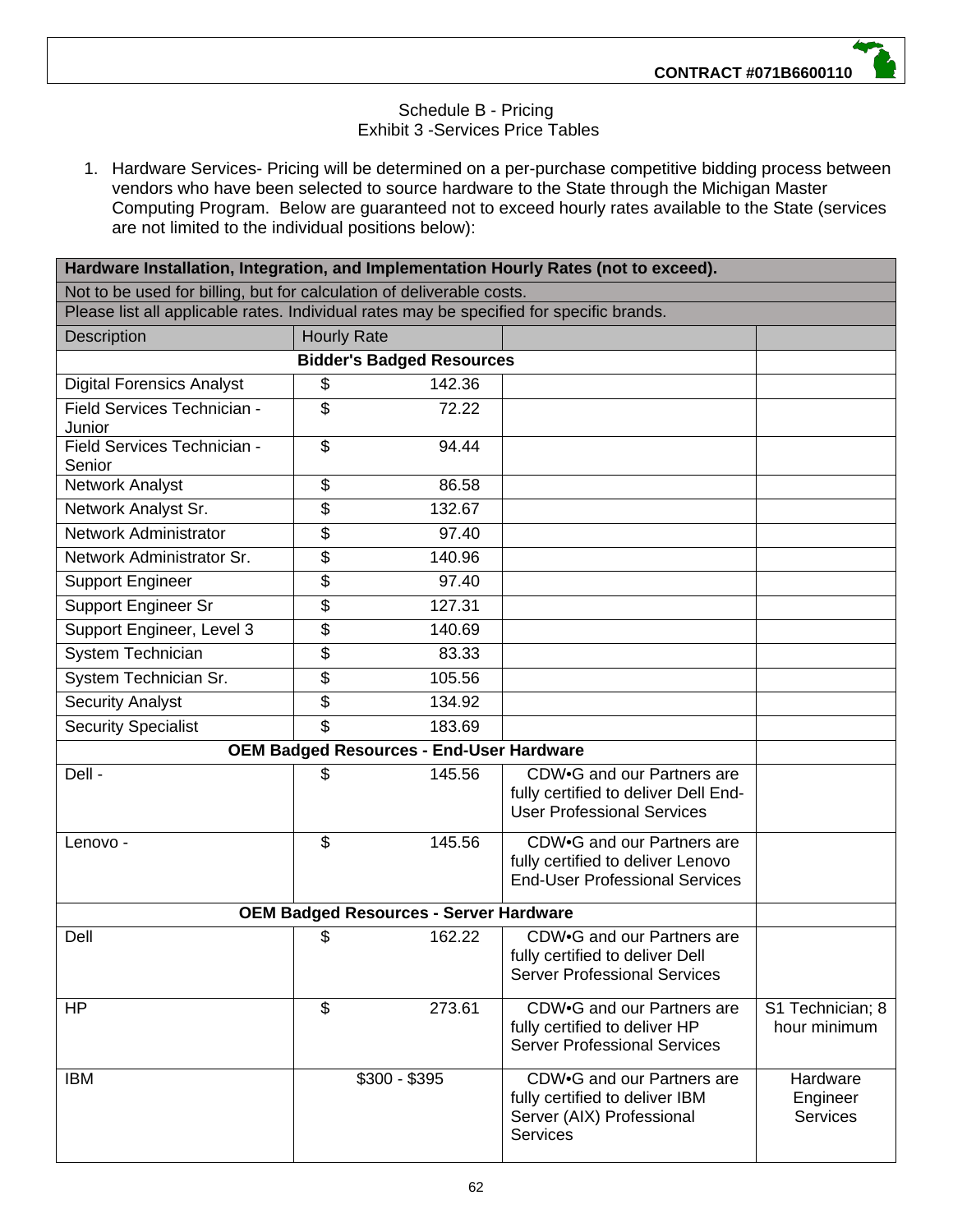

| <b>APC</b>                                                                                  | \$185-\$290<br>CDW.G and our Partners are<br>fully certified to deliver APC<br><b>Professional Services</b> |                                                          |                                                                                                        |                                                                                                           |  |  |
|---------------------------------------------------------------------------------------------|-------------------------------------------------------------------------------------------------------------|----------------------------------------------------------|--------------------------------------------------------------------------------------------------------|-----------------------------------------------------------------------------------------------------------|--|--|
|                                                                                             |                                                                                                             | <b>OEM Badged Resources -Optional Server Hardware</b>    |                                                                                                        |                                                                                                           |  |  |
| Cisco                                                                                       |                                                                                                             | \$210-\$235                                              | CDW.G and our Partners are<br>fully certified to deliver Cisco<br><b>UCS Professional Services</b>     |                                                                                                           |  |  |
| Oracle                                                                                      |                                                                                                             | \$325-\$450                                              | CDW.G and our Partners are<br>fully certified to deliver Oracle<br><b>Server Professional Services</b> |                                                                                                           |  |  |
| Lenovo                                                                                      | \$                                                                                                          | 162.22                                                   | CDW.G and our Partners are<br>fully certified to deliver Lenovo<br><b>Server Professional Services</b> |                                                                                                           |  |  |
|                                                                                             |                                                                                                             | <b>OEM Badged Resources - Optional Storage Solutions</b> |                                                                                                        |                                                                                                           |  |  |
| <b>EMC</b>                                                                                  | \$                                                                                                          | 233.33                                                   | CDW.G and our Partners are                                                                             | 8 hour                                                                                                    |  |  |
|                                                                                             |                                                                                                             |                                                          | fully certified to deliver EMC<br><b>Professional Services</b>                                         | minimum / VNX,<br>VNXe, Avamar,<br>Data Domain,<br>Isilon                                                 |  |  |
| NetApp                                                                                      |                                                                                                             | \$210-225                                                | CDW.G and our Partners are<br>fully certified to deliver NetApp<br><b>Professional Services</b>        | 8 hour<br>minimum/Engine<br>er - Consultant                                                               |  |  |
| <b>Brocade</b>                                                                              |                                                                                                             | \$235-\$295                                              | CDW.G and our Partners are<br>fully certified to deliver Brocade<br><b>Professional Services</b>       |                                                                                                           |  |  |
| Dell Storage                                                                                |                                                                                                             | \$250-\$345                                              | CDW.G and our Partners are<br>fully certified to deliver Dell<br><b>StorageProfessional Services</b>   |                                                                                                           |  |  |
| Nimble                                                                                      | \$                                                                                                          | 233.33                                                   | CDW.G and our Partners are<br>fully certified to deliver Nimble<br><b>StorageProfessional Services</b> | 8 hour<br>minimum /<br><b>CSXXX Storage</b><br>Arrays,<br><b>SmartStack</b><br>Arrays, HFS,<br><b>AFS</b> |  |  |
| OEM Badged Resources - Customer-Premise Telecommunications and Security<br><b>Solutions</b> |                                                                                                             |                                                          |                                                                                                        |                                                                                                           |  |  |
| <b>Cisco UC or Cisco Security</b>                                                           |                                                                                                             | \$220-\$285                                              | CDW.G and our Partners are<br>fully certified to deliver Cisco UC<br>& Security Professional Services  |                                                                                                           |  |  |
| Avaya UC                                                                                    | \$                                                                                                          | 183.33                                                   | CDW.G and our Partners are<br>fully certified to deliver Avaya<br><b>UC Professional Services</b>      | Plan, Design,<br>Configure, Install                                                                       |  |  |
| Avaya UC                                                                                    | \$                                                                                                          | 145.56                                                   |                                                                                                        | <b>Smart Hands</b><br>Only (no<br>engineering)                                                            |  |  |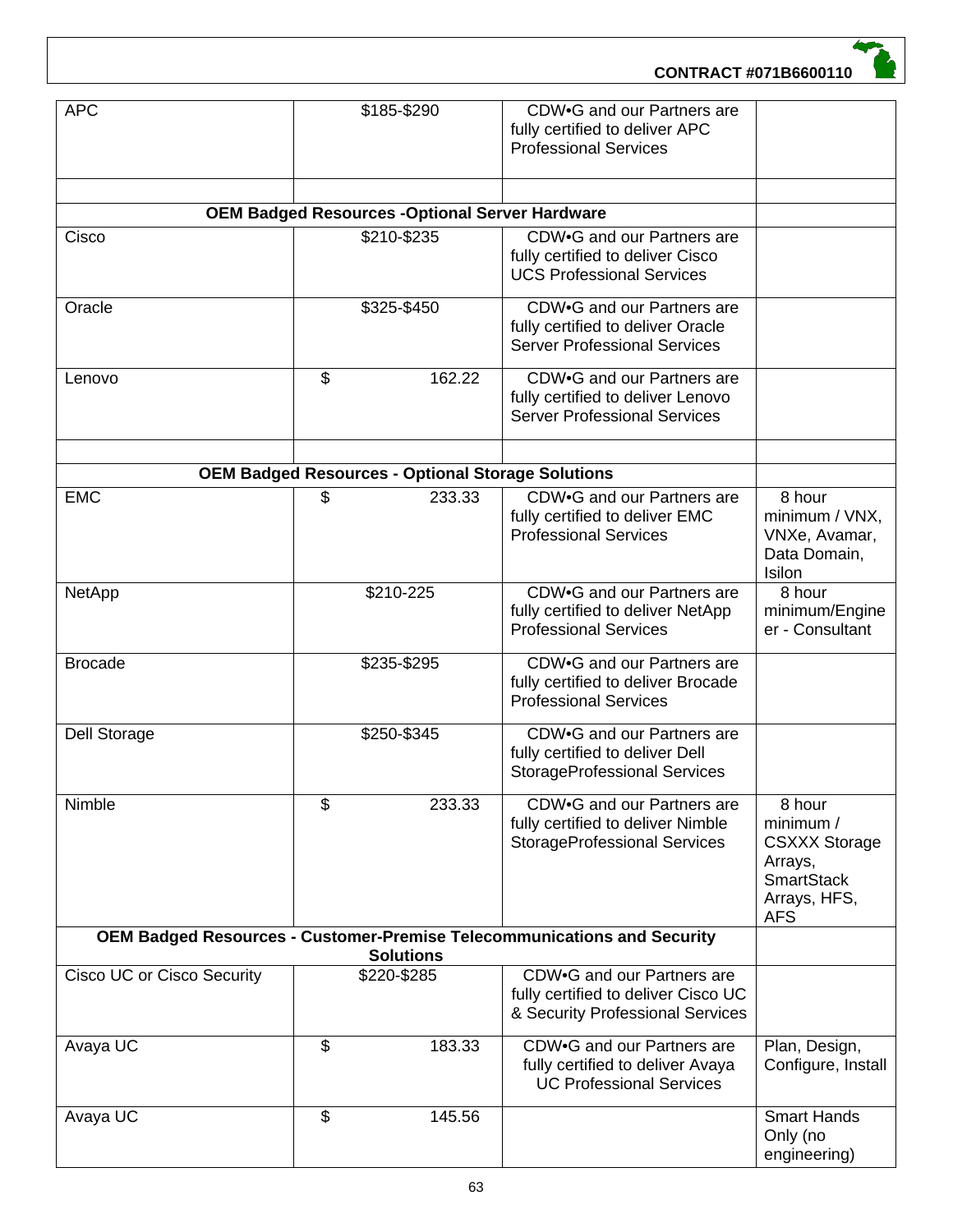2. Software Services – Pricing will be determined on a per-purchase competitive bidding process between vendors who have been selected to source hardware to the State through the Michigan Master Computing Program. Below are guaranteed not to exceed hourly rates available to the State (services are not limited to the individual positions below):

| Software Installation, Integration, and Implementation Hourly Rates (not to exceed).     |                             |        |                                                                                                     |  |  |
|------------------------------------------------------------------------------------------|-----------------------------|--------|-----------------------------------------------------------------------------------------------------|--|--|
| Not to be used for billing, but for calculation of deliverable costs.                    |                             |        |                                                                                                     |  |  |
| Please list all applicable rates. Individual rates may be specified for specific brands. |                             |        |                                                                                                     |  |  |
| <b>Description</b>                                                                       | <b>Hourly Rate</b>          |        | Comments                                                                                            |  |  |
| <b>Bidder's Badged Resources</b>                                                         |                             |        |                                                                                                     |  |  |
| <b>Application/Software Engineer</b>                                                     | \$                          | 108.02 |                                                                                                     |  |  |
| Application/Software Engineer Sr                                                         | \$                          | 129.63 |                                                                                                     |  |  |
| Application/Software Engineer, Level 3                                                   | \$                          | 154.32 |                                                                                                     |  |  |
| <b>Systems Analyst</b>                                                                   | \$                          | 101.01 |                                                                                                     |  |  |
| <b>Systems Analyst Sr</b>                                                                | \$                          | 131.17 |                                                                                                     |  |  |
| Database Administrator                                                                   | \$                          | 108.23 |                                                                                                     |  |  |
| Database Administrator Sr.                                                               | \$                          | 138.89 |                                                                                                     |  |  |
| Database Analyst                                                                         | \$                          | 92.59  |                                                                                                     |  |  |
| Database Analyst Sr.                                                                     | \$                          | 147.85 |                                                                                                     |  |  |
| <b>Technical Writer</b>                                                                  | \$                          | 82.97  |                                                                                                     |  |  |
| <b>Technical Writer Sr.</b>                                                              | \$                          | 111.11 |                                                                                                     |  |  |
| <b>Testing Technician</b>                                                                | \$                          | 84.88  |                                                                                                     |  |  |
| Testing Technician Sr.                                                                   | \$                          | 111.11 |                                                                                                     |  |  |
| <b>Quality Assurance Analyst</b>                                                         | \$                          | 100.31 |                                                                                                     |  |  |
| Quality Assurance Analyst Sr.                                                            | \$                          | 128.82 |                                                                                                     |  |  |
| <b>Security Analyst</b>                                                                  | $\overline{\mathcal{S}}$    | 134.92 |                                                                                                     |  |  |
| <b>Security Specialist</b>                                                               | \$                          | 183.69 |                                                                                                     |  |  |
| Field Services Technician - Junior                                                       | \$                          | 56.33  |                                                                                                     |  |  |
| Field Services Technician - Senior                                                       | \$                          | 79.37  |                                                                                                     |  |  |
| Microsoft Resources (if not included already)                                            |                             |        |                                                                                                     |  |  |
| <b>CDW.G Project Manager</b>                                                             | \$                          | 220.00 | CDW.G is fully certified<br>to deliver Microsoft<br><b>Professional Services</b>                    |  |  |
| <b>CDW.G Architect</b>                                                                   | \$                          | 235.00 |                                                                                                     |  |  |
| <b>CDW.G Senior Conslutant</b>                                                           | \$                          | 220.00 |                                                                                                     |  |  |
| <b>CDW.G Consultant</b>                                                                  | \$                          | 210.00 |                                                                                                     |  |  |
| <b>CDW.G Development</b>                                                                 | \$                          | 133.00 | Visual Studio, .Net, C++                                                                            |  |  |
| <b>Symantec &amp; Veritas Badged Resources</b>                                           |                             |        |                                                                                                     |  |  |
| CDW.G Application Engineer Level 3                                                       | \$                          | 154.32 | CDW.G is fully certified<br>to deliver Symantec &<br><b>Veritas Professional</b><br><b>Services</b> |  |  |
|                                                                                          |                             |        |                                                                                                     |  |  |
|                                                                                          |                             |        |                                                                                                     |  |  |
|                                                                                          | <b>BMC Badged Resources</b> |        |                                                                                                     |  |  |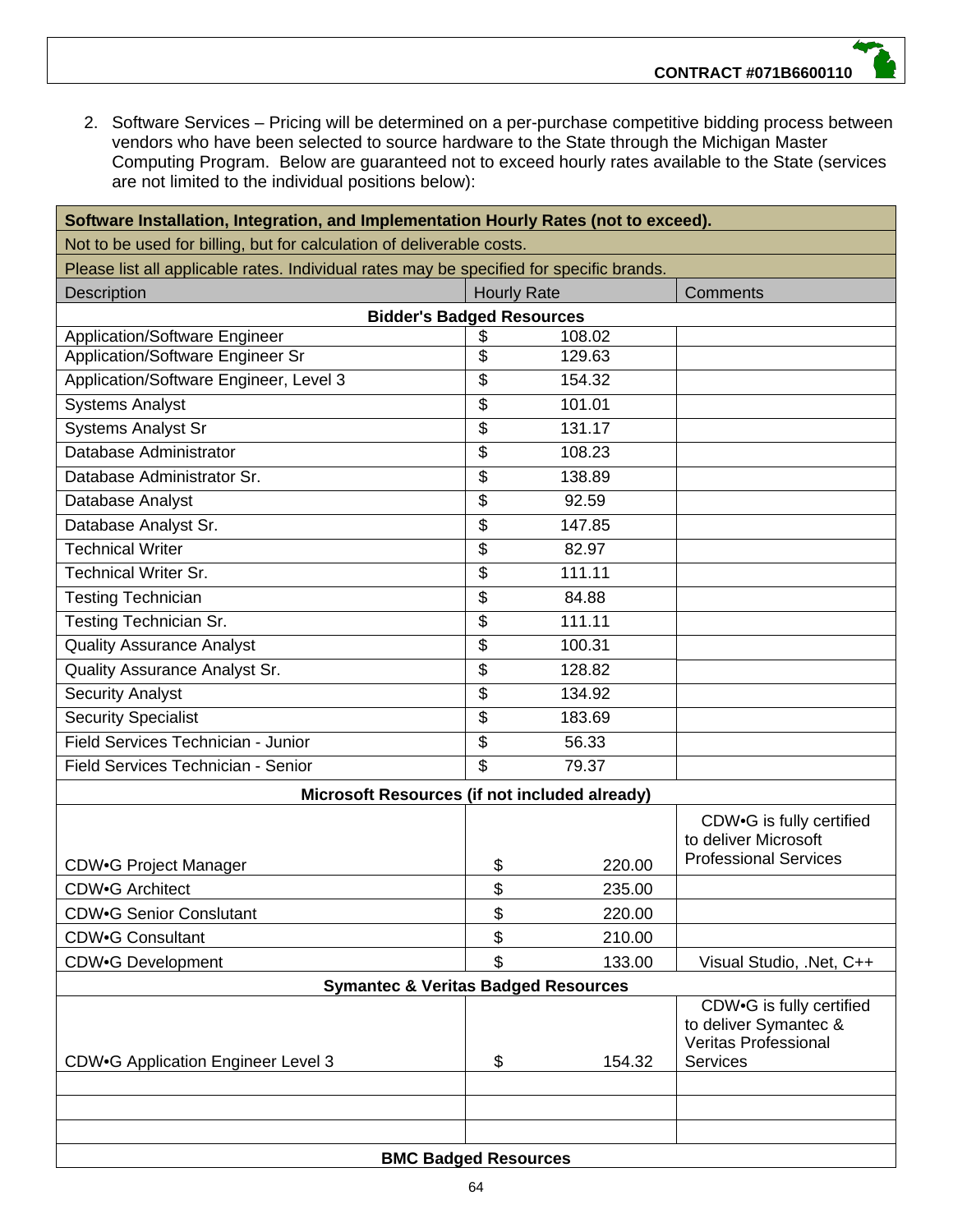| <b>CA Consulting Various Roles</b>                               |          | $$290 - $575$ | CA professional services                                                                    |
|------------------------------------------------------------------|----------|---------------|---------------------------------------------------------------------------------------------|
|                                                                  |          |               | are fully certified to deliver                                                              |
|                                                                  |          |               | CDW.G and our Partners                                                                      |
| <b>CA Badged Resources (Optional)</b>                            |          |               |                                                                                             |
| <b>CDW.G Consultant</b>                                          | \$       | 215.00        |                                                                                             |
| <b>CDW.G Senior Consultant</b>                                   | \$       | 235.00        |                                                                                             |
| <b>CDW.G Architect</b>                                           | \$<br>\$ | 250.00        |                                                                                             |
| <b>CDW.G Project Manager</b>                                     |          | 220.00        | CDW.G and our Partners<br>are fully certified to deliver<br>VMware professional<br>services |
| <b>VMWare Badged Resources</b>                                   |          |               |                                                                                             |
|                                                                  |          |               |                                                                                             |
| CDW•G                                                            | \$       | 194.44        | HP professional services                                                                    |
|                                                                  |          |               | CDW.G and our Partners<br>are fully certified to deliver                                    |
| <b>HP Software Badged Resources</b>                              |          |               |                                                                                             |
| <b>CDW.G Consultant</b>                                          | \$       | 215.00        |                                                                                             |
| <b>CDW.G Senior Consultant</b>                                   | \$       | 235.00        |                                                                                             |
| <b>CDW.G Architect</b>                                           | \$       | 250.00        |                                                                                             |
| <b>CDW.G Project Manager</b>                                     | \$       | 220.00        | CDW.G and our Partners<br>are fully certified to deliver<br>Citrix professional services    |
| <b>Citrix Badged Resources</b>                                   |          |               |                                                                                             |
|                                                                  |          |               |                                                                                             |
| CDW.G Adobe                                                      | \$       | 194.44        | services                                                                                    |
|                                                                  |          |               | CDW.G and our Partners<br>are fully certified to deliver<br>Adobe professional              |
| CDW.G Project Manager - Level 2<br><b>Adobe Badged Resources</b> | \$       | 180.56        |                                                                                             |
| CDW.G Project Manager - Level 1                                  | \$       | 194.44        |                                                                                             |
| <b>CDW•G Service Automation Consultant</b>                       | \$       | 238.89        |                                                                                             |
| <b>CDW•G Service Automation Architect</b>                        | \$       | 261.11        |                                                                                             |
| <b>CDW.G Senior BI Consultant</b>                                | \$       | 238.89        |                                                                                             |
| CDW.G Mid-Level Remedy Consultant                                | \$       | 225.00        |                                                                                             |
| <b>CDW.G Senior Remedy Consultant</b>                            | \$       | 238.89        |                                                                                             |
| <b>CDW.G Remedy Solutions Architect</b>                          | \$       | 247.22        |                                                                                             |
| CDW.G Senior Remedy Integrations Consultant                      | \$       | 252.78        | <b>BMC</b> professional services                                                            |
|                                                                  |          |               | CDW.G and our Partners<br>are fully certified to deliver                                    |
|                                                                  |          |               |                                                                                             |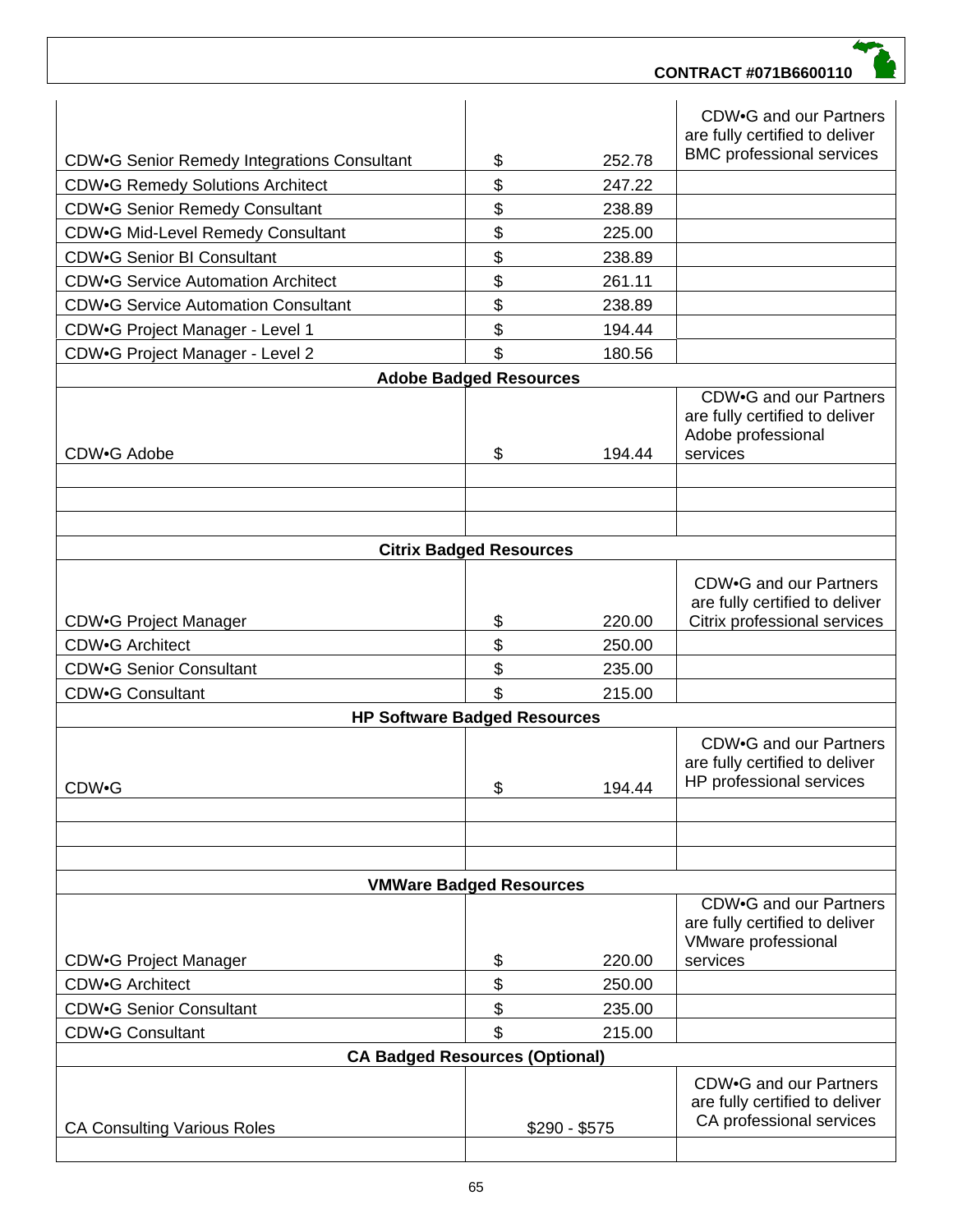| <b>Compuware Badged Resources (Optional)</b>               |               |                                                                                                |
|------------------------------------------------------------|---------------|------------------------------------------------------------------------------------------------|
| <b>Compuware Consulting various roles</b>                  | $$310 - $465$ | CDW.G and our Partners<br>are fully certified to deliver<br>Compuware professional<br>services |
|                                                            |               |                                                                                                |
| <b>IBM Badged Resources (Optional)</b>                     |               |                                                                                                |
| IBM Consulting for Software Deployment various roles       | $$330 - $575$ | CDW.G and our Partners<br>are fully certified to deliver<br>IBM professional services          |
|                                                            |               |                                                                                                |
| <b>Novell Badged Resources (Optional)</b>                  |               |                                                                                                |
| <b>CDW•G Consulting various roles</b>                      | $$210 - $375$ | CDW.G and our Partners<br>are fully certified to deliver<br>Novell professional services       |
|                                                            |               |                                                                                                |
| <b>Oracle Badged Resources (Optional)</b>                  |               |                                                                                                |
| <b>Oracle Consulting various roles</b>                     | $$345 - $675$ | CDW.G and our Partners<br>are fully certified to deliver<br>Oracle professional<br>services    |
|                                                            |               |                                                                                                |
| <b>SAP Badged Resources (Optional)</b><br>CDW.G Consulting |               | CDW.G and our Partners<br>are fully certified to deliver<br>Oracle professional<br>services    |
| <b>CDW.G SAP Developer</b>                                 | \$<br>177.78  | K1 Level                                                                                       |
| CDW.G SAP Analyst                                          | \$<br>200.00  | K1 & K2 Level                                                                                  |
| <b>CDW•G SAP Basis Consultant</b>                          | \$<br>250.00  | K2 & K3 Level                                                                                  |
| <b>CDW•G SAP Senior Consultant</b>                         | \$<br>277.78  | K3 & K4 Level                                                                                  |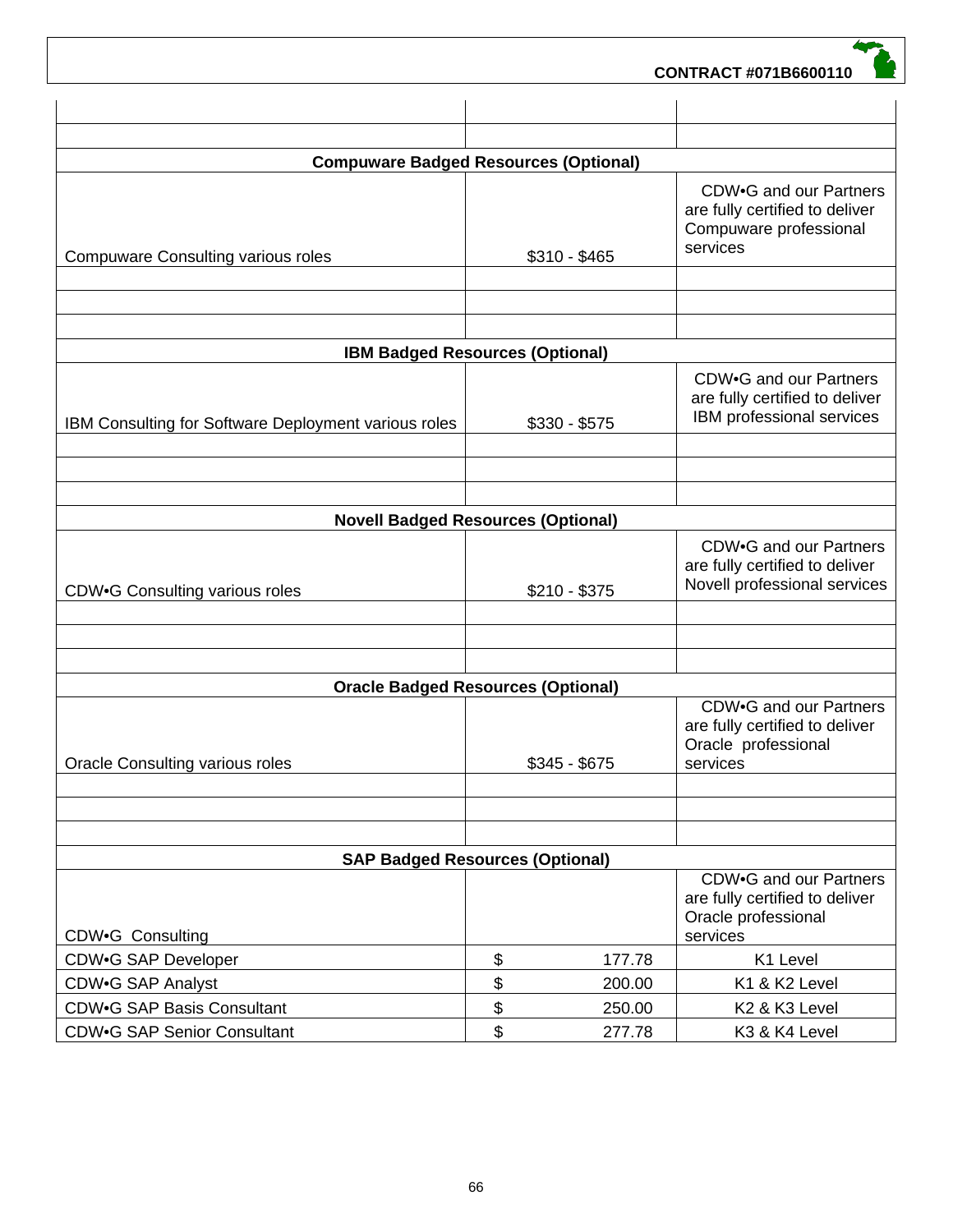# Schedule C Exhibit 1 – Value Added Services

# CDW•G Value Added Services

For ease of review, CDW•G has laid out our value added services in the charts below. In addition to the hardware and software value added services, we provide significant value to the State for both hardware and software in the final chart.

Based on the typical rate for the Hardware and Software value added services below, we offer an **estimated value for the State in excess of \$2 million over the contract duration.**

| <b>Hardware</b>                                                              |                                                                                                                                                                                                                                                                                                                                                                                                                                                                                                                                                                                                                                                          |                                                                                                                                                                                                                                 |
|------------------------------------------------------------------------------|----------------------------------------------------------------------------------------------------------------------------------------------------------------------------------------------------------------------------------------------------------------------------------------------------------------------------------------------------------------------------------------------------------------------------------------------------------------------------------------------------------------------------------------------------------------------------------------------------------------------------------------------------------|---------------------------------------------------------------------------------------------------------------------------------------------------------------------------------------------------------------------------------|
| <b>Value Add</b>                                                             | <b>Description</b>                                                                                                                                                                                                                                                                                                                                                                                                                                                                                                                                                                                                                                       | <b>Cost to Michigan and</b><br><b>Estimated Value</b>                                                                                                                                                                           |
| <b>New Product</b><br><b>Roadshow</b>                                        | CDW.G plans to host an annual "New Product Roadshow"<br>for the State of Michigan and MiDEAL members, to raise<br>awareness of current and upcoming products available in<br>the market, At this Michigan-based, open-house style<br>event, the State and MiDeal members will have the<br>opportunity to meet with several key resources including<br>the CDW.G account team, manufacturers, services<br>providers, and the CDW.G contracts team. The event<br>provides an opportunity to explore IT needs and receive<br>immediate answers to questions.                                                                                                | CDW•G-Funded:<br>No Charge to State of Michigan<br>Value Added Worth:<br>\$7,500                                                                                                                                                |
| <b>CDW•G</b><br>provided 30<br>day warranty                                  | CDW.G funds a 30 day warranty for all products we sell,<br>including products that have no manufacturer warranty.<br>Once the 30 days have expired, CDW.G's technical support<br>or the State's dedicated SPOC facilitates the manufacturer<br>warranty service, as needed.                                                                                                                                                                                                                                                                                                                                                                              | CDW.G-Funded:<br>No Charge to State of Michigan<br>Value Added Worth:<br>0.25% of items purchased. If the<br>State purchases \$30 million<br>worth of product per year the<br>value is \$75,000 or \$300,000<br>over four years |
| <b>Certified</b><br><b>Technician</b><br><b>Support</b>                      | We provide toll-free, email, and on-line chat technical<br>support on all hardware and operating systems for up to<br>two years after purchase from CDW.G. Our technical<br>support technicians are US-based. All of our technicians<br>are US-based, CompTIA certified, and hold, at minimum,<br>A+ and Network+ certifications. The State can monitor this<br>support, including the frequency and type of request, via<br>the CDW.G Account Center.                                                                                                                                                                                                   | CDW•G-Funded:<br>No Charge to State of Michigan<br>Value Added Worth:<br>Estimated usage 500 hours<br>annually,<br>value \$50,000 over four years                                                                               |
| <b>Extensive</b><br><b>Pre-Sales</b><br><b>Engineering</b><br><b>Support</b> | As of this writing, we have over 1,060 service-dedicated<br>coworkers, nationwide, aiding in pre- and post-sale<br>questions. As with the technical support above, a key to our<br>engineer support is that many are "vendor neutral." This<br>allows them to support the interoperability of the State's<br>entire solution, not promote a single brand. We know<br>certain solutions also call for OEM-specific expertise, such<br>as Cisco UC or Microsoft SharePoint, so our engineer total<br>also includes such experts. All of CDWG's experienced and<br>certificated engineers provide support with configurations<br>and infrastructure shifts. | CDW•G-Funded:<br>No Charge to State of Michigan<br>Value Added Worth:<br>Estimated usage 2,000 hours<br>annually,<br>Value \$1,600,000 over four years                                                                          |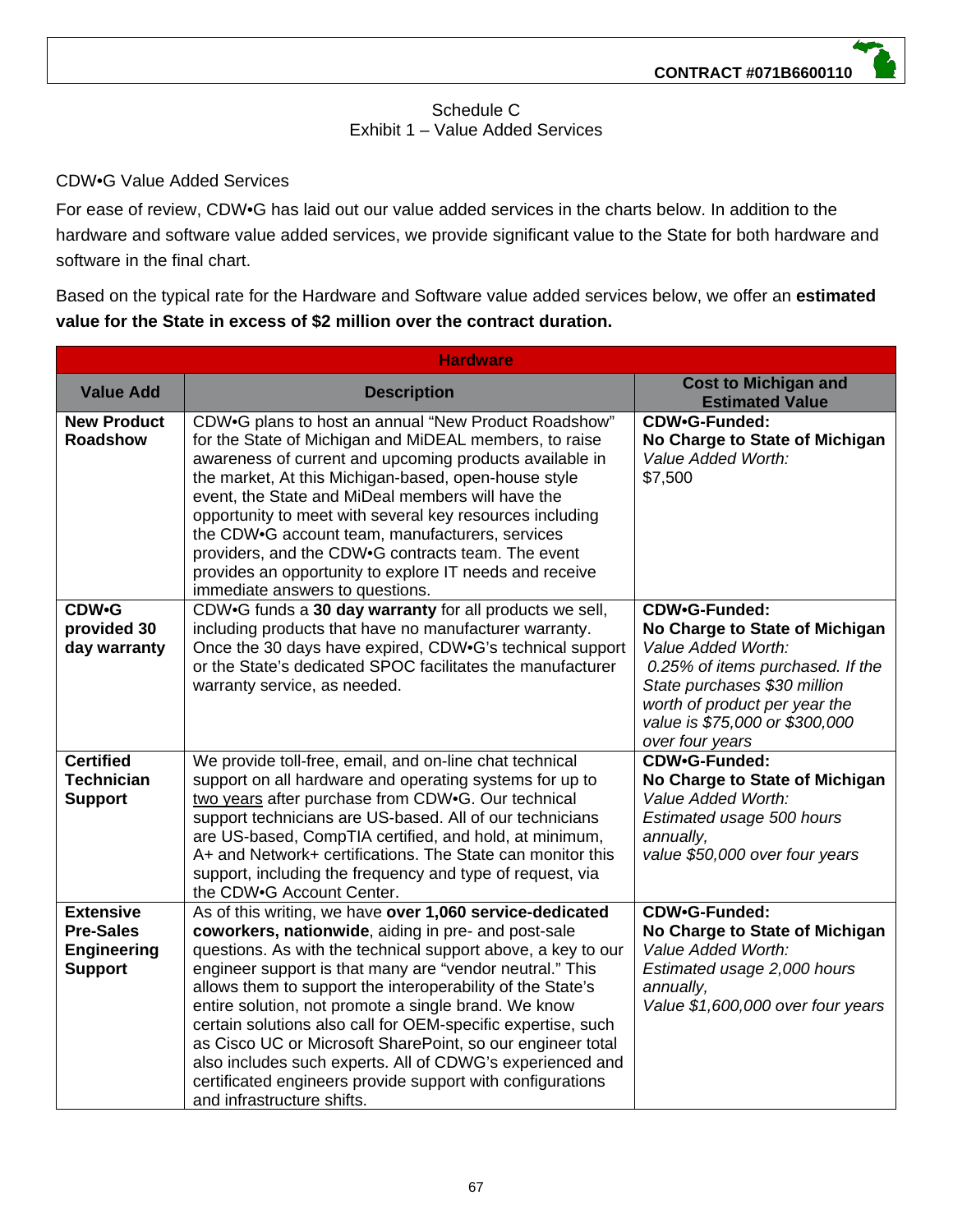

| <b>Software</b>                                          |                                                                                                                                                                                                                                                                                                                                                                                                                                                                                                                                                                                                                                                                                                                                                                                                                                         |                                                                                                                                                                                                                                                                                |
|----------------------------------------------------------|-----------------------------------------------------------------------------------------------------------------------------------------------------------------------------------------------------------------------------------------------------------------------------------------------------------------------------------------------------------------------------------------------------------------------------------------------------------------------------------------------------------------------------------------------------------------------------------------------------------------------------------------------------------------------------------------------------------------------------------------------------------------------------------------------------------------------------------------|--------------------------------------------------------------------------------------------------------------------------------------------------------------------------------------------------------------------------------------------------------------------------------|
| <b>Value Add</b>                                         | <b>Description</b>                                                                                                                                                                                                                                                                                                                                                                                                                                                                                                                                                                                                                                                                                                                                                                                                                      | <b>Estimated Value</b>                                                                                                                                                                                                                                                         |
| <b>Software</b><br><b>License</b><br><b>Review</b>       | Through the Software License Review, the State can recognize over-<br>or under-licensing situations, giving you the tools to consolidate<br>licenses and fill in gaps. This review provides a report of all the<br>software assets and licenses purchased throughout the organization,<br>no matter what vendor the State purchased its licenses through. A<br>CDW.G licensing specialist then leads the State to potential savings<br>in over-licensing situations and possibly avoiding large fines by<br>ensuring all software being used has the appropriate licensing. Our<br>licensing strategy consultations include analysis of current usage and<br>gaps; procurement preferences; and side by side comparisons of<br>potential solutions. Our licensing experts then use the gathered<br>information to predict future needs. | CDW•G-Funded:<br><b>No Charge to State</b><br>of Michigan<br><b>Estimated Value</b><br>Added Worth:<br>0.5% of the software<br>purchased. If the<br>State purchases \$30<br>million worth of<br>software the value is<br>\$150,000 annually or<br>\$600,000 over four<br>years |
| <b>Citrix Health</b><br><b>Check</b>                     | CDW.G offers the State a two week engagement with our Citrix<br>engineering team. The particular focus of this engagement can vary,<br>but typically the recommended first step is a XenApp health check. At<br>the conclusion of the engagement, CDW.G discusses the health<br>check findings and recommendations to ensure the system is<br>functioning to industry best practices and provides the State a PDF<br>report of our findings                                                                                                                                                                                                                                                                                                                                                                                             | CDW.G-Funded:<br><b>No Charge to State</b><br>of Michigan<br>Value Added Worth:<br>\$19,800                                                                                                                                                                                    |
| <b>Active</b><br><b>Directory</b><br><b>Health Check</b> | CDW.G offers the State an Active Directory Health Check (or<br>similar service) four week engagement. This engagement provides<br>tremendous value to the State to understand the current state of its<br>Active Directory to industry best practice. If desired, CDWG will also<br>discuss a future roadmap to ensure the State can maintain its<br>directory structure.                                                                                                                                                                                                                                                                                                                                                                                                                                                               | CDW•G-Funded:<br><b>No Charge to State</b><br>of Michigan<br>Value Added Worth:<br>\$39,600                                                                                                                                                                                    |
| <b>VMWare Health</b><br><b>Check</b>                     | CDW.G offers highly experienced and certified specialists to assist<br>the State's team with technical issues and architecture to leverage the<br>exciting, virtual capabilities of the VMware solution set. We offer the<br>State a four week Health Check of your vSphere environment,<br>conducted by CDWG experts. The scope of the effort analyzes up<br>to 30 ESX/ESXi hosts and one vCenter and provides a written report<br>and conference call discussion as follow-up. The target audience for<br>this engagement includes infrastructure and IT managers and the<br>implementers/administrators of the ESX/ESXi system.                                                                                                                                                                                                      | CDW•G-Funded:<br><b>No Charge to State</b><br>of Michigan<br>Value Added Worth:<br>\$39,600                                                                                                                                                                                    |

| <b>Additional Value Added Services</b> |                                                                                                                                                                                                                                                                                                                                                                                                                                                                                          |  |
|----------------------------------------|------------------------------------------------------------------------------------------------------------------------------------------------------------------------------------------------------------------------------------------------------------------------------------------------------------------------------------------------------------------------------------------------------------------------------------------------------------------------------------------|--|
| <b>Value Add</b>                       | <b>Description</b>                                                                                                                                                                                                                                                                                                                                                                                                                                                                       |  |
| <b>Local Team</b>                      |                                                                                                                                                                                                                                                                                                                                                                                                                                                                                          |  |
| CDW.G and                              | Through our strategic partnership the State receives technology products, expertise,                                                                                                                                                                                                                                                                                                                                                                                                     |  |
| Dewpoint - A                           | customer support, and competitive pricing tailored to your needs. We provide this assistance                                                                                                                                                                                                                                                                                                                                                                                             |  |
| <b>National and</b>                    | via a team of 300 Michigan-based coworkers with a proven record supporting some of the                                                                                                                                                                                                                                                                                                                                                                                                   |  |
| <b>Local Team</b>                      | most critical solutions of the State. These individuals help to bring the State's procurement<br>of IT solutions to the next level. In one interaction, the SPOC can deliver to the State<br>complementary quotes for notebooks/mobile devices (including tablets), network<br>communications, converged infrastructure, video monitors, printers, desktop computers, and<br>servers because they understand the State's IT infrastructure as a whole, rather than a<br>single purchase. |  |
| <b>Vendor Neutral</b>                  |                                                                                                                                                                                                                                                                                                                                                                                                                                                                                          |  |
| <b>Vendor Neutral</b>                  | We offer over 1,000 leading OEMs partnerships to the State and access to additional OEMs                                                                                                                                                                                                                                                                                                                                                                                                 |  |
| Solutions $-$ A                        | through our distribution partners, ensuring that we always consider the best value outcome                                                                                                                                                                                                                                                                                                                                                                                               |  |
| Win for Michigan                       | for your purchases. As, CDW.G has no ownership ties to specific manufacturers or vendors,                                                                                                                                                                                                                                                                                                                                                                                                |  |
|                                        | we are free to act in the best interest of the State of Michigan.                                                                                                                                                                                                                                                                                                                                                                                                                        |  |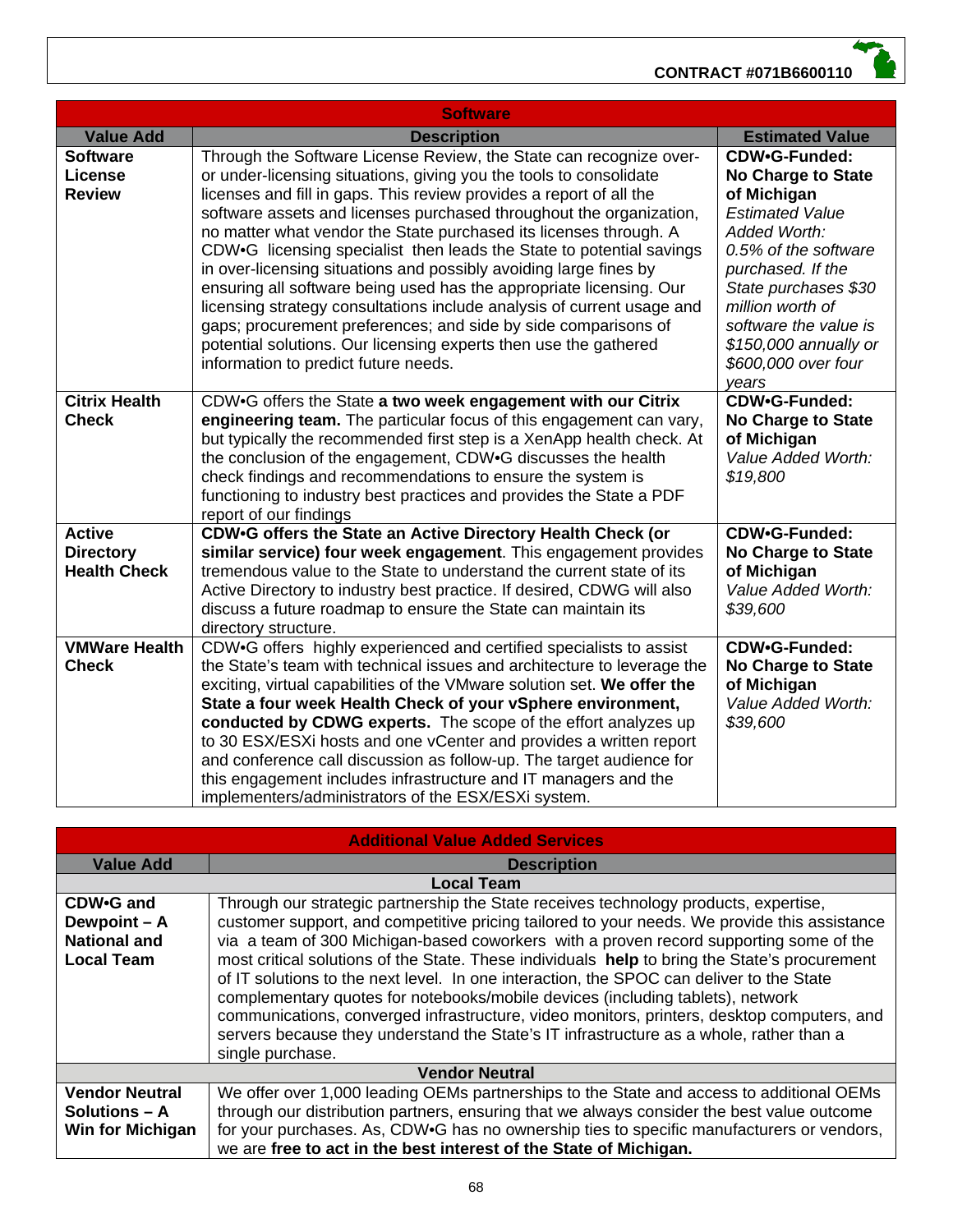| <b>Additional Value Added Services</b>            |                                                                                                                                                                                     |  |
|---------------------------------------------------|-------------------------------------------------------------------------------------------------------------------------------------------------------------------------------------|--|
| <b>Value Add</b>                                  | <b>Description</b>                                                                                                                                                                  |  |
|                                                   | Our vested OEM partnerships and product management team provides the State additional                                                                                               |  |
|                                                   | benefits such as advance product notifications, consistent checks on pricing, and extended                                                                                          |  |
|                                                   | warranty options. Should a frequently product be no longer available or the State is looking                                                                                        |  |
|                                                   | for a cost-effective alternative, you can be sure your SPOC will provide recommendations                                                                                            |  |
|                                                   | based solely on your specific needs.                                                                                                                                                |  |
|                                                   | eProcurement                                                                                                                                                                        |  |
| <b>Cutting-Edge</b><br>eProcurement               | Our tools allow customers to flip quotes to orders on the website as well as create and flip a                                                                                      |  |
| <b>Capabilities</b>                               | quote to an order via a Punchout tool. We offer same day turnaround with Punchout<br>credentials.                                                                                   |  |
| <b>Dedicated</b>                                  | CDW.G has over 140 coworkers dedicated to improving our ecommerce capabilities.                                                                                                     |  |
| eProcurement                                      | Our in-house, highly experience e-procurement team provides assistance for any integration                                                                                          |  |
| <b>Team Keeps</b>                                 | the State or MiDeal members seek. Fourteen of those ecommerce coworkers are dedicated                                                                                               |  |
| <b>Ecommerce</b>                                  | to integrations, such as for ITRAC and future CGI integration for the State. Additionally, we                                                                                       |  |
| <b>Reliable</b>                                   | work with three third-party services partners to ensure the product data remains current.                                                                                           |  |
|                                                   | They have performed no-cost integrations with over 72 eProcurement vendors. Our                                                                                                     |  |
|                                                   | resources and partnerships allow us to provide early notice for when products will be                                                                                               |  |
|                                                   | discontinued.                                                                                                                                                                       |  |
| <b>Bundled</b>                                    | CDW.G offers the State the ability to create bundled peripherals to form a complete desktop                                                                                         |  |
| <b>Purchases Allow</b>                            | solution, all in one package. The peripheral bundles can be designed to complement the                                                                                              |  |
| <b>End Users</b>                                  | State's predetermined device standards. For example, bundles are common for a headset                                                                                               |  |
| <b>Convenient</b>                                 | that needs a particular cable every time that is ordered, or a user set-up that might include a                                                                                     |  |
| <b>Access to State</b><br><b>Standards</b>        | mixture of products such as a notebook, docking station, external keyboard/mouse, and<br>cables. These commonly bundled items can be created in your shopping cart in the Account   |  |
|                                                   | Center, and they viewed on the Premium Page dedicated to MMCC. Users canthen quickly                                                                                                |  |
|                                                   | find the correct product mix to create an order.                                                                                                                                    |  |
|                                                   | <b>Distribution Model</b>                                                                                                                                                           |  |
| <b>Distribution</b>                               | Our own distribution centers have a million square feet of storage space and stock over                                                                                             |  |
| <b>Model Provides</b>                             | \$200 million in inventory at any given time. This combination of stock and shipping                                                                                                |  |
| <b>Quick Access to</b>                            | infrastructure allows us to ship on average 37,000 boxes per day. We utilize a blended                                                                                              |  |
| the Products                                      | distribution model, so we are not rely solely on these two facilities to support our customers.                                                                                     |  |
| <b>Michigan Needs</b>                             | With roughly 50% of our orders drop shipped, our model leverages an extensive partner                                                                                               |  |
|                                                   | network for competitively priced products and quick delivery. This in turn, allows                                                                                                  |  |
|                                                   | approximately 90% of our orders to be available for shipping the same day the order                                                                                                 |  |
| <b>Extensive</b>                                  | is place.<br>We understand that our logistical capabilities have to match the diverse needs of the State                                                                            |  |
| <b>Shipping</b>                                   | and offer a variety of options for shipping from a packaging, carrier service, and speed                                                                                            |  |
| <b>Options to Meet</b>                            | perspective. We provide the option to receive products in single shipments or partial                                                                                               |  |
| <b>Purchasing and</b>                             | shipment. We utilize our shipping partnerships with carriers such as UPS, FedEx, AIT,                                                                                               |  |
| Project                                           | CEVA, Dynamex, and Veterans Messenger service to allow shipment anywhere within the                                                                                                 |  |
| <b>Requirements</b>                               | State via same day (where available), overnight, 2nd day, 3rd day, or ground commitments.                                                                                           |  |
|                                                   | <b>Custom Shipping Solutions</b>                                                                                                                                                    |  |
|                                                   | If the State requires deliveries to be palletized, we can do that too. Our custom shipping                                                                                          |  |
|                                                   | solutions include pre-assembling kits for remote employees or offices, palletizing large                                                                                            |  |
|                                                   | orders, and shipping equipment inside customized rugged containers, as examples. This                                                                                               |  |
|                                                   | benefits the State by lowering the cost of shipping for large deliveries and can reduce                                                                                             |  |
|                                                   | implementation time upon delivery as equipment arrives ready to" plug and play".                                                                                                    |  |
|                                                   | <b>Configuration Center</b>                                                                                                                                                         |  |
| <b>Asset Tracking</b><br>via the State's          | The asset tag reference number is captured along with the serial number of the product into<br>CDW's Order Processing system. This automatically syncs to the Asset Management page |  |
| <b>Web Portal</b>                                 | of the MMCC Account Center on your web portal. The State can use this Asset Management                                                                                              |  |
| <b>Account Center</b>                             | Tool to track their packages or import the information via a comma delimited file to the                                                                                            |  |
|                                                   | State's asset management tool. For any products not purchased through CDW•G, users can                                                                                              |  |
|                                                   | upload device information to track alongside CDW.G purchases.                                                                                                                       |  |
| <b>Contract Management and Contract Promotion</b> |                                                                                                                                                                                     |  |